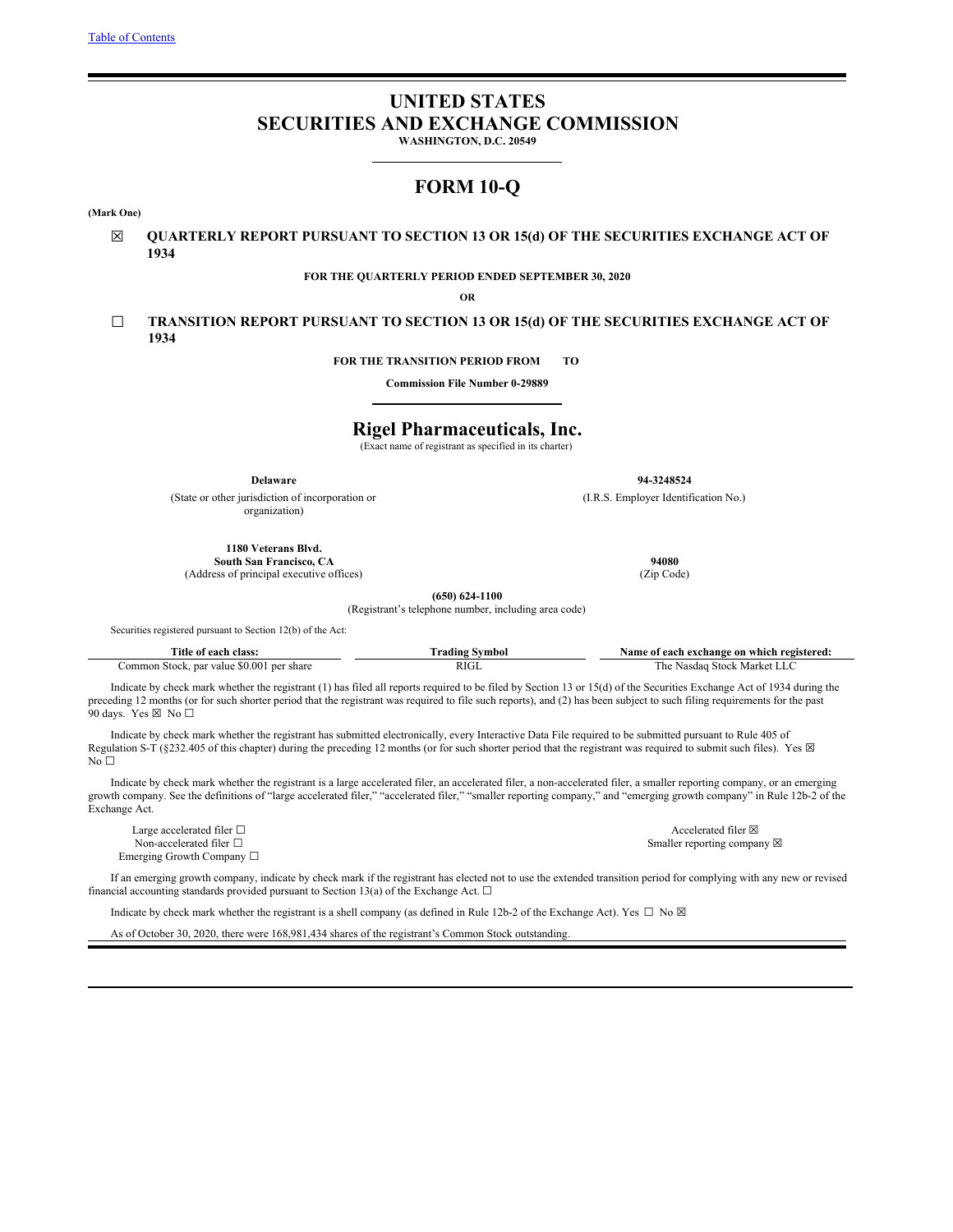#### **RIGEL PHARMACEUTICALS, INC. QUARTERLY REPORT ON FORM 10-Q FOR THE QUARTERLY PERIOD ENDED SEPTEMBER 30, 2020**

### **INDEX**

|                   |                                                                                                           | Page   |
|-------------------|-----------------------------------------------------------------------------------------------------------|--------|
| <b>PART I</b>     | <b>FINANCIAL INFORMATION</b>                                                                              | 3      |
| Item 1.           | <b>Financial Statements</b>                                                                               | 3      |
|                   | Condensed Balance Sheets — September 30, 2020 (Unaudited) and December 31, 2019                           | 3      |
|                   | Condensed Statements of Operations (Unaudited) — three and nine months ended September 30, 2020 and 2019  | 4      |
|                   | Condensed Statements of Comprehensive Loss (Unaudited) — three and nine months ended September 30, 2020   |        |
|                   | and 2019                                                                                                  | 5      |
|                   | Condensed Statements of Stockholder's Equity (Unaudited) — three and nine months ended September 30, 2020 |        |
|                   | and 2019                                                                                                  | 6      |
|                   | Condensed Statements of Cash Flows (Unaudited) — nine months ended September 30, 2020 and 2019            | $\tau$ |
|                   | Notes to Condensed Financial Statements (Unaudited)                                                       | 8      |
| Item 2.           | Management's Discussion and Analysis of Financial Condition and Results of Operations                     | 26     |
| Item 3.           | <b>Quantitative and Qualitative Disclosures About Market Risk</b>                                         | 50     |
| Item 4.           | <b>Controls and Procedures</b>                                                                            | 50     |
| <b>PART II</b>    | <b>OTHER INFORMATION</b>                                                                                  | 50     |
| Item 1.           | <b>Legal Proceedings</b>                                                                                  | 50     |
| Item 1A.          | <b>Risk Factors</b>                                                                                       | 50     |
| Item 2.           | Unregistered Sales of Equity Securities and Use of Proceeds                                               | 90     |
| Item 3.           | <b>Defaults Upon Senior Securities</b>                                                                    | 90     |
| Item 4.           | <b>Mine Safety Disclosures</b>                                                                            | 90     |
| Item 5.           | <b>Other Information</b>                                                                                  | 90     |
| Item 6.           | <b>Exhibits</b>                                                                                           | 91     |
| <b>Signatures</b> |                                                                                                           | 93     |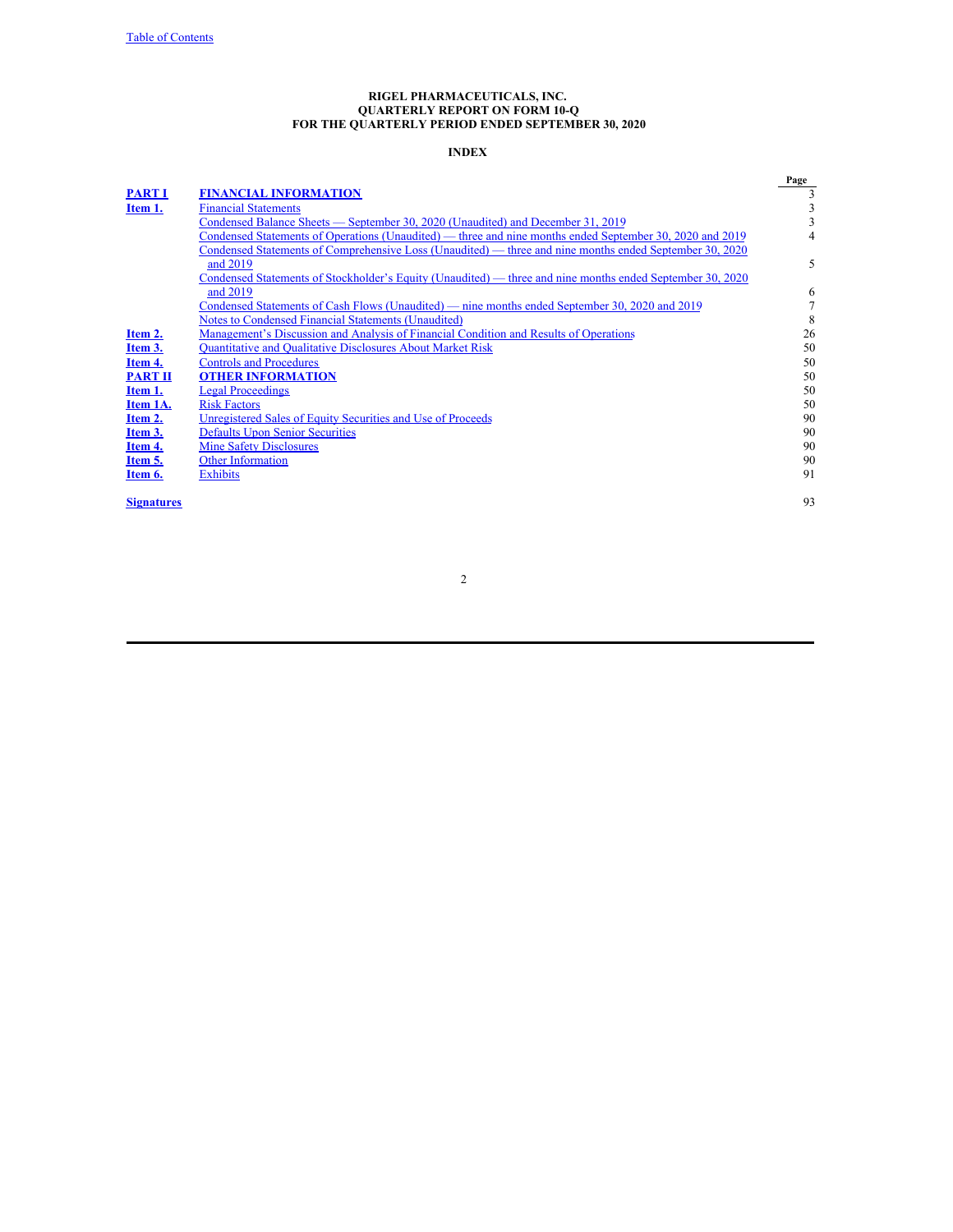## **PART I. FINANCIAL INFORMATION**

### **Item 1. Financial Statements**

#### **RIGEL PHARMACEUTICALS, INC. CONDENSED BALANCE SHEETS (In thousands)**

|                                        |              | September 30,<br>2020<br>(unaudited) |              | December 31,<br>2019(1) |
|----------------------------------------|--------------|--------------------------------------|--------------|-------------------------|
| <b>Assets</b>                          |              |                                      |              |                         |
| Current assets:                        |              |                                      |              |                         |
| Cash and cash equivalents              | \$           | 36,567                               | $\mathbb{S}$ | 22,521                  |
| Short-term investments                 |              | 36,245                               |              | 75,557                  |
| Accounts receivable, net               |              | 14,631                               |              | 10,111                  |
| Inventories                            |              | 2,050                                |              | 1,354                   |
| Prepaid and other current assets       |              | 10,355                               |              | 9,462                   |
| Total current assets                   |              | 99,848                               |              | 119,005                 |
| Property and equipment, net            |              | 2,517                                |              | 2,159                   |
| Operating lease right-of-use asset     |              | 19,873                               |              | 25,709                  |
| Other assets                           |              | 820                                  |              | 696                     |
|                                        | \$           | 123,058                              | \$           | 147,569                 |
| Liabilities and stockholders' equity   |              |                                      |              |                         |
| Current liabilities:                   |              |                                      |              |                         |
| Accounts payable                       | $\mathbb{S}$ | 2,283                                | $\mathbf S$  | 4,152                   |
| Accrued compensation                   |              | 8,173                                |              | 8,819                   |
| Accrued research and development       |              | 3,296                                |              | 5,960                   |
| Other accrued liabilities              |              | 9,037                                |              | 6,721                   |
| Lease liabilities, current portion     |              | 8,334                                |              | 7,272                   |
| Deferred revenue, current portion      |              | 3.069                                |              | 25,288                  |
| Total current liabilities              |              | 34.192                               |              | 58,212                  |
|                                        |              |                                      |              |                         |
| Long-term portion of deferred revenue  |              | 146                                  |              | 1,404                   |
| Long-term portion of lease liabilities |              | 12,929                               |              | 19,230                  |
| Loans payable, net of discount         |              | 19,836                               |              | 9.810                   |
| Other long-term liabilities            |              | 5,000                                |              | 5,098                   |
| Commitments                            |              |                                      |              |                         |
|                                        |              |                                      |              |                         |
| Stockholders' equity:                  |              |                                      |              |                         |
| Preferred stock                        |              |                                      |              |                         |
| Common stock                           |              | 169                                  |              | 168                     |
| Additional paid-in capital             |              | 1,337,519                            |              | 1,329,852               |
| Accumulated other comprehensive income |              | $\overline{c}$                       |              | 23                      |
| Accumulated deficit                    |              | (1, 286, 735)                        |              | (1,276,228)             |
| Total stockholders' equity             |              | 50,955                               |              | 53,815                  |
|                                        | $\mathbf S$  | 123,058                              | $\mathbf S$  | 147.569                 |

<sup>(1)</sup> The balance sheet at December 31, 2019 has been derived from the audited financial statements included in Rigel's Annual Report on Form 10-K for the year ended December 31, 2019.

See Accompanying Notes.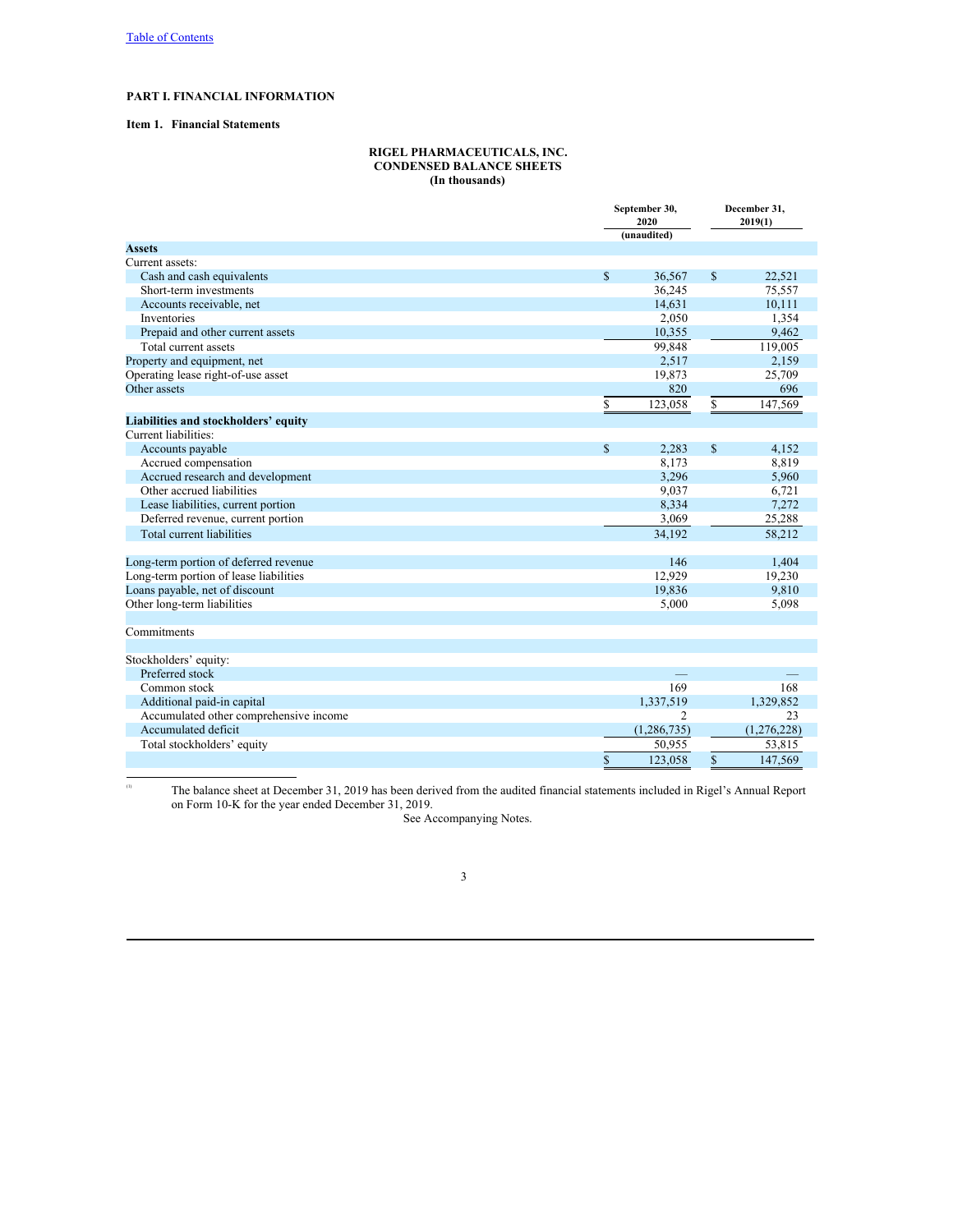#### **RIGEL PHARMACEUTICALS, INC. CONDENSED STATEMENTS OF OPERATIONS (In thousands, except per share amounts) (unaudited)**

|                                                        | Three Months Ended September 30, |           |    |           |     | Nine Months Ended September 30, |    |           |  |
|--------------------------------------------------------|----------------------------------|-----------|----|-----------|-----|---------------------------------|----|-----------|--|
|                                                        |                                  | 2020      |    | 2019      |     | 2020                            |    | 2019      |  |
| Revenues:                                              |                                  |           |    |           |     |                                 |    |           |  |
| Product sales, net                                     | \$                               | 16,289    | \$ | 11,716    | \$. | 43,943                          | \$ | 29,943    |  |
| Contract revenues from collaborations                  |                                  | 2,100     |    | 9,141     |     | 46,228                          |    | 13,945    |  |
| Total revenues                                         |                                  | 18,389    |    | 20,857    |     | 90,171                          |    | 43,888    |  |
|                                                        |                                  |           |    |           |     |                                 |    |           |  |
| Costs and expenses:                                    |                                  |           |    |           |     |                                 |    |           |  |
| Cost of product sales                                  |                                  | 140       |    | 310       |     | 574                             |    | 728       |  |
| Research and development                               |                                  | 14,600    |    | 14,463    |     | 44,963                          |    | 38,638    |  |
| Selling, general and administrative                    |                                  | 17,430    |    | 18,121    |     | 54,780                          |    | 56,276    |  |
| Total costs and expenses                               |                                  | 32,170    |    | 32,894    |     | 100,317                         |    | 95,642    |  |
|                                                        |                                  |           |    |           |     |                                 |    |           |  |
| Loss from operations                                   |                                  | (13, 781) |    | (12,037)  |     | (10, 146)                       |    | (51, 754) |  |
| Interest income                                        |                                  | 36        |    | 555       |     | 563                             |    | 2,068     |  |
| Interest expense                                       |                                  | (429)     |    | (8)       |     | (924)                           |    | (8)       |  |
| Net loss                                               |                                  | (14, 174) | \$ | (11, 490) |     | (10, 507)                       |    | (49, 694) |  |
|                                                        |                                  |           |    |           |     |                                 |    |           |  |
| Net loss per share, basic and diluted                  | \$                               | (0.08)    | \$ | (0.07)    | S   | (0.06)                          | S  | (0.30)    |  |
|                                                        |                                  |           |    |           |     |                                 |    |           |  |
| Weighted average shares used in computing net loss per |                                  |           |    |           |     |                                 |    |           |  |
| share, basic and diluted                               |                                  | 168,932   |    | 167,609   |     | 168,658                         |    | 167,326   |  |

See Accompanying Notes.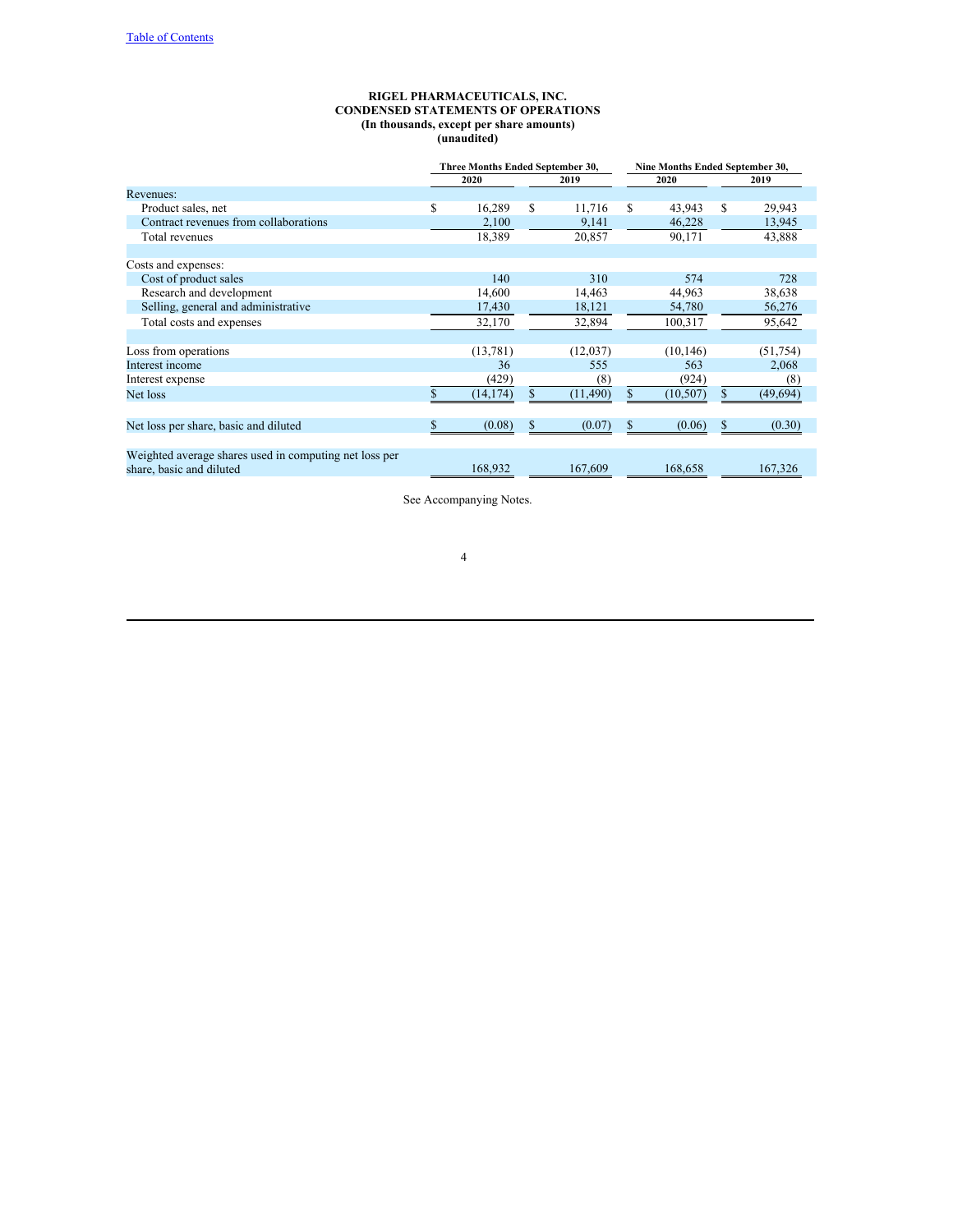### **RIGEL PHARMACEUTICALS, INC. CONDENSED STATEMENTS OF COMPREHENSIVE LOSS (In thousands) (unaudited)**

|                                                      | Three Months Ended September 30, |          | Nine Months Ended September 30, |  |           |
|------------------------------------------------------|----------------------------------|----------|---------------------------------|--|-----------|
|                                                      | 2020                             | 2019     | 2020                            |  | 2019      |
| Net loss                                             | (14, 174)                        | (11.490) | (10.507)                        |  | (49, 694) |
| Other comprehensive income (loss):                   |                                  |          |                                 |  |           |
| Net unrealized gain (loss) on short-term investments | (44)                             |          | (21)                            |  | 60        |
|                                                      |                                  |          |                                 |  |           |
| Comprehensive loss                                   | (14.218)                         | (11.497) | (10.528)                        |  | (49, 634) |
|                                                      |                                  |          |                                 |  |           |

See Accompanying Notes.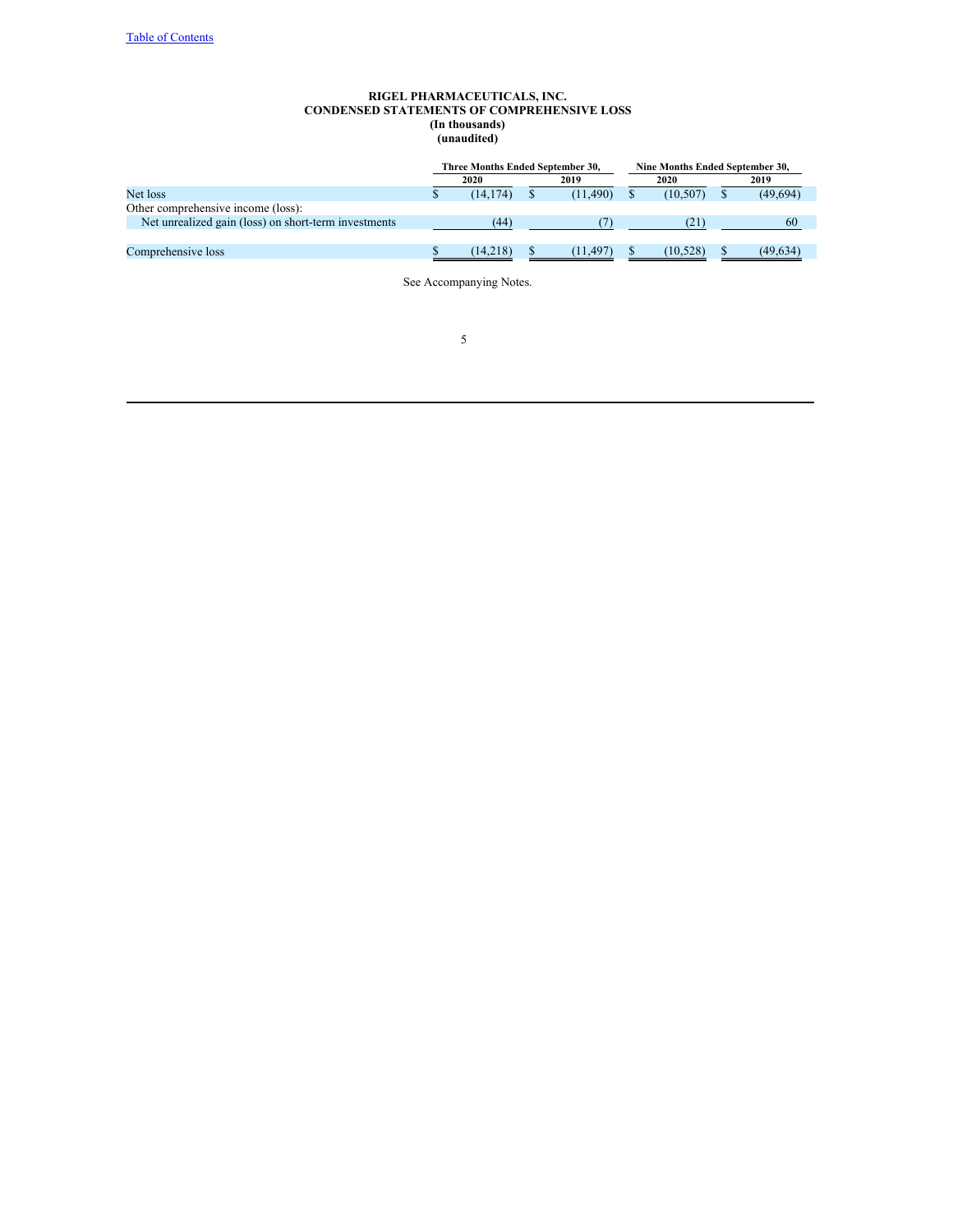#### **RIGEL PHARMACEUTICALS, INC. CONDENSED STATEMENTS OF STOCKHOLDERS' EQUITY (In thousands, except share amounts) (unaudited)**

|                                            | <b>Common Stock</b> |                |                   |              | <b>Additional</b><br>Paid-in |                         | Accumulated<br>Other<br>Comprehensive | Accumulated  |               |                | Total<br>Stockholders' |
|--------------------------------------------|---------------------|----------------|-------------------|--------------|------------------------------|-------------------------|---------------------------------------|--------------|---------------|----------------|------------------------|
|                                            | <b>Shares</b>       |                | Amount            |              | Capital                      |                         | Income                                |              | Deficit       |                | Equity                 |
| Balance at January 1, 2020                 | 167,987,850         | $\overline{s}$ | 168               | $\mathbb{S}$ | 1,329,852                    | $\overline{\mathbb{S}}$ | 23                                    | \$           | (1,276,228)   | $\overline{s}$ | 53,815                 |
| Net income                                 |                     |                |                   |              |                              |                         |                                       |              | 21,243        |                | 21,243                 |
| Net unrealized gain on short-term          |                     |                |                   |              |                              |                         |                                       |              |               |                |                        |
| investments                                |                     |                |                   |              |                              |                         | 55                                    |              |               |                | 55                     |
| Issuance of common stock upon exercise of  |                     |                |                   |              |                              |                         |                                       |              |               |                |                        |
| options                                    | 581,675             |                | 1                 |              | 1.335                        |                         |                                       |              |               |                | 1.336                  |
| Stock compensation expense                 |                     |                |                   |              | 2,050                        |                         |                                       |              |               |                | 2,050                  |
| Balance at March 31, 2020                  | 168,569,525         | S              | 169               | S            | 1,333,237                    | \$                      | 78                                    | $\mathbf S$  | (1,254,985)   | \$.            | 78.499                 |
| Net loss                                   |                     |                |                   |              |                              |                         |                                       |              | (17, 576)     |                | (17,576)               |
| Net unrealized loss on short-term          |                     |                |                   |              |                              |                         |                                       |              |               |                |                        |
| investments                                |                     |                |                   |              |                              |                         | (32)                                  |              |               |                | (32)                   |
| Issuance of common stock upon              |                     |                |                   |              |                              |                         |                                       |              |               |                |                        |
| participation in Purchase Plan             | 348,098             |                |                   |              | 541                          |                         |                                       |              |               |                | 541                    |
| Stock compensation expense                 |                     |                |                   |              | 1,778                        |                         |                                       |              |               |                | 1,778                  |
| Balance at June 30, 2020                   | 168,917,623         | \$             | 169               | \$           | 1,335,556                    | \$                      | 46                                    | \$           | (1,272,561)   | $\mathbb{S}$   | 63,210                 |
| Net loss                                   |                     |                |                   |              |                              |                         |                                       |              | (14, 174)     |                | (14, 174)              |
| Net unrealized loss on short-term          |                     |                |                   |              |                              |                         |                                       |              |               |                |                        |
| investments                                |                     |                |                   |              |                              |                         | (44)                                  |              |               |                | (44)                   |
| Issuance of common stock upon exercise of  |                     |                |                   |              |                              |                         |                                       |              |               |                |                        |
| options                                    | 25,811              |                |                   |              | 52                           |                         |                                       |              |               |                | 52                     |
| Stock compensation expense                 |                     |                |                   |              | 1,911                        |                         |                                       |              |               |                | 1,911                  |
| Balance at September 30, 2020              | 168,943,434         | \$             | 169               |              | 1,337,519                    | \$                      | $\overline{c}$                        | \$           | (1, 286, 735) | \$             | 50,955                 |
|                                            |                     |                |                   |              |                              |                         |                                       |              |               |                |                        |
| Balance at January 1, 2019                 | 167, 171, 505       | <sup>\$</sup>  | 167               | \$           | 1.319.068                    | S                       | (24)                                  | S            | (1,209,334)   | S              | 109,877                |
| Net loss                                   |                     |                |                   |              |                              |                         |                                       |              | (17, 598)     |                | (17, 598)              |
| Net unrealized gain on short-term          |                     |                |                   |              |                              |                         |                                       |              |               |                |                        |
| investments                                |                     |                |                   |              |                              |                         | 34                                    |              |               |                | 34                     |
| Issuance of common stock upon exercise of  |                     |                |                   |              |                              |                         |                                       |              |               |                |                        |
| options                                    | 7,583               |                |                   |              | 16                           |                         |                                       |              |               |                | 16                     |
| Stock compensation expense                 |                     |                | $\qquad \qquad -$ |              | 2,986                        |                         | $\frac{1}{2}$                         |              |               |                | 2,986                  |
| Balance at March 31, 2019                  | 167,179,088         | S              | 167               | \$           | 1,322,070                    | \$                      | 10                                    | \$           | (1, 226, 932) | \$             | 95,315                 |
| Net loss                                   |                     |                |                   |              |                              |                         |                                       |              | (20, 606)     |                | (20, 606)              |
| Net unrealized gain on short-term          |                     |                |                   |              |                              |                         |                                       |              |               |                |                        |
| investments                                |                     |                |                   |              |                              |                         | 33                                    |              |               |                | 33                     |
| Issuance of common stock upon exercise of  |                     |                |                   |              |                              |                         |                                       |              |               |                |                        |
| options and participation in Purchase Plan | 425,331             |                | $\mathbf{1}$      |              | 855                          |                         |                                       |              |               |                | 856                    |
| Stock compensation expense                 |                     |                |                   |              | 2,693                        |                         |                                       |              |               |                | 2,693                  |
| Balance at June 30, 2019                   | 167,604,419         | \$             | 168               | \$           | 1,325,618                    | \$                      | 43                                    | $\mathbb{S}$ | (1, 247, 538) | $\mathbb{S}$   | 78,291                 |
| Net loss                                   |                     |                |                   |              |                              |                         |                                       |              | (11, 490)     |                | (11, 490)              |
| Net unrealized loss on short-term          |                     |                |                   |              |                              |                         |                                       |              |               |                |                        |
| investments                                |                     |                |                   |              |                              |                         | (7)                                   |              |               |                | (7)                    |
| Issuance of common stock upon exercise of  |                     |                |                   |              |                              |                         |                                       |              |               |                |                        |
| options                                    | 4,625               |                |                   |              | 9                            |                         |                                       |              |               |                | 9                      |
|                                            |                     |                |                   |              | 2,108                        |                         |                                       |              |               |                | 2,108                  |
| Stock compensation expense                 |                     |                |                   |              |                              |                         |                                       |              |               |                |                        |
| Balance at September 30, 2019              | 167,609,044         | S              | 168               | \$           | 1,327,735                    | \$                      | 36                                    | \$           | (1,259,028)   | Ŝ              | 68,911                 |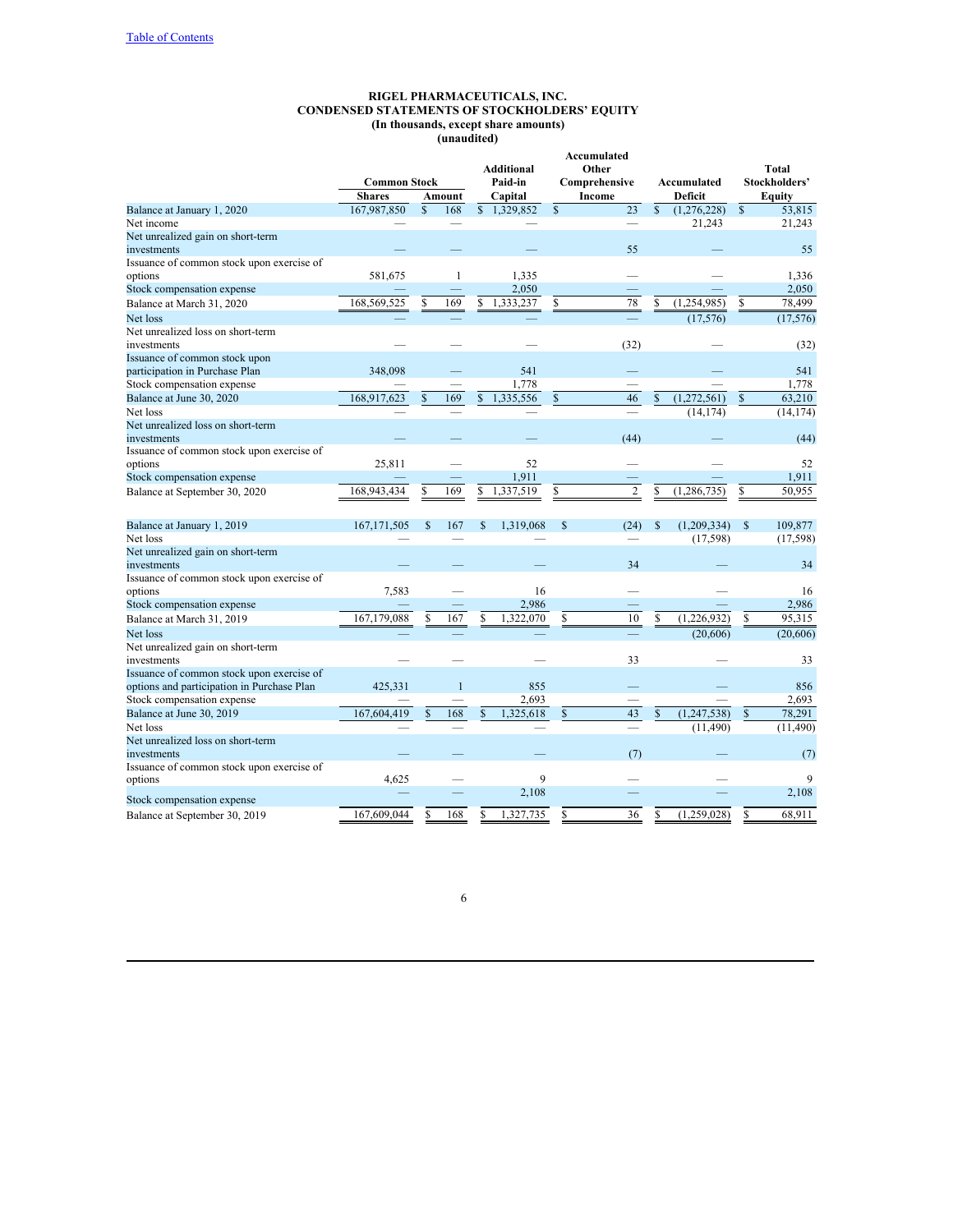#### **RIGEL PHARMACEUTICALS, INC. CONDENSED STATEMENTS OF CASH FLOWS (In thousands) (unaudited)**

|                                                                                           |    | Nine Months Ended September 30, |    |            |
|-------------------------------------------------------------------------------------------|----|---------------------------------|----|------------|
|                                                                                           |    | 2020                            |    | 2019       |
| <b>Operating activities</b>                                                               |    |                                 |    |            |
| Net loss                                                                                  | S  | (10, 507)                       | \$ | (49,694)   |
| Adjustments to reconcile net loss to net cash used in operating activities:               |    |                                 |    |            |
| Stock-based compensation expense                                                          |    | 5,665                           |    | 7,704      |
| Depreciation and amortization                                                             |    | 500                             |    | 503        |
| Non-cash operating lease expense                                                          |    | 5,836                           |    | 5,181      |
| Net amortization and accretion of discount on short-term investments and term loan        |    | (171)                           |    | (917)      |
| Changes in assets and liabilities:                                                        |    |                                 |    |            |
| Accounts receivable, net                                                                  |    | (4,520)                         |    | (7, 475)   |
| Inventories                                                                               |    | (235)                           |    | (195)      |
| Prepaid and other current assets                                                          |    | (893)                           |    | (2,000)    |
| Other assets                                                                              |    | (124)                           |    | 40         |
| Accounts payable                                                                          |    | (1,869)                         |    | (3,730)    |
| Accrued compensation                                                                      |    | (646)                           |    | (2,886)    |
| Accrued research and development                                                          |    | (2,664)                         |    | (1, 132)   |
| Other accrued liabilities                                                                 |    | 1,731                           |    | 3,207      |
| Lease liability                                                                           |    | (5,239)                         |    | (4,793)    |
| Deferred revenue                                                                          |    | (23, 477)                       |    | 24,326     |
| Net cash used in operating activities                                                     |    | (36, 613)                       |    | (31, 861)  |
| <b>Investing activities</b>                                                               |    |                                 |    |            |
| Purchases of short-term investments                                                       |    | (63, 671)                       |    | (100, 501) |
| Maturities of short-term investments                                                      |    | 103,184                         |    | 85,306     |
| Capital expenditures                                                                      |    | (758)                           |    | (844)      |
| Net cash provided by (used in) investing activities                                       |    | 38,755                          |    | (16,039)   |
| <b>Financing activities</b>                                                               |    |                                 |    |            |
| Net proceeds from term loan financing                                                     |    | 9,975                           |    | 9,789      |
| Net proceeds from issuances of common stock upon exercise of options and participation in |    |                                 |    |            |
| Purchase Plan                                                                             |    | 1,929                           |    | 882        |
| Net cash provided by financing activities                                                 |    | 11,904                          |    | 10,671     |
| Net increase (decrease) in cash and cash equivalents                                      |    | 14,046                          |    | (37,229)   |
| Cash and cash equivalents at beginning of period                                          |    | 22,521                          |    | 76,322     |
| Cash and cash equivalents at end of period                                                | \$ | 36,567                          | \$ | 39,093     |
| Supplemental disclosure of cash flow information                                          |    |                                 |    |            |
| Interest paid                                                                             | S  | 814                             | \$ |            |
|                                                                                           |    |                                 |    |            |

See Accompanying Notes.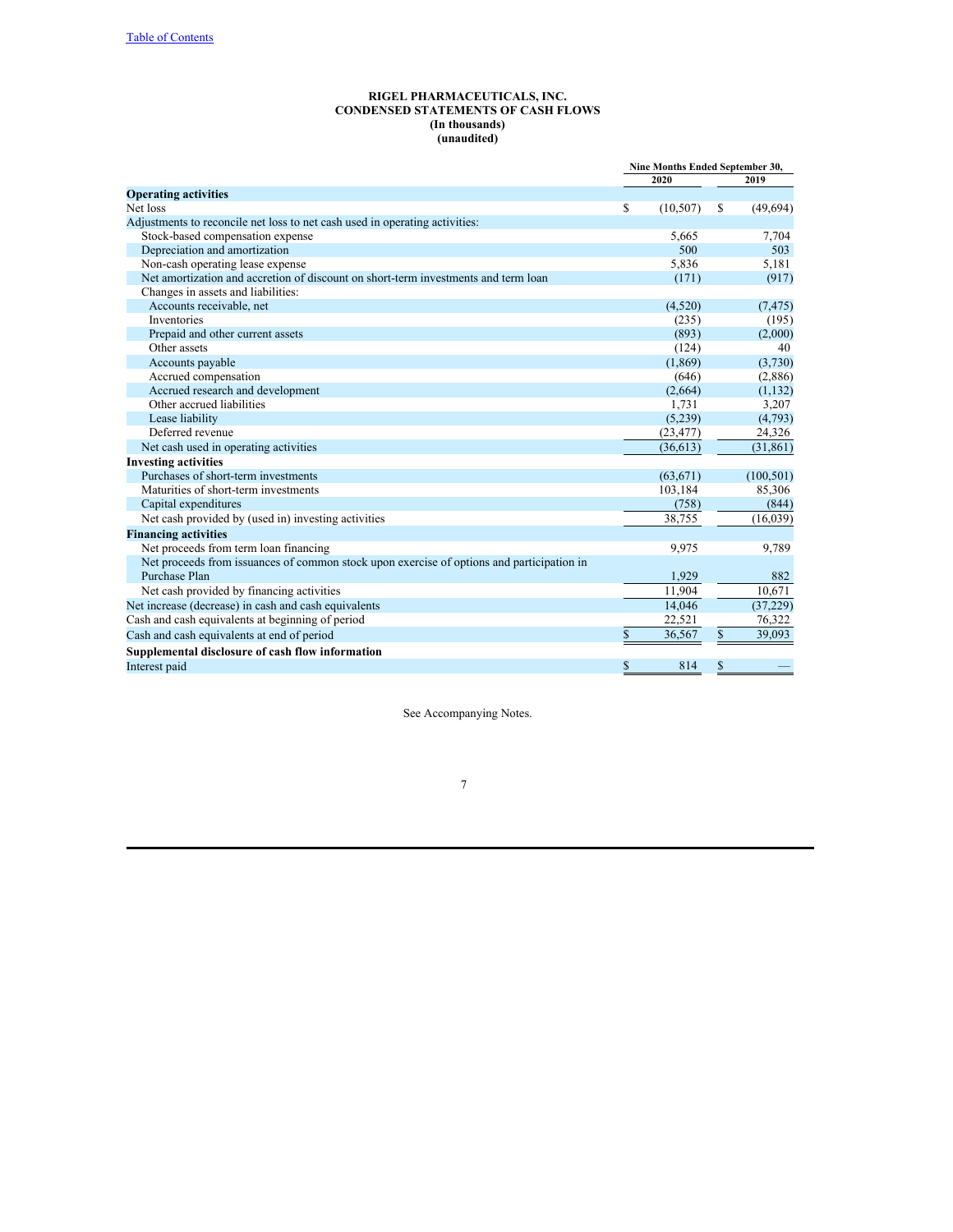#### **Rigel Pharmaceuticals, Inc. Notes to Condensed Financial Statements (unaudited)**

In this report, "Rigel," "we," "us" and "our" refer to Rigel Pharmaceuticals, Inc.

#### **1. Nature of Operations**

We are a biotechnology company dedicated to discovering, developing and providing novel small molecule drugs that significantly improve the lives of patients with immune and hematologic disorders, cancer and rare diseases. Our pioneering research focuses on signaling pathways that are critical to disease mechanisms. Our first product approved by the United States Food and Drug Administration (FDA) is TAVALISSE ® (fostamatinib disodium hexahydrate) tablets, the only oral spleen tyrosine kinase (SYK) inhibitor, for the treatment of adult patients with chronic immune thrombocytopenia (ITP) who have had an insufficient response to a previous treatment. The product has been approved by the European Commission (EC) for the treatment of chronic ITP in adult patients who are refractory to other treatments and is marketed in Europe under the name TAVLESSE® (fostamatinib). Fostamatinib is currently being studied in a Phase 3 trial for the treatment of warm autoimmune hemolytic anemia (AIHA); a NIH/NHLBI-Sponsored Phase 2 trial for the treatment of hospitalized COVID-19 patients, in collaboration with Inova® Health System; and a Phase 2 trial for the treatment of COVID-19 pneumonia being conducted by Imperial College London. Additionally, we plan to study fostamatinib in a Phase 3 clinical trial for the treatment of hospitalized COVID-19 patients which is expected to launch in the fourth quarter of 2020. Other clinical trials include an ongoing Phase 1 study of R835, a proprietary molecule from its interleukin receptor associated kinase (IRAK) inhibitor program; and an ongoing Phase 1 study of R552, a proprietary molecule from its receptor-interacting protein kinase (RIP) inhibitor program. In addition, we have product candidates in clinical development with partners AstraZeneca (AZ), BerGenBio ASA (BerGenBio), and Daiichi Sankyo (Daiichi).

### **2. Basis of**

### **Presentation**

Our accompanying unaudited condensed financial statements have been prepared in accordance with U.S. generally accepted accounting principles (U.S. GAAP), for interim financial information and pursuant to the instructions to Form 10-Q and Article 10 of Regulation S-X of the Securities Act of 1933, as amended (Securities Act). Accordingly, they do not include all the information and notes required by U.S. GAAP for complete financial statements. These unaudited condensed financial statements include only normal and recurring adjustments that we believe are necessary to fairly state our financial position and the results of our operations and cash flows. Interim-period results are not necessarily indicative of results of operations or cash flows for a full-year or any subsequent interim period. The balance sheet at December 31, 2019 has been derived from audited financial statements at that date but does not include all disclosures required by U.S. GAAP for complete financial statements. Because certain disclosures required by U.S. GAAP for complete financial statements are not included herein, these interim unaudited condensed financial statements and the notes accompanying them should be read in conjunction with our audited financial statements and the notes thereto included in our Annual Report on Form 10-K for the year ended December 31, 2019.

The preparation of financial statements in conformity with U.S. GAAP requires management to make estimates and assumptions that affect the amounts reported in the financial statements and accompanying notes. We base our estimates on historical experience and on various other assumptions that we believe to be reasonable under the circumstances. Actual results could differ from these estimates.

#### **3. Summary of Significant Accounting Policies**

#### **Recent Accounting Pronouncements**

In June 2016, the FASB issued ASU 2016-13—*Financial Instruments – Credit Losses (Topic 326): Measurement of Credit Losses on Financial Instruments*, which represents a new credit loss standard that will change the impairment model for most financial assets and certain other financial instruments. Specifically, this guidance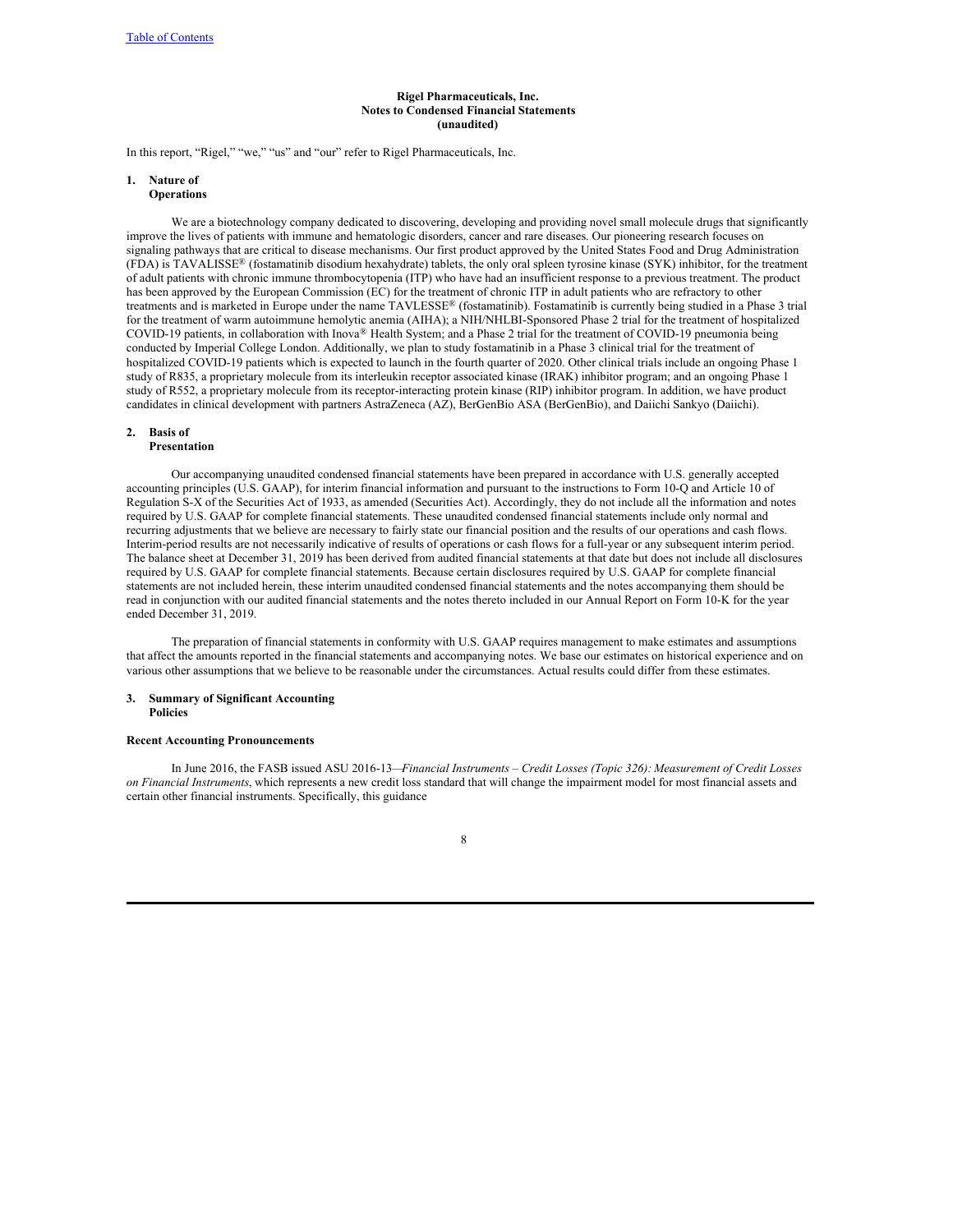will require entities to utilize a new "expected loss" model as it relates to trade and other receivables. In addition, entities will be required to recognize an allowance for estimated credit losses on available-for-sale debt securities, regardless of the length of time that a security has been in an unrealized loss position. This guidance is effective for annual reporting periods beginning after December 15, 2019, including interim periods within those annual reporting periods. We adopted this new standard on January 1, 2020 with no material impact on our financial statements and related disclosures.

In August 2018, the FASB issued ASU 2018-13*—Fair Value Measurement (Topic 820): Disclosure Framework-Changes to the Disclosure Requirements for Fair Value Measurement (ASU 2018-13)*, which modifies the disclosure requirements on fair value measurements. This guidance is effective for fiscal years beginning after December 15, 2019, and interim periods therein. We adopted this new standard on January 1, 2020 with no material impact on our financial statements and related disclosures.

In November 2018, the FASB issued ASU 2018-18—*Collaborative Arrangements (Topic 808): Clarifying the Interaction between Topic 808 and Topic 606*. This standard provides guidance on the interaction between Revenue Recognition (Topic 606) and Collaborative Arrangements (Topic 808) by aligning the unit of account guidance between the two topics and clarifying whether certain transactions between collaborative participants should be accounted for as revenue under Topic 606. ASU 2018-18 is effective for fiscal years beginning after December 15, 2019, and interim periods within those fiscal years. We adopted this new standard on January 1, 2020 with no material impact on our financial statements and related disclosures.

### **Inventories**

Inventories are stated at the lower of cost or estimated net realizable value. We determine the cost of inventories using the standard cost method, which approximates actual cost based on a first-in, first out basis. Inventories consist primarily of third-party manufacturing costs and allocated internal overhead costs. We began capitalizing inventory costs associated with our product upon regulatory approval when, based on management's judgment, future commercialization was considered probable and the future economic benefit was expected to be realized.

Prior to FDA approval of TAVALISSE, all manufacturing costs were charged to research and development expense in the period incurred. At September 30, 2020 and December 31, 2019, our physical inventory included active pharmaceutical product of which costs have been previously charged to research and development expense. However, manufacturing of drug product, finished bottling and other labeling activities that occurred post FDA approval are included in the inventory value at each balance sheet date.

We provide reserves for potential excess, dated or obsolete inventories based on an analysis of forecasted demand compared to quantities on hand and any firm purchase orders, as well as product shelf life.

#### **Cost of Product Sales**

Cost of product sales consists of third-party manufacturing costs, transportation and freight, and indirect overhead costs associated with the manufacture and distribution of TAVALISSE. A portion of the cost of producing the product sold to date was expensed as research and development prior to the Company's New Drug Application (NDA) approval for TAVALISSE and therefore is not included in the cost of product sales during this period.

### **Accounts Receivable**

Accounts receivable are recorded net of customer allowances for prompt payment discounts and any allowance for doubtful accounts. We estimate the allowance for doubtful accounts based on existing contractual payment terms, actual payment patterns of our customers and individual customer circumstances. To date, we have determined that an allowance for doubtful accounts is not required.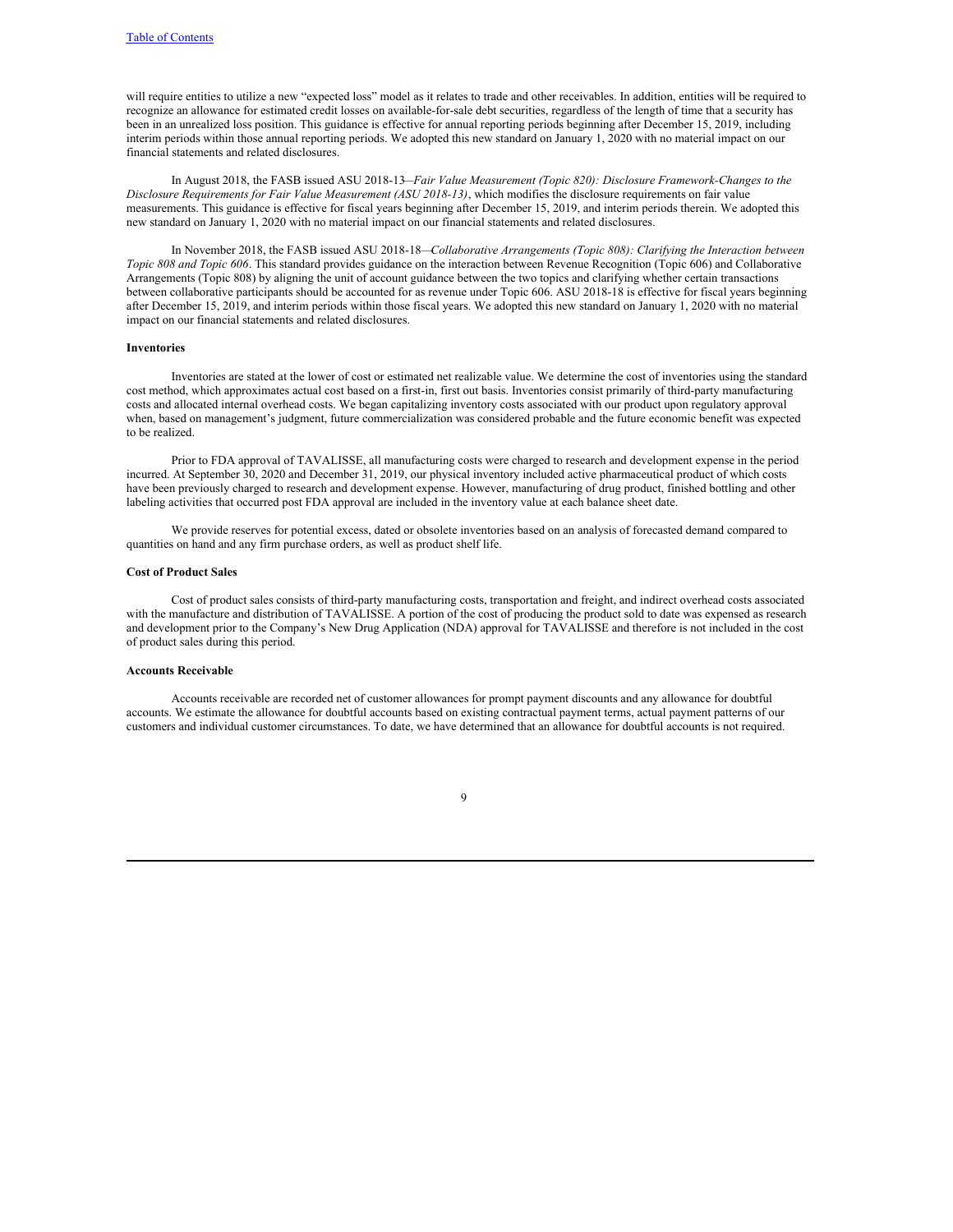#### **Revenue Recognition**

We recognize revenue in accordance with ASC Topic 606,*Revenue From Contracts with Customers (ASC 606)*, when our customer obtains control of promised goods or services, in an amount that reflects the consideration which we expect to receive in exchange for those goods or services. To determine whether arrangements are within the scope of ASC 606, we perform the following five steps: (i) identify the contract(s) with a customer; (ii) identify the performance obligations in the contract; (iii) determine the transaction price; (iv) allocate the transaction price to the performance obligations in the contract; and (v) recognize revenue when (or as) the Company satisfies its performance obligation. We apply the five-step model to contracts when it is probable that we will collect the consideration we are entitled to in exchange for the goods or services we transfer to the customer. At contract inception, once the contract is determined to be within the scope of this new guidance, we assess the goods or services promised within each contract and identify, as a performance obligation, and assess whether each promised good or service is distinct. We then recognize as revenue the amount of the transaction price that is allocated to the respective performance obligation when (or as) the performance obligation is satisfied.

#### *Product Sales*

Revenues from product sales are recognized when the specialty distributors (SDs), who are our customers, obtain control of our product, which occurs at a point in time, upon delivery to such SDs. These SDs subsequently resell our products to specialty pharmacy providers, health care providers, hospitals and clinics. In addition to distribution agreements with these SDs, we also enter into arrangements with specialty pharmacy providers, in-office dispensing providers, group purchasing organizations, and government entities that provide for government-mandated and/or privately-negotiated rebates, chargebacks and discounts with respect to the purchase of our products.

Under ASC 606, we are required to estimate the transaction price, including variable consideration that is subject to a constraint, in our contracts with our customers. Variable consideration is included in the transaction price to the extent that it is probable that a significant reversal in the amount of cumulative revenue recognized will not occur. Revenue from product sales are recorded net of certain variable consideration which includes estimated government-mandated rebates and chargebacks, distribution fees, estimated product returns and other deductions.

Provisions for returns and other adjustments are provided for in the period the related revenue is recorded. Actual amounts of consideration ultimately received may differ from our estimates. If actual results in the future vary from our estimates, we will adjust these estimates, which would affect net product revenue and earnings in the period such variances become known.

The following are our significant categories of sales discounts and allowances:

*Sales Discounts*. We provide our customers prompt payment discounts that are explicitly stated in our contracts and are recorded as a reduction of revenue in the period the related product revenue is recognized.

*Product Returns.* We offer our SDs a right to return product purchased directly from us, which is principally based upon the product's expiration date. Product return allowances are estimated and recorded at the time of sale.

*Government Rebates:* We are subject to discount obligations under the state Medicaid programs and Medicare prescription drug coverage gap program. We estimate our Medicaid and Medicare prescription drug coverage gap rebates based upon a range of possible outcomes that are probability-weighted for the estimated payor mix. These reserves are recorded in the same period the related revenue is recognized, resulting in a reduction of product revenue and the establishment of a current liability that is included as part of Other Accrued Liabilities account in the Balance Sheet. Our liability for these rebates consists primarily of estimates of claims for the current quarter, and estimated future claims that will be made for product that has been recognized as revenue, but remains in the distribution channel inventories at the end of each reporting period.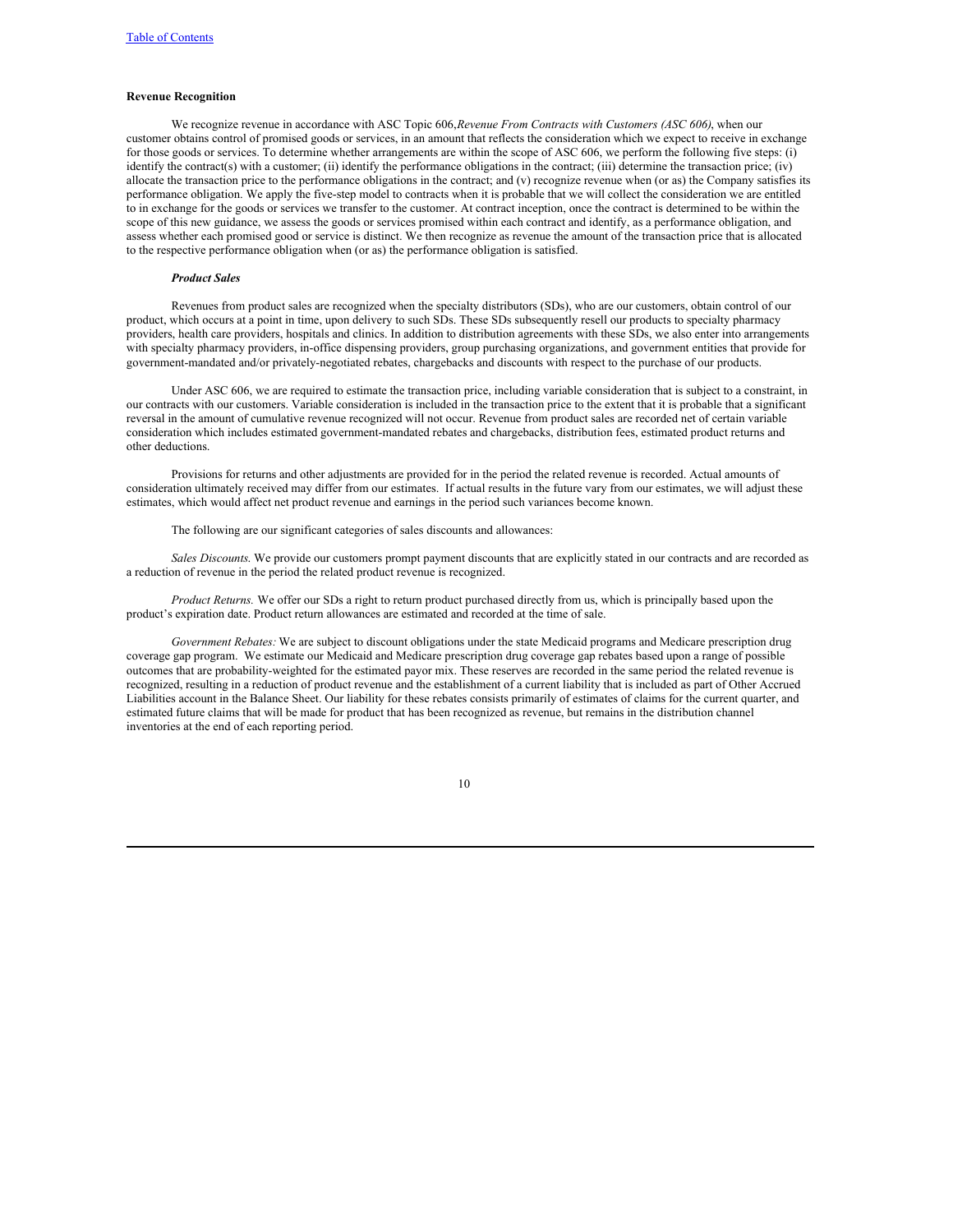*Chargebacks and Discounts:* Chargebacks for fees and discounts represent the estimated obligations resulting from contractual commitments to sell products to certain specialty pharmacy providers, in-office dispensing providers, group purchasing organizations, and government entities at prices lower than the list prices charged to our SDs who directly purchase the product from us. These SDs charge us for the difference between what they pay for the product and our contracted selling price to these specialty pharmacy providers, in-office dispensing providers, group purchasing organizations, and government entities. These reserves are established in the same period that the related revenue is recognized, resulting in a reduction of product revenue. Actual chargeback amounts are generally determined at the time of resale to the specialty pharmacy providers, in-office dispensing providers, group purchasing organizations, and government entities by our SDs. The estimated obligations arising from these chargebacks and discounts are included as part of Other Accrued Liabilities in the balance sheet.

*Co-Payment Assistance:*We offer co-payment assistance to commercially insured patients meeting certain eligibility requirements. The calculation of the accrual for co-pay assistance is based on an estimate of claims and the cost per claim that we expect to receive associated with product that has been recognized as revenue.

#### *Contract Revenues from Collaborations*

In the normal course of business, we conduct research and development programs independently and in connection with our corporate collaborators, pursuant to which we license certain rights to our intellectual property to third parties. The terms of these arrangements typically include payment to us for a combination of one or more of the following: upfront license fees; development, regulatory and commercial milestone payments; product supply services; and royalties on net sales of licensed products.

*Upfront License Fees:* If the license to our intellectual property is determined to be distinct from the other performance obligations identified in the arrangement, we recognize revenues from upfront license fees allocated to the license when the license is transferred to the licensee and the licensee is able to use and benefit from the license. For licenses that are bundled with other promises, we determine whether the combined performance obligation is satisfied over time or at a point in time. If the combined performance obligation is satisfied over time, we use judgment in determining the appropriate method of measuring progress for purposes of recognizing revenue from the up-front license fees. We evaluate the measure of progress each reporting period and, if necessary, adjust the measure of performance and related revenue recognition.

*Development, Regulatory or Commercial Milestone Payments:* At the inception of each arrangement that includes payments based on the achievement of certain development, regulatory and commercial or launch events, we evaluate whether the milestones are considered probable of being achieved and estimate the amount to be included in the transaction price using the most likely amount method. If it is probable that a significant revenue reversal would not occur, the associated milestone value is included in the transaction price. Milestone payments that are not within our or the licensee's control, such as regulatory approvals, are not considered probable of being achieved until uncertainty associated with the approvals has been resolved. The transaction price is then allocated to each performance obligation, on a relative standalone selling price basis, for which we recognize revenue as or when the performance obligations under the contract are satisfied. At the end of each subsequent reporting period, we re-evaluate the probability of achieving such development and regulatory milestones and any related constraint, and if necessary, adjust our estimate of the overall transaction price. Any such adjustments are recorded on a cumulative catch-up basis, and recorded as part of contract revenues from collaborations during the period of adjustment.

*Product Supply Services:* Arrangements that include a promise for future supply of drug product for either clinical development or commercial supply at the licensee's discretion are generally considered as options. We assess if these options provide a material right to the licensee and if so, they are accounted for as separate performance obligations.

*Sales-based Milestone Payments and Royalties:* For arrangements that include sales-based royalties, including milestone payments based on the volume of sales, we determine whether the license is deemed to be the predominant item to which the royalties or sales-based milestones relate to and if such is the case, we recognize revenue at the later of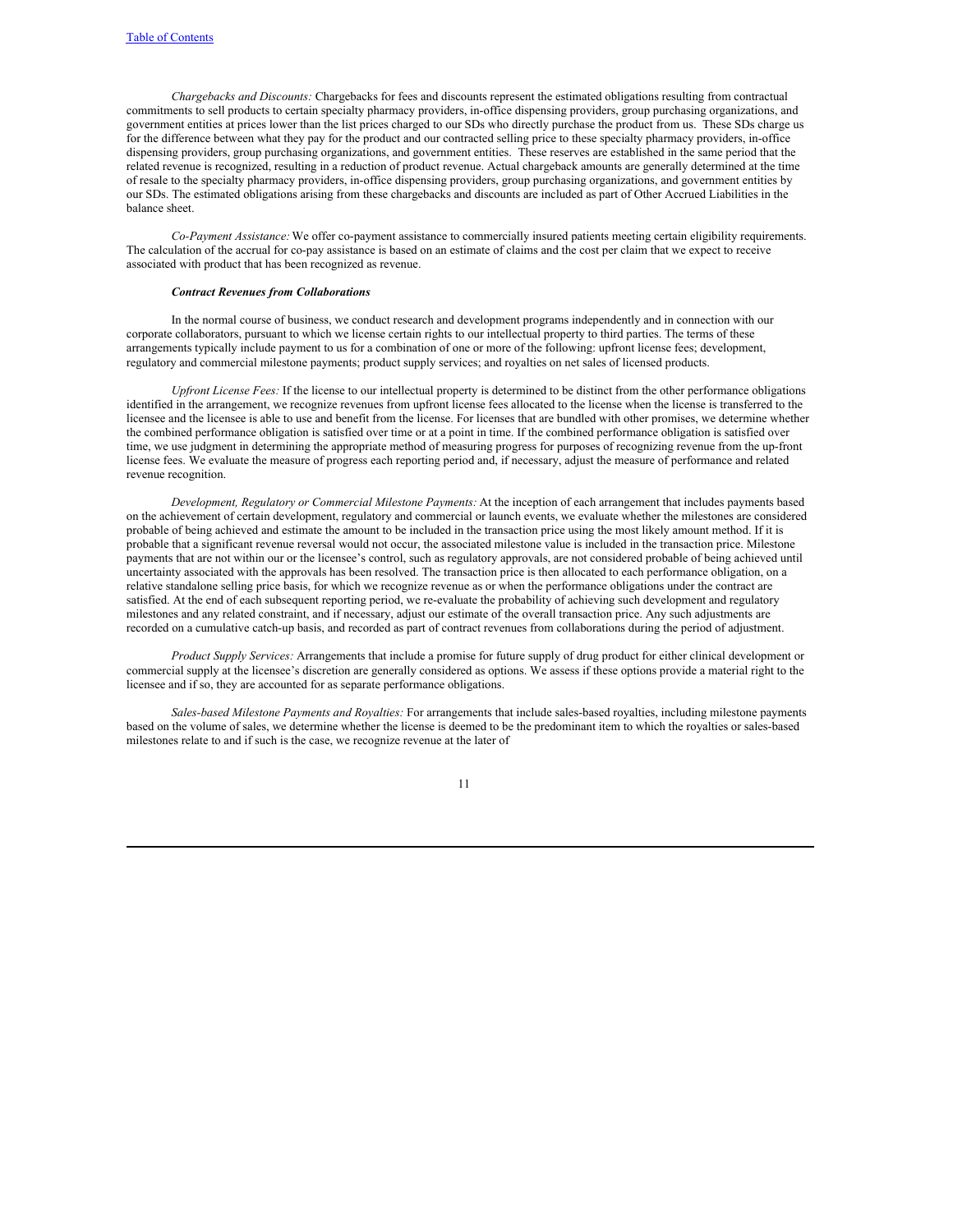(i) when the related sales occur, or (ii) when the performance obligation to which some or all of the royalty has been allocated has been satisfied (or partially satisfied).

#### **Leases**

We currently lease our research and office space under a noncancelable lease agreement with our landlord through January 2023. In December 2014, we entered into a sublease agreement with an unrelated third party to occupy a portion of our research and office space through January 2023.

All of our leases outstanding as of September 30, 2020 continued to be classified as operating leases. We recorded an operating lease right-of-use asset and an operating lease liability on our balance sheet. Right-of-use lease assets represent our right to use the underlying asset for the lease term and the lease obligation represents our commitment to make the lease payments arising from the lease. Right-of-use lease assets and obligations are recognized at the commencement date based on the present value of remaining lease payments over the lease term. As our lease does not provide an implicit rate, we have used an estimated incremental borrowing rate based on the information available at the commencement date in determining the present value of lease payments. The operating lease right-of-use asset includes any lease payments made prior to commencement. The lease term may include options to extend or terminate the lease when it is reasonably certain that we will exercise that option. Operating lease expense is recognized on a straight-line basis over the lease term, subject to any changes in the lease or expectations regarding the terms. Variable lease costs such as common area costs and property taxes are expensed as incurred. Leases with an initial term of 12 months or less are not recorded on the balance sheet.

For our sublease agreement wherein we are the lessor, sublease income will be recognized on a straight-line basis over the term of the sublease. The difference between the cash received, and the straight-line lease income recognized, if any, will be recorded as part of prepaid and other current assets in the balance sheet.

### **Research and Development Accruals**

We have various contracts with third parties related to our research and development activities. Costs that are incurred but not billed to us as of the end of the period are accrued. We make estimates of the amounts incurred in each period based on the information available to us and our knowledge of the nature of the contractual activities generating such costs. Clinical trial contract expenses are accrued based on units of activity. Expenses related to other research and development contracts, such as research contracts, toxicology study contracts and manufacturing contracts are estimated to be incurred generally on a straight-line basis over the duration of the contracts. Raw materials and study materials not related to our approved drug, purchased for us by third parties are expensed at the time of purchase.

#### **Income Taxes**

Income taxes have been provided using the liability method whereby deferred tax assets and liabilities are determined based on differences between financial reporting and tax bases of assets and liabilities and net operating loss and tax credit carryforwards measured using the enacted tax rates and laws that will be in effect when the differences are expected to reverse or the carryforwards are utilized. Valuation allowances are established when it is determined that it is more likely than not that such assets will not be realized.

We account for uncertain tax positions consistent with authoritative guidance. The guidance prescribes a "more likely than not" recognition threshold and measurement attribute for the financial statement recognition and measurement of a tax position taken or expected to be taken in a tax return. We do not expect any material change in our unrecognized tax benefits over the next twelve months. We recognize interest and penalties related to unrecognized tax benefits as a component of income taxes.

On March 27, 2020, the Coronavirus Aid, Relief and Economic Security (CARES) Act was signed into law. The Act includes provisions relating to refundable payroll tax credits, deferment of the employer portion of certain payroll taxes, net operating loss carryback periods, alternative minimum tax credit refunds, modifications to the net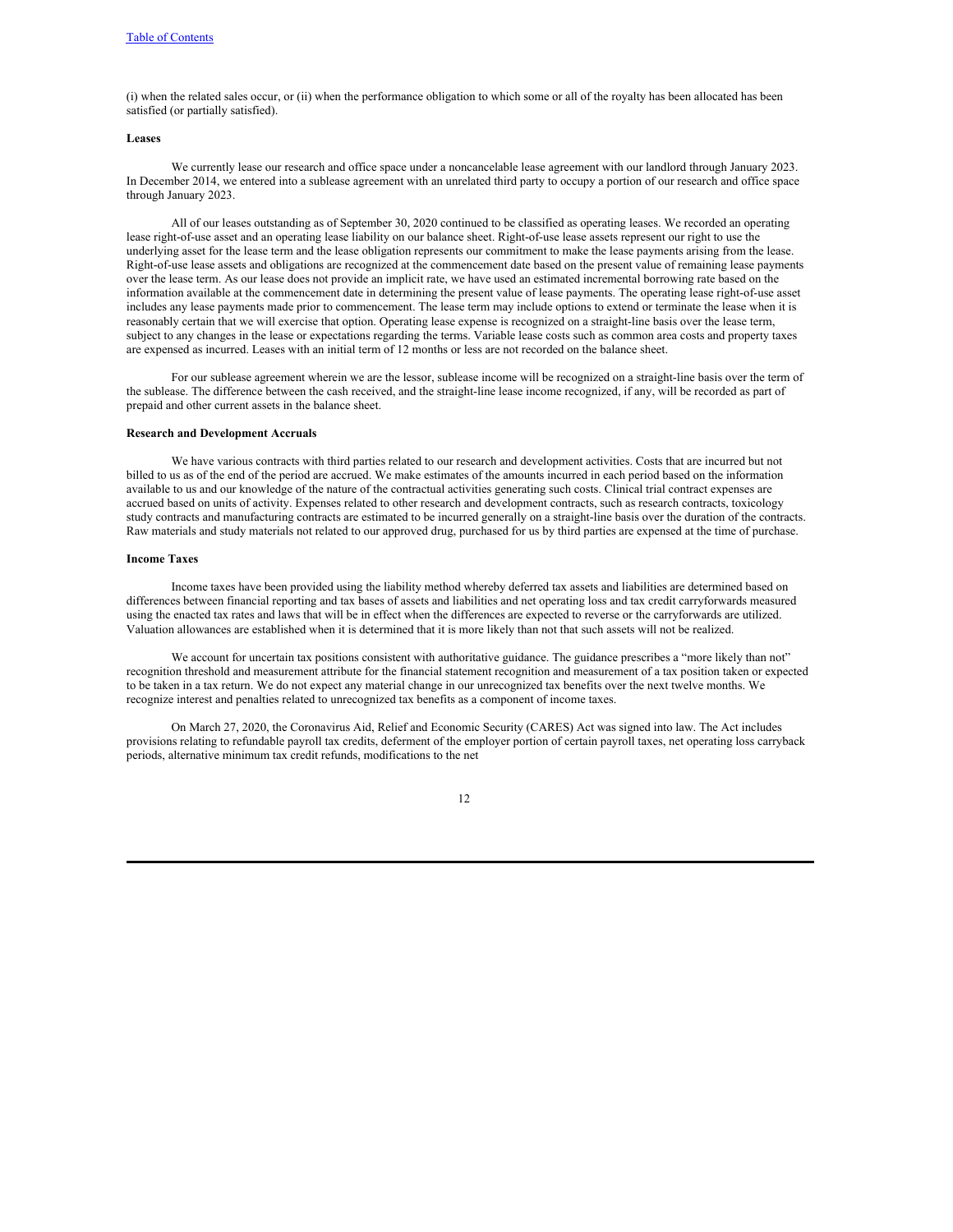interest deduction limitations and technical corrections to tax depreciation methods for qualified improvement property. We are currently analyzing the impact of these changes and therefore an estimate of the impact to income taxes is not yet available. We do not currently believe it will have a material impact on our financial statements or related disclosures.

On June 29, 2020, Assembly Bill 85 (A.B. 85) was signed into California law. A.B. 85 provides for athree-year suspension of the use of net operating losses for medium and large businesses and a three-year cap on the use of business incentive tax credits to offset no more than \$5.0 million of California state tax per year. A.B. 85 suspends the use of net operating losses for taxable years 2020, 2021 and 2022 for certain taxpayers with taxable income of \$1.0 million or more. The carryover period for any net operating losses that are suspended under this provision will be extended. A.B. 85 also requires that business incentive tax credits including carryovers may not reduce the applicable tax by more than \$5.0 million for taxable years 2020, 2021 and 2022. We are currently evaluating the impact of A.B. 85 on our financial statements and related disclosures.

### **4. Stock Award**

**Plans**

On May 16, 2018, our stockholders approved the adoption of the Company's 2018 Equity Incentive Plan (2018 Plan). The 2018 Plan is the successor plan to the 2011 Equity Incentive Plan, the 2000 Equity Incentive Plan, and the 2000 Non-Employee Directors' Stock Option Plan.

To date, we have two stock option plans, our 2018 Plan and the Inducement Plan (collectively, the Equity Incentive Plans), that provide for granting to our officers, directors and all other employees and consultants options to purchase shares of our common stock. We also have our Employee Stock Purchase Plan (Purchase Plan), wherein eligible employees can purchase shares of our common stock at a price per share equal to the lesser of 85% of the fair market value on the first day of the offering period or85% of the fair market value on the purchase date. The fair value of each option award is estimated on the date of grant using the Black-Scholes option pricing model which considered our stock price, as well as assumptions regarding a number of complex and subjective variables. These variables include, but are not limited to, volatility, expected term, risk-free interest rate and dividends. We estimate volatility over the expected term of the option using historical share price performance. For expected term, we take into consideration our historical data of options exercised, cancelled and expired. The risk-free rate is based on the U.S. Treasury constant maturity rate. We have not paid and do not expect to pay dividends in the foreseeable future. We use the straight-line attribution method over the requisite employee service period for the entire award in recognizing stock-based compensation expense. We account for forfeitures as they occur.

We granted performance-based stock options to purchase shares of our common stock which will vest upon the achievement of certain corporate performance-based milestones. We determined the fair values of these performance-based stock options using the Black-Scholes option pricing model at the date of grant. For the portion of the performance-based stock options of which the performance condition is considered probable of achievement, we recognize stock-based compensation expense on the related estimated grant date fair values of such options on a straight-line basis from the date of grant up to the date when we expect the performance condition will be achieved. For the performance conditions that are not considered probable of achievement at the grant date or upon quarterly re-evaluation, prior to the event actually occurring, we recognize the related stock-based compensation expense when the event occurs or when we can determine that the performance condition is probable of achievement. In those cases, we recognize the change in estimate at the time we determine the condition is probable of achievement (by recognizing stock-based compensation expense as cumulative catch-up adjustment as if we had estimated at the grant date that the performance condition would have been achieved) and recognize the remaining compensation cost up to the date when we expect the performance condition will be achieved, if any.

## **5. Net Loss Per**

**Share**

Basic net loss per share is computed by dividing net loss by the weighted-average number of shares of common stock outstanding during the period. Diluted net loss per share is computed by dividing net loss by the weighted-average number of shares of common stock outstanding during the period and the number of additional shares of common stock that would have been outstanding if potentially dilutive securities had been issued. Because we were in a loss position for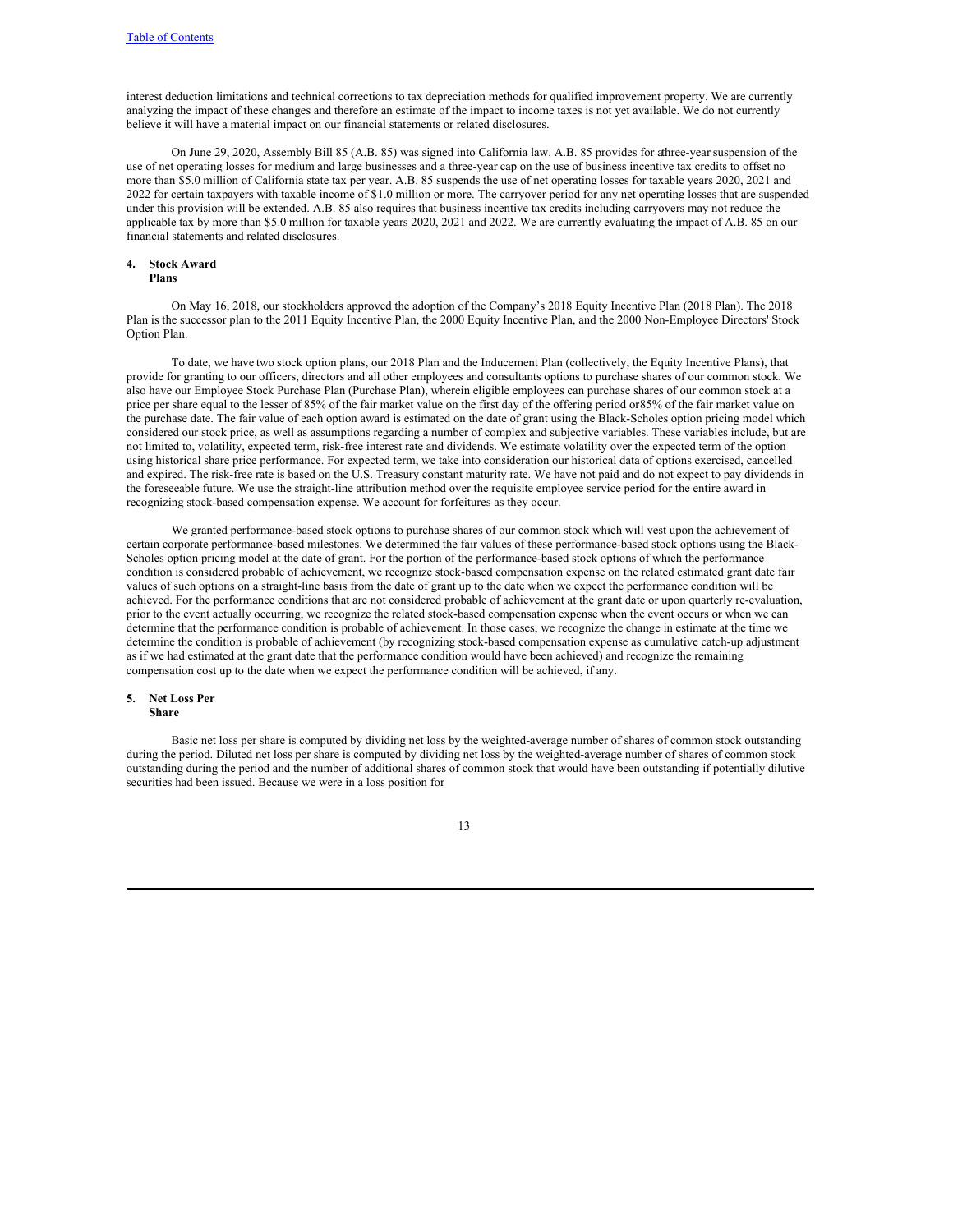all periods presented, basic net loss per share is the same as diluted net loss per share for all periods as the inclusion of all potential common shares outstanding would have been antidilutive. Potentially dilutive securities include stock options and shares issuable under our stock award plans. The dilutive effect of these potentially dilutive securities is reflected in diluted earnings per share by application of the treasury stock method. Under the treasury stock method, an increase in the fair market value of our common stock can result in a greater dilutive effect from potentially dilutive securities.

We had securities which could potentially dilute basic earnings per share, but were excluded from the computation of diluted loss per share for all periods presented, as their effect would have been antidilutive. These securities consist of the following (in thousands):

|                           | <b>Three Months Ended</b><br>September 30. |        | <b>Nine Months Ended</b><br>September 30. |        |
|---------------------------|--------------------------------------------|--------|-------------------------------------------|--------|
|                           | 2020                                       | 2019   | 2020                                      | 2019   |
| Outstanding stock options | 27,646                                     | 22,665 | 27.646                                    | 22,665 |
| Purchase Plan             | 59                                         | 125    | 59                                        | 125    |
| Total                     | 27.705                                     | 22,790 | 27,705                                    | 22.790 |

#### **6. Stock-Based Compensation**

Total stock-based compensation related to all of our share-based payments that we recognized for the three and nine months ended September 30, 2020 and 2019 were as follows (in thousands):

|                                        | <b>Three Months Ended</b> |  |       |               | <b>Nine Months Ended</b> |  |         |  |
|----------------------------------------|---------------------------|--|-------|---------------|--------------------------|--|---------|--|
|                                        | September 30.             |  |       | September 30. |                          |  |         |  |
|                                        | 2020                      |  | 2019  |               | <b>2020</b>              |  | 2019    |  |
| Selling, general and administrative    | $\frac{1.352}{ }$         |  | 1.611 | <sup>S</sup>  | 3.981                    |  | \$5.519 |  |
| Research and development               | 532                       |  | 487   |               | .684                     |  | 2.185   |  |
| Total stock-based compensation expense | 1.884                     |  | 2.098 |               | 5.665                    |  | .704    |  |

The fair value of each option award is estimated on the date of grant using the Black-Scholes option pricing model. We have segregated option awards into the following three homogenous groups for the purposes of determining fair values of options: officers and directors, all other employees, and consultants. We account for forfeitures as they occur.

We determined weighted-average valuation assumptions separately for each of these groups as follows:

- Volatility—We estimated volatility using our historical share price performance over the expected life of the option. We also considered other factors, such as implied volatility, our current clinical trials and other company activities that may affect the volatility of our stock in the future. We determined that at this time historical volatility is more indicative of our expected future stock performance than implied volatility.
- Expected term—For options granted to consultants, we use the contractual term of the option, which is generallyten years, for the initial valuation of the option and the remaining contractual term of the option for the succeeding periods. We analyzed various historical data to determine the applicable expected term for each of the other option groups. This data included: (1) for exercised options, the term of the options from option grant date to exercise date; (2) for cancelled options, the term of the options from option grant date to cancellation date, excluding non-vested option forfeitures; and (3) for options that remained outstanding at the balance sheet date, the term of the options from option grant date to the end of the reporting period and the estimated remaining term of the options. The consideration and calculation of the above data gave us reasonable estimates of the expected term for each employee group. We also considered the vesting schedules of the options granted and factors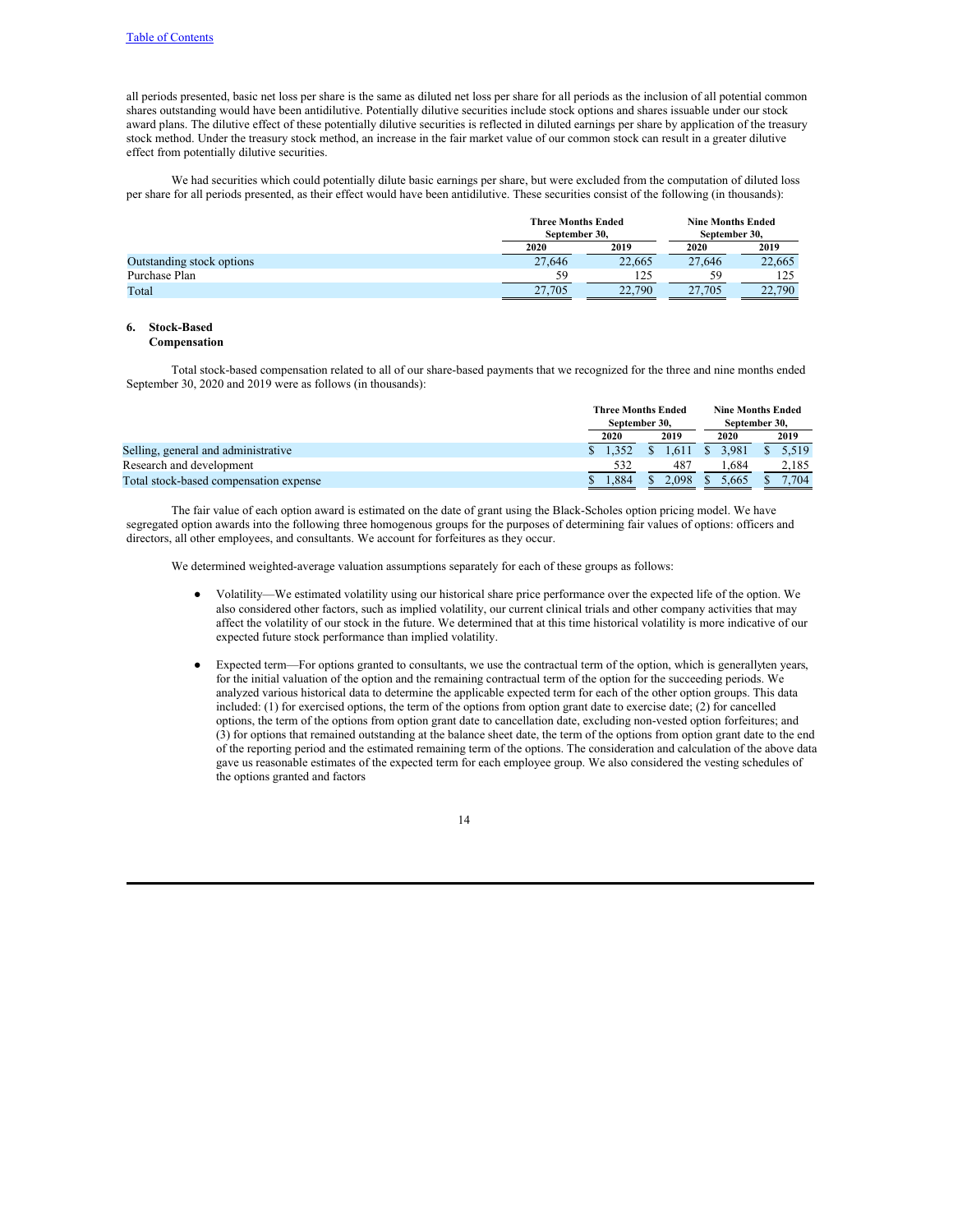surrounding exercise behavior of the option groups, our current market price and company activity that may affect our market price. In addition, we considered the optionee type (i.e., officers and directors or all other employees) and other factors that may affect the expected term of the options.

- Risk-free interest rate—The risk-free interest rate is based on U.S. Treasury constant maturity rates with similar terms to the expected term of the options for each option group.
- Dividend yield—The expected dividend yield is0% as we have not paid and do not expect to pay dividends in the future.

The following table summarizes the weighted-average assumptions relating to options granted pursuant to our equity incentive plans for the three and nine months ended September 30, 2020 and 2019:

|                          | <b>Three Months Ended</b><br>September 30, |         | <b>Nine Months Ended</b><br>September 30, |         |
|--------------------------|--------------------------------------------|---------|-------------------------------------------|---------|
|                          | 2020                                       | 2019    | 2020                                      | 2019    |
| Risk-free interest rate  | $0.5\%$                                    | $1.7\%$ | $1.2 \%$                                  | $2.5\%$ |
| Expected term (in years) | 6.7                                        | 6.0     | 6.5                                       | 6.5     |
| Dividend yield           | $0.0\%$                                    | $0.0\%$ | $0.0\%$                                   | $0.0\%$ |
| Expected volatility      | 70.5 %                                     | 63.0 %  | 66.0 %                                    | 65.6 %  |

The exercise price of stock options granted under our stock plans is equal to the fair market value of the underlying shares on the date of grant. Options become exercisable at varying dates and generally expire 10 years from the date of grant.

We granted options to purchase 8,288,090 shares of common stock during the nine months ended September 30, 2020 with a grant-date weighted-average fair value of \$1.41 per share. As of September 30, 2020, we had1,101,250 shares of outstanding performancebased stock options wherein the achievement of the corresponding corporate-based milestones was not considered as probable. Accordingly, none of the related stock-based compensation expense of \$1.7 million has been recognized as expense as of September 30, 2020.

As of September 30, 2020, there were approximately \$12.6 million of unrecognized stock-based compensation cost related to timebased stock options and performance-based stock options, wherein achievement of the corresponding corporate-based milestones was considered as probable.

At September 30, 2020, there were13,989,943 shares of common stock available for future grant under our equity incentive plans and 607,486 options to purchase shares were exercised during the nine months ended September 30, 2020.

### *Employee Stock Purchase Plan*

Our Purchase Plan permits eligible employees to purchase common stock at a discount through payroll deductions during defined offering periods. The price at which the stock is purchased is equal to the lesser of 85% of the fair market value of our common stock on the first day of the offering or 85% of the fair market value of our common stock on the purchase date. The initial offering period commenced on the effective date of our initial public offering.

The fair value of awards granted under our Purchase Plan is estimated on the date of grantusing the Black-Scholes option pricing model, which uses weighted-average assumptions. Our Purchase Plan provides for a twenty-four-month offering period comprised offour six-month purchase periods with a look-back option. A look-back option is a provision in our Purchase Plan under which eligible employees can purchase shares of our common stock at a price per share equal to the lesser of 85% of the fair market value on the first day of the offering period or 85% of the fair market value on the purchase date.Our Purchase Plan also includes a feature that provides for a new offering period to begin when the fair market value of our common stock on any purchase date during an offering period falls below the fair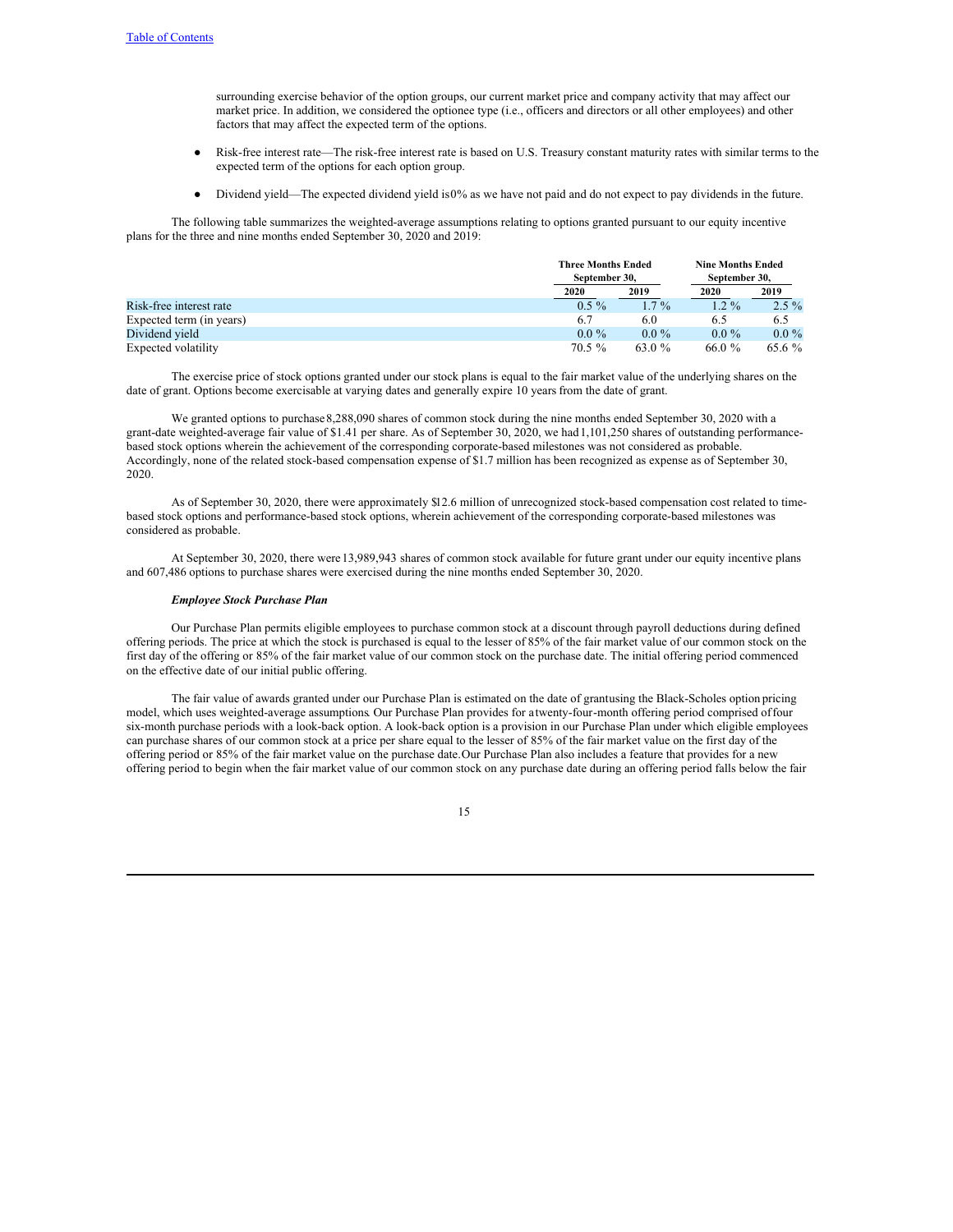market value of our common stock on the first day of such offering period. This feature is called a "reset." Participants are automatically enrolled in the new offering period. We had a "reset" on January 2, 2020 because the fair market value of our stock on December 31, 2019 was lower than the fair market value of our stock on January 1, 2019, the first day of the offering period. We applied modification accounting in accordance with the relevant accounting guidance. The total incremental fair value associated with this Purchase Plan "reset" was approximately \$753,000 and is being recognized as expense from January 1, 2020 to December 31, 2021. We also had another "reset" on July 1, 2020 because the fair market value of our stock on June 30, 2020 was lower than the fair market value of our stock on January 1, 2020, the first day of the offering period. We applied modification accounting in accordance with the relevant accounting guidance. The total incremental fair value associated with this Purchase Plan "reset" was approximately \$535,000 and is being amortized to expenses from July 1, 2020 to June 30, 2022.

As of September 30, 2020, there were235,795 shares reserved for future issuance under the Purchase Plan and there was \$887,000 of unrecognized stock-based compensation cost related to our Purchase Plan. The following table summarizes the weighted-average assumptions related to our Purchase Plan for the nine months ended September 30, 2020 and 2019. Expected volatilities for our Purchase Plan are based on the historical volatility of our stock. Expected term represents the weighted-average of the purchase periods within the offering period. The risk-free interest rate for periods within the expected term is based on U.S. Treasury constant maturity rates.

|                          | <b>Nine Months Ended</b> |         |
|--------------------------|--------------------------|---------|
|                          | September 30,            |         |
|                          | 2020                     | 2019    |
| Risk-free interest rate  | $1.0\%$                  | $2.8\%$ |
| Expected term (in years) | 1.6                      | 1.7     |
| Dividend yield           | $0.0\%$                  | $0.0\%$ |
| Expected volatility      | 62.3 %                   | 63.0 %  |

### **7. Revenues**

Revenues disaggregated by category were as follows (in thousands):

|                                              | <b>Three Months Ended</b><br>September 30. |    |         |   |          | <b>Nine Months Ended</b><br>September 30. |         |  |  |
|----------------------------------------------|--------------------------------------------|----|---------|---|----------|-------------------------------------------|---------|--|--|
|                                              | 2020                                       |    | 2019    |   | 2020     |                                           | 2019    |  |  |
| Product sales:                               |                                            |    |         |   |          |                                           |         |  |  |
| Gross product sales                          | \$<br>20.318                               | S  | 14.348  | S | 54,042   | S                                         | 36,745  |  |  |
| Discounts and allowances                     | (4,029)                                    |    | (2,632) |   | (10,099) |                                           | (6,802) |  |  |
| Product sales, net                           | \$<br>16,289                               | \$ | 11,716  | S | 43,943   | S                                         | 29,943  |  |  |
|                                              |                                            |    |         |   |          |                                           |         |  |  |
| Revenues from collaborations:                |                                            |    |         |   |          |                                           |         |  |  |
| License revenues                             | 2.100                                      |    | 7.750   |   | 41.958   |                                           | 12.249  |  |  |
| Research and development services and others |                                            |    | 1,391   |   | 4,270    |                                           | 1,696   |  |  |
| Total revenues from collaborations           | 2,100                                      |    | 9,141   |   | 46,228   |                                           | 13,945  |  |  |
| Total revenues                               | 18,389                                     |    | 20,857  |   | 90,171   |                                           | 43,888  |  |  |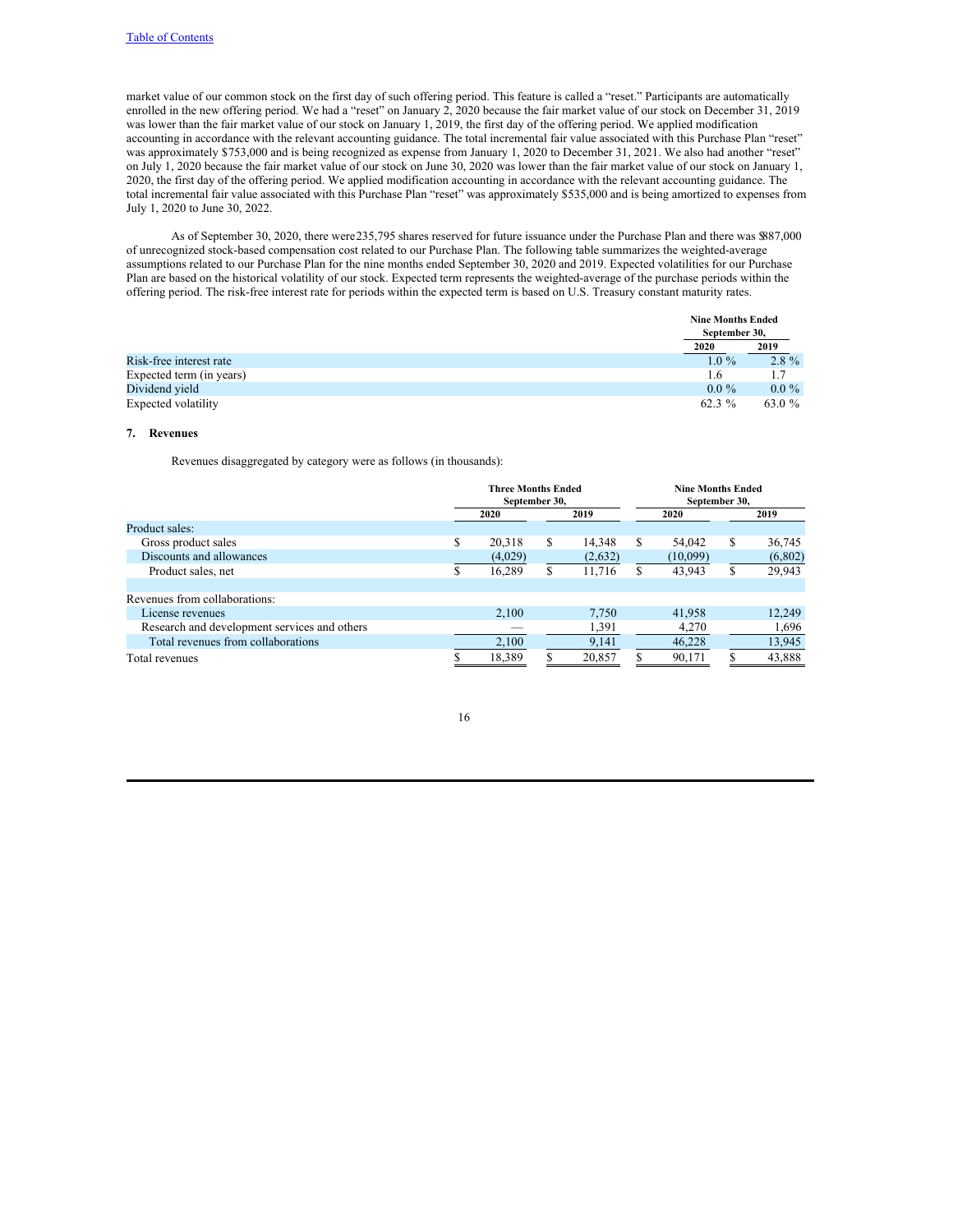The following table summarizes revenues from each of our customers who individually accounted for10% or more (wherein \* denotes less than 10%) of our total revenues (as a percentage of total revenues):

|                                                  | <b>Three Months Ended</b><br>September 30, |      | <b>Nine Months Ended</b><br>September 30, |        |
|--------------------------------------------------|--------------------------------------------|------|-------------------------------------------|--------|
|                                                  | 2020                                       | 2019 | 2020                                      | 2019   |
| ASD Healthcare and Oncology Supply               | 48%                                        | 28%  | 26%                                       | 34%    |
| McKesson Specialty Care Distribution Corporation | 34%                                        | 22%  | 20%                                       | 27%    |
| Daiichi                                          | 11%                                        |      | $\ast$                                    |        |
| Aclaris                                          | _                                          | 19%  | $\overline{\phantom{a}}$                  | $\ast$ |
| Celgene                                          |                                            | 18%  |                                           | $*$    |
| Grifols                                          |                                            | *    | 49%                                       | 11%    |

We commenced commercial sale of TAVALISSE in the U.S. in May 2018 after FDA approval in April 2018. Our Marketing Authorization Application (MAA) for fostamatinib for the treatment of chronic ITP in adult patients who are refractory to other treatments was approved by the EC in January 2020. Fostamatinib is marketed in Europe under the brand name TAVLESSE™ (fostamatinib). Grifols launched TAVLESSE™ in the UK and Germany in July 2020, and expects a phased roll-out over the next18 months across Europe.

In addition to the distribution agreements with our customers and SDs, we also enter into arrangements with specialty pharmacy providers, in-office dispensing providers, group purchasing organizations, and government entities that provide for government-mandated and/or privately-negotiated rebates, chargebacks and discounts with respect to the purchase of our products which reduced our gross product sales. Also refer to Revenue Recognition policy discussion in "Note 3" above.

The following table summarizes activity in each of the product revenue allowance and reserve categories for the nine months ended September 30, 2020 and 2019 (in thousands):

|                                           | Chargebacks,<br><b>Discounts and</b><br>Fees |  | Government<br>and Other<br><b>Rebates</b> |    |       |         |  |  |  |  | Returns | Total |
|-------------------------------------------|----------------------------------------------|--|-------------------------------------------|----|-------|---------|--|--|--|--|---------|-------|
| Balance at January 1, 2020                | 1.293                                        |  | 1.801                                     | \$ | 238   | 3,332   |  |  |  |  |         |       |
| Provision related to current period sales | 5.625                                        |  | 2,775                                     |    | 676   | 9,076   |  |  |  |  |         |       |
| Adjustment related to prior period sales  | (75)                                         |  | (490)                                     |    | 565   |         |  |  |  |  |         |       |
| Credit or payments made during the period | (5,020)                                      |  | (2, 407)                                  |    | (72)  | (7,499) |  |  |  |  |         |       |
| Balance at September 30, 2020             | 1,823                                        |  | 1,679                                     |    | 1.407 | 4.909   |  |  |  |  |         |       |

|                                           | Chargebacks,<br><b>Discounts and</b><br>Fees | Government<br>and Other<br><b>Rebates</b> |         |   | <b>Returns</b> | Total |         |  |
|-------------------------------------------|----------------------------------------------|-------------------------------------------|---------|---|----------------|-------|---------|--|
| Balance at January 1, 2019                | 622                                          |                                           | 843     | S | 170            |       | 1,635   |  |
| Provision related to current period sales | 3.561                                        |                                           | 2.296   |   | 99             |       | 5.956   |  |
| Credit or payments made during the period | (2,932)                                      |                                           | (1,298) |   |                |       | (4,230) |  |
| Balance at September 30, 2019             | 1.251                                        |                                           | 1.841   |   | 269            |       | 3,361   |  |

Of the \$10.1 million discounts and allowances from gross product sales for the nine months ended September 30, 2020, \$9.1 million was accounted for as additions to other accrued liabilities and \$1.0 million as reductions in accounts receivable and prepaid and other current assets in the balance sheet. Other accrued liabilities related to the discounts and allowances had a remaining outstanding balance of \$4.9 million as of September 30, 2020.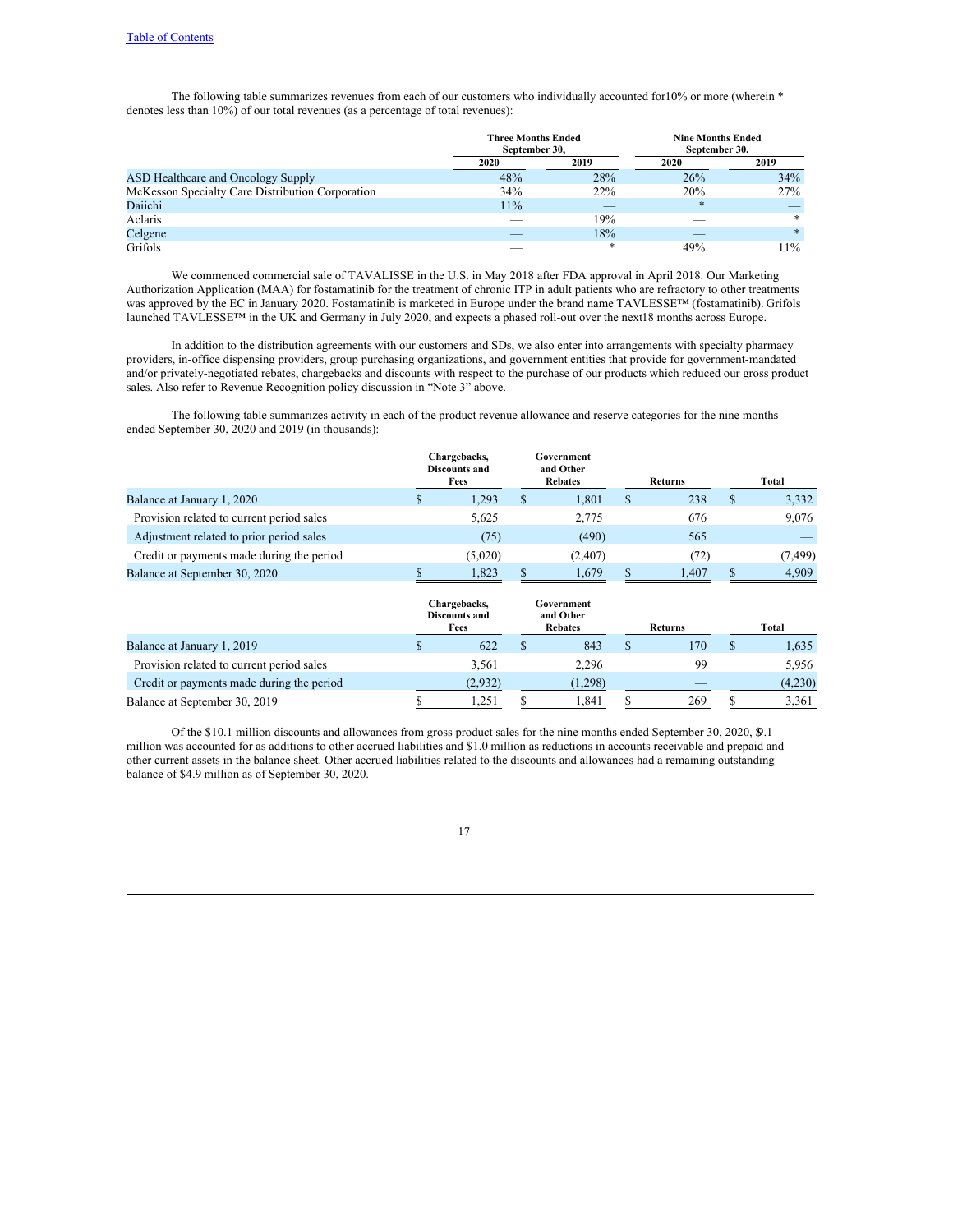#### **8. Sponsored Research and License Agreements**

We conduct research and development programs independently and in connection with our corporate collaborators. As of September 30, 2020, we are a party to collaboration agreements with ongoing performance obligations with Grifols, S.A. (Grifols) to commercialize fostamatinib in all indications, including chronic ITP and AIHA, in Europe and Turkey, and with Kissei Pharmaceutical Co., Ltd. (Kissei) for the development and commercialization of fostamatinib in Japan, China, Taiwan and the Republic of Korea, and with Medison Pharma Ltd. (Medison) to commercialize fostamatinib in all indications, including chronic ITP and AIHA, in Canada and Israel. As of September 30, 2020, we are also a party to collaboration agreements, but do not have ongoing performance obligations, with Aclaris for the development and commercialization of JAK inhibitors for the treatment of alopecia areata and other dermatological conditions, AZ for the development and commercialization of R256, an inhaled JAK inhibitor, BerGenBio for the development and commercialization of AXL inhibitors in oncology, and Daiichi to pursue research related to MDM2 inhibitors, a novel class of drug targets called ligases.

Under these agreements, which we entered into in the ordinary course of business, we received or may be entitled to receive upfront cash payments, payments contingent upon specified events achieved by such partners and royalties on any net sales of products sold by such partners under the agreements. Total future contingent payments to us under all of these agreements could exceed \$607.2 million if all potential product candidates achieved all of the payment triggering events under all of our current agreements (based on a single product candidate under each agreement). Of this amount, \$67.5 million relates to the achievement of development events, \$163.7 million relates to the achievement of regulatory events and \$376.0 million relates to the achievement of certain commercial or launch events. This estimated future contingent amount does not include any estimated royalties that could be due to us if the partners successfully commercialize any of the licensed products. Future events that may trigger payments to us under the agreements are based solely on our partners' future efforts and achievements of specified development, regulatory and/or commercial events.

#### *Grifols License Agreement*

In January 2019, we entered into an exclusive license agreement with Grifols to commercialize fostamatinib in all indications, including chronic ITP and AIHA, in Europe and Turkey. Under the agreement, we received an upfront payment of \$30.0 million, with the potential for \$297.5 million in total regulatory and commercial milestones, which included a \$20.0 million payment upon approval from the European Medicines Agency (EMA) for fostamatinib in chronic ITP as discussed below. We will also receive stepped double-digit royalty payments based on tiered net sales which may reach 30% of net sales. In return, Grifols will receive exclusive rights to fostamatinib in human diseases, including chronic ITP and AIHA, in Europe and Turkey. The agreement also requires us to conduct the Phase 3 trial in AIHA.

In January 2020, we received EC's approval of our MAA for fostamatinib for the treatment of chronic ITP in adult patients who are refractory to other treatments. With this approval, we received a \$20.0 million non-refundable payment in February 2020, which is comprised of a \$17.5 million for EMA approval of fostamatinib for the first indication and a \$2.5 million creditable advance royalty payment, based on the terms of the collaboration agreement. The \$20.0 million payment was allocated to the distinct performance obligations in the collaboration agreement with Grifols.

We accounted for this agreement under ASC 606 and identified the following distinct performance obligations at inception of the agreement: (a) granting of the license, (b) performance of research and regulatory services related to our ongoing long-term open-label extension study on patients with ITP, and (c) performance of clinical services related to our Phase 3 study in AIHA. In October 2020, we entered into a commercial supply agreement for the licensed territories. We concluded each of these performance obligations is distinct. We based our assessment on the following: (i) our assessment that Grifols can benefit from the license on its own by developing and commercializing the underlying product using its own resources, and (ii) the fact that the manufacturing services are not highly specialized in nature and can be performed by other vendors. Upon execution of our agreement with Grifols, we determined that the upfront fee of \$5.0 million, which is the non-refundable portion of the \$30.0 million upfront fee, represented the transaction price. In the first quarter of 2020, we revised the transaction price to include the \$25.0 million of the upfront payment that is no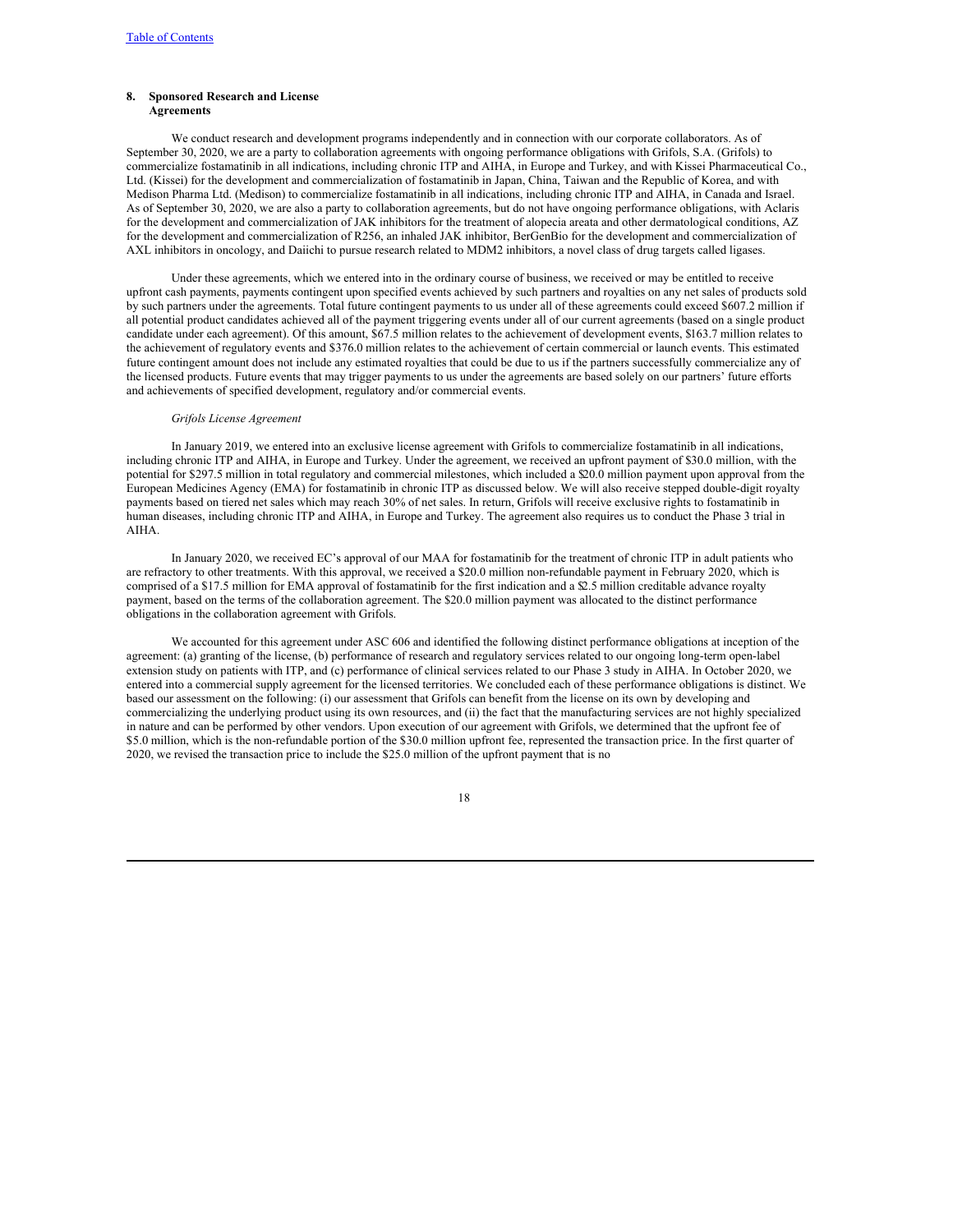longer refundable under our agreement and the \$20.0 million payment received that is no longer constrained. We allocated the updated transaction price to the distinct performance obligations in our collaboration agreement based on our best estimate of the relative standalone selling price as follows: (a) for the license, we estimated the standalone selling price using the adjusted market assessment approach to estimate its standalone selling price in the licensed territories; (b) for the research and regulatory services, we estimated the standalone selling price using the cost plus expected margin approach. As a result of the adjusted transaction price, adjustments are recorded on a cumulative catch-up basis, and recorded as part of contract revenues from collaborations in the first quarter of 2020.

The remaining future variable consideration of \$277.5 million related to future regulatory and commercial milestones were fully constrained until we can ascertain that significant reversal of cumulative revenue would not occur, given the inherent uncertainty of success with these future milestones. We will recognize revenues related the research and regulatory services throughout the term of the respective clinical programs using the input method. For sales-based milestones and royalties, we determined that the license is the predominant item to which the royalties or sales-based milestones relate. Accordingly, we will recognize revenue at the later of (i) when the related sales occur, or (ii) when the performance obligation to which some or all of the royalty has been allocated has been satisfied (or partially satisfied). We will re-evaluate the transaction price in each reporting period and as uncertain events are resolved or other changes in circumstances occur.

During the three months ended September 30, 2020, we recognized no revenues related to the licensed rights in intellectual property and the research services performed. During the nine months ended September 30, 2020, we recognized \$39.9 million in revenues related to the licensed rights in intellectual property and \$3.6 million in revenues related to the research services performed. During the nine months ended September 30, 2020, we also recognized \$651,000 in revenues for a one-time delivery of drug supply to Grifols for commercialization. Deferred revenues related to the performance of research services as of September 30, 2020 was \$1.8 million.

#### *Kissei License Agreement*

In October 2018, we entered into an exclusive license and supply agreement with Kissei to develop and commercialize fostamatinib in all current and potential indications in Japan, China, Taiwan and the Republic of Korea. Kissei is responsible for performing and funding all development activities for fostamatinib in the above-mentioned territories. We received an upfront cash payment of \$33.0 million, with the potential for up to an additional \$147.0 million in development, regulatory and commercial milestone payments, and will receive mid to upper twenty percent, tiered, escalated net sales-based payments for the supply of fostamatinib. Under the agreement, we granted Kissei the license rights to fostamatinib in the territories above and are obligated to supply Kissei with drug product for use in clinical trials and pre-commercialization activities. We are also responsible for the manufacture and supply of fostamatinib for all future development and commercialization activities under the agreement.

We accounted for this agreement under ASC 606 and identified the following distinct performance obligations at inception of the agreement: (a) granting of the license, (b) supply of fostamatinib for clinical use and (c) material right associated with discounted fostamatinib that are supplied for use other than clinical or commercial. In addition, we will provide commercial product supply if the product is approved in the licensed territory. We concluded that each of these performance obligations is distinct. We based our assessment on the following: (i) our assessment that Kissei can benefit from the license on its own by developing and commercializing the underlying product using its own resources and (ii) the fact that the manufacturing services are not highly specialized in nature and can be performed by other vendors. Moreover, we determined that the upfront fee of \$33.0 million represented the transaction price and was allocated to the performance obligations based on our best estimate of the relative standalone selling price as follows: (a) for the license, we estimated the standalone selling price using the adjusted market assessment approach to estimate its standalone selling price in the licensed territories; (b) for the supply of fostamatinib and the material right associated with discounted fostamatinib, we estimated the standalone selling price using the cost plus expected margin approach. Variable consideration of \$147.0 million related to future development and regulatory milestones was fully constrained due to the fact that it was probable that a significant reversal of cumulative revenue would occur, given the inherent uncertainty of success with these future milestones. We will recognize revenues related to the supply of fostamatinib and material right upon delivery of fostamatinib to Kissei. For sales-based milestones and royalties, we determined that the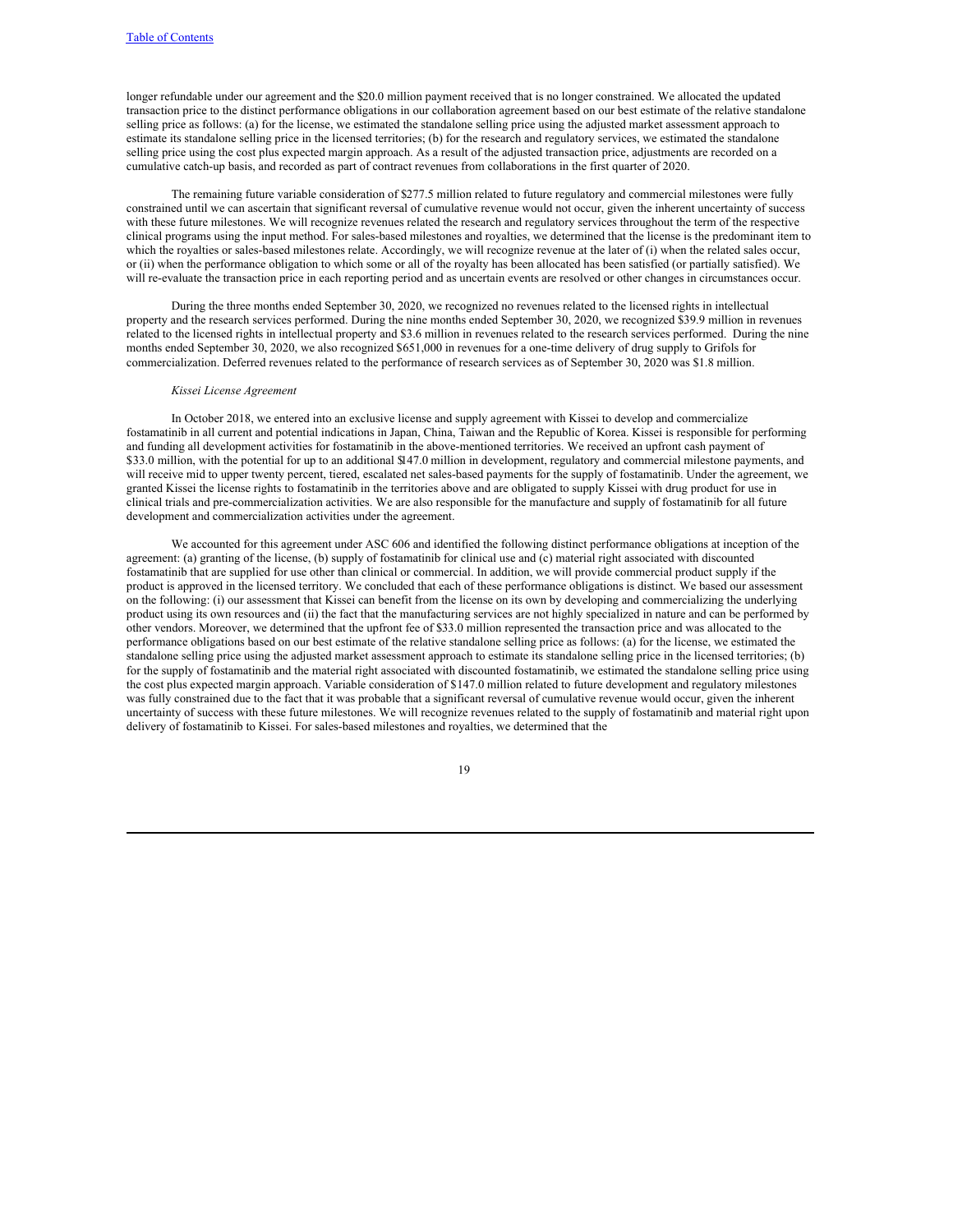license is the predominant item to which the royalties or sales-based milestones relate to. Accordingly, we will recognize revenue at the later of (i) when the related sales occur, or (ii) when the performance obligation to which some or all of the royalty has been allocated has been satisfied (or partially satisfied). We will re-evaluate the transaction price in each reporting period and as uncertain events are resolved or other changes in circumstances occur.

We did not recognize any revenues during the three and nine months ended September 30, 2020. At September 30, 2020, deferred revenues related to the unsatisfied performance obligations related to the supply of fostamatinib and material right associated with discounted fostamatinib supply was \$1.4 million.

### *Medison Commercial and License Agreements*

In October 2019, we entered intotwo exclusive commercial and license agreements with Medison for the commercialization of fostamatinib for chronic ITP in Israel and in Canada pursuant to which we received a \$5.0 million upfront payment with respect to the agreement in Canada. We accounted for the agreement made with an upfront payment under ASC 606 and identified the following combined performance obligations at inception of the agreement: (a) granting of the license and (b) obtaining regulatory approval in Canada of fostamatinib in ITP. We determined that the non-refundable upfront fee of \$5.0 million represented the transaction price. However, under the agreement, we have the option to buy back all rights to the product in Canada within six months from obtaining regulatory approval for the treatment of AIHA in Canada. The buyback option precludes us from transferring control of the license to Medison under ASC 606. We believe that the buyback provision, if exercised, will require us to repurchase the license at an amount equal to or more than the upfront \$5.0 million. As such this arrangement is accounted for as a financing arrangement. Accrued interest expense related to this financing arrangement as of September 30, 2020 is immaterial. Pursuant to this exclusive commercialization license agreement, in August 2020, we entered into a commercial supply agreement with Medison.

### *Other license agreements*

For the three and nine months ended September 2020, we recognized \$2.1 million of revenue as a result of the achievement of a milestone in accordance with the Amended Collaboration Agreement dated April 20, 2005 with Daiichi. All deliverables under the agreement had been previously delivered, as such the above payment has been recognized as revenue in the third quarter of 2020. We received the milestone payment from Daiichi in October 2020.

### **9. Inventories**

As of September 30, 2020 and December 31, 2019, we have the following inventories (in thousands):

|                 | September 30,<br>2020 | December 31,<br>2019 |  |  |
|-----------------|-----------------------|----------------------|--|--|
| Work in process | .043                  | 810                  |  |  |
| Finished goods  | .007                  | 544                  |  |  |
| Total           | 2.050                 | .354                 |  |  |

As of September 30, 2020, we have \$4.2 million in advance payments to our manufacturer of our raw materials, which is included as part of "Prepaid and other current assets" in our condensed balance sheet. We take ownership of such raw materials when they are completed and delivered to us.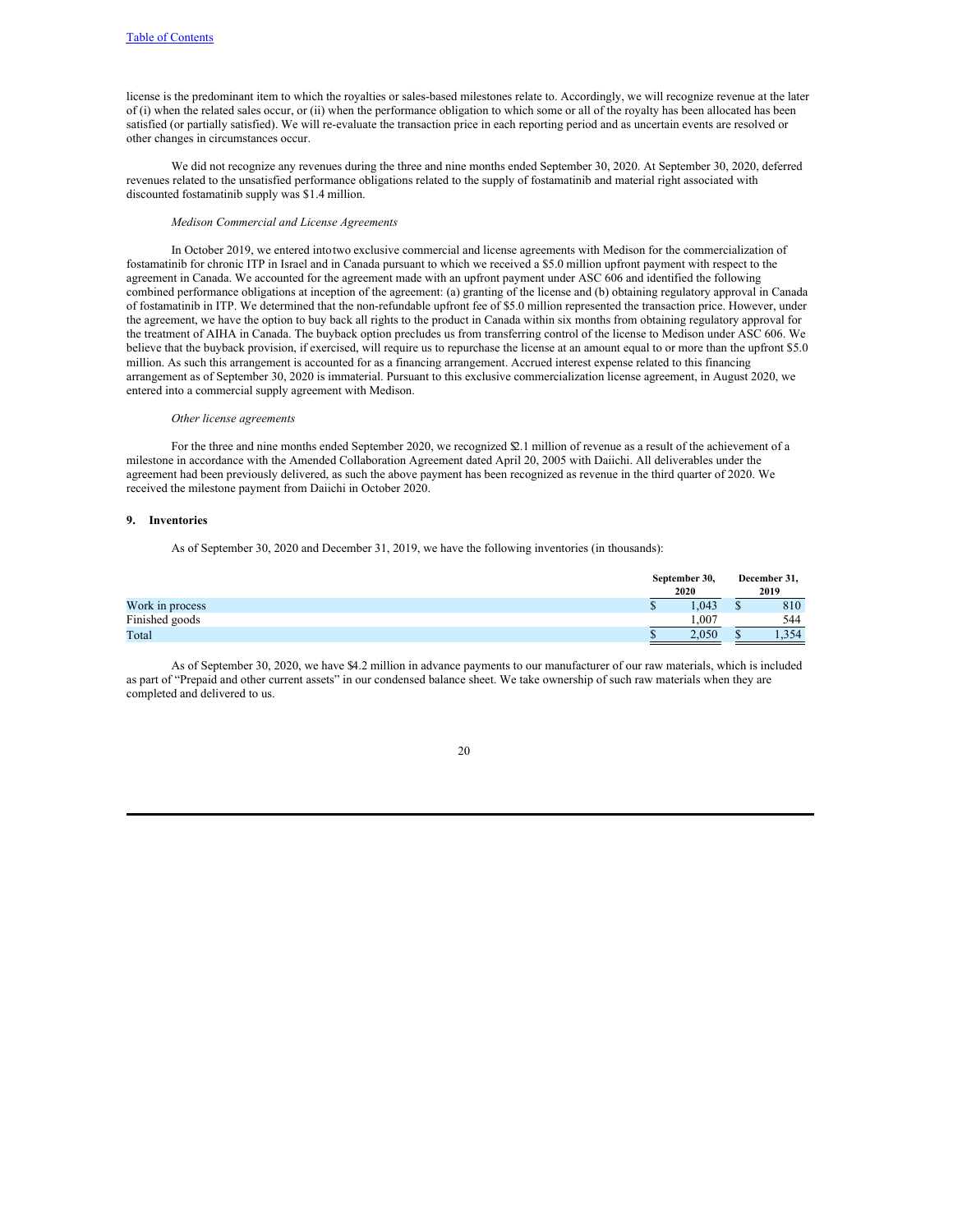### **10. Cash, Cash Equivalents and Short-Term Investments**

Cash, cash equivalents and short-term investments consisted of the following (in thousands):

|                                            |   | September 30,<br>2020 |   | December 31,<br>2019 |
|--------------------------------------------|---|-----------------------|---|----------------------|
| Cash                                       | S | 1.492                 | S | 3,371                |
| Money market funds                         |   | 17.625                |   | 7,457                |
| U.S. treasury bills                        |   | 23,297                |   | 12,539               |
| Government-sponsored enterprise securities |   | 18,451                |   | 19,017               |
| Corporate bonds and commercial paper       |   | 11,947                |   | 55,694               |
|                                            |   | 72,812                |   | 98,078               |
| Reported as:                               |   |                       |   |                      |
| Cash and cash equivalents                  | S | 36,567                | S | 22,521               |
| Short-term investments                     |   | 36,245                |   | 75,557               |
|                                            |   | 72,812                |   | 98,078               |

Cash equivalents and short-term investments include the following securities with gross unrealized gains and losses (in thousands):

|                                            |           | Gross      | Gross            |    |                   |
|--------------------------------------------|-----------|------------|------------------|----|-------------------|
|                                            | Amortized | Unrealized | Unrealized       |    |                   |
| <b>September 30, 2020</b>                  | Cost      | Gains      | <b>Losses</b>    |    | <b>Fair Value</b> |
| U.S. treasury bills                        | \$23,297  |            | $\left(1\right)$ | ۰D | 23,297            |
| Government-sponsored enterprise securities | 18.449    |            | __               |    | 18,451            |
| Corporate bonds and commercial paper       | 11,947    | __         | _                |    | 11,947            |
| Total                                      | 53,693    |            |                  |    | 53.695            |
|                                            |           |            |                  |    |                   |
|                                            |           | Gross      | Gross<br>.       |    |                   |

|                                            | Amortized | Unrealized | Unrealized |                   |
|--------------------------------------------|-----------|------------|------------|-------------------|
| December 31, 2019                          | Cost      | Gains      | Losses     | <b>Fair Value</b> |
| U.S. treasury bills                        |           |            |            | 12.539            |
| Government-sponsored enterprise securities | 19.010    |            | (1)        | 19.017            |
| Corporate bonds and commercial paper       | 55,685    | 14         |            | 55.694            |
| Total                                      | 87        | 30         |            | 87.250            |

As of September 30, 2020, our cash equivalents and short-term investments, whichhave contractual maturities within one year, had a weighted-average time to maturity of approximately 64 days. We view our short-term investments portfolio as available for use in current operations. We have the ability to hold all investments as ofSeptember 30, 2020 through their respective maturity dates. At September 30, 2020, we had no investments that had been in a continuous unrealized loss position for more than 12 months. As of September 30, 2020, a total of 11 individual securities had been in an unrealized loss position for 12 months or less, and the losses were determined to be temporary. The gross unrealized losses above were caused by interest rate fluctuations. No significant facts or circumstances have arisen to indicate that there has been any significant deterioration in the creditworthiness of the issuers of the securities held by us. Based on our review of these securities, including the assessment of the duration and severity of the unrealized losses and our ability and intent to hold the investments until maturity, there were no other-than-temporary impairments for these securities atSeptember 30, 2020.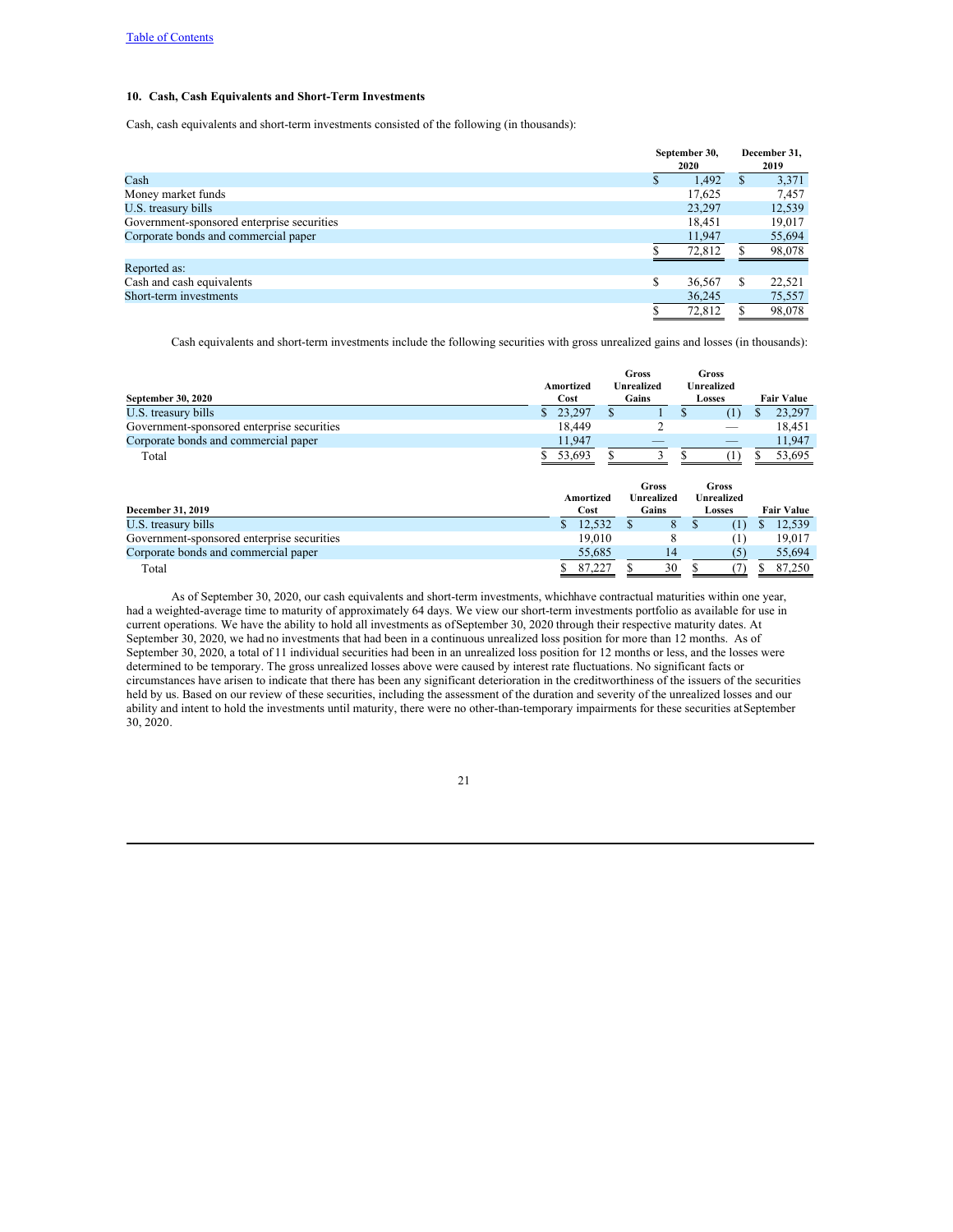The following table shows the fair value and gross unrealized losses of our investments in individual securities that are in an unrealized loss position, aggregated by investment category (in thousands):

| September 30, 2020   | <b>Fair Value</b> |    | <b>Unrealized Losses</b> |  |  |
|----------------------|-------------------|----|--------------------------|--|--|
| U. S. treasury bills | 14.027            | пD | $\mathbf{r}$             |  |  |
| Total                | 14.027            | .  | $\mathbf{r}$             |  |  |

#### **11. Fair Value**

Under FASB ASC 820,*Fair Value Measurements and Disclosures*, fair value is defined as the price at which an asset could be exchanged, or a liability transferred in a transaction between knowledgeable, willing parties in the principal or most advantageous market for the asset or liability. Where available, fair value is based on observable market prices or parameters or derived from such prices or parameters. Where observable prices or parameters are not available, valuation models are applied.

Assets and liabilities recorded at fair value in our financial statements are categorized based upon the level of judgment associated with the inputs used to measure their fair value. Hierarchical levels directly related to the amount of subjectivity associated with the inputs to fair valuation of these assets and liabilities, are as follows:

Level 1—Inputs are unadjusted, quoted prices in active markets for identical assets at the reporting date. Active markets are those in which transactions for the asset or liability occur in sufficient frequency and volume to provide pricing information on an ongoing basis.

The fair valued assets we hold that are generally included under this Level 1 are money market securities where fair value is based on publicly quoted prices.

Level 2—Inputs, other than quoted prices included in Level 1, that are either directly or indirectly observable for the asset or liability through correlation with market data at the reporting date and for the duration of the instrument's anticipated life.

The fair valued assets we hold that are generally assessed under Level 2 included government-sponsored enterprise securities, U.S. treasury bills and corporate bonds and commercial paper. We utilize third party pricing services in developing fair value measurements where fair value is based on valuation methodologies such as models using observable market inputs, including benchmark yields, reported trades, broker/dealer quotes, bids, offers and other reference data. We use quotes from external pricing service providers and other on-line quotation systems to verify the fair value of investments provided by our third-party pricing service providers. We review independent auditor's reports from our third-party pricing service providers particularly regarding the controls over pricing and valuation of financial instruments and ensure that our internal controls address certain control deficiencies, if any, and complementary user entity controls are in place.

Level 3—Unobservable inputs that are supported by little or no market activity and that are significant to the fair value of the assets or liabilities and which reflect management's best estimate of what market participants would use in pricing the asset or liability at the reporting date. Consideration is given to the risk inherent in the valuation technique and the risk inherent in the inputs to the model.

We do not have fair valued assets and liabilities classified under Level 3.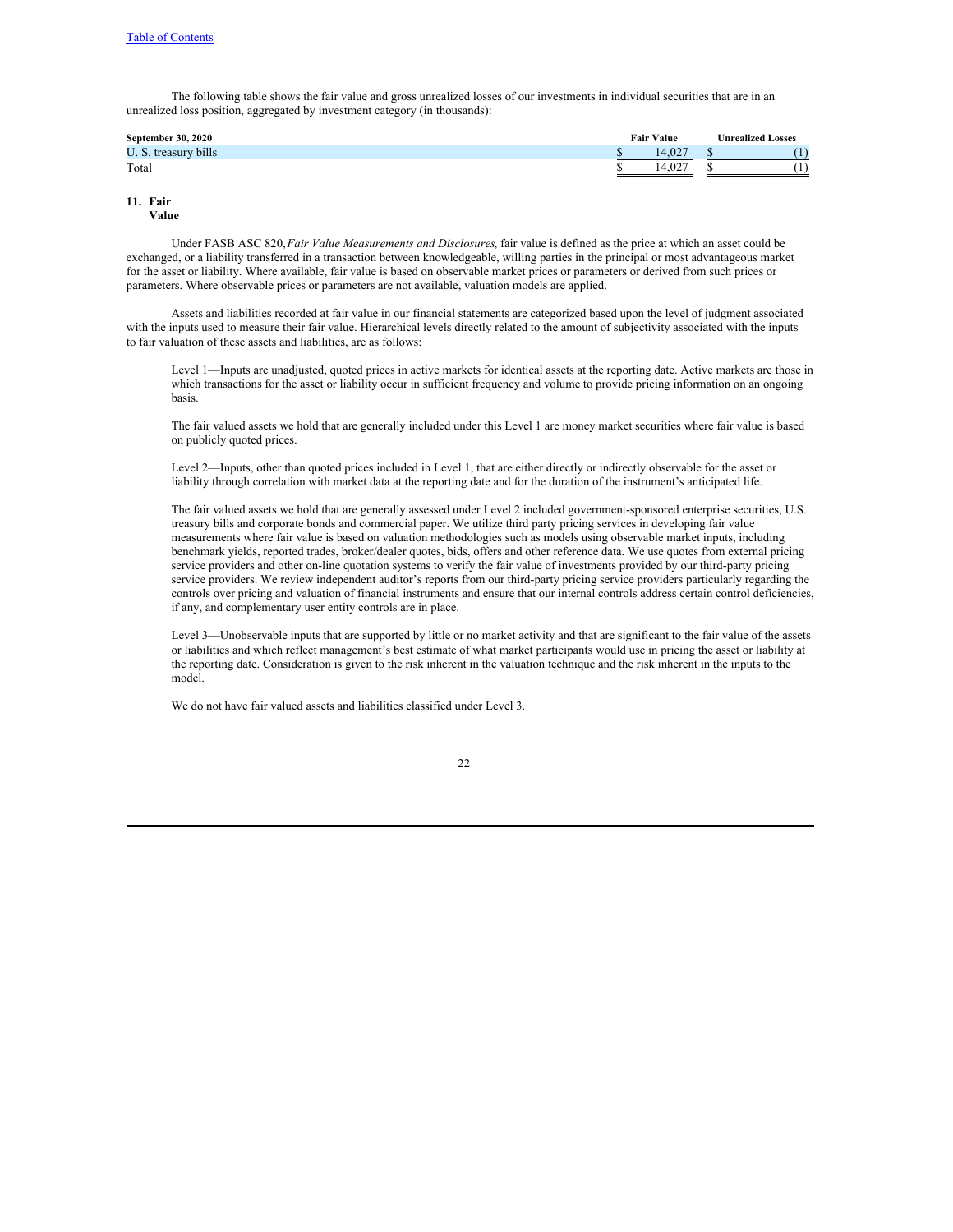#### *Fair Value on a Recurring Basis*

Financial assets measured at fair value on a recurring basis are categorized in the tables below based upon the lowest level of significant input to the valuations (in thousands):

|                                            | Assets at Fair Value as of September 30, 2020 |        |  |                          |  |                          |  |                |  |       |
|--------------------------------------------|-----------------------------------------------|--------|--|--------------------------|--|--------------------------|--|----------------|--|-------|
|                                            | Level 1                                       |        |  | Level 2                  |  |                          |  | <b>Level 3</b> |  | Total |
| Money market funds                         |                                               | 17.625 |  | $\overline{\phantom{a}}$ |  | $-$                      |  | 17,625         |  |       |
| U.S. treasury bills                        |                                               |        |  | 23,297                   |  | -                        |  | 23,297         |  |       |
| Government-sponsored enterprise securities |                                               |        |  | 18,451                   |  |                          |  | 18,451         |  |       |
| Corporate bonds and commercial paper       |                                               |        |  | 11.947                   |  | $\overline{\phantom{a}}$ |  | 11.947         |  |       |
| Total                                      |                                               | 17.625 |  | 53.695                   |  | _                        |  | 71.320         |  |       |

|                                            | Assets at Fair Value as of December 31, 2019 |  |                |  |         |  |        |  |  |  |
|--------------------------------------------|----------------------------------------------|--|----------------|--|---------|--|--------|--|--|--|
|                                            | <b>Level 1</b>                               |  | <b>Level 2</b> |  | Level 3 |  | Total  |  |  |  |
| Money market funds                         | 7.457                                        |  |                |  |         |  | 7.457  |  |  |  |
| U.S. treasury bills                        |                                              |  | 12.539         |  |         |  | 12,539 |  |  |  |
| Government-sponsored enterprise securities |                                              |  | 19.017         |  |         |  | 19.017 |  |  |  |
| Corporate bonds and commercial paper       |                                              |  | 55,694         |  |         |  | 55.694 |  |  |  |
| Total                                      | 7.457                                        |  | 87,250         |  |         |  | 94.707 |  |  |  |

### **12. Lease Agreements**

We currently lease our research and office space under a noncancelable lease agreement with our landlord, Healthpeak Properties, Inc. (formerly known as HCP BTC, LLC) which was originally set to expire in 2018. The lease term provides for renewal option for up to two additional periods of five years each. In July 2017, we exercised our option to extend the term of our lease for anotherfive years through January 2023 and modified the amount of monthly base rent during such renewal period.

In December 2014, we entered into a sublease agreement, which was amended in 2017, with an unrelated third party to occupy approximately 57,000 square feet of our research and office space. In February 2017, we entered into an amendment to the sublease agreement to increase the subleased research and office space for an additional 9,328 square feet under the same term of the sublease. Effective July 2017, the sublease agreement was amended primarily to extend the term of the sublease through January 2023 and modified the monthly base rent to equal the amount we will pay our landlord. Because the future sublease income under the extended sublease agreement is the same as the amount we will pay our landlord, we did not recognize any loss on sublease relative to this amendment. We expect to receive approximately \$10.7 million in future sublease income (excluding our subtenant's share of facilities operating expenses) through January 2023.

We adopted ASU No. 2016-02 –*Leases*, and related amendments (Topic 842) on January 1, 2019 using a modified retrospective approach and elected the transition method and the package of practical expedients permitted under the transition guidance, which allowed us to carryforward our historical lease classification and our assessment on whether a contract is or contains a lease. We also elected to combine lease and non-lease components, such as common area maintenance charges, as single lease, and elected to use the short-term lease exception permitted by the standard.

As a result of the adoption of Topic 842 on January 1, 2019, we recognized\$32.8 million in operating right-of-use asset and\$33.2 million in lease liability, and derecognized \$399,000 of deferred rent in the balance sheet at adoption date. These were calculated using the present value of our remaining lease payments using an estimated incremental borrowing rate of 9%, which represented the weighted average discount rate for our lease. There was no cumulative-effect adjustment on our accumulated deficit as of January 1, 2019. As of September 30, 2020, we had operating lease right-of-use asset of \$19.9 million and lease liability of \$21.3 million in the balance sheet. The weighted average remaining term of our lease as of September 30, 2020 was 2.33 years.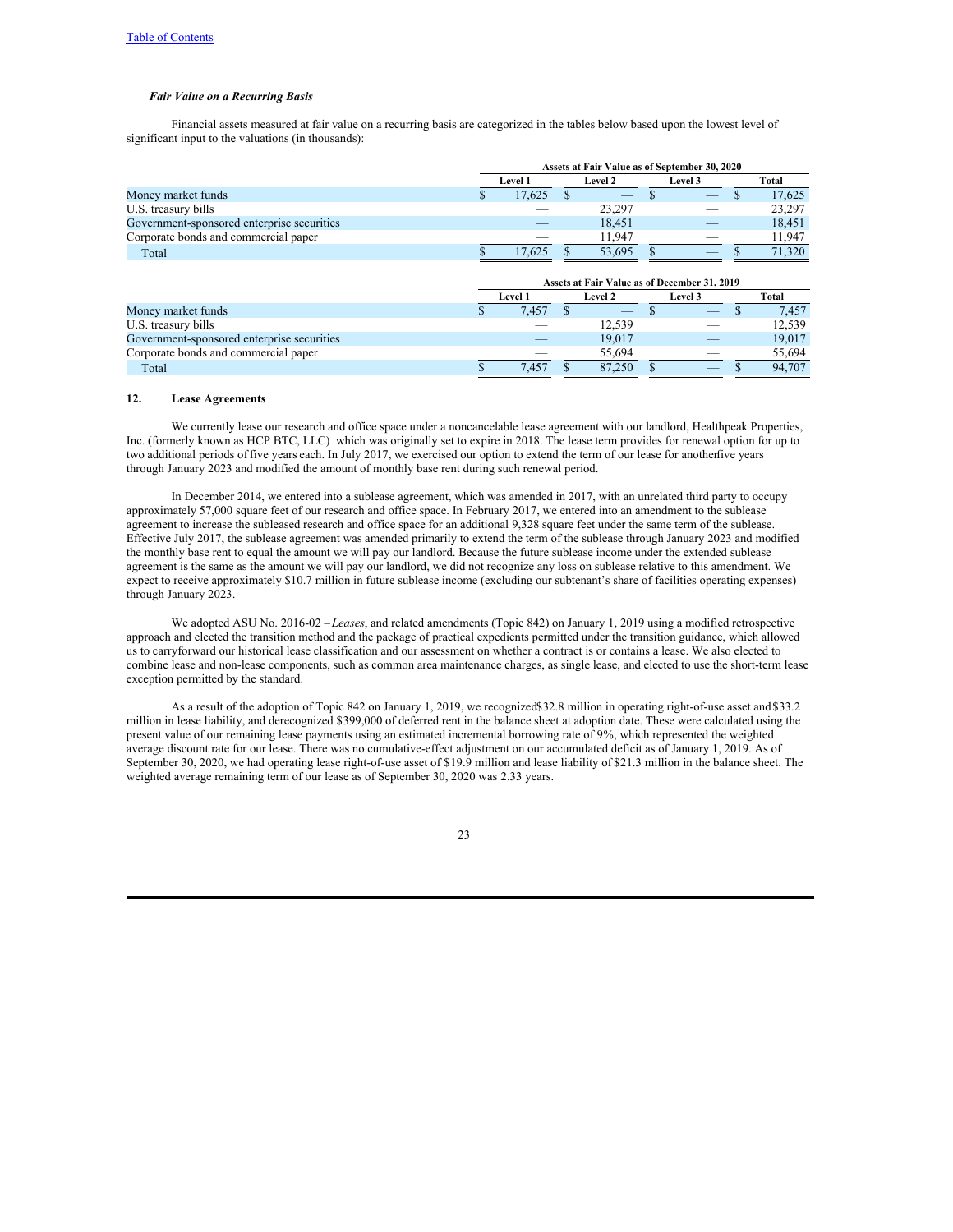As of September 30, 2020, we received from our landlord leasehold improvement incentives amounting to\$563,000 related to leasehold improvements. We record these leasehold improvement incentives as a reduction to operating lease right-of-use asset and lease liability until the lease ends and the asset is transferred.

For the three and nine months ended September 30, 2020, the components of our operating lease expense were as follows (in thousands):

|                                  | <b>Three Months Ended</b><br>September 30. | <b>Nine Months Ended</b><br>September 30. |  |  |  |  |
|----------------------------------|--------------------------------------------|-------------------------------------------|--|--|--|--|
| Fixed operating lease expense    | 1.340                                      | 4.020                                     |  |  |  |  |
| Variable operating lease expense | - 237                                      | 704                                       |  |  |  |  |
| Total operating lease expense    |                                            | 4.724                                     |  |  |  |  |

Supplemental information related to the Company's operating lease for the three and nine months ended September 30, 2020 were as follow (in thousands):

|                                                                          | <b>Three Months Ended</b> | <b>Nine Months Ended</b> |
|--------------------------------------------------------------------------|---------------------------|--------------------------|
|                                                                          | September 30.             | September 30.            |
| Cash payments included in the measurement of operating lease liabilities |                           | 7.263                    |

The following table presents the future lease payments of our operating lease liabilities as of September 30, 2020 (in thousands):

| Remainder of 2020                 | 2.431   |
|-----------------------------------|---------|
| 2021                              | 10,082  |
| 2022                              | 10,485  |
| 2023                              | 877     |
| Total operating lease payments    | 23,875  |
| Less: imputed interest            | (2,612) |
| Total operating lease liabilities | 21,263  |

For the three and nine months ended September 30, 2020, we have the following operating sublease information (in thousands):

|                           | <b>Three Months Ended</b><br>September 30. | <b>Nine Months Ended</b><br>September 30. |
|---------------------------|--------------------------------------------|-------------------------------------------|
| Fixed sublease expense    | 1.096                                      | 3,286                                     |
| Variable sublease expense | 245                                        | 742                                       |
| Sublease income           | (1.341)                                    | (4.028)                                   |
| Net                       | _                                          |                                           |

The following table presents the future lease payments we expect to receive under our sublease as of September 30, 2020 (in thousands):

| Remainder of 2020                 | пD | .093   |
|-----------------------------------|----|--------|
| 2021                              |    | 4.534  |
| 2022                              |    | 4.716  |
| 2023                              |    | 394    |
| Total operating lease liabilities |    | 10.737 |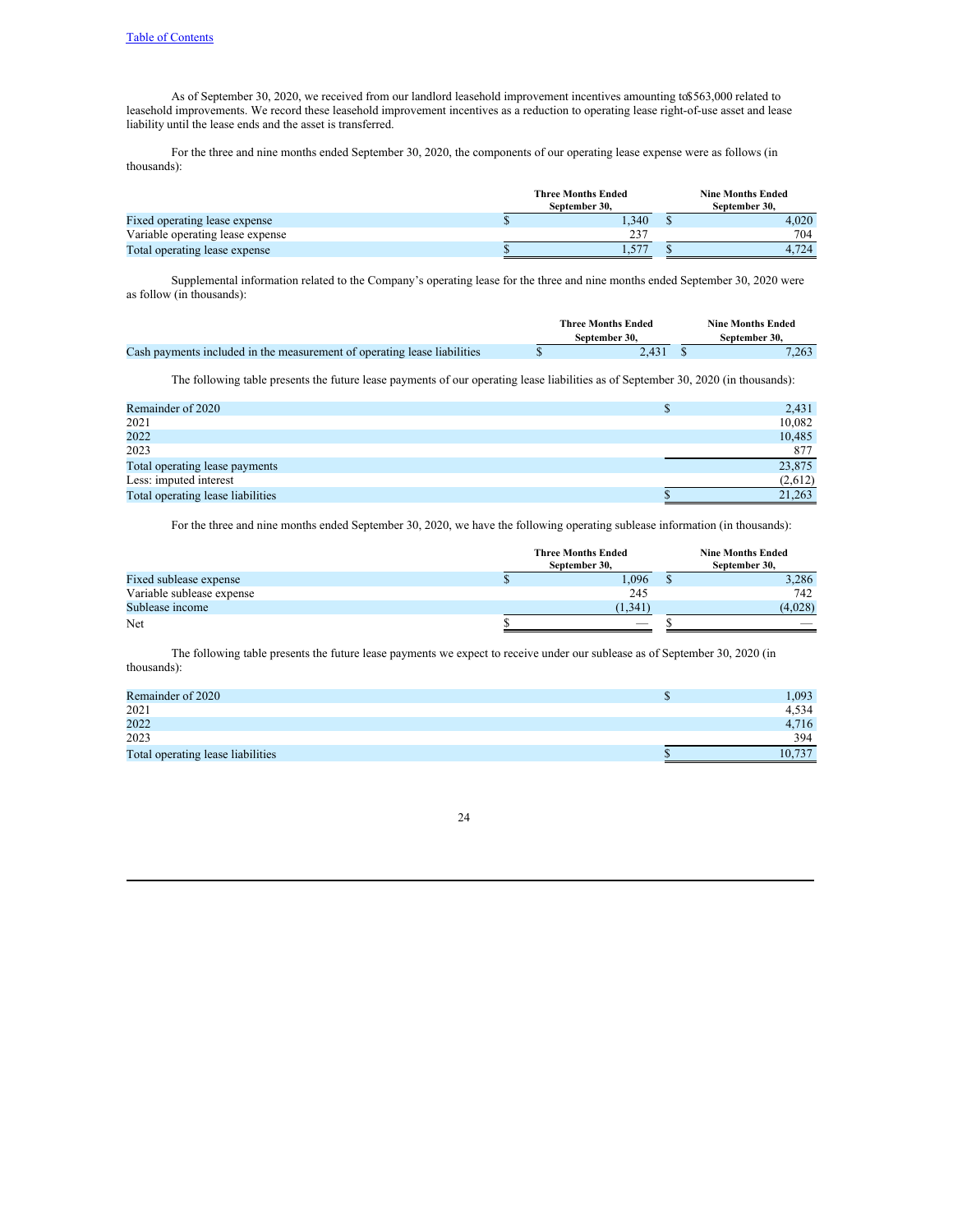### **13. Debt**

On September 27, 2019, we entered into a Credit and Security Agreement (Credit Agreement), dated as of September 27, 2019 (Closing Date) with MidCap Financial Trust (MidCap). The Credit Agreement provides for a \$60.0 million term loan credit facility with the following tranches: (i) on the Closing Date, \$10.0 million aggregate principal amount of term loans, (ii) until December 31, 2020, an additional \$10.0 million term loan facility at our option, (iii) until March 31, 2021, an additional \$20.0 million term loan facility subject to the satisfaction of certain conditions and at our option and (iv) until March 31, 2022, an additional \$20.0 million term loan facility subject to the satisfaction of certain conditions and at our option. The obligations under the Credit Agreement are secured by a perfected security interest in all of our assets except for intellectual property and certain other customary excluded property pursuant to the terms of the Credit Agreement.

The outstanding principal balance of the loan bears interest at an annual rate of one-month LIBOR plus5.65%, subject to a LIBOR floor of 1.50% and is payable monthly in arrears. Commencing on October 1, 2019, the Credit Agreement provides that we initially make interest-only payments for 24 months followed by 36 months of amortization payments. The interest-only period will be extended to36 months and again to 48 months upon the satisfaction of certain conditions set forth in the Credit Agreement. All unpaid principal and accrued interest is due and payable no later than September 1, 2024. A final payment fee of 2.5% of principal is due on the final payment of the term loan.

We may make voluntary prepayments, in whole or in part, subject to certain prepayment premiums and additional interest payments. The Credit Agreement also contains certain provisions, such as event of default and change in control provisions, which, if triggered, would require us to make mandatory prepayments on the term loan, which are subject to certain prepayment premiums and additional interest payments.

As discussed above, at Closing Date, \$10.0 million was funded in an initial tranche. In March 2020, we signed a credit extension form for the second tranche amounting to \$10.0 million, which we received in May 2020. The facility also gives us the ability to access an additional \$40.0 million at our option, subject to the achievement of certain customary conditions.

The following table presents the future minimum payments we expect to make on our outstanding loan as of September 30, 2020 (in thousands):

| <b>Year Ending December 31,</b>     |        |
|-------------------------------------|--------|
| 2021                                | 1,667  |
| 2022                                | 6,667  |
| 2023                                | 6,667  |
| 2024                                | 4.999  |
| Principal amount (Tranches 1 and 2) | 20,000 |

We paid certain costs and fees totaling \$236,000 which were recorded as a direct deduction from the term loan on the balance sheet and are being amortized ratably as interest expense over the term of the loan, using the effective interest method. As of September 30, 2020, the unamortized issuance costs and debt discounts amounted to \$164,000.

Interest expense, including amortization of the debt discount and accretion of the final fees, related to the Credit Agreement was \$429,000 and \$1.0 million, respectively, for the three and nine months ended September 30, 2020. Accrued interest was \$233,000 as of September 30, 2020. As of September 30, 2020, the outstanding balance of the loan was \$19.8 million, net of unamortized debt discount.

The Credit Agreement contains certain covenants which, among others, require us to deliver financial reports at designated times of the year and maintain minimum net revenues and \$10.0 million of cash in order to draw tranche three or tranche four. As of September 30, 2020, we were not in violation of any covenants.

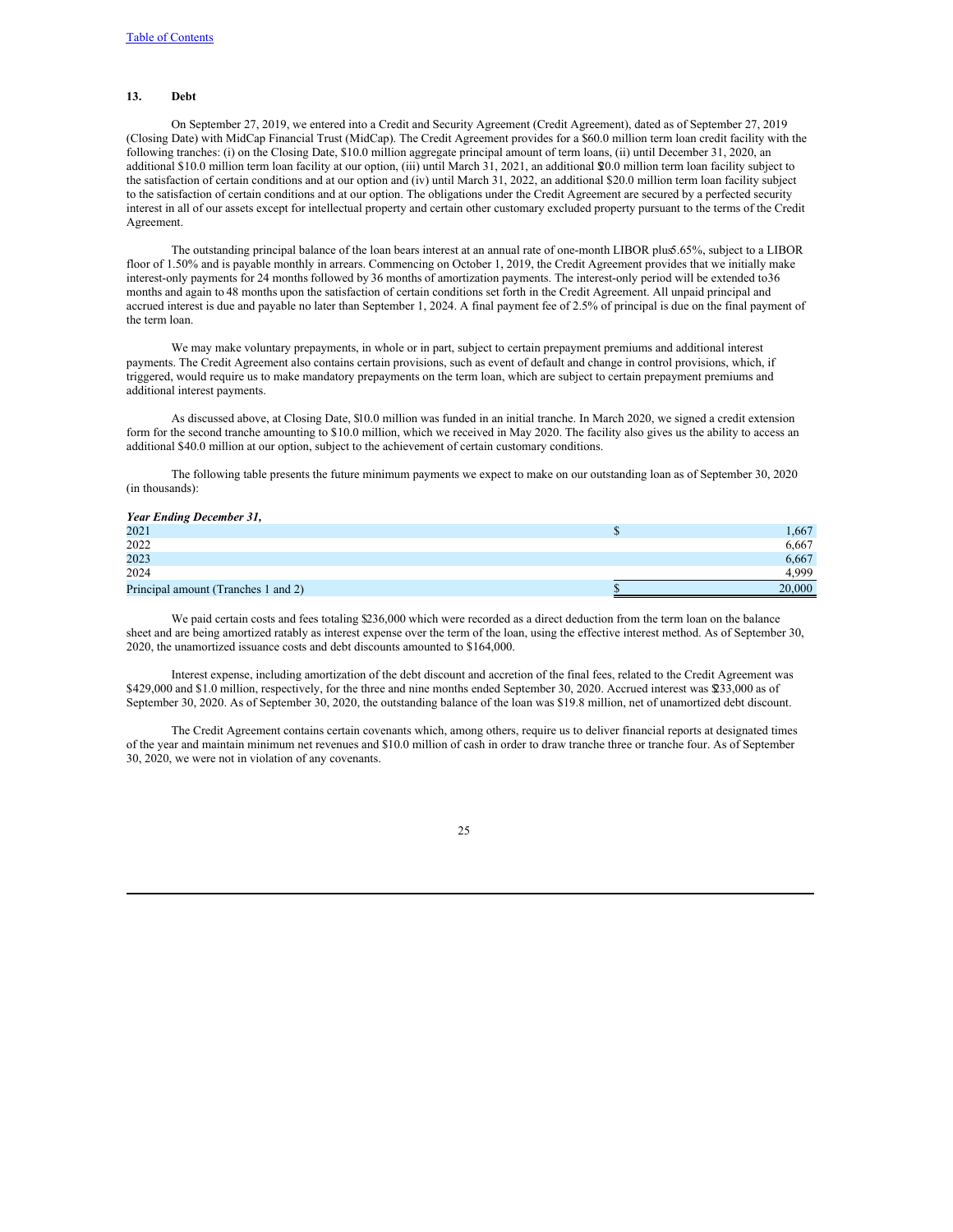#### **Item 2. Management's Discussion and Analysis of Financial Condition and Results of Operations**

This discussion and analysis should be read in conjunction with our financial statements and the accompanying notes included in this report and the audited financial statements and accompanying notes included in our Annual Report on Form 10-K for the year ended December 31, 2019. Our financial results for the three and nine months ended September 30, 2020 are not necessarily indicative of results *that may occur in future interim periods or for the full fiscal year.*

This Quarterly Report on Form 10-Q contains statements indicating expectations about future performance and other forwardlooking statements within the meaning of Section 27A of the Securities Act and Section 21E of the Exchange Act, that involve risks and uncertainties. We usually use words such as "may," "will," "would," "should," "could," "expect," "plan," "anticipate," "believe," "estimate," "predict," "intend," or the negative of these terms or similar expressions to identify these forward-looking statements. These statements appear throughout this Quarterly Report on Form 10-Q and are statements regarding our current expectation, belief or intent, primarily with respect to our operations and related industry developments. Examples of these statements include, but are not limited to, statements regarding the following: our expectations regarding the impact of the global COVID-19 pandemic; ourbusiness and scientific strategies; risks and uncertainties associated with the commercialization and marketing of TAVALISSE; in the U.S. and in Europe; risks that the FDA, EMA or other regulatory authorities may make adverse decisions regarding fostamatinib; the progress of our and our collaborators' product development programs, including clinical testing, and the timing of results thereof; our corporate collaborations and revenues that may be received from our collaborations and the timing of those potential payments; our expectations with respect to regulatory submissions and approvals; our drug discovery technologies; our research and development expenses; protection of our intellectual property; sufficiency of our cash and capital resources and the need for additional capital; and our operations and legal risks. You should not place undue reliance on these forward-looking statements. Our actual results could differ materially from those anticipated in these forward-looking statements for many reasons, including as a result of the risks and uncertainties discussed under the heading "Risk Factors" in Item 1A of Part II of this Quarterly Report on Form 10-Q. Any forward-looking statement speaks only as of the date on which it is made, and we undertake no obligation to update any forward-looking statement to reflect events or circumstances after the date on which the statement is made or to reflect the occurrence of unanticipated events. New factors emerge from time to time, and it is not possible for us to predict which factors will arise. In addition, we cannot assess the impact of each factor on our business or the extent to which any factor, or combination of factors, may cause actual results to differ materially from those contained in any forward-looking statements.

#### **Overview**

We are a biotechnology company dedicated to discovering, developing and providing novel small molecule drugs that significantly improve the lives of patients with immune and hematologic disorders, cancer and rare diseases. Our pioneering research focuses on signaling pathways that are critical to disease mechanisms. Our first product approved by the United States Food and Drug Administration (FDA) is TAVALISSE ® (fostamatinib disodium hexahydrate) tablets, the only oral spleen tyrosine kinase (SYK) inhibitor, for the treatment of adult patients with chronic immune thrombocytopenia (ITP) who have had an insufficient response to a previous treatment. The product has been approved by the European Commission (EC) for the treatment of chronic ITP in adult patients who are refractory to other treatments and is marketed in Europe under the name TAVLESSE® (fostamatinib). Fostamatinib is currently being studied in a Phase 3 trial for the treatment of warm autoimmune hemolytic anemia (AIHA); a NIH/NHLBI-Sponsored Phase 2 trial for the treatment of hospitalized COVID-19 patients, in collaboration with Inova® Health System; and a Phase 2 trial for the treatment of COVID-19 pneumonia being conducted by Imperial College London. Additionally, we plan to study fostamatinib in a Phase 3 clinical trial for the treatment of hospitalized COVID-19 patients which is expected to launch in the fourth quarter of 2020. Other clinical trials include an ongoing Phase 1 study of R835, a proprietary molecule from its interleukin receptor associated kinase (IRAK) inhibitor program; and an ongoing Phase 1 study of R552, a proprietary molecule from its receptor-interacting protein kinase (RIP) inhibitor program. In addition, we have product candidates in clinical development with partners AstraZeneca (AZ), BerGenBio ASA (BerGenBio), and Daiichi Sankyo (Daiichi).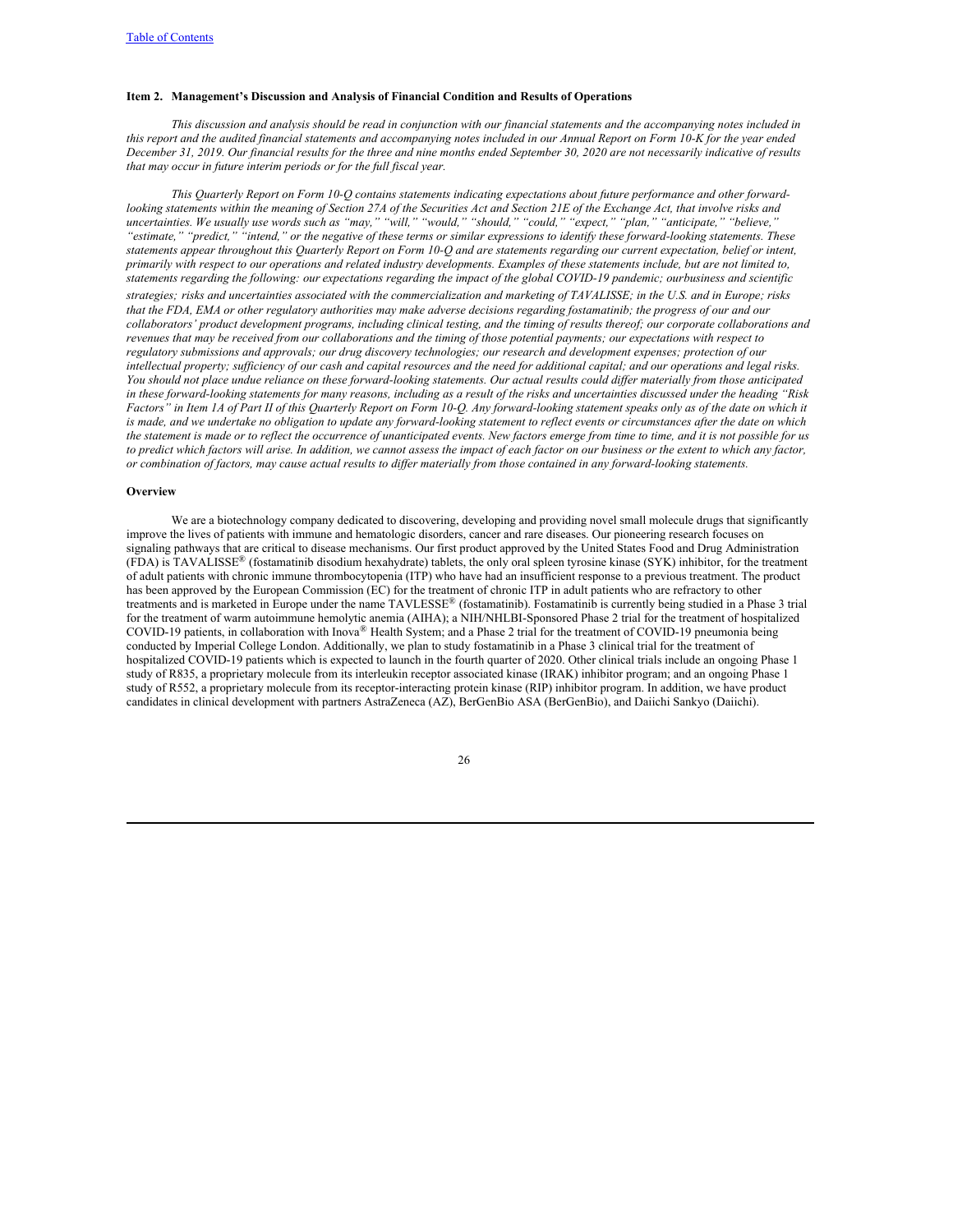#### **Business Update**

In the first nine months of 2020, net product sales of TAVALISSE increased by 47% year over year to \$43.9 million. During the first nine months, our sales were negatively impacted by the COVID-19 pandemic as further discussed below.

Due to the evolving effect of the COVID-19 global pandemic, resources have been deployed to enable our field-based employees to continue to engage remotely with health care providers. These virtual engagements have enabled our field team to support existing prescribers as well as partner with new prescribers to identify appropriate patients for TAVALISSE.

Post-hoc data analysis from our Phase 3 clinical program, which highlights the potential benefit of using TAVALISSE in earlier lines of therapy in adult patients with chronic ITP was published in the July 2020 British Journal of Haematology. Inclusion in one of the leading peer-reviewed journals in the field of hematology underscores the significance of the 78% (25/32) response rate defined as at least one platelet count of at least 50,000/µL when TAVALISSE was used as a second-line therapy in our Phase 3 clinical program. Adverse events were manageable and consistent with those previously reported with fostamatinib. Our sales force is now sharing this analysis with physicians.

We recently launched FORTE, an observational study to further evaluate fostamatinib as a second-line treatment for adult chronic ITP. The study goal is to generate additional data on patient quality of life and financial expenditures relative to the healthcare of ITP patients.

Our FORWARD study, a pivotal Phase 3 clinical trial in warm AIHA has enrolled 57 of the 90 patients targeted for enrollment. Currently, the FORWARD study has over 90 active clinical trial sites established across 22 countries and clinical trial sites have resumed screening patients after a temporary pause due to the ongoing COVID-19 pandemic. We continue to evaluate enrollment timing in light of COVID-19 impacts, and at this time, we are unable to provide an update on anticipated enrollment completion.

In November 2020, we announced that we will launch a Phase 3 clinical trial to evaluate the safety and efficacy of fostamatinib in hospitalized COVID-19 patients without respiratory failure that have certain high-risk prognostic factors. This multi-center, double-blind, placebo-controlled, adaptive design study will randomly assign either fostamatinib plus standard of care (SOC) or matched placebo plus SOC (1:1) to over 300 evaluable patients. Treatment will be administered orally twice daily for 14 days with follow up to day 60. The primary endpoint of this study is the proportion of subjects who progress to severe/critical disease within 29 days.

In September 2020, we announced a Phase 2 clinical trial to be sponsored by the NIH/NHLBI in order to evaluate the safety of fostamatinib for the treatment of hospitalized COVID-19 patients. This multi-center, double-blind, placebo-controlled study will randomly assign fostamatinib or matched placebo (1:1) to approximately 60 evaluable patients. Treatment will be administered orally twice daily for 14 days. There will be a follow-up period to day 60. The primary endpoint of this study is cumulative incidence of serious adverse events (SAE) through day 29. The trial also includes multiple secondary endpoints designed to assess the early efficacy and clinically relevant endpoints of disease course. In November 2020, we announced that the trial has enrolled 9 patients.

In July 2020, we announced a Phase 2 clinical trial sponsored by Imperial College London in order to evaluate the efficacy of fostamatinib for the treatment of COVID-19 pneumonia. This is a two-stage, open label, controlled clinical trial with patients randomized (1:1:1) to fostamatinib plus SOC, ruxolitinib plus SOC, or standard of care alone. Treatment will be administered twice daily for 14 days and patients will receive a follow-up assessment at day 14 and day 28 after the first dose. The primary endpoint of this study is progression from mild to severe COVID-19 pneumonia within 14 days in hospitalized patients. In November 2020, we announced that the Imperial College London-sponsored clinical trial began enrolling patients.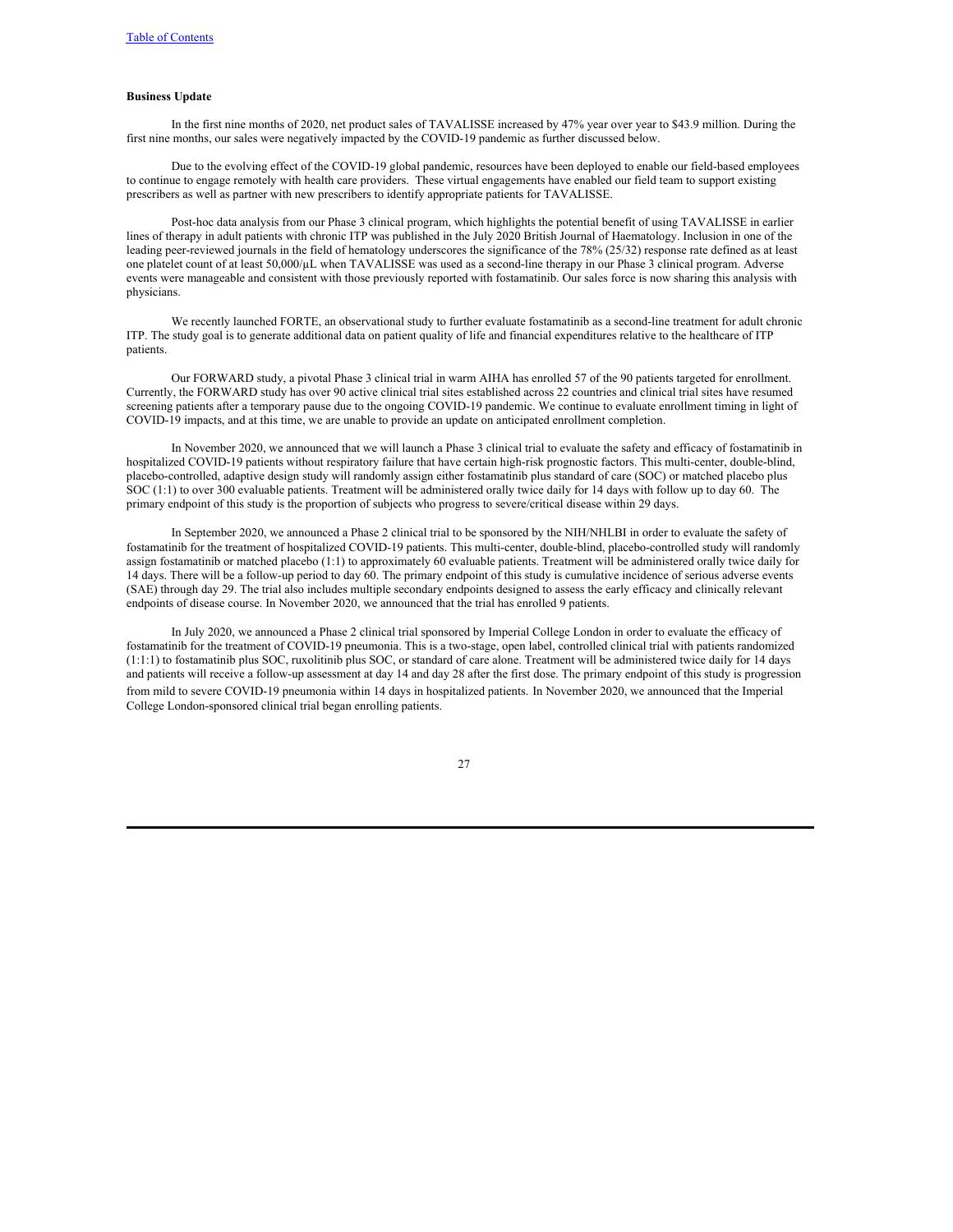The Broad Institute of the Massachusetts Institute of Technology (MIT) and Harvard led a recent screen to identify FDA-approved compounds that reduce mucin-1 (MUC1) protein abundance. MUC1 is a biomarker used to predict the development of ALI and ARDS and correlates with poor clinical outcomes. Of the 3,713 compounds that were screened, fostamatinib was the only compound identified which both decreased expression of MUC1 and is FDA approved, and so allows for rapid repurposing for patients with COVID-19 lung injury. Fostamatinib demonstrated preferential depletion of MUC1 from epithelial cells without affecting cell viability. The research was focused on drug repurposing for the much lower risk of toxicity and the ability of FDA-approved treatments to be delivered on a shortened timescale, which is critical for patients afflicted with lung disease resulting from COVID-19.

Recent in vitro studies led by the Amsterdam University Medical Center at the University of Amsterdam, showed that R406, the active metabolite of fostamatinib, blocked macrophage hyper-inflammatory responses to a combination of immune complexes formed by anti-Spike IgG in serum from severe COVID-19 patients. Anti-Spike IgG levels are known to correlate with the severity of COVID-19. These results suggest that by inhibiting anti-Spike IgG-mediated hyperinflammation, R406 could potentially play a role in the prevention of cytokine storms as well as pulmonary edema and thrombosis associated with severe COVID-19.

In June 2020, at the European League Against Rheumatism (EULAR) 2020 E-Congress, we presented two oral and two poster presentations highlighting our investigational compound R835, a potent and selective inhibitor of both IRAK1 and IRAK4. In multiple preclinical rodent models of acute and chronic inflammation, R835 administration resulted in reduced inflammation, and in Phase 1 trials, it showed encouraging pharmacokinetic (PK) properties.

In February 2020, we received a \$20.0 million payment from Grifols. The payment was received upon the EC approval of the Marketing Authorization Application (MAA) for fostamatinib for the treatment of chronic ITP in adult patients who are refractory to other treatments. In addition, as a result of the EC approval, the \$25.0 million of the \$30.0 million upfront fee that we previously received from Grifols will no longer be repayable by us to Grifols. Fostamatinib is marketed in Europe under the brand name TAVLESSE™ (fostamatinib). Grifols launched TAVLESSE™ in the UK and Germany in July 2020, and expects a phased roll-out over the next 18 months across Europe.

We currently anticipate no disruption related to the COVID-19 pandemic in the supply of TAVALISSE tablets and drug substance to meet the needs for our U.S. ITP sales, as well as for our collaborative partners and clinical trials worldwide.

With our cash and cash equivalents and short term investments as of September 30, 2020 of approximately \$72.8 million and expected cash flow from operations, we believe our sources of liquidity and capital will be sufficient to finance our continued operations and growth strategy for at least the next twelve months. In May 2020, we accessed the second \$10.0 million tranche from our \$60.0 million credit facility with MidCap. The facility provides us with access to an additional \$40.0 million which is subject to the achievement of certain conditions. Additionally, on August 4, 2020, we entered into an Open Market Sale Agreement<sup>SM</sup> (Sales Agreement) with Jefferies LLC (Jefferies), as our sole sales agent, pursuant to which we may sell, from time to time, through Jefferies, shares of our common stock having an aggregate offering price of up to \$65.0 million.

#### *Management Update*

On August 4, 2020, we announced the appointment of David Santos as our new executive vice president and chief commercial officer. Mr. Santos joined us on August 10, 2020, and brings over 30 years of commercial experience in the biopharmaceutical industry with companies such as Bristol-Myers Squibb, Lilly, Genentech, and most recently Jazz Pharmaceuticals, where he led the Hematology/Oncology Business Unit. He has a robust track record of success in sales and marketing leadership roles, building commercial capabilities, and growing brands in the hematology-oncology area, where he has spent most of his career.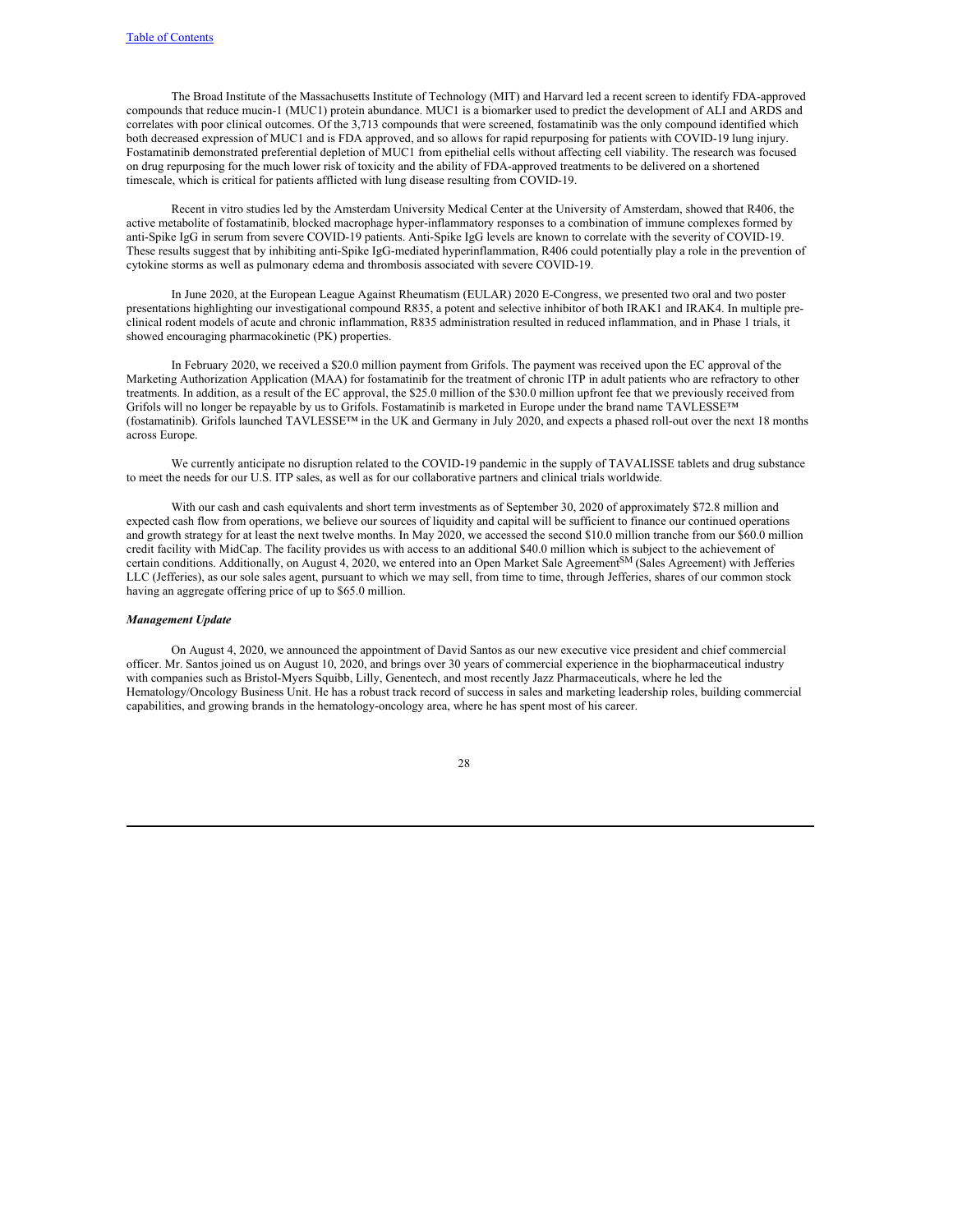On October 2, 2020, Nelson D. Cabatuan, delivered notice of his resignation from his position as Vice President, Finance and Principal Accounting Officer, and employment with the Company, to be effective on October 16, 2020.

#### *Update on Current and Potential Future Impact of COVID-19 on our Business*

The global COVID-19 pandemic has resulted, and is expected to continue to result, in significant economic disruption, and has adversely affected and will likely continue to adversely affect our business. As of the date of this filing, significant uncertainty exists concerning the duration and severity of the COVID-19 pandemic. We have undertaken, and plan to continue to undertake, safety measures to keep our staff, patients, investigators and stockholders safe and to help the communities where we live and work reduce the number of people exposed to the virus. We have previously implemented work-from-home policies for certain employees and restricted on-site staff at our office in South San Francisco to only those personnel performing essential activities. In March 2020, through our existing Crisis Management Team (CMT), we also activated our business continuity plans to prevent or minimize business disruption and ensure the safety and well-being of our personnel. Our CMT meets regularly to assess the effectiveness of our business continuity plans and make adjustments accordingly as COVID-19 continues to evolve. The ultimate impact of the COVID-19 pandemic on our business and financial condition is highly uncertain and subject to change, and as such, we cannot ascertain the full extent of the impacts on our sales of our product, our ability to continue to secure new collaborations and support existing collaboration efforts with our partners and our clinical and regulatory activities.

Since the COVID-19 pandemic was declared, we have observed reduced patient-doctor interactions and our representatives are having fewer visits with health care providers, which negatively affected our product sales and may continue to negatively affect our product sales in the future. Resources have been deployed to enable our field team to have virtual engagements to support existing prescribers as well as partner with new prescribers to identify appropriate patients for TAVALISSE. As such, our field-based employees primarily engage remotely with health care providers. Other commercial related activities, such as our marketing programs, speaker bureaus, and market access initiatives that were in live forums have been conducted virtually, delayed or cancelled as a result of the COVID-19 pandemic.

With respect to our supply chain, we currently do not anticipate significant disruption in the supply chain for our commercial product, TAVALISSE. However, we do not know the full extent of the impact on our supply chain if the COVID-19 pandemic continues and persists for an extended period of time. We currently rely on third parties to, among other things, manufacture and ship our commercial product, raw materials and product supply for our clinical trials, perform quality testing and supply other goods and services to help manage our commercial activities, our clinical trials and our operations in the ordinary course of business. We have engaged actively with various elements of our supply chain and distribution channel, including our customers, contract manufacturers, and logistics and transportation provider, to meet demand for TAVALISSE and to remain informed of any challenges within our supply chain. We continue to monitor demand, and intend to adapt our plans as needed to continue to drive our business and meet our obligations during the evolving COVID-19 pandemic.

With respect to clinical development, we have taken, and continue to take, measures to implement remote and virtual approaches, including remote patient monitoring where possible per recent FDA guidance and working with our investigators for appropriate care of these patients in a safe manner consistent with agency guidelines. We have a number of ongoing clinical trials, one of which is a global Phase 3 clinical study in warm AIHA. A number of our clinical trial investigators had paused, postponed or delayed new patient enrollment and restricted site visits of existing patients enrolled, but since May 2020, trial sites have resumed screening and enrolling patients. We are making decisions country-by-country to minimize risk to the patients and clinical trial sites. We also rely heavily on our clinical trial investigators to inform us of the best course of action with respect to resuming of enrollment/screening considering the ability of sites to ensure patient safety or data integrity. Patients already enrolled in our studies continue to receive study drug, and we remain focused on supporting our sites in providing care for these patients and providing continued investigational drug supply. At this time, however, we cannot currently fully forecast the scope of impacts that the COVID-19 pandemic may have on our ability to continue to treat patients enrolled in our trials, enroll and assess new patients, supply study drug, obtain complete data points in accordance with study protocol and overall impact on clinical study results including the timing thereof. In addition, our partner, Kissei, is currently conducting a Phase 3 clinical trial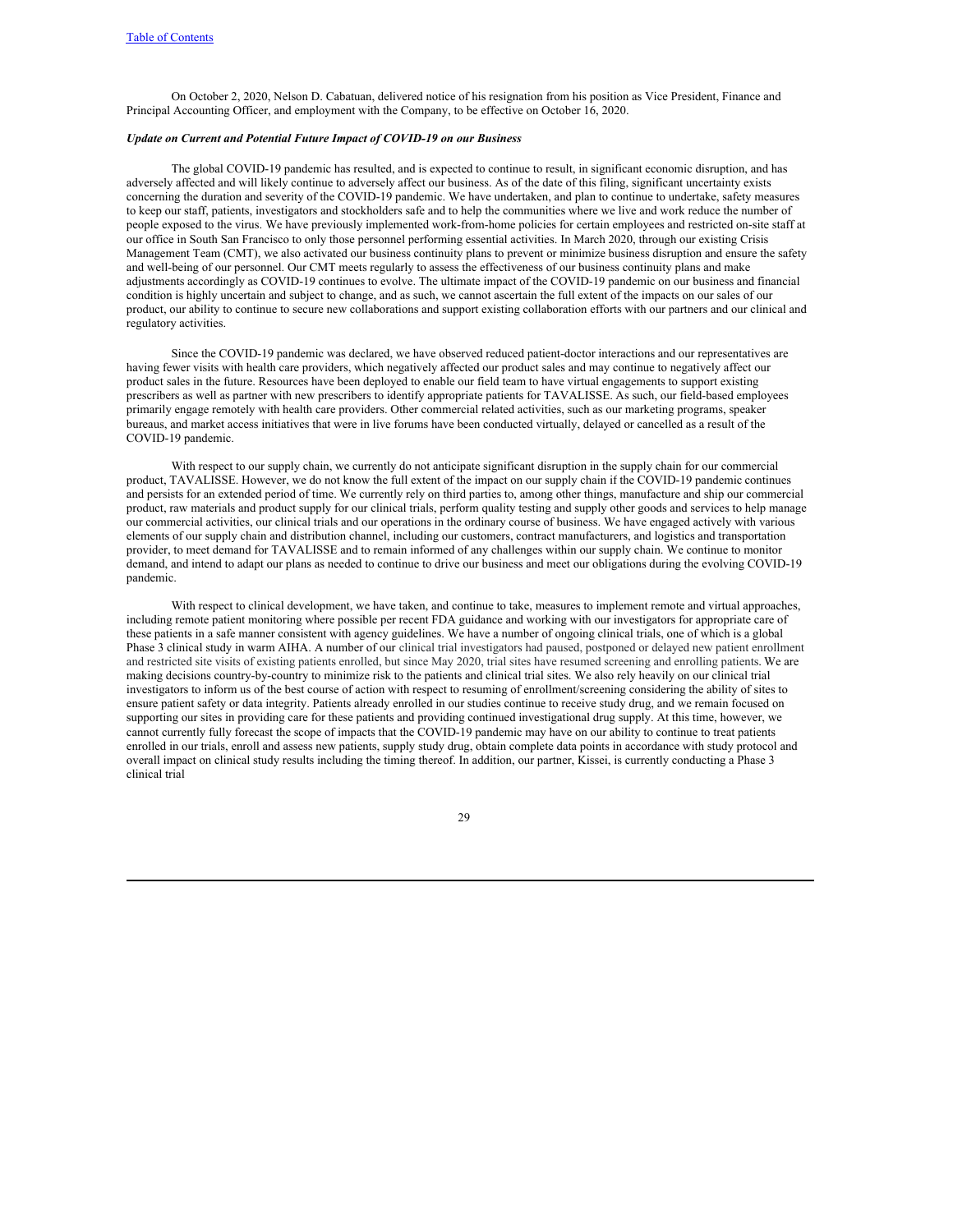for fostamatinib in ITP in Japan the timing and completion of which could be delayed due to the COVID-19 pandemic. The delays may potentially delay future royalties on sales, as well as, receipt of future potential milestones. At this time, however, we cannot fully forecast the scope of impacts that the COVID-19 pandemic may have under our partnership with Kissei.

The COVID-19 pandemic has similarly affected our collaboration and licensing partners for the commercialization of fostamatinib globally, as well as in advancing our various clinical stage programs. We do not yet know the full impact of such disruptions in our partners' ability to advance commercialization of fostamatinib in the market and the timing of enrollment and completion of various clinical trials being conducted by our collaboration partners.

See also the section titled "Risk Factors" in Item 1A of Part II of this Quarterly Report on Form 10-Q for additional information on risks and uncertainties related to the ongoing COVID-19 pandemic.

#### **Our Product Portfolio**

The following table summarizes our portfolio:



### **Commercial Product**

### *TAVALISSE in ITP*

*Disease background.* Chronic ITP affects an estimated 81,300 adult patients in the U.S. In patients with ITP, the immune system attacks and destroys the body's own platelets, which play an active role in blood clotting and healing. ITP patients can suffer extraordinary bruising, bleeding and fatigue as a result of low platelet counts. Current therapies for ITP include steroids, platelet production boosters that imitate thrombopoietin (TPOs) and splenectomy.

*Orally available fostamatinib program.* Taken in tablet form, fostamatinib blocks the activation of SYK inside immune cells. ITP is typically characterized by the body producing antibodies that attach to healthy platelets in the blood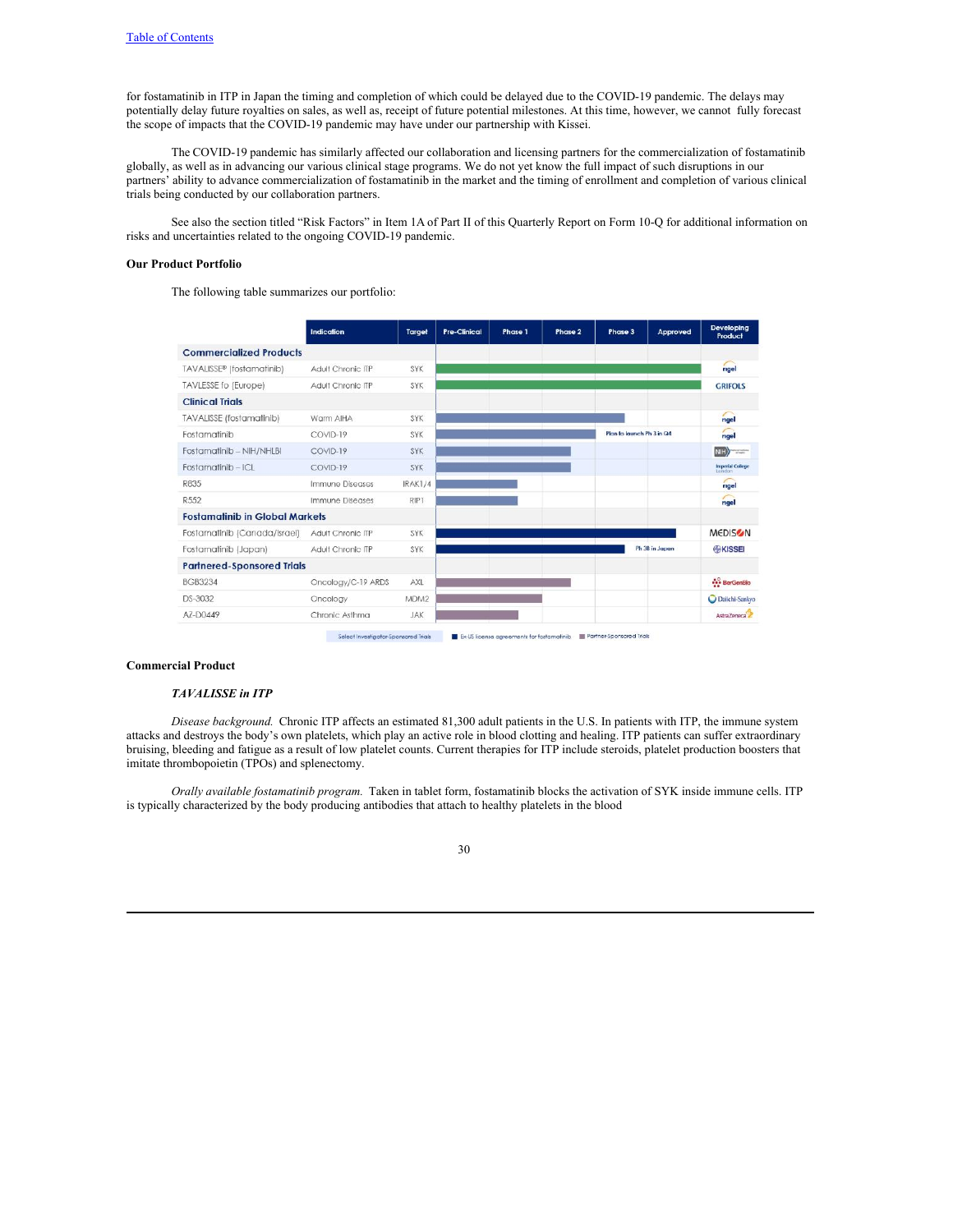stream. Immune cells recognize these antibodies and affix to them, which activates the SYK enzyme inside the immune cell, and triggers the destruction of the antibody and the attached platelet. When SYK is inhibited by fostamatinib, it interrupts this immune cell function and allows the platelets to escape destruction. The results of our Phase 2 clinical trial, in which fostamatinib was orally administered to 16 adults with chronic ITP, published in *Blood*, showed that fostamatinib significantly increased the platelet counts of certain ITP patients, including those who had failed other currently available agents.

Our fostamatinib for immune thrombocytopenia (FIT) Phase 3 clinical program had a total of 150 ITP patients that were randomized into two identical multi-center, double-blind, placebo-controlled clinical trials. The patients were diagnosed with persistent or chronic ITP, and had blood platelet counts consistently below 30,000 per microliter of blood. Two-thirds of the subjects received fostamatinib orally at 100 mg twice daily (bid) and the other third received placebo on the same schedule. Subjects were expected to remain on treatment for up to 24 weeks. At week four of treatment, subjects who failed to meet certain platelet counts and met certain tolerability thresholds could have their dosage of fostamatinib (or corresponding placebo) increased to 150 mg bid. The primary efficacy endpoint of this program was a stable platelet response by week 24 with platelet counts at or above 50,000 per microliter of blood for at least four of the final six qualifying blood draws. In August 2015, the FDA granted our request for Orphan Drug designation for fostamatinib for the treatment of ITP. In February 2020, Kissei was granted orphan drug designation from the Japanese Ministry of Health, Labour and Welfare for R788 (fostamatinib) in chronic ITP.

In August 2016, we announced the results of the first FIT study, reporting that fostamatinib met the study's primary efficacy endpoint. The study showed that 18% of patients receiving fostamatinib achieved a stable platelet response compared to none receiving a placebo control (p=0.0261). In October 2016, we announced the results of the second FIT study, reporting that the response rate was 18%, consistent with the first study. However, one patient in the placebo group (4%) achieved a stable platelet response, therefore the difference between those on treatment and those on placebo did not reach statistical significance (p=0.152) and the study did not meet its primary endpoint. Using the most conservative sensitivity analysis, rather than the protocol's prespecified analysis, one more patient in the second study is considered a non-responder, resulting in 8 of 50 (16%) responders on fostamatinib ( $p = 0.256$  vs. placebo). When the data from both studies are combined, however, this difference is statistically significant ( $p=0.007$ ).

Patients from the FIT studies were given the option to enroll in a long-term open-label extension study and receive treatment with fostamatinib, also a Phase 3 trial. A total of 123 patients enrolled in this study. All the patients who responded to fostamatinib in the FIT studies and enrolled in the long-term open-label extension study maintained a median platelet count of 106,500/uL at a median of 16 months. In addition, there were 44 placebo non-responders that enrolled in the long-term open-label extension study, 41 of which patients had at least 12 weeks of follow-up. Of those, 9 patients (22%) have achieved a prospectively defined stable platelet response, which is statistically significant ( $p=0.0078$ ) and similar to the response rate fostamatinib achieved in the parent studies.

A stable response was defined as a patient achieving platelet counts of greater than 50,000/uL on more than 4 of the 6 visits between weeks 14 and 24, without rescue medication. In the post-study analysis we performed, a clinically-relevant platelet response was defined to include patients achieving one platelet count over 50,000/uL during the first 12 weeks of treatment, in absence of rescue medication, but who did not otherwise meet the stable response criteria. Once the platelet count of greater than 50,000/uL is achieved, a loss of response was defined as two consecutive platelet counts of less than 30,000/uL in any subsequent visits. In the combined dataset of both stable and clinically-relevant platelet responders for the FIT studies, the response rate was 43% (43/101), compared to 14% (7/49) for placebo (p=0.0006).

In December 2019, we presented data at the 61st ASH Annual Meeting & Exposition held in Orlando, Florida, which included the post-hoc data analysis we conducted from a Phase 3 clinical program of TAVALISSE in adult patients with ITP. In this analysis, 32 patients received fostamatinib as a second-line therapy, and 78% (25/32) achieved  $\geq$ 1 platelet count of  $\geq$ 50,000/ $\mu$ L (without rescue therapy).

The most frequent adverse events were gastrointestinal-related, and the safety profile of the product was consistent with prior clinical experience, with no new or unusual safety issues uncovered. A paper presenting this data analysis, as well as accompanying commentary have been published in the July 2020 British Journal of Haematology.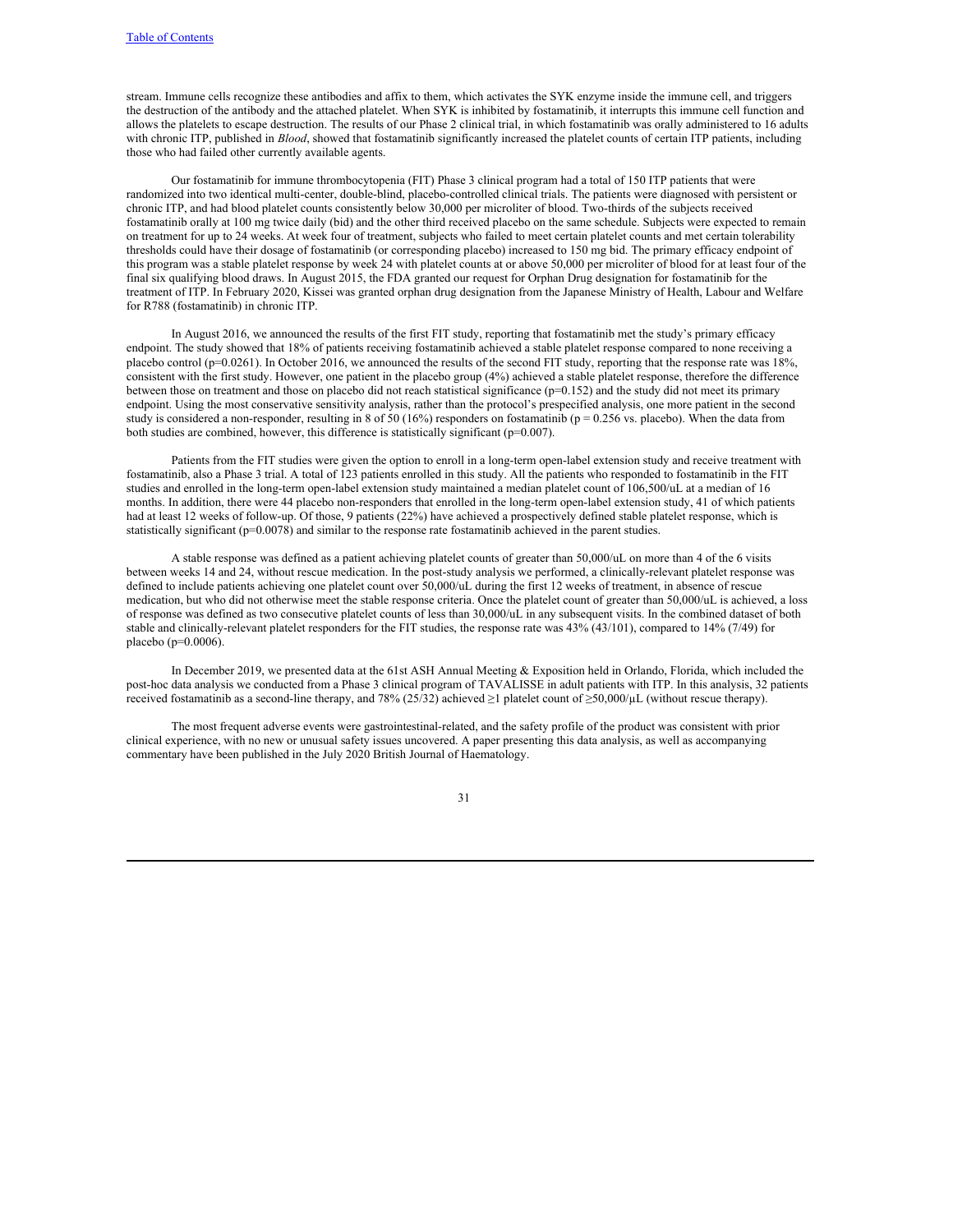We recently launched FORTE, an observational study to further evaluate fostamatinib as a second-line treatment for adult chronic ITP. The study goal is to generate additional data on patient quality of life and financial expenditures relative to the healthcare of ITP patients.

TAVALISSE was approved by the FDA in April 2018 for the treatment of chronic ITP in adult patients who have had an insufficient response to a previous treatment, and successfully launched in the U.S. in May 2018. In January 2020, the EC granted our MAA in Europe for fostamatinib for the treatment of chronic ITP in adult patients who are refractory to other treatments. Grifols launched TAVLESSE TM in the UK and Germany in July 2020, andexpects a phased roll-out over the next 18 months across Europe.

#### *Commercial launch activities, including sales and marketing*

A significant portion of our business operations were related to our commercial launch activities for TAVALISSE. Specifically, our marketing and sales efforts are focused on targeting hematologists and hematologist-oncologists in the United States, who manage chronic adult ITP patients.

We have a fully integrated commercial team consisting of sales, marketing, market access, and commercial operations functions. Our sales team promotes TAVALISSE in the U.S. wherein, in the ordinary course of the business, we use customary pharmaceutical company practices to market our products in the U.S. and concentrate our efforts on hematologists and hematologists-oncologists. TAVALISSE is sold initially through third-party wholesale distribution and specialty pharmacy channels and group purchasing organizations before being ultimately prescribed to patients. To facilitate our commercial activities in the U.S., we also enter into arrangements with various third-parties, including advertising agencies, market research firms and other sales-support-related services as needed. We believe that our commercial team and distribution practices are adequate to ensure that our marketing efforts reach our target customers and deliver our products to patients in a timely and compliant fashion. Also, to help ensure that all eligible patients in the U.S. have appropriate access to TAVALISSE, we have established a comprehensive reimbursement and patient support program called Rigel One Care (ROC). Through ROC, we provide co-pay assistance to qualified, commercially insured patients to help minimize out-of-pocket costs and provide free drug to uninsured or under-insured patients who meet certain clinical and financial criteria. In addition, ROC is designed to provide comprehensive reimbursement support services, such as prior authorization support, benefits investigation and appeals support.

### *Competitive landscape for TAVALISSE*

Our industry is intensely competitive and subject to rapid and significant technological change. TAVALISSE is competing with other existing therapies. In addition, a number of companies are pursuing the development of pharmaceuticals that target the same diseases and conditions that we are targeting. For example, there are existing therapies and drug candidates in development for the treatment of ITP that may be alternative therapies to TAVALISSE.

Currently, corticosteroids remain the most common first line therapy for ITP, occasionally in conjunction with intravenous immuglobulin (IVIg) or anti-Rh(D) to help further augment platelet count recovery, particularly in emergency situations. However, it has been estimated that frontline agents lead to durable remissions in only a small percentage of newly-diagnosed adults with ITP. Moreover, concerns with steroid-related side effects often restrict therapy to approximately four weeks. As such, many patients progress to persistent or chronic ITP, requiring other forms of therapeutic intervention. In long-term treatment of chronic ITP, patients are often cycled through several therapies over time in order to maintain a sufficient response to the disease.

Other approaches to treat ITP are varied in their mechanism of action, and there is no consensus about the sequence of their use. Options include splenectomy, thrombopoietin receptor agonists (TPO-RAs) and various immunosuppressants (such as rituximab). The response rate criteria of the above-mentioned options vary, precluding a comparison of response rates for individual therapies.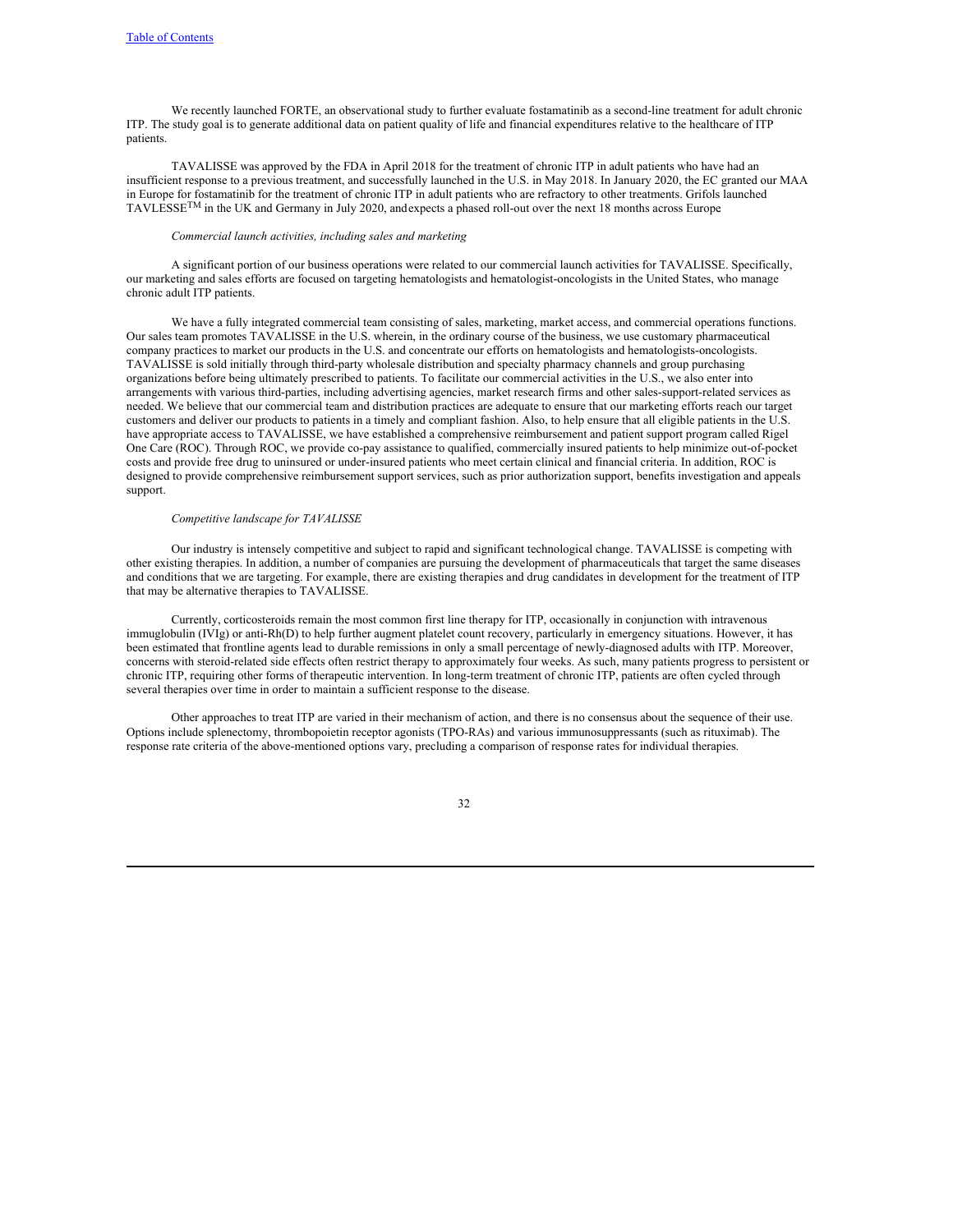Even with the above treatment options, a significant number of patients remain severely thrombocytopenic for long durations and are subject to risk of spontaneous or trauma-induced hemorrhage. The addition of fostamatinib to the treatment options could be beneficial since it has a different mechanism of action than any of the therapies that are currently available. Fostamatinib is a potent and relatively selective SYK inhibitor, and its inhibition of Fc receptors and B-cell receptors of signaling pathways make it a potentially broad immunomodulatory agent.

Other products in the U.S. that are approved by the FDA to increase platelet production through binding and TPO receptors on megakaryocyte precursors include PROMACTA® (Novartis International AG (Novartis)), Nplate® (Amgen, Inc.) and DOPTELET<sup>®</sup> (Swedish Orphan Biovitrum AB).

#### **Fostamatinib in Global Markets**

#### *Fostamatinib in Europe/Turkey*

In January 2019, we entered into an exclusive commercialization license agreement with Grifols to commercialize fostamatinib for the treatment, palliation, or prevention of human diseases, including chronic or persistent ITP and AIHA, in Europe and Turkey. Pursuant to the terms of the license agreement, Grifols has exclusive rights to commercialize, and non-exclusive rights to develop, fostamatinib in Europe and Turkey. Grifols also received an exclusive option to expand the territory under its exclusive and non-exclusive licenses to include the Middle East, North Africa and Russia (including Commonwealth of Independent States).

We are responsible for performing and funding certain development activities for fostamatinib for ITP and AIHA and Grifols is responsible for all other development activities for fostamatinib in such territories. We remain responsible for the manufacture and supply of fostamatinib for all development and commercialization activities under the agreement. In December 2019, we entered into a Drug Product Purchase Agreement with Grifols wherein we agreed to supply and sell to Grifols the drug product requested under an executed first and only purchase order until Grifols enters into a supply agreement directly with a third-party drug product manufacturer.

Under the terms of the agreement, we received an upfront cash payment of \$30.0 million and will be eligible to receive regulatory and commercial milestones of up to \$297.5 million, which included a \$20.0 million non-refundable payment received in the first quarter of 2020, comprised of a \$17.5 million payment for EMA approval of fostamatinib for the first indication and a \$2.5 million creditable advance royalty payment due upon EMA approval of fostamatinib in the first indication. We will also receive tiered royalty payments ranging from the mid-teens to 30% of net sales of fostamatinib in Europe and Turkey. We retain the global rights to fostamatinib outside the Kissei, Grifols and Medison territories.

In January 2020, we received approval of our MAA for fostamatinib for the treatment of chronic ITP in adult patients who are refractory to other treatments. With this approval, we received a \$20.0 million payment as described above. Grifols launched  $TAVLESSE^{TM}$  in the UK and Germany in July 2020, and expects a phased roll-out over the next 18 months across Europe.

#### *Fostamatinib in Japan/Asia*

In October 2018, we entered into an exclusive license and supply agreement with Kissei to develop and commercialize fostamatinib in all current and potential indications in Japan, China, Taiwan and the Republic of Korea. Kissei is a Japan-based pharmaceutical company addressing patients' unmet medical needs through its research, development and commercialization efforts, as well as through collaborations with partners.

Under the terms of the agreement, we received an upfront cash payment of \$33.0 million, with the potential for an additional \$147.0 million in development and commercial milestone payments, and will receive product transfer price payments in the mid to upper twenty percent range based on tiered net sales for the exclusive supply of fostamatinib. Kissei receives exclusive rights to fostamatinib in ITP and all future indications in Japan, China, Taiwan, and the Republic of Korea. Rigel retains the global rights to fostamatinib outside the Kissei, Grifols and Medison territories.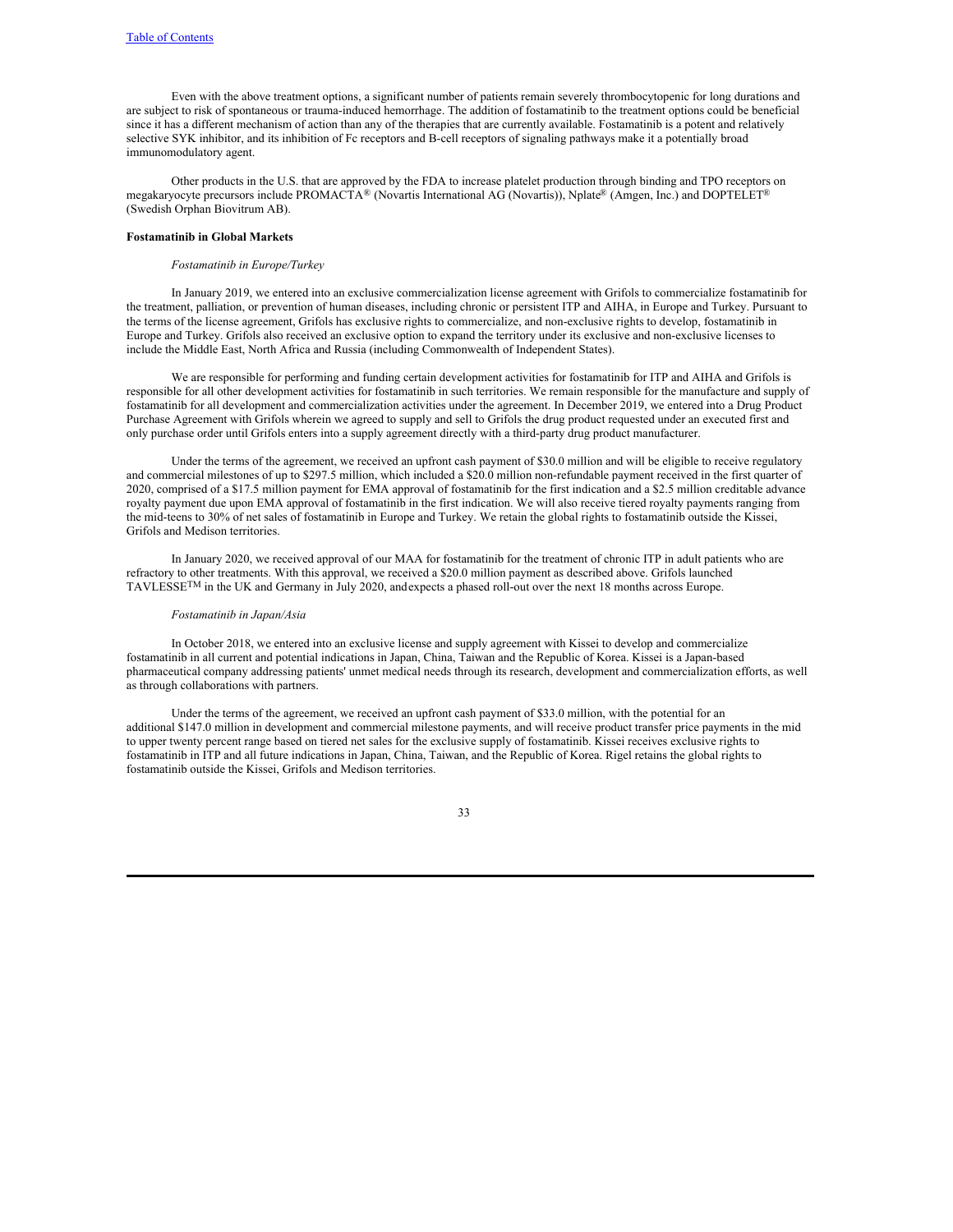In September 2019, our collaboration partner, Kissei, initiated a Phase 3 trial in Japan of fostamatinib in adult patients with chronic ITP. The efficacy and safety of orally administered fostamatinib will be assessed by comparing it with placebo in a randomized, doubleblind study. Japan has the third highest prevalence of chronic ITP in the world behind the U.S. and EU. In February 2020, Kissei was granted orphan drug designation from the Japanese Ministry of Health, Labour and Welfare for R788 (fostamatinib) in chronic ITP.

#### *Fostamatinib in Canada/Israel*

In October 2019, we entered into an exclusive commercialization license agreements with Medison to commercialize fostamatinib in all potential indications in Canada and Israel. Under the terms of the agreements, we will receive an upfront payment of \$5.0 million with the potential for approximately \$35.0 million in regulatory and commercial milestones. In addition, we will receive royalty payments beginning at 30% of net sales. Under our agreement with Medison for the Canada territory, we have the option to buy back all rights to the product upon regulatory approval in Canada for the indication of AIHA. The buyback provision if exercised would require both parties to mutually agree on commercially reasonable terms for us to purchase back the rights, taking into account Medison's investment and the value of the rights, among others. Pursuant to this exclusive commercialization license agreement, in August 2020, we entered into a commercial supply agreement with Medison.

#### **Clinical Stage Programs**

### *Fostamatinib—AIHA*

*Disease background*. AIHA is a rare, serious blood disorder where the immune system produces antibodies that result in the destruction of the body's own red blood cells. Symptoms can include fatigue, shortness of breath, rapid heartbeat, jaundice or enlarged spleen. While no medical treatments are currently approved for AIHA, physicians generally treat acute and chronic cases of the disorder with corticosteroids, other immuno-suppressants, or splenectomy. Research has shown that inhibiting SYK with fostamatinib may reduce the destruction of red blood cells. This disorder affects an estimated 45,000 Americans annually, for whom no approved treatment options currently exist.

*Orally available fostamatinib program*. We completed our Phase 2 clinical trial, also known as the SOAR study in patients with warm AIHA. This trial was an open-label, multi-center, two-stage study that evaluated the efficacy and safety of fostamatinib in patients with warm AIHA who had previously received treatment for the disorder but have relapsed. The primary efficacy endpoint of this study was to achieve increased hemoglobin levels by week 12 of greater than 10 g/dL, and greater than or equal to 2 g/dL higher than baseline. In November 2019, we announced updated data that in a Phase 2 open-label study of fostamatinib in patients with warm AIHA, data showed that 44% (11/25) of evaluable patients met the primary efficacy endpoint of a Hgb level >10 g/dL with an increase of  $\geq$  g/dL from baseline by week 24. Including one late responder at week 30, the overall response rate was 48% (12/25). Adverse events were manageable and consistent with those previously reported with fostamatinib.

In March 2019, we initiated our warm AIHA pivotal Phase 3 clinical study of fostamatinib, known as FORWARD study. The clinical trial protocol calls for a placebo-controlled study of approximately 90 patients with primary or secondary warm AIHA who have failed at least one prior treatment. The primary endpoint will be a durable Hgb response, defined as Hgb > 10 g/dL and > 2 g/dL increase from baseline and durability measure, with the response not being attributed to rescue therapy.

In May 2019, we enrolled the first patient in the FORWARD study. Currently, we have enrolled 57 patients of the 90 patients targeted for enrollment. The FORWARD study has over 90 active clinical trial sites established across 22 countries and a number of clinical trial sites have resumed screening patients after a temporary pause due to the ongoing COVID-19 pandemic. Given the uncertainty of the COVID-19 pandemic, we are unable to provide an update on anticipated enrollment completion.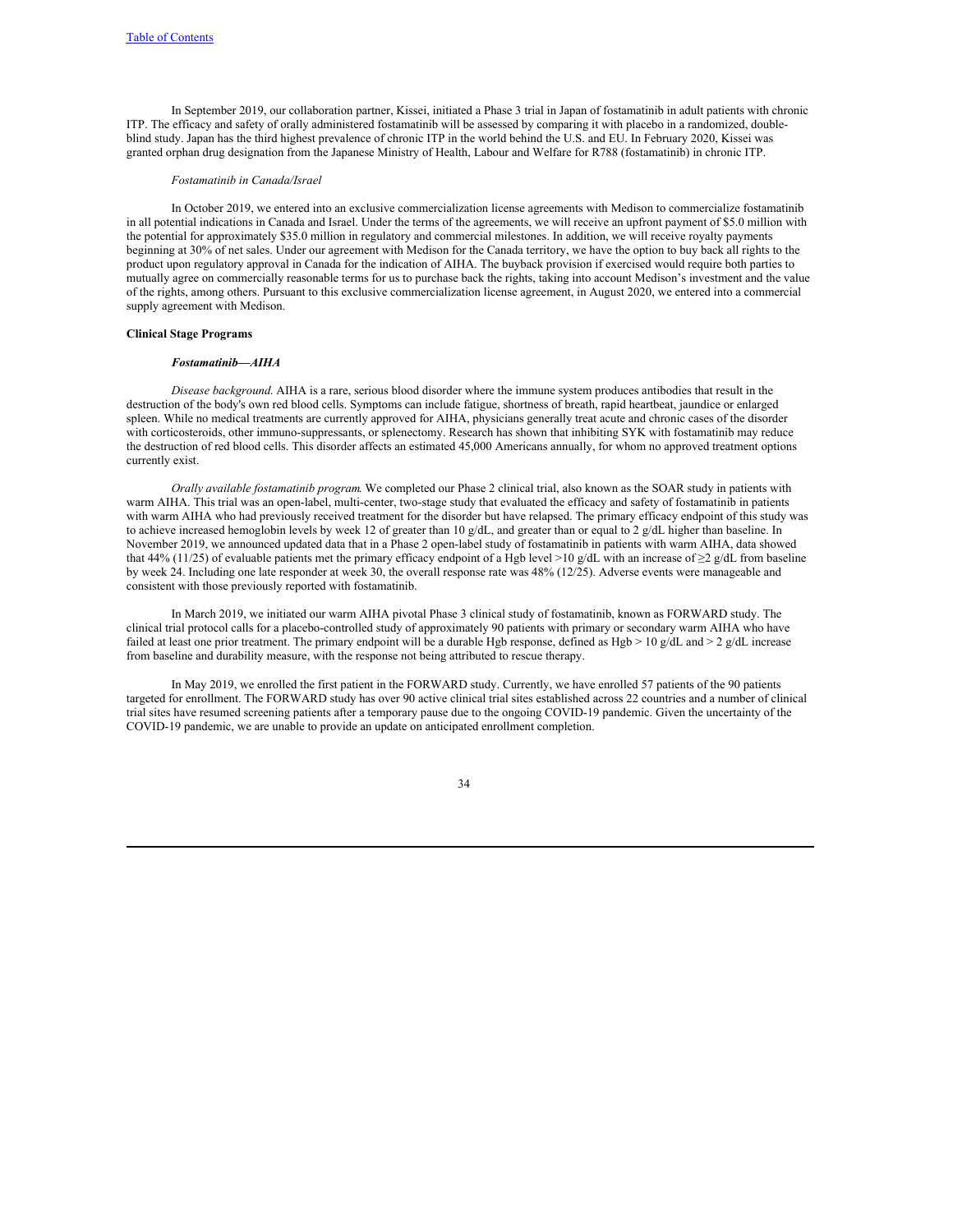In January 2018, the FDA granted our request for Orphan Drug designation for fostamatinib for the treatment of AIHA.

#### *Fostamatinib—in Hospitalized COVID-19 patients*

*Disease background.* COVID-19 is the infectious disease caused by Severe Acute Respiratory Syndrome Coronavirus-2 (SARS-CoV-2). SARS-CoV-2 primarily infects the upper and lower respiratory tract and can lead to acute respiratory distress syndrome (ARDS). Additionally, some patients develop other organ dysfunction including myocardial injury, acute kidney injury, shock resulting in endothelial dysfunction and subsequently micro and macrovascular thrombosis. Much of the underlying pathology of SARS-CoV-2 is thought to be secondary to a hyperinflammatory immune response associated with increased risk of thrombosis. SYK is involved in the intracellular signaling pathways of many different immune cells. Therefore, SYK inhibition may improve outcomes in patients with COVID-19 via inhibition of key Fc gamma receptor (FcγR) and c-type lectin receptor (CLR) mediated drivers of pathology such as inflammatory cytokine release by monocytes and macrophages, production of neutrophil extracellular traps (NETs) by neutrophils, and platelet aggregation. Furthermore, SYK inhibition in neutrophils and platelets may lead to decreased thromboinflammation, alleviating organ dysfunction in critically ill patients with COVID-19.

*Orally available fostamatinib program.* In November 2020, we announced that we will launch a Phase 3 clinical trial to evaluate the safety and efficacy of fostamatinib in hospitalized COVID-19 patients without respiratory failure that have certain high-risk prognostic factors. This multi-center, double-blind, placebo-controlled, adaptive design study will randomly assign either fostamatinib plus standard of care (SOC) or matched placebo plus SOC (1:1) to over 300 evaluable patients. Treatment will be administered orally twice daily for 14 days with follow up to day 60. The primary endpoint of this study is the proportion of subjects who progress to severe/critical disease within 29 days.

In September 2020, we announced a Phase 2 clinical trial to be sponsored by the NIH/NHLBI in order to evaluate the safety of fostamatinib for the treatment of hospitalized COVID-19 patients. This multi-center, double-blind, placebo-controlled study will randomly assign fostamatinib or matched placebo (1:1) to approximately 60 evaluable patients. Treatment will be administered orally twice daily for 14 days. There will be a follow-up period to day 60. The primary endpoint of this study is cumulative incidence of serious adverse events (SAE) through day 29. The trial also includes multiple secondary endpoints designed to assess the early efficacy and clinically relevant endpoints of disease course. In November 2020, we announced that the trial has enrolled 9 patients.

In July 2020, we announced a Phase 2 clinical trial sponsored by Imperial College London in order to evaluate the efficacy of fostamatinib for the treatment of COVID-19 pneumonia. This is a two-stage, open label, controlled clinical trial with patients randomized (1:1:1) to fostamatinib plus SOC, ruxolitinib plus SOC, or standard of care alone. Treatment will be administered twice daily for 14 days and patients will receive a follow-up assessment at day 14 and day 28 after the first dose. The primary endpoint of this study is progression from mild to severe COVID-19 pneumonia within 14 days in hospitalized patients. In November 2020, we announced that the Imperial College London-sponsored clinical trial began enrolling patients.

Researchers at MIT and Harvard led a recent screen to identify FDA-approved compounds that reduce mucin-1 (MUC1) protein abundance. MUC1 is a biomarker used to predict the development of ALI and ARDS and correlates with poor clinical outcomes. Of the 3,713 compounds that were screened, fostamatinib was the only compound identified which both decreased expression of MUC1 and is FDA approved. Fostamatinib demonstrated preferential depletion of MUC1 from epithelial cells without affecting cell viability. The research was focused on drug repurposing for the much lower risk of toxicity and the ability of FDA-approved treatments to be delivered on a shortened timescale, which is critical for patients afflicted with lung disease resulting from COVID-19.

In addition, recent in vitro studies led by the Amsterdam University Medical Center at the University of Amsterdam, showed that R406, the active metabolite of fostamatinib, blocked macrophage hyperinflammatory responses to a combination of immune complexes formed by anti-Spike IgG in serum from severe COVID-19 patients. Anti-Spike IgG levels are known to correlate with the severity of COVID-19. These results suggest that by inhibiting anti-Spike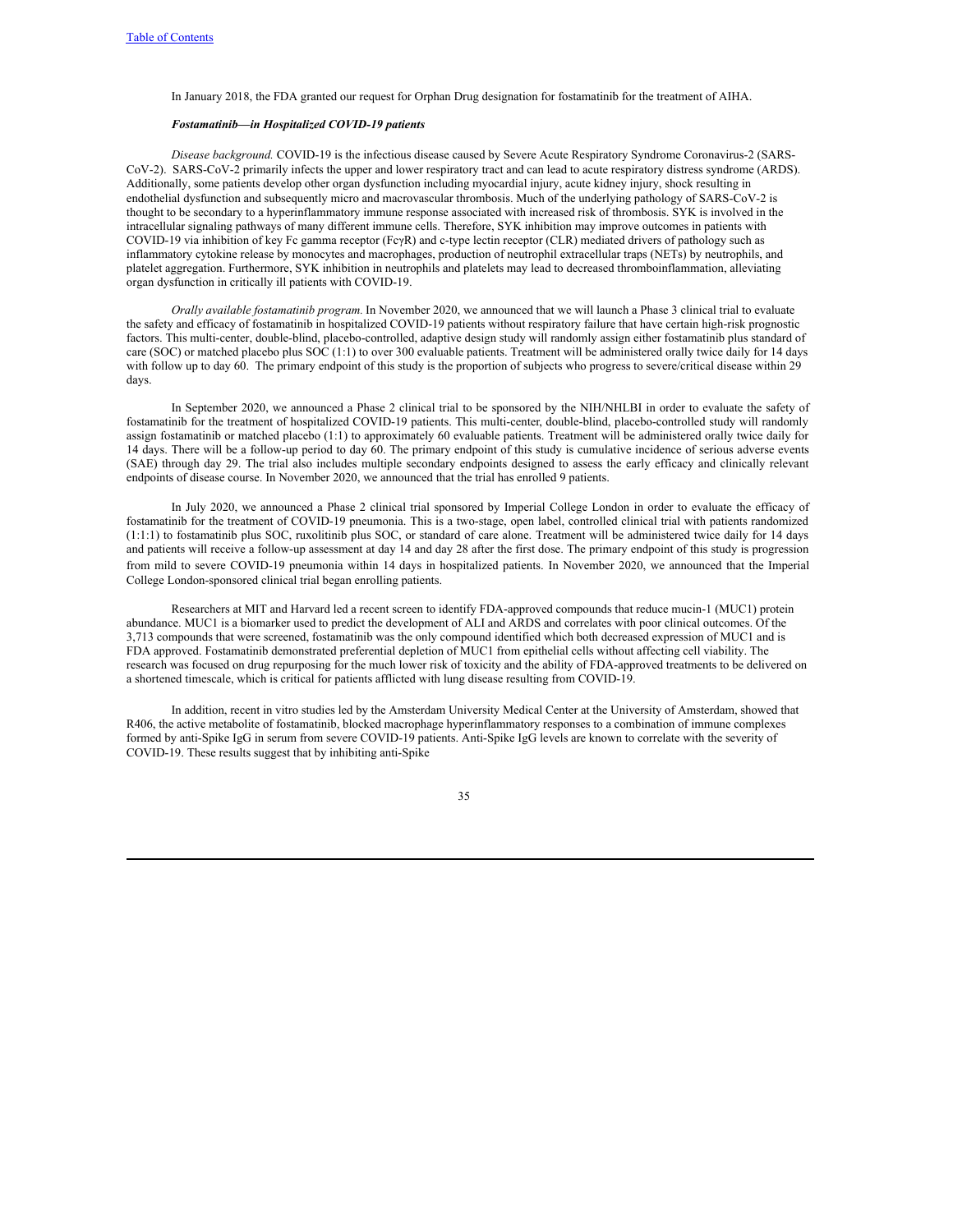IgG-mediated hyperinflammation, R406 could potentially play a role in the prevention of cytokine storms as well as pulmonary edema and thrombosis associated with severe COVID-19.

### *R835, an IRAK1/4 Inhibitor for Autoimmune and Inflammatory Diseases*

*Orally Available IRAK 1/4 Inhibitor Program.* During the second quarter of 2018, we selected R835, a proprietary molecule from our IRAK 1/4 preclinical development program, for human clinical trials. This investigational candidate was an orally administered, potent and selective inhibitor of IRAK1 and IRAK4 that blocks inflammatory cytokine production in response to toll-like receptor (TLR) and the interleukin-1 (IL-1R) family receptor signaling. TLRs and IL-1Rs play a critical role in the innate immune response and dysregulation of these pathways can lead to a variety of inflammatory conditions including psoriasis, rheumatoid arthritis, inflammatory bowel disease and gout (among others). R835 prevents cytokine release in response to TLR and IL-1R activation in vitro. R835 is active in multiple rodent models of inflammatory disease including psoriasis, arthritis, lupus, multiple sclerosis and gout. Preclinical studies show that R835 inhibits both the IRAK1 and IRAK4 signaling pathways, which play a key role in inflammation and immune responses to tissue damage. Dual inhibition of IRAK1 and IRAK4 allows for more complete suppression of pro-inflammatory cytokine release.

In October 2019, we announced results from a Phase 1 clinical trial of R835 in healthy subjects to assess safety, tolerability, PK and pharmacodynamics. The Phase 1 study was a randomized, placebo-controlled, double-blind trial in 91 healthy subjects, ages 18 to 55. The Phase 1 trial showed positive tolerability and PK data as well as established proof-of-mechanism by demonstrating the inhibition of inflammatory cytokine production in response to a lipopolysaccharide (LPS) challenge.

#### *R552, a RIP1 Inhibitor for Autoimmune and Inflammatory Diseases*

*Orally Available RIP1 Inhibitor Program.* R552, is a potent and selective inhibitor of RIP1. RIP1 is believed to play a critical role in induction of necroptosis. Necroptosis is a form of regulated cell death where the rupturing of cells leads to the dispersion of their inner contents, which activates immune responses and enhances inflammation.

Initial data from our ongoing Phase 1 in healthy volunteers suggests that R552 has an attractive PK and safety profile with a halflife of approximately 14 hours which may allow for once a day dosing. In preclinical studies, R552 prevented joint and skin inflammation in a RIP1-mediated murine model of inflammation and tissue damage. In addition, we intend to search for a central nervous system molecule to potentially advance into the clinic.

### **Partnered Clinical Programs**

### *R548 (ATI-501 and ATI-502) - Aclaris*

Aclaris is developing ATI-501 and ATI-502, an oral and topical janus kinase (JAK) 1/3 inhibitor discovered in Rigel's laboratories. ATI- 501 is being developed as an oral treatment for patients with alopecia areata (AA), including the more severe forms of AA that result in total scalp hair loss, known as alopecia totalis (AT), and total hair loss on the scalp and body, known as alopecia universalis (AU).

In December 2018, Aclaris also reported on the enrollment and/or results for a number of Phase 2 studies with ATI-502 for the topical treatment of AA and Vitiligo, including results from its AUATB-201 study.

In June 2019, Aclaris reported positive results from its Phase 2 clinical trial of ATI-502 topical (AGA-201) in patients with androgenetic alopecia (AGA), a condition commonly known as male/female-pattern baldness. There were no treatment-related serious adverse events. Later in June 2019, Aclaris reported that its Phase 2 clinical trial of ATI-502 topical (AA-201) in patients with AA did not meet its endpoints. ATI-502 was observed to be generally well-tolerated. Adverse events were primarily mild or moderate in severity. No treatment-related serious adverse events were reported.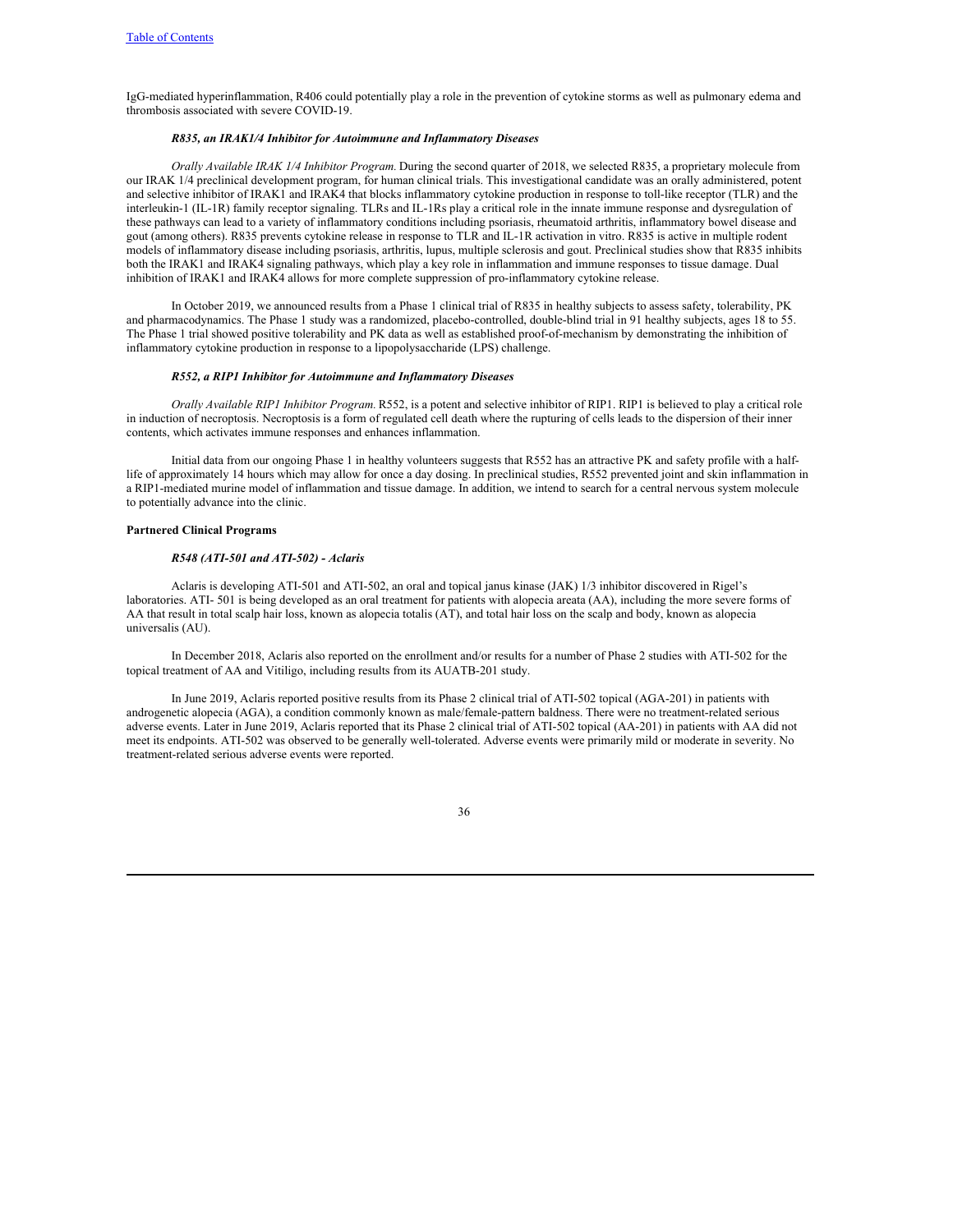In July 2019, Aclaris announced that ATI-501 achieved statistically significant improvement over placebo in several measures of hair growth, including the primary endpoint and certain secondary endpoints of this trial. ATI-501 was observed to be generally welltolerated at all doses. There were no serious adverse events reported. All adverse events (AEs) were mild or moderate in severity and rates of AEs were similar across all groups. No thromboembolic events were observed in the trial.

Aclaris is currently seeking a development and commercialization partner for ATI-501 and ATI-502 as potential treatments for alopecia.

#### *BGB324 - BerGenBio*

BerGenBio is conducting Phase 1/2 studies with BGB324 (bemcentinib), a first-in-class selective AXL kinase inhibitor, as a single agent in relapsed acute myeloid leukemia (AML) and myelodysplastic syndrome (MDS); and in combination with erlotinib (Tarceva®) in advanced (EGFR-positive) non-small-cell lung carcinoma. BerGenBio is also conducting Phase 2 studies with BGB324 in combination with KEYTRUDA® (pembrolizumab) in non-small cell adenocarcinoma of the lung and triple negative breast cancer in collaboration with another company.

In November 2019, BerGenBio showed that the primary endpoint of Overall Response Rate had been met in Cohort A of its Phase 2 clinical trial evaluating bemcentinib in combination with KEYTRUDA as a potential new treatment regimen for previously treated advanced non-small cell lung cancer (NSCLC). The primary efficacy endpoint requires that at least 25% evaluable patients achieve a clinical response when treated with the novel drug combination, defined as either complete or partial response, as measured by Response Evaluation Criteria in Solid Tumor. A secondary endpoint of median Progression Free Survival (PFS) reported significant 3-fold improvement in AXL positive versus negative patients, as defined by BerGenBio's composite AXL tumor-immune score.

In December 2019, BerGenBio reported results in combination with low-dose cytarabine (LDAC) in elderly AML patients. The bemcentinib-LDAC combination was safe and well tolerated in elderly AML patients. The overall response rate and duration surpass historical benchmarks and compare favorably to other LDAC combinations.

In April 2020, BerGenBio announced that bemcentinib has been selected as the first potential treatment to be fast-tracked in a new UK national multi-center randomized Phase 2 clinical trial initiative to potentially receive an early indication of bemcentinib's effectiveness in treating the most vulnerable patients with COVID-19.

In June 2020, BerGenBio confirmed dosing the first COVID-19 patient with bemcentinib at the University Hospital Southampton NHS Foundation Trust. The Phase 2 trial has commenced in seven more sites across the UK, with the plan to recruit approximately 120 subjects to assess safety and efficacy of bemcentinib as an add-on therapy to standard of care in approximately 60 hospitalized COVID-19 patients with the other approximately 60 control group patients receiving standard of care. Bemcentinib has exhibited potent anti-viral activity in preclinical models against several enveloped viruses, including Ebola and Zika virus and as of recently, to the COVID-19 virus. Bemcentinib is a small molecule inhibitor that targets a cell-surface protein called AXL, which is one of several cell surface receptors used by enveloped viruses to enter cells. Bemcentinib inhibits virus entry into cells and also prevents inhibition of Type I Interferon, the cell's anti-viral defense mechanism, suggesting potential use in the treatment of COVID-19 infection.

In June 2020, BerGenBio announced positive interim clinical and translational data from Cohort B, stage 1 of the Phase 2 trial (BGBC008) evaluating bemcentinib in combination with Merck & Co.'s KeytrudaTM in previously treated NSCLC patients with confirmed progression on prior immune checkpoint therapy. The trial is recruiting patients in the second stage of the cohort.

In July 2020, BerGenBio announced first patient dosed in a trial assessing bemcentinib in recurrent glioblastoma (GBM). The trial is sponsored by Ichiro Nakano, MD, Professor in the Department of Neurosurgery and co-leader of the Neuro-Oncology Program at University of Alabama at Birmingham, and is funded by the National Cancer Institute. This is an open label, multi-center, intra-tumoral tissue PK study of bemcentinib in patients with recurrent GBM for whom a surgical resection is medically indicated. The trial intends to enroll up to 20 recurrent GBM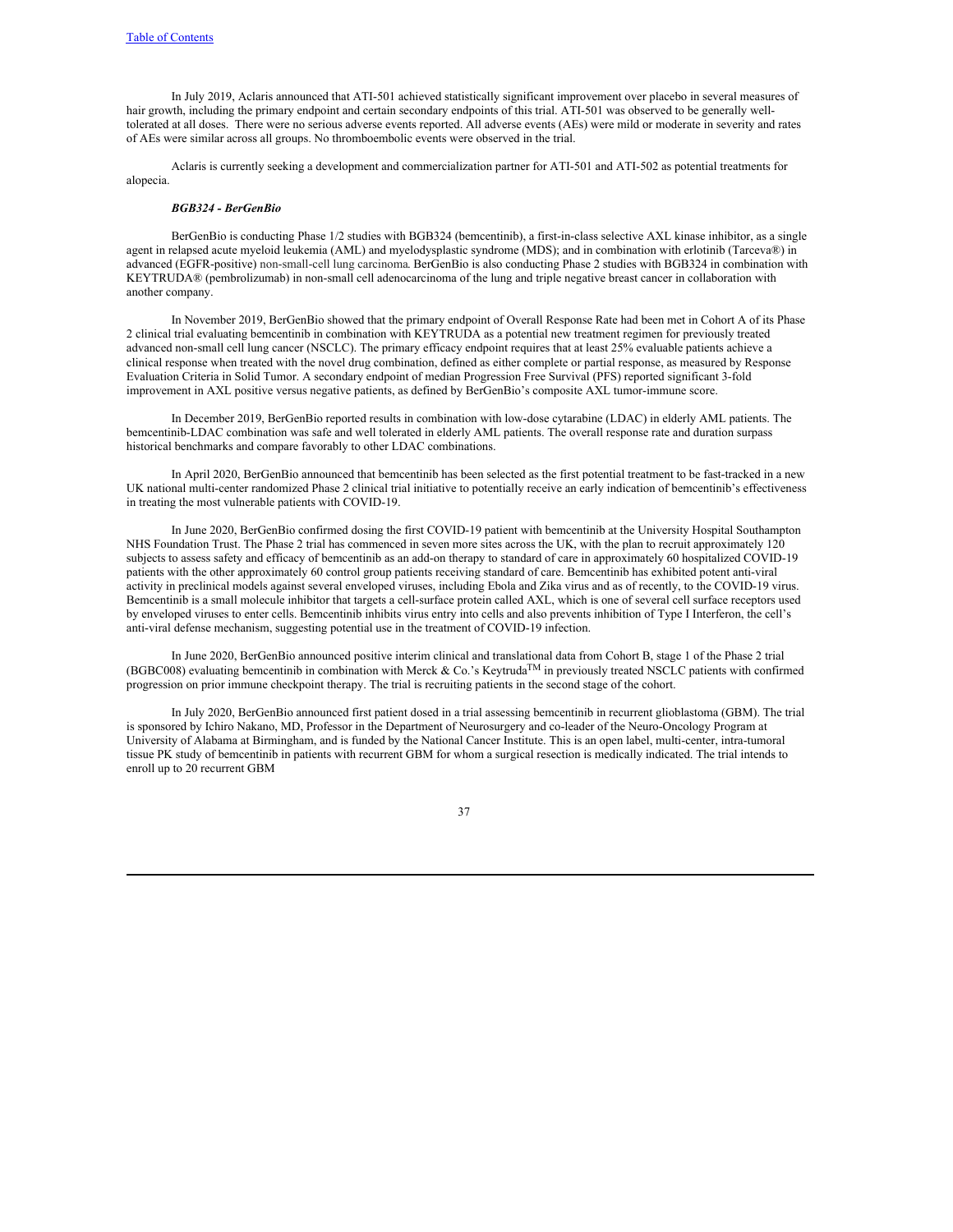patients, at up to 15 sites in the U.S. The end points of the study include an evaluation of bemcentinib's ability to cross the blood brain barrier, AXL expression, PK, safety and tolerability, as well as efficacy assessments including PFS and Overall Survival.

In October 2020, BerGenBio announced first patient enrolled in Phase II trial assessing bemcentinib as a potential treatment for COVID-19 patients in South Africa.

### *DS-3032 - Daiichi*

DS-3032 is an investigational oral selective inhibitor of the murine double minute 2 (MDM2) protein currently being investigated by Daiichi in three Phase 1 clinical trials for solid and hematological malignancies including AML, acute lymphocytic leukemia, chronic myeloid leukemia in blast phase, lymphoma and MDS.

Preliminary safety and efficacy data from a Phase 1 study of DS-3032 suggests that DS-3032 may be a promising treatment for hematological malignancies including relapsed/refractory AML and high-risk MDS. Evaluation of additional dosing schedules of DS-3032 is underway and combination studies with fostamatinib are currently being conducted by Daiichi.

For the three and nine months ended September 2020, we recognized \$2.1 million of revenue as a result of the achievement of a milestone in accordance with the Amended Collaboration Agreement dated April 20, 2005 with Daiichi. All deliverables under the agreement had been previously delivered, as such the above payment has been recognized as revenue in the third quarter of 2020. We received the milestone payment from Daiichi in October 2020.

#### *AZ-D0449 – AZ*

AZ is currently conducting a Phase 1 study in healthy volunteers and patients with mild asthma to investigate the safety, antiinflammatory effect of inhaled AZ-D0449. The study, which follows the single and multiple ascending doses, is currently recruiting patients.

#### **Research/Preclinical Programs**

We are conducting proprietary research in the broad disease areas of inflammation/immunology, immuno-oncology and cancers. Within these disease areas, our researchers are investigating mechanisms of action as well as screening compounds against potential novel targets and optimizing those leads that appear to have the greatest potential.

### **Commercialization and Sponsored Research and License Agreements**

We conduct research and development programs independently and in connection with our corporate collaborators. As of September 30, 2020, we are a party to collaboration agreements with ongoing performance obligations with Kissei for the development and commercialization of fostamatinib in Japan, China, Taiwan and the Republic of Korea and with Grifols to commercialize fostamatinib in all indications, including chronic ITP and AIHA, in Europe and Turkey and with Medison Pharma Ltd. (Medison) to commercialize fostamatinib in all indications, including chronic ITP and AIHA in Canada and Israel. As of September 30, 2020, we are also a party to collaboration agreements, but do not have ongoing performance obligations, with Aclaris for the development and commercialization of JAK inhibitors for the treatment of alopecia areata and other dermatological conditions, AZ for the development and commercialization of R256, an inhaled JAK inhibitor, BerGenBio for the development and commercialization of AXL inhibitors in oncology, and Daiichi to pursue research related to MDM2 inhibitors, a novel class of drug targets called ligases.

Under these agreements, which we entered into in the ordinary course of business, we received or may be entitled to receive upfront cash payments, payments contingent upon specified events achieved by such partners and royalties on any net sales of products sold by such partners under the agreements. Total future contingent payments to us under all of these agreements could exceed \$607.2 million if all potential product candidates achieved all of the payment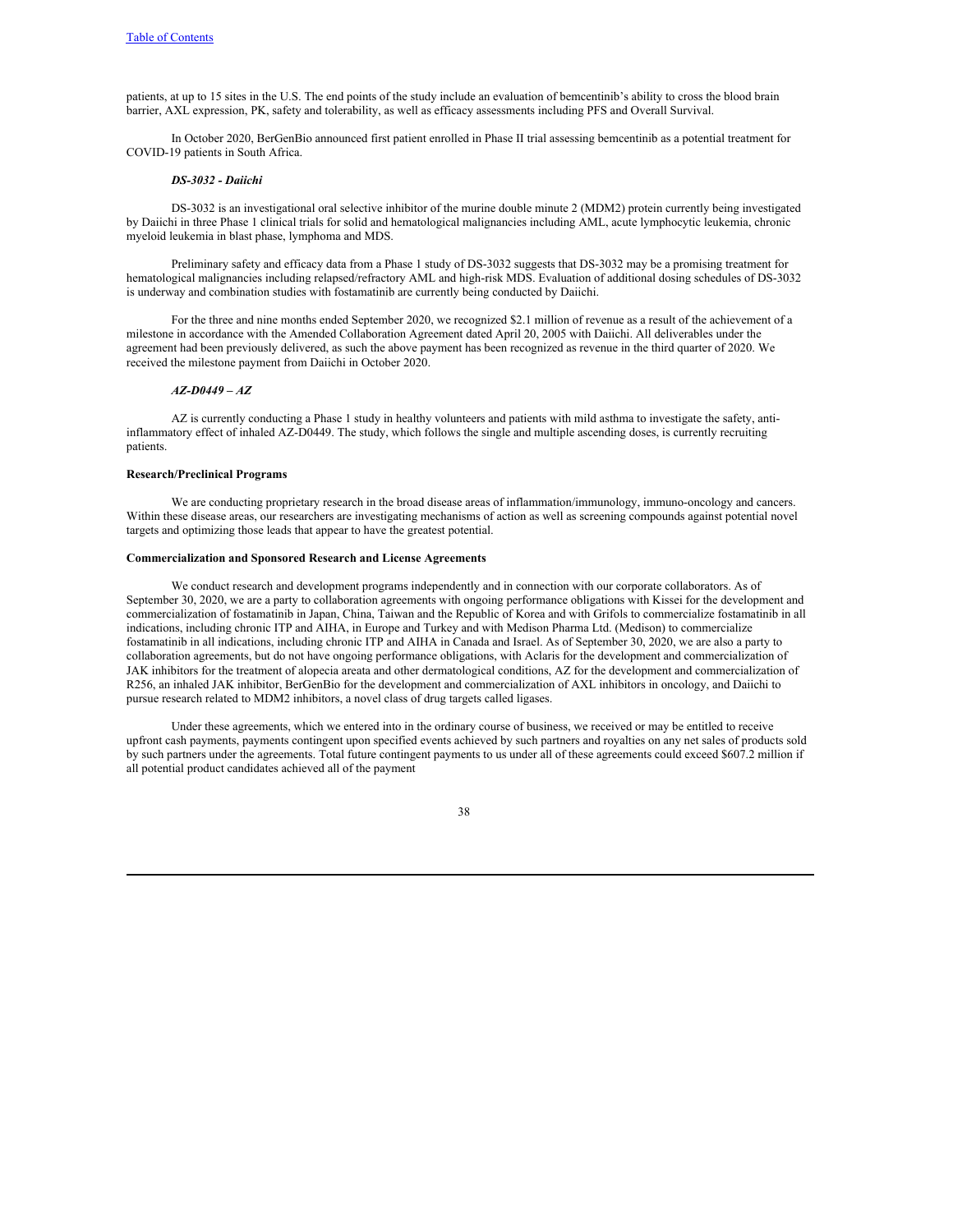triggering events under all of our current agreements (based on a single product candidate under each agreement). Of this amount, up to \$67.5 million relates to the achievement of development events, up to \$163.7 million relates to the achievement of regulatory events and up to \$376.0 million relates to the achievement of certain commercial or launch events. This estimated future contingent amount does not include any estimated royalties that could be due to us if the partners successfully commercialize any of the licensed products. Future events that may trigger payments to us under the agreements are based solely on our partners' future efforts and achievements of specified development, regulatory and/or commercial events.

In July 2020, Grifols launched TAVLESSE® in Germany and the UK. Due to the COVID-19 pandemic, the commercial launch of fostamatinib in Europe by our partner, Grifols, was delayed and undertaken in a virtual manner. Grifols expects a phased roll-out over the next 18 months across Europe. In addition, our partner, Kissei is currently conducting a Phase 3 clinical trial for fostamatinib in ITP in Japan the timing and completion of which could be delayed due to the COVID-19 pandemic. At this time, we cannot fully forecast the scope of impacts that the COVID-19 pandemic may have on these partnerships.

#### *Grifols License Agreement*

In January 2019, we entered into an exclusive license agreement with Grifols to commercialize fostamatinib in all indications, including chronic ITP and AIHA, in Europe and Turkey. Under the agreement, we received an upfront payment of \$30.0 million, with the potential for \$297.5 million in total regulatory and commercial milestones, which included a \$20.0 million payment upon approval from the EMA for fostamatinib in chronic ITP as discussed below. We will also receive stepped double-digit royalty payments based on tiered net sales which may reach 30% of net sales. In return, Grifols will receive exclusive rights to fostamatinib in human diseases, including chronic ITP and AIHA, in Europe and Turkey. The agreement also requires us to conduct the Phase 3 trial in AIHA.

In January 2020, we received European Commission's approval of our MAA for fostamatinib for the treatment of chronic immune thrombocytopenia in adult patients who are refractory to other treatments. With this approval, we received in February 2020 a \$20.0 million non-refundable payment, which is comprised of a \$17.5 million payment for EMA approval of fostamatinib for the first indication and a \$2.5 million creditable advance royalty payment, based on the terms of our collaboration agreement with Grifols. The above milestone payment was allocated to the distinct performance obligations in the collaboration agreement with Grifols.

We accounted for this agreement under ASC 606 and identified the following distinct performance obligations at inception of the agreement: (a) granting of the license, (b) performance of research and regulatory services related to our ongoing long-term open-label extension study on patients with ITP, and (c) performance of research services related to our Phase 3 study in AIHA. In October 2020, we entered into a commercial supply agreement for the licensed territories. We concluded each of these performance obligations is distinct. We based our assessment on the following: (i) our assessment that Grifols can benefit from the license on its own by developing and commercializing the underlying product using its own resources, and (ii) the fact that the manufacturing services are not highly specialized in nature and can be performed by other vendors. Upon execution of our agreement with Grifols, we determined that the upfront fee of \$5.0 million, which is the non-refundable portion of the \$30.0 million upfront fee, represented the transaction price. In the first quarter of 2020, we revised the transaction price to include the \$25.0 million of the upfront payment that is no longer refundable under our agreement and the \$20.0 million payment received that is no longer constrained. We allocated the updated transaction price to the distinct performance obligations in our collaboration agreement based on our best estimate of the relative standalone selling price as follows: (a) for the license, we estimated the standalone selling price using the adjusted market assessment approach to estimate its standalone selling price in the licensed territories; (b) for the research and regulatory services, we estimated the standalone selling price using the cost plus expected margin approach. As a result of the adjusted transaction price, adjustments are recorded on a cumulative catch-up basis, and recorded as part of contract revenues from collaborations in the first quarter of 2020.

The remaining future variable consideration of \$277.5 million related to future regulatory and commercial milestones were fully constrained due to the fact that it was probable that a significant reversal of cumulative revenue would occur, given the inherent uncertainty of success with these future milestones. We will recognize revenues related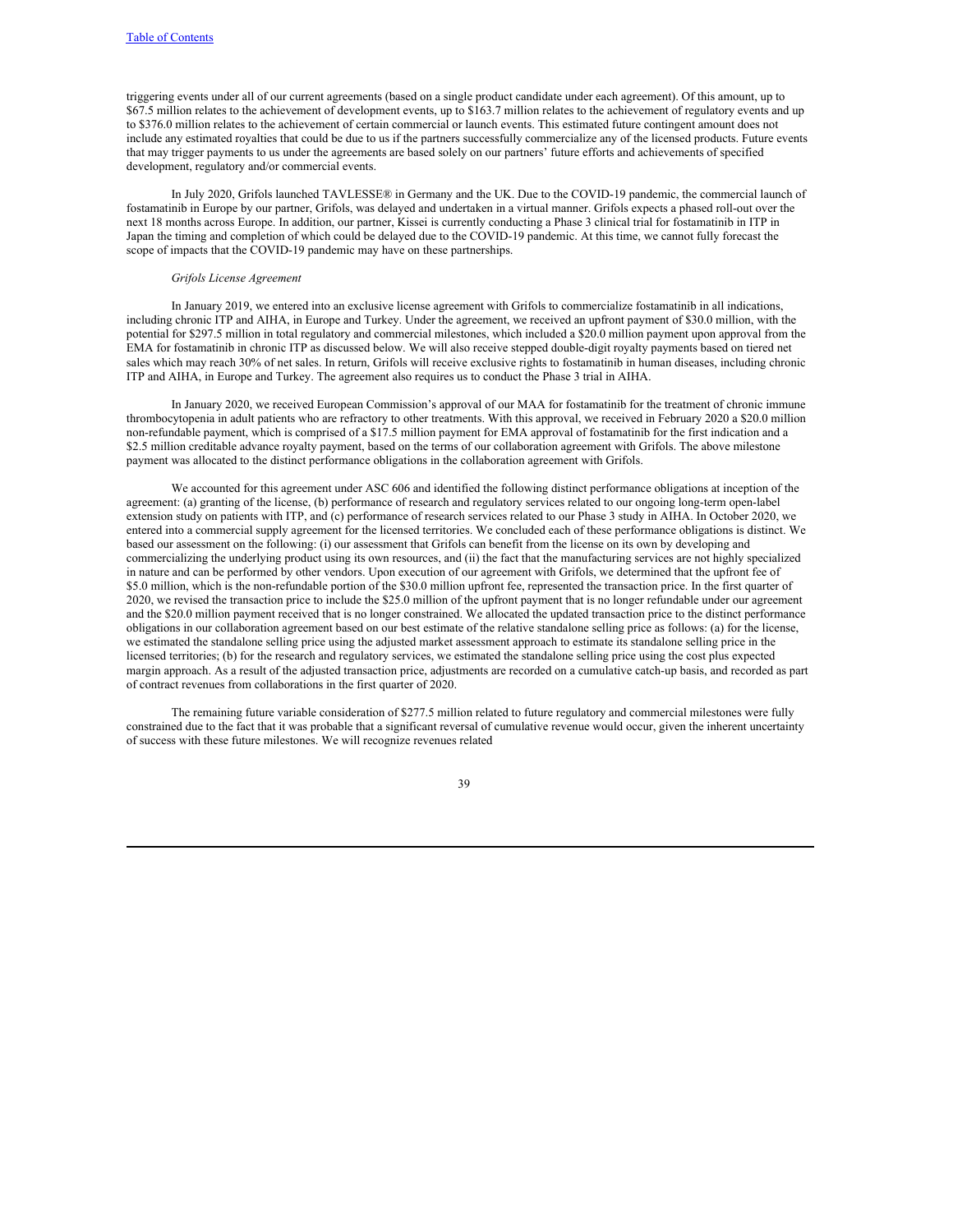the research and regulatory services throughout the term of the respective clinical programs using the input method. For sales-based milestones and royalties, we determined that the license is the predominant item to which the royalties or sales-based milestones relate. Accordingly, we will recognize revenue at the later of (i) when the related sales occur, or (ii) when the performance obligation to which some or all of the royalty has been allocated has been satisfied (or partially satisfied). We will re-evaluate the transaction price in each reporting period and as uncertain events are resolved or other changes in circumstances occur.

During the three months ended September 30, 2020, we recognized no revenues related to the licensed rights in intellectual property and the research services performed. During the nine months ended September 30, 2020, we recognized \$39.9 million in revenues related to the licensed rights in intellectual property and \$3.6 million in revenues related to the research services performed. Deferred revenues related to the performance of research services as of September 30, 2020 was \$1.8 million.

During the nine months ended September 30, 2020, we also recognized \$651,000 in revenues for a one-time delivery of drug supply to Grifols for commercialization.

#### *Kissei License Agreement*

In October 2018, we entered into an exclusive license and supply agreement with Kissei to develop and commercialize fostamatinib in all current and potential indications in Japan, China, Taiwan and the Republic of Korea. Kissei is responsible for performing and funding all development activities for fostamatinib in the above-mentioned territories. We received an upfront cash payment of \$33.0 million, with the potential for up to an additional \$147.0 million in development, regulatory and commercial milestone payments, and will receive mid to upper twenty percent, tiered, escalated net sales-based payments for the supply of fostamatinib. Under the agreement, we granted Kissei the license rights to fostamatinib in the territories above and are obligated to supply Kissei with drug product for use in clinical trials and pre-commercialization activities. We are also responsible for the manufacture and supply of fostamatinib for all future development and commercialization activities under the agreement.

We accounted for this agreement under ASC 606 and identified the following distinct performance obligations at inception of the agreement: (a) granting of the license, (b) supply of fostamatinib for clinical use and (c) material right associated with discounted fostamatinib that are supplied for use other than clinical or commercial. In addition, we will provide commercial product supply if the product is approved in the licensed territory. We concluded that each of these performance obligations is distinct. We based our assessment on the following: (i) our assessment that Kissei can benefit from the license on its own by developing and commercializing the underlying product using its own resources and (ii) the fact that the manufacturing services are not highly specialized in nature and can be performed by other vendors. Moreover, we determined that the upfront fee of \$33.0 million represented the transaction price and was allocated to the performance obligations based on our best estimate of the relative standalone selling price as follows: (a) for the license, we estimated the standalone selling price using the adjusted market assessment approach to estimate its standalone selling price in the licensed territories; (b) for the supply of fostamatinib and the material right associated with discounted fostamatinib, we estimated the standalone selling price using the cost plus expected margin approach. Variable consideration of \$147.0 million related to future development and regulatory milestones was fully constrained due to the fact that it was probable that a significant reversal of cumulative revenue would occur, given the inherent uncertainty of success with these future milestones. We will recognize revenues related to the supply of fostamatinib and material right upon delivery of fostamatinib to Kissei. For sales-based milestones and royalties, we determined that the license is the predominant item to which the royalties or sales-based milestones relate to. Accordingly, we will recognize revenue at the later of (i) when the related sales occur, or (ii) when the performance obligation to which some or all of the royalty has been allocated has been satisfied (or partially satisfied). We will re-evaluate the transaction price in each reporting period and as uncertain events are resolved or other changes in circumstances occur.

We did not recognize any revenues during the three and nine months ended September 30, 2020. At September 30, 2020, deferred revenues related to the unsatisfied performance obligations related to the supply of fostamatinib and material right associated with discounted fostamatinib supply was \$1.4 million.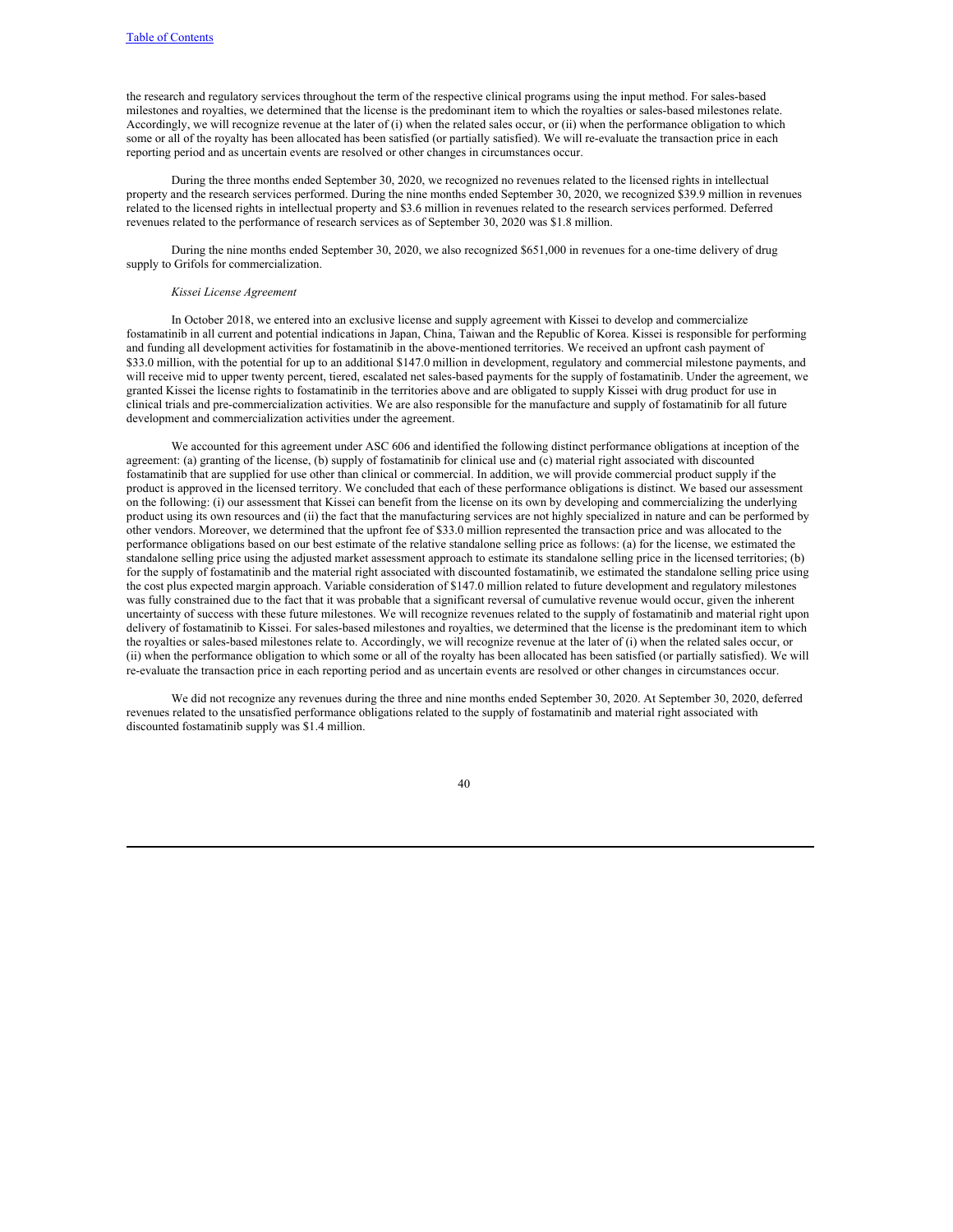#### *Medison Commercial and License Agreements*

In October 2019, we entered into two exclusive commercial and license agreements with Medison for the commercialization of fostamatinib for chronic ITP in Israel and in Canada pursuant to which we received a \$5.0 million upfront payment under our agreement in Canada. We accounted for the agreement made with an upfront payment under ASC 606 and identified the following combined performance obligations at inception of the agreement: (a) granting of the license and (b) obtaining regulatory approval in Canada of fostamatinib in ITP. We determined that the non-refundable upfront fee of \$5.0 million represented the transaction price. However, under the agreement, we have the option to buy back all rights to the product in Canada within six months that we obtain regulatory approval in Canada of the product for the indication of AIHA. The buyback option precludes us from transferring control of the license to Medison under ASC 606. We believe that the buyback provision, if exercised, will require us to repurchase the license at an amount equal to or more than the upfront \$5.0 million. As such this arrangement is accounted for as a financing arrangement. Accrued interest related to this financing arrangement as of September 30, 2020 is immaterial.

#### *Other license agreements*

For the three and nine months ended September 2020, we recognized \$2.1 million of revenue as a result of the achievement of a milestone in accordance with the Amended Collaboration Agreement dated April 20, 2005 with Daiichi. All deliverables under the agreement had been previously delivered, as such the above payment has been recognized as revenue in the third quarter of 2020. We received the milestone payment from Daiichi in October 2020.

#### **Results of Operations**

#### **Three and Nine Months Ended September 30, 2020 and 2019**

#### **Revenues**

|                                       | <b>Three Months Ended</b><br>September 30. |  |                                | Aggregate |          | <b>Nine Months Ended</b><br>September 30. |        |        |                | Aggregate |        |
|---------------------------------------|--------------------------------------------|--|--------------------------------|-----------|----------|-------------------------------------------|--------|--------|----------------|-----------|--------|
|                                       | 2020                                       |  | 2019<br>2019<br>2020<br>Change |           |          |                                           |        | Change |                |           |        |
|                                       |                                            |  | (in thousands)                 |           |          |                                           |        |        | (in thousands) |           |        |
| <b>Product sales, net</b>             | 16.289                                     |  | 11.716                         |           | 4.573    |                                           | 43.943 |        | 29.943         |           | 14.000 |
| Contract revenues from collaborations | 2.100                                      |  | 9.141                          |           | (7.041)  |                                           | 46.228 |        | 13.945         |           | 32.283 |
| <b>Total revenues</b>                 | 18.389                                     |  | 20,857                         |           | (2, 468) |                                           | 90.171 |        | 43.888         |           | 46.283 |

The following table summarizes revenues from each of our customers and collaboration partners who individually accounted for 10% or more (wherein \* denotes less than 10%) of our total revenues for the three and nine months ended September 30, 2020 and 2019 (as a percentage of total revenues):

|                                                  | <b>Three Months Ended</b><br>September 30, |      | <b>Nine Months Ended</b><br>September 30, |      |
|--------------------------------------------------|--------------------------------------------|------|-------------------------------------------|------|
|                                                  | 2020                                       | 2019 | 2020                                      | 2019 |
| ASD Healthcare and Oncology Supply               | 48%                                        | 28%  | 26%                                       | 34%  |
| McKesson Specialty Care Distribution Corporation | 34%                                        | 22%  | 20%                                       | 27%  |
| Daiichi                                          | 11%                                        | $-$  | $\ast$                                    |      |
| Aclaris                                          | __                                         | 19%  | ___                                       | *    |
| Celgene                                          |                                            | 18%  | _                                         | $*$  |
| Grifols                                          |                                            | *    | 49%                                       | 11%  |

Product sales during the three and nine months ended September 30, 2020 and 2019 related to sales of TAVALISSE in the U.S. and represent increasing sales volume since we launched in May 2018. For the three and nine months ended September 30, 2020, the increase in product sales was mainly due to TAVALISSE sales volume increases of 27% and 30%, respectively, compared to the same periods in 2019, as well as increases in the selling price of TAVALISSE. TAVALISSE has been prescribed across all lines of therapy in steroid refractory patients in ITP. It has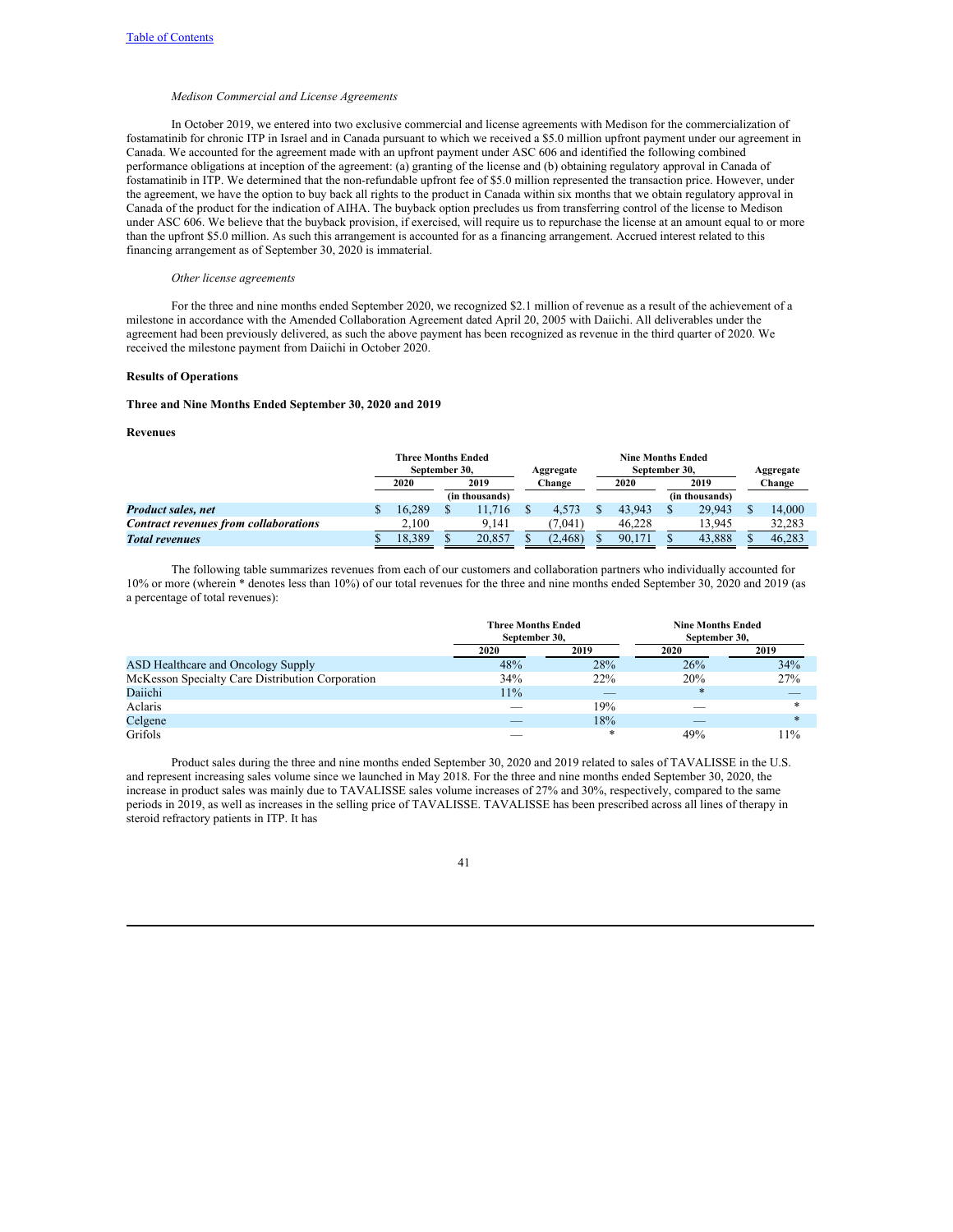been utilized by an increasing broad base of prescribers and community physicians, with growing early line use and continued strong refill rates.

We recognize product sales, net of discounts and allowances, as described in "Note 3" to our "Notes to Condensed Financial Statements" contained in Part I, Item 1 of this Quarterly Report on Form 10-Q.

Contract revenues from collaborations of \$2.1 million in the three months ended September 30, 2020 relate to a milestone payment under our collaboration agreement with Daiichi. Contract revenues from collaborations of \$46.2 million in the nine months ended September 30, 2020 relate to revenue from the upfront fee previously received from Grifols in the first quarter of 2019 as well as the milestone payment received from Grifols in the first quarter of 2020 upon EC approval of the MAA for fostamatinib in Europe and the milestone payment under our collaboration agreement with Daiichi. For the same periods in 2019, we recognized contract revenues of \$9.1 million and \$13.9 million primarily related to the license and milestone revenues from our collaboration agreements with Aclaris and Celgene as well as portions of the upfront fees from our collaboration agreements with Grifols and Kissei recognized as revenue from licenses and upon our performance of certain research and development services and supply of fostamatinib.

Our potential future revenues may include product sales from TAVALISSE, payments from our current partners and from new partners with whom we enter into agreements in the future, if any, the timing and amount of which is unknown at this time. We cannot currently fully forecast the extent of the impactsthat the COVID-19 pandemic may have on our product sales.As of September 30, 2020, we had deferred revenues of \$3.2 million which we will recognize as revenue upon satisfaction of our remaining performance obligations under our collaboration agreements with Grifols and Kissei.

#### **Cost of Product Sales**

|                              | <b>Three Months Ended</b> |  |                |  |           |               | <b>Nine Months Ended</b> |  |                |           |        |  |
|------------------------------|---------------------------|--|----------------|--|-----------|---------------|--------------------------|--|----------------|-----------|--------|--|
|                              | September 30.             |  |                |  | Aggregate | September 30. |                          |  |                | Aggregate |        |  |
|                              | 2020                      |  | 2019           |  | Change    |               | 2020                     |  | 2019           |           | Change |  |
|                              |                           |  | (in thousands) |  |           |               |                          |  | (in thousands) |           |        |  |
| <b>Cost of product sales</b> | 140                       |  | 310            |  | 170)      |               | 574                      |  | 728            |           | 154)   |  |

We recognized \$140,000 and \$574,000 in cost of product sales during the three and nine months ended September 30, 2020 related to our product, TAVALISSE. Prior to the FDA approval, manufacturing and related costs were charged to research and development expense. Therefore, these costs were not capitalized and as a result, are not fully reflected in the costs of product sales during the three and nine months ended September 30, 2020 and 2019. We will continue to have a lower cost of product sales that excludes the cost of the active pharmaceutical ingredient (API) that was produced prior to FDA approval until we sell TAVALISSE that includes newly manufactured API. We expect that this will be the case for the near-term and as a result, our cost of product sales will be less than we anticipate it will be in future periods. As we produce TAVALISSE in the future, our inventory cost in the Balance Sheet and Cost of Product Sales will increase reflecting the full cost of manufacturing.

## **Research and Development Expense**

|                                              | <b>Three Months Ended</b> |  |                |  |           | <b>Nine Months Ended</b> |        |               |                |  |           |  |
|----------------------------------------------|---------------------------|--|----------------|--|-----------|--------------------------|--------|---------------|----------------|--|-----------|--|
|                                              | September 30.             |  |                |  | Aggregate |                          |        | September 30. |                |  | Aggregate |  |
|                                              | 2020                      |  | 2019           |  | Change    |                          | 2020   |               | 2019           |  | Change    |  |
|                                              |                           |  | (in thousands) |  |           |                          |        |               | (in thousands) |  |           |  |
| Research and development expense             | 14.600                    |  | 14.463         |  | 137       |                          | 44.963 |               | 38.638         |  | 6.325     |  |
| Stock-based compensation expense included in |                           |  |                |  |           |                          |        |               |                |  |           |  |
| research and development expense             | 532                       |  | 487            |  |           |                          | .684   |               | 2.185          |  | (501)     |  |

The increase in research and development expense for the three months ended September 30, 2020, compared to the same period in 2019, was primarily due to the increases of \$235,000 in personnel-related expenses and \$161,000 in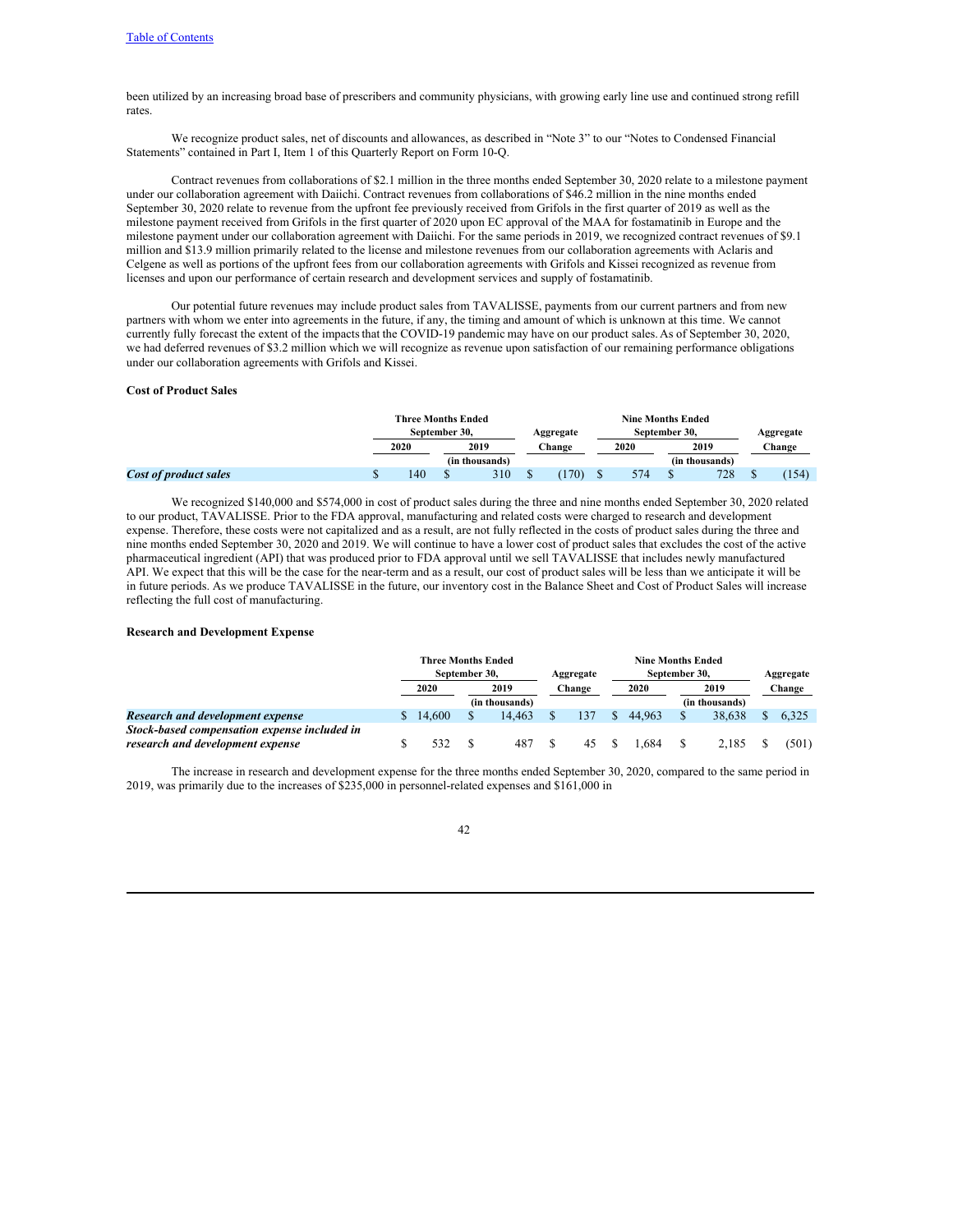third-party costs partially offset by the decrease of \$259,000 in research and development costs mainly for the Phase 1 trial of our RIP1 inhibitor program and Phase 1 trial in our IRAK 1/4 inhibitor program.

The increase in research and development expense for the nine months ended September 30, 2020, compared to the same period in 2019, was primarily due to the increases of \$6.7 million in research and development cost for our on-going Phase 3 trial in warm AIHA, Phase 1 trial in our RIP 1 inhibitor program and Phase 1 trial in our IRAK 1/4 inhibitor program and \$275,000 in personnel-related expenses partially offset by the decreases of \$500,000 in stock-based compensation expense and \$150,000 in third-party costs.

We expect our research and development expense for the remainder of 2020 to increase as we continue our activities in our Phase 3 warm AIHA studies, RIP1 and IRAK 1/4 programs and other fostamatinib programs. We have resumed new patient enrollment in the majority of the clinical trial sites for our FORWARD study for warm AIHA and we expect to continue to incur expenses in managing the study and expenses related to measures to implement remote and virtual approaches, including remote patient monitoring and other alternative course of actions to maintain our study in warm AIHA.We cannot currently fully forecast the scope the evolving effects of COVID-19 pandemic may have on our ability to continue to treat patients enrolled in our trials, enroll and assess new patients, supply study drug, obtain complete data points in accordance with the study protocol, and overall impact on, and timing of, clinical study results.

Our research and development expenditures include costs related to preclinical and clinical trials, scientific personnel, supplies, equipment, consultants, sponsored research, stock-based compensation, and allocated facility costs.

We do not track fully burdened research and development costs separately for each of our drug candidates. We review our research and development expenses by focusing on three categories: research, development, and other. Our research team is focused on creating a portfolio of product candidates that can be developed into small molecule therapeutics in our own proprietary programs or with potential collaborative partners and utilizes our robust discovery engine to rapidly discover and validate new product candidates in our focused range of therapeutic indications. "Research" expenses relate primarily to personnel expenses, lab supplies, fees to third party research consultants and compounds. Our development group leads the implementation of our clinical and regulatory strategies and prioritizes disease indications in which our compounds may be studied in clinical trials. "Development" expenses relate primarily to clinical trials, personnel expenses, costs related to the submission and management of our NDA, lab supplies and fees to third party research consultants. "Other" expenses primarily consist of allocated facilities costs and allocated stock-based compensation expense relating to personnel in research and development groups.

In addition to reviewing the three categories of research and development expenses described in the preceding paragraph, we principally consider qualitative factors in making decisions regarding our research and development programs, which include enrollment in clinical trials and the results thereof, the clinical and commercial potential for our drug candidates and competitive dynamics. We also make our research and development decisions in the context of our overall business strategy, which includes the evaluation of potential collaborations for the development of our drug candidates.

We do not have reliable estimates regarding the timing of our clinical trials. Preclinical testing and clinical development are long, expensive and uncertain processes. In general, biopharmaceutical development involves a series of steps, beginning with identification of a potential target and including, among others, proof of concept in animals and Phase 1, 2 and 3 clinical trials in humans. Significant delays in clinical testing could materially impact our product development costs and timing of completion of the clinical trials. We do not know whether planned clinical trials will begin on time, will need to be halted or revamped or will be completed on schedule, or at all. Clinical trials can be delayed for a variety of reasons, including delays in obtaining regulatory approval to commence a trial, delays from scale up, delays in reaching agreement on acceptable clinical trial agreement terms with prospective clinical sites, delays in obtaining institutional review board approval to conduct a clinical trial at a prospective clinical site or delays in recruiting subjects to participate in a clinical trial.

We currently do not have reliable estimates of total costs for a particular drug candidate to reach the market. Our potential products are subject to a lengthy and uncertain regulatory process that may involve unanticipated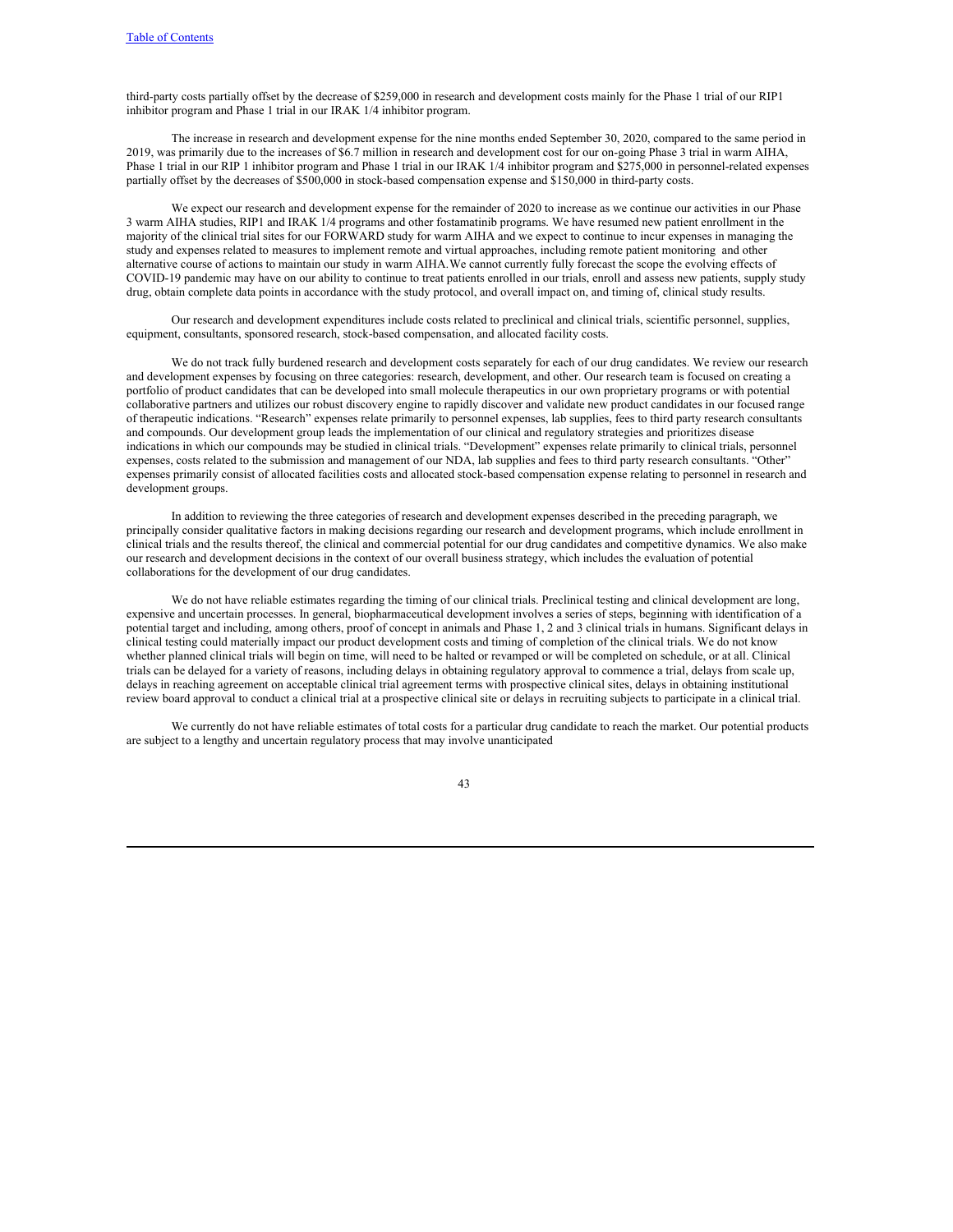additional clinical trials and may not result in receipt of the necessary regulatory approvals. Failure to receive the necessary regulatory approvals would prevent us from commercializing the product candidates affected. In addition, clinical trials of our potential products may fail to demonstrate safety and efficacy, which could prevent or significantly delay regulatory approval.

The following table presents our total research and development expense by category (in thousands).

|                    |      | <b>Three Months Ended</b><br>September 30, |      |        | <b>Nine Months Ended</b><br>September 30. |        |  | From January 1, 2007* |                       |         |
|--------------------|------|--------------------------------------------|------|--------|-------------------------------------------|--------|--|-----------------------|-----------------------|---------|
|                    | 2020 |                                            | 2019 | 2020   |                                           | 2019   |  |                       | to September 30, 2020 |         |
| <b>Categories:</b> |      |                                            |      |        |                                           |        |  |                       |                       |         |
| Research           |      | 2.295                                      |      | 2.407  |                                           | 7.126  |  | 7.652                 |                       | 253,856 |
| Development        |      | 10,308                                     |      | 10.073 |                                           | 31,668 |  | 24.236                |                       | 436,672 |
| Other              |      | 1.997                                      |      | 1,983  |                                           | 6,169  |  | 6.750                 |                       | 253,084 |
|                    |      | 14,600                                     |      | 14.463 |                                           | 44,963 |  | 38,638                |                       | 943,612 |

We started tracking research and development expense by category on January 1, 2007.

"Other" expenses mainly represent allocated facilities costs of approximately \$1.5 million each for the three months ended September 30, 2020 and 2019 and allocated stock-based compensation expense of approximately \$532,000 and \$487,000 for the three months ended September 30, 2020 and 2019, respectively. For the nine months ended September 30, 2020 and 2019, allocated facilities costs were approximately \$4.5 million and \$4.6 million, respectively, and allocated stock-based compensation expense were approximately \$1.7 million and \$2.1 million, respectively.

For the three and nine months ended September 30, 2020 and 2019, a major portion of our total research and development expense was associated with our AIHA, RIP1, and IRAK programs, salaries of our research and development personnel and allocated facilities costs.

# **Selling, General and Administrative Expense**

|                                              | <b>Three Months Ended</b><br>September 30. |  |                   |  | Aggregate | <b>Nine Months Ended</b> | September 30. |                | Aggregate |         |
|----------------------------------------------|--------------------------------------------|--|-------------------|--|-----------|--------------------------|---------------|----------------|-----------|---------|
|                                              | 2020                                       |  | 2019              |  | Change    | 2020                     |               | 2019           |           | Change  |
|                                              |                                            |  | (in thousands)    |  |           |                          |               | (in thousands) |           |         |
| Selling, general and administrative expense  | \$17.430                                   |  | 18.121            |  | (691)     | 54.780                   |               | 56,276         |           | (1.496) |
| Stock-based compensation expense included in |                                            |  |                   |  |           |                          |               |                |           |         |
| selling, general and administrative expense  | .352                                       |  | 1.61 <sub>1</sub> |  | (259)     | 3.981                    |               | 5.519          |           | 1.538)  |

The decrease in selling, general and administrative expense for the three months ended September 30, 2020 compared to the same period in 2019 was primarily due to the decreases of \$2.1 million in costs related to commercial activities and \$259,000 in stock-based compensation expense partially offset by the increases of \$1.4 million in personnel-related costs and \$268,000 costs of consultants.

The decrease in selling, general and administrative expense for the nine months ended September 30, 2020 compared to the same period in 2019 was primarily due to the decreases of \$2.1 million in costs of consultants and third party services, \$1.5 million in stock-based compensation expense and \$784,000 in costs related to commercial activities partially offset by the increases of \$2.8 million in personnel costs and \$88,000 in various expense items.

We expect our selling, general and administrative expense to increase for the remainder of 2020 as we continue to expand our commercial activities for TAVALISSE. As discussed above, resources have been deployed to enable our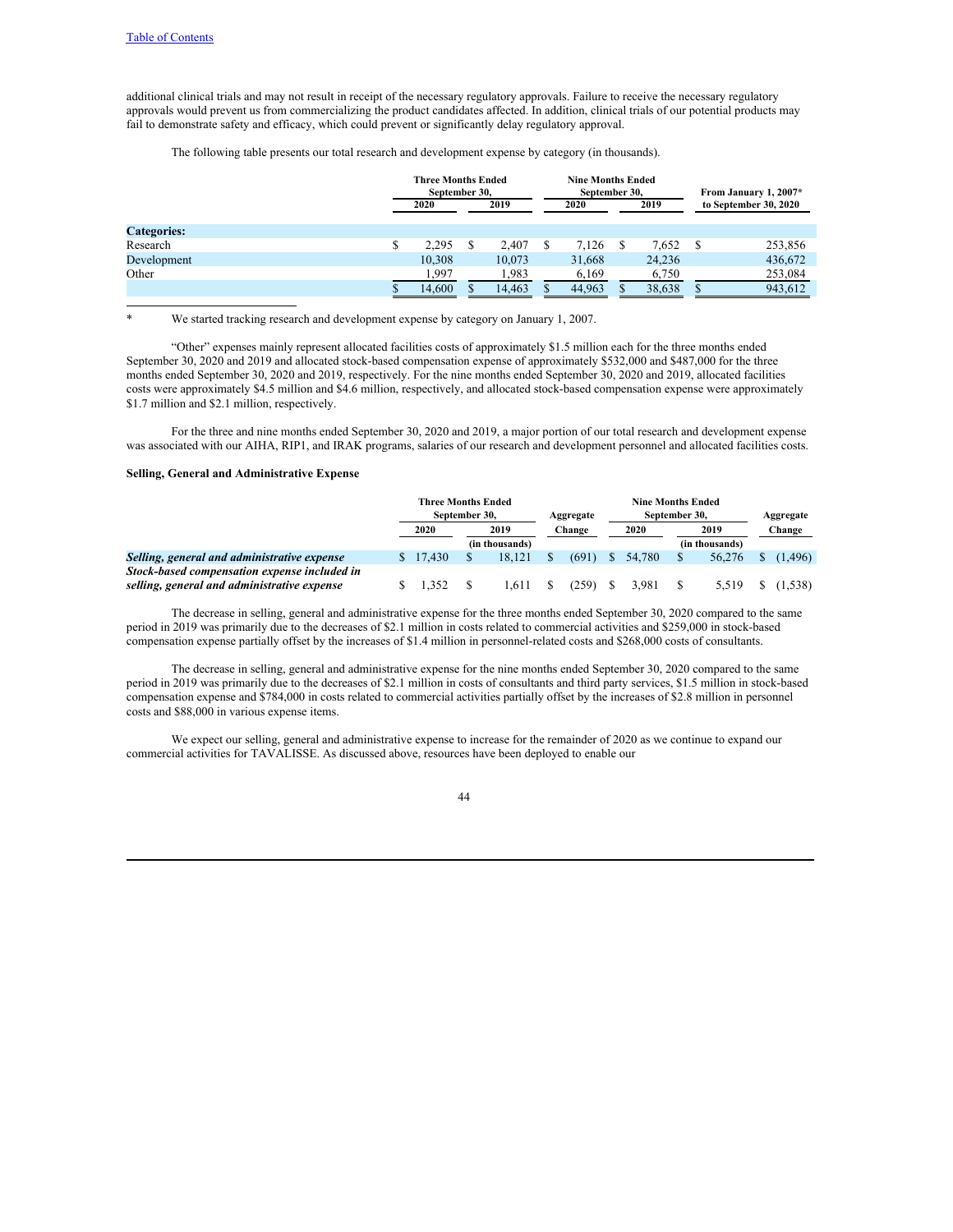field-based employees to continue to engage remotely with healthcare providers during the ongoing COVID-19 pandemic. These virtual engagements have enabled our field team to support existing prescribers as well as partner with new prescribers to identify appropriate patients for TAVALISSE. However, we are not currently able to fully forecast the scope of impacts that the COVID-19 pandemic may have on our commercial activities and sales of TAVALISSE.

#### **Interest Income**

|                 | <b>Three Months Ended</b><br>September 30. |    |                |     | Aggregate      |  | <b>Nine Months Ended</b><br>September 30. |                |        | Aggregate |  |
|-----------------|--------------------------------------------|----|----------------|-----|----------------|--|-------------------------------------------|----------------|--------|-----------|--|
|                 | 2020                                       |    | 2019           |     | 2020<br>Change |  |                                           | 2019           | Change |           |  |
|                 |                                            |    | (in thousands) |     |                |  |                                           | (in thousands) |        |           |  |
| Interest income | ۰D                                         | 36 |                | 555 | (519)          |  | 563                                       | 2.068          |        | 1,505     |  |

Interest income results from our interest-bearing cash and investment balances. The decreases in interest income for the three and nine months ended September 30, 2020 as compared to the same period in 2019 were primarily due to decrease in yield on our investments.

#### **Interest Expense**

|                  | <b>Three Months Ended</b> |               |                |  |               | <b>Nine Months Ended</b> |                |               |
|------------------|---------------------------|---------------|----------------|--|---------------|--------------------------|----------------|---------------|
|                  |                           | September 30. |                |  | Aggregate     | September 30.            |                | Aggregate     |
|                  | 2020                      |               | 2019           |  | <b>Change</b> | 2020                     | 2019           | <b>Change</b> |
|                  |                           |               | (in thousands) |  |               |                          | (in thousands) |               |
| Interest expense | (429)                     | ሐ             | (8)            |  | (421)         | (924)                    | (8)            | (916)         |
|                  |                           |               |                |  |               |                          |                |               |

Interest expense for the three and nine months ended September 30, 2020 was related to the outstanding balance on our term loan from Midcap.

#### **Critical Accounting Policies and the Use of Estimates**

Our discussion and analysis of our financial condition and results of operations is based upon our financial statements, which have been prepared in accordance with U.S. generally accepted accounting principles (U.S. GAAP). The preparation of these financial statements requires us to make estimates and assumptions that affect the amounts reported in the financial statements and accompanying notes. On an ongoing basis, we evaluate our estimates, including any potential impact of the COVID-19 pandemic to the carrying values of our assets and liabilities, those related to revenue recognition on product sales and collaboration agreements, recoverability of our assets, including accounts receivables and inventories, stock-based compensation, the probability of achievement of corporate performance-based milestone for our performance-based stock option awards, impairment issues, the estimated useful life of assets, estimated accruals, particularly research and development accruals, and estimates related our valuation of the operating lease right-of-use asset and lease liability, including the incremental borrowing rate used. We base our estimates on historical experience and on various other assumptions that we believe to be reasonable under the circumstances, the results of which form the basis for making judgments about the carrying values of assets and liabilities that are not readily apparent from other sources. Actual results may differ from these estimates under different assumptions or conditions. We believe that there have been no significant changes in our critical accounting policies and estimates disclosed in our Annual Report on Form 10-K for the year ended December 31, 2019, as filed with the SEC.

## **Recent Accounting Pronouncements**

For a discussion of new accounting pronouncements, see "Note 3" to our "Notes to Condensed Financial Statements" contained in Part I, Item 1 of this Quarterly Report on Form 10-Q.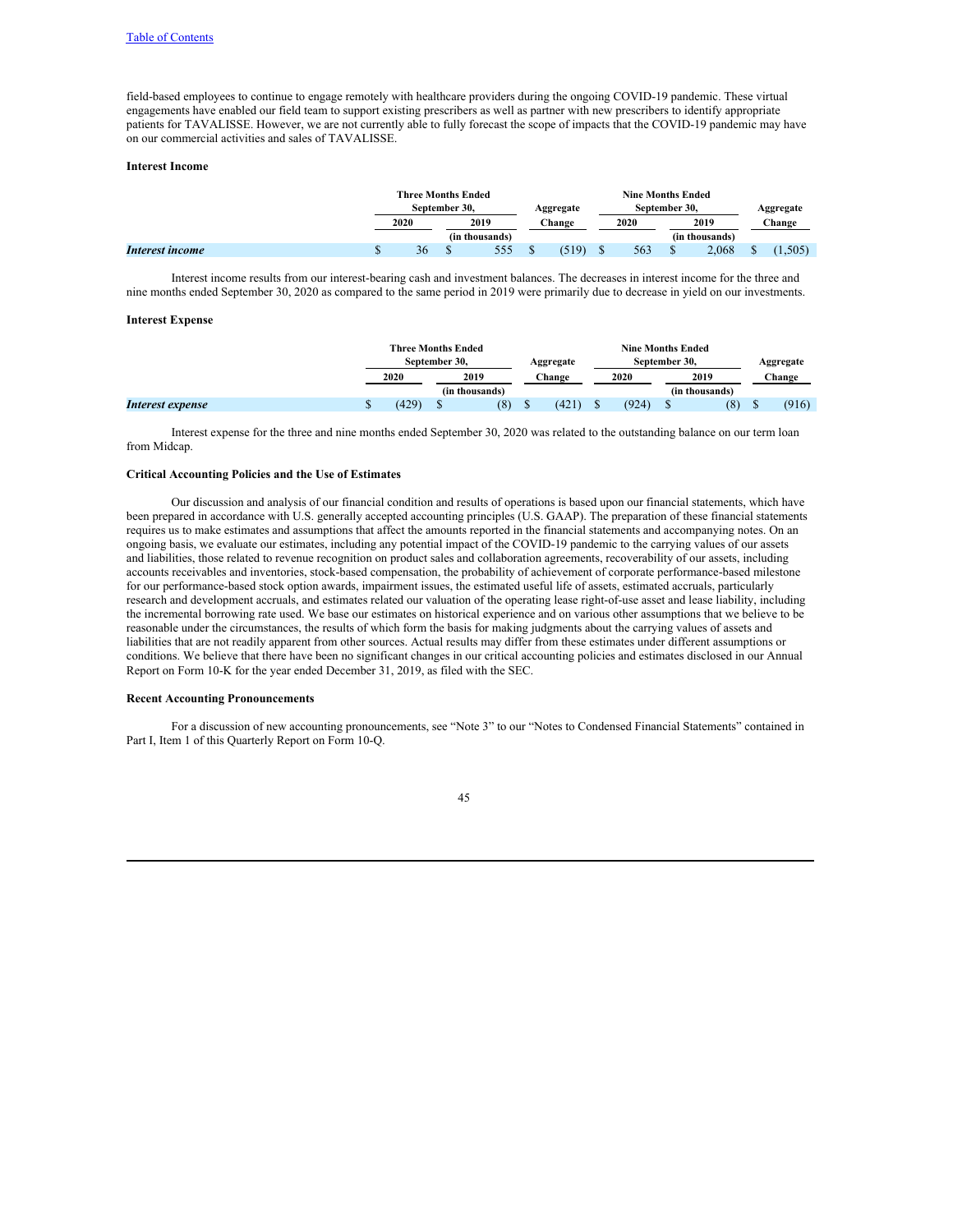### **Liquidity and Capital Resources**

## *Cash Requirements*

From inception, we have financed our operations primarily through sales of equity securities, contract payments under our collaboration agreements and from sales of TAVALISSE beginning in May 2018. We have consumed substantial amounts of capital to date as we continue our research and development activities, including preclinical studies and clinical trials and our ongoing commercial launch of TAVALISSE.

As of September 30, 2020, we had approximately \$72.8 million in cash, cash equivalents and short-term investments, as compared to approximately \$98.1 million as of December 31, 2019, a decrease of approximately \$25.3 million. The decrease was primarily attributable to payments associated with funding our operating expenses during the nine months ended September 30, 2020.

In September 2019, we entered into a \$60.0 million term loan credit facility with MidCap. At closing,\$10.0 million was funded to us in an initial tranche. We accessed the second \$10.0 million tranche from our term loan credit facility with MidCap which we received in May 2020. The facility provides the Company with access to an additional \$40.0 million which is subject to the achievement of certain customary conditions. In August 2020, we entered into a Sales Agreement with Jefferies, pursuant to which we may sell, through Jefferies, up to an aggregate of \$65.0 million in shares of our common stock. In October 2020, we received \$2.1 million representing payment for a milestone under our collaboration agreement with Daiichi.

In October 2018, we entered into an exclusive license and supply agreement with Kissei to develop and commercialize fostamatinib in all current and potential indications in Japan, China, Taiwan and the Republic of Korea, in which we received an upfront payment of \$33.0 million. In January 2019, we entered into an exclusive commercialization license agreement with Grifols to commercialize fostamatinib for the treatment, palliation, or prevention of human diseases, including chronic or persistent ITP, AIHA, and IgAN in Europe and Turkey, in which we received an upfront payment of \$30.0 million, with the potential for \$297.5 million in payments related to regulatory and commercial milestones, which includes a \$20.0 million payment received in February 2020, comprised of a \$17.5 million for EMA approval of fostamatinib for the first indication and a \$2.5 million creditable advance royalty payment due upon EMA approval of fostamatinib in the first indication in chronic ITP. We will also receive stepped double-digit royalty payments based on tiered net sales which may reach 30% of net sales of fostamatinib. In return, Grifols receives exclusive rights to fostamatinib in human diseases, including chronic ITP and AIHA in Europe and Turkey. We retain the global rights to fostamatinib outside the Kissei, Grifols and Medison territories.

In December 2014, we entered into a sublease agreement with an unrelated third party to occupy a portion of our research and office space. This sublease agreement was amended in February 2017 to sublease additional research and office space. Effective July 2017, the sublease agreement was amended primarily to extend the term of the sublease through January 2023. During the nine months ended September 30, 2020, we received approximately \$4.0 million of sublease income and reimbursements. We expect to receive approximately \$10.7 million in future sublease income (excluding our subtenant's share of facility's operating expenses) through January 2023.

We believe that our existing capital resources will be sufficient to support our current and projected funding requirements, including the ongoing commercial launch of TAVALISSE in the U.S., through at least the next 12 months from the filing date of this report. We have based this estimate on assumptions that may prove to be wrong, and we could utilize our available capital resources sooner than we currently expect. Because of the numerous risks and uncertainties associated with commercial launch, the development of our product candidates and other research and development activities, we are unable to estimate with certainty our future product revenues, our revenues from our current and future collaborative partners, the amounts of increased capital outlays and operating expenditures associated with our current and anticipated clinical trials and other research and development activities.

Our operations will require significant additional funding for the foreseeable future. Unless and until we are able to generate a sufficient amount of product, royalty or milestone revenue, we expect to finance future cash needs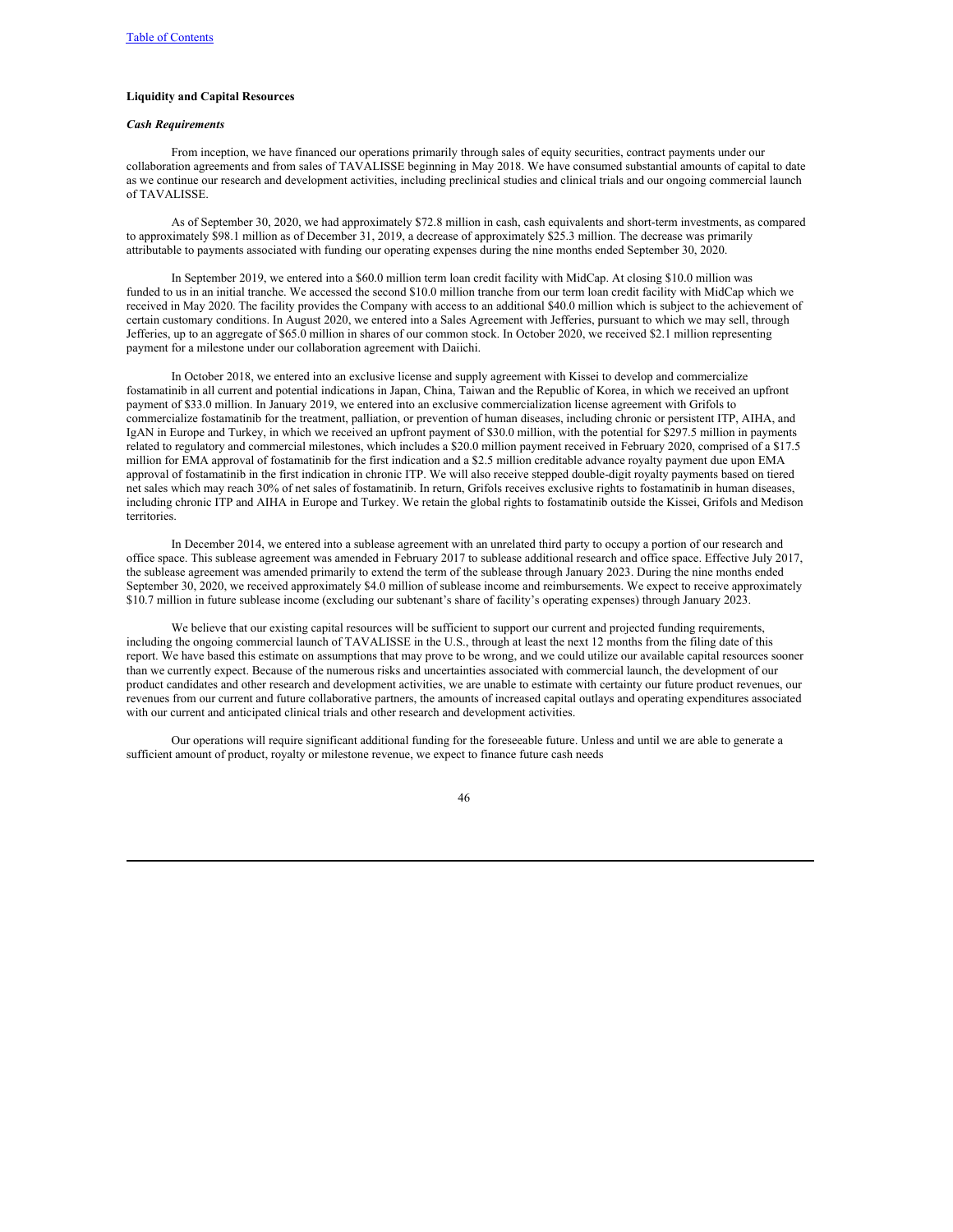through public and/or private offerings of equity securities, debt financings and/or collaboration and licensing arrangements, and to a much lesser extent through the proceeds from exercise of stock options and interest income earned on the investment of our excess cash balances and short-term investments. However, the COVID-19 pandemic continues to rapidly evolve and has already resulted in a significant disruption of global financial markets. Our ability to raise additional capital may be adversely impacted by potential worsening of global economic conditions and the recent disruptions to, and volatility in, the credit and financial markets in the U.S. and worldwide resulting from the pandemic. If the disruption persists and deepens, we could experience an inability to access additional capital, which could in the future negatively affect our capacity for certain corporate development transactions or our ability to make important, opportunistic investments. In addition, any additional capital we raise by issuing equity securities, our stockholders could at that time experience substantial dilution. Our current credit facility with MidCap and any debt financing that we are able to obtain in the future may involve operating covenants that may restrict our business. To the extent that we raise additional funds through collaboration and licensing arrangements, we may be required to relinquish some of our rights to our technologies or product candidates or grant licenses on terms that are not favorable to us.

Our future funding requirements will depend upon many factors, including, but not limited to:

- the ongoing costs to commercialize TAVALISSE for the treatment of ITP in the U.S., or any other future product candidates, if any such candidate receives regulatory approval for commercial sale;
- the progress and success of our clinical trials and preclinical activities (including studies and manufacture of materials) of our product candidates conducted by us;
- our ability to meet operating covenants under our current and future credit facilities, if any;
- our ability to enter into partnering opportunities across our pipeline within and outside the U.S.;
- the costs and timing of regulatory filings and approvals by us and our collaborators;
- the progress of research and development programs carried out by us and our collaborative partners;
- any changes in the breadth of our research and development programs;
- the ability to achieve the events identified in our collaborative agreements that may trigger payments to us from our collaboration partners;
- our ability to acquire or license other technologies or compounds that we may seek to pursue;
- our ability to manage our growth;
- competing technological and market developments;
- the costs and timing of obtaining, enforcing and defending our patent and other intellectual property rights; and
- expenses associated with any unforeseen litigation, including any arbitration and securities class action lawsuits.

Insufficient funds may require us to delay, scale back or eliminate some or all of our commercial efforts and/or research or development programs, to lose rights under existing licenses or to relinquish greater or all rights to product candidates at an earlier stage of development or on less favorable terms than we would otherwise choose or may adversely affect our ability to operate as a going concern.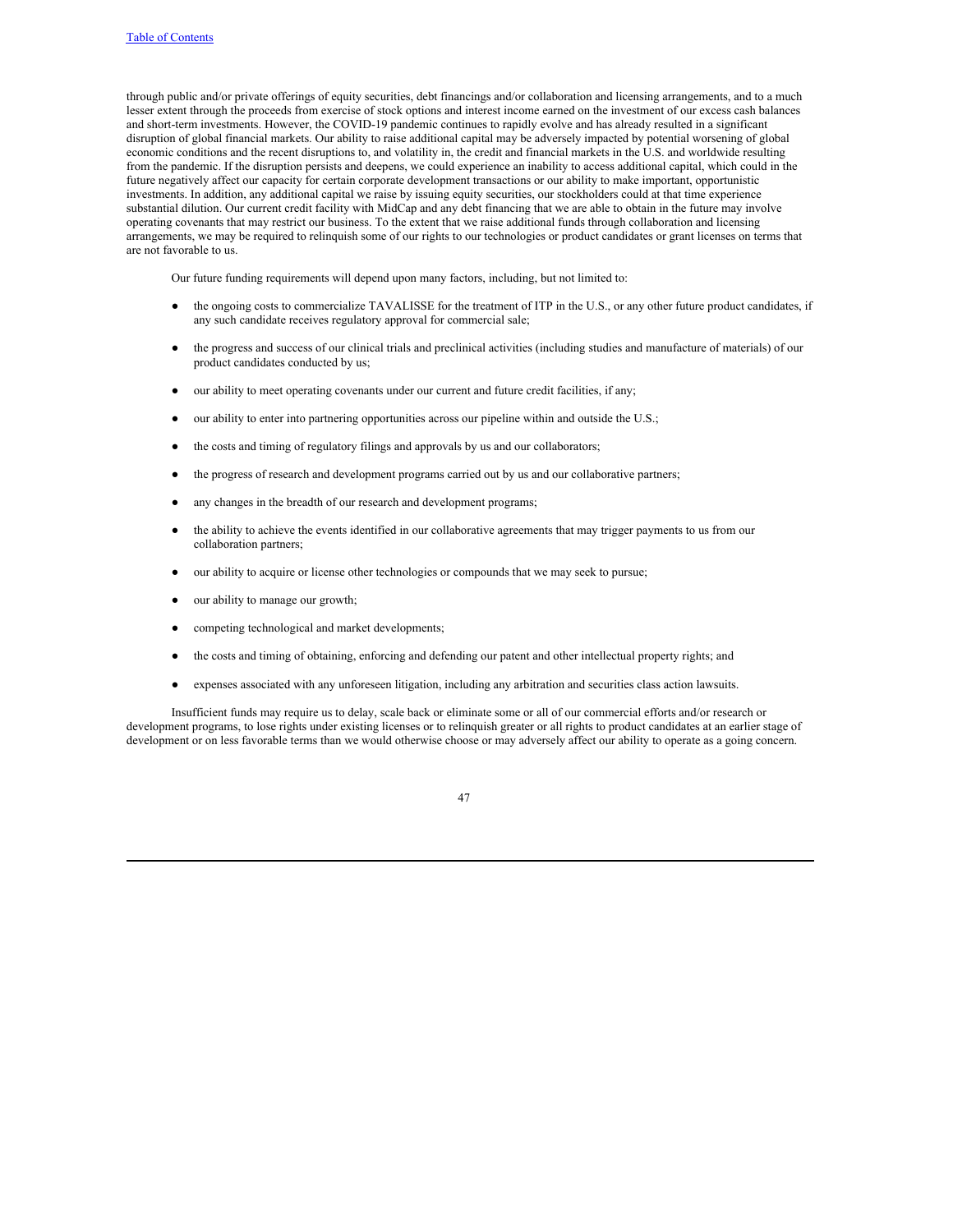For the three and nine months ended September 30, 2020 and 2019, we maintained an investment portfolio primarily in money market funds, U.S. treasury bills, government-sponsored enterprise securities, and corporate bonds and commercial paper. Cash in excess of immediate requirements is invested with regard to liquidity and capital preservation. Wherever possible, we seek to minimize the potential effects of concentration and degrees of risk. We will continue to monitor the impact of the changes in the conditions of the credit and financial markets to our investment portfolio and assess if future changes in our investment strategy are necessary.

#### *Cash Flows from Operating, Investing and Financing Activities*

|                                                      | Nine Months Ended September 30, |                |           |  |  |  |  |  |  |
|------------------------------------------------------|---------------------------------|----------------|-----------|--|--|--|--|--|--|
|                                                      | 2020                            |                | 2019      |  |  |  |  |  |  |
|                                                      |                                 | (in thousands) |           |  |  |  |  |  |  |
| Net cash provided by (used in):                      |                                 |                |           |  |  |  |  |  |  |
| Operating activities                                 | (36, 613)                       |                | (31,861)  |  |  |  |  |  |  |
| Investing activities                                 | 38,755                          |                | (16, 039) |  |  |  |  |  |  |
| Financing activities                                 | 11.904                          |                | 10,671    |  |  |  |  |  |  |
| Net (decrease) increase in cash and cash equivalents | 14.046                          |                | (37,229)  |  |  |  |  |  |  |

Net cash used in operating activities was approximately \$36.6 million for the nine months ended September 30, 2020, compared to approximately \$31.9 million for the nine months ended September 30, 2019. Net cash used in operating activities for the nine months ended September 30, 2020 was related to our research and development programs and our ongoing commercialization of TAVALISSE, partially offset by the \$20.0 million payment received from Grifols and proceeds from sale of TAVALISSE. Net cash used in operating activities for the nine months ended September 30, 2019 was related to our research and development programs and our commercialization of TAVALISSE partially offset by the \$30.0 million upfront fee received from Grifols. The timing of cash requirements may vary from period to period depending on our ongoing commercial activities related to TAVALISSE, timing of collaboration revenues, our ability to access additional funds from our credit facility with MidCap, our research and development activities, including our planned preclinical and clinical trials, and future requirements to establish commercial capabilities for any products that we may develop.

Net cash provided by investing activities was approximately \$38.8 million for the nine months ended September 30, 2020, compared to net cash used in investing activities of approximately \$16.0 million for the nine months ended September 30, 2019. Net cash provided by investing activities during the nine months ended September 30, 2020 related to net maturities of short-term investments, partially offset by capital expenditures. Net cash used in investing activities during the nine months ended September 30, 2019 related to net purchases of short-term investments and capital expenditures. Capital expenditures were approximately \$758,000 for the nine months ended September 30, 2020, compared to approximately \$844,000 for the same period in 2019.

Net cash provided by financing activities was approximately \$11.9 million for the nine months ended September 30, 2020, compared to approximately \$10.7 million for the nine months ended September 30, 2019. Net cash provided by financing activities for the nine months ended September 30, 2020 related to the proceeds from funding of the second \$10.0 million tranche from our term loan credit facility with MidCap and exercise of stock options and participation in the Purchase Plan. Net cash provided by financing activities for the nine months ended September 30, 2019 related to the funding of the first \$10.0 million tranche from our term loan credit facility with MidCap and proceeds from exercise of stock options and participation in the Purchase Plan.

### **Off-Balance Sheet Arrangements**

As of September 30, 2020, we had no off-balance sheet arrangements (as defined in Item 303(a)(4)(ii) of Regulation S-K under the Exchange Act).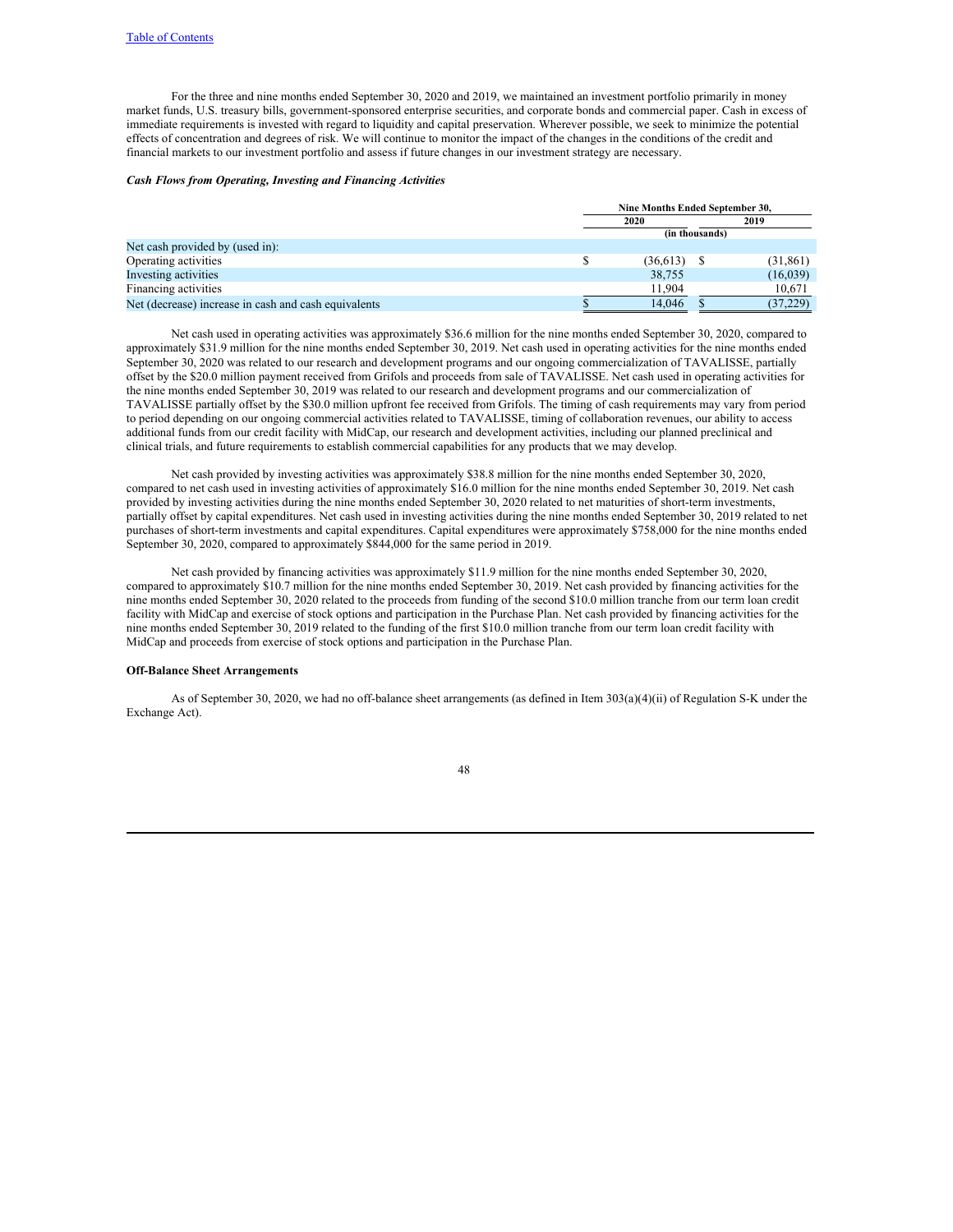#### **Contractual Obligations**

We conduct our commercial activities and research and development programs internally and through third parties that include, among others, arrangements with collaboration partners, vendors, consultants, contract research organizations (CRO) and universities. We have contractual arrangements with these parties, however our contracts with them are cancelable generally on reasonable notice within one year and our obligations under these contracts are primarily based on services performed. We do not have any purchase commitments under any collaboration arrangements.

We have agreements with certain CROs to conduct our clinical trials and with third parties relative to our commercialization of TAVALISSE. The timing of payments for any amounts owed under the respective agreements will depend on various factors including, but not limited to, patient enrollment and other progress of the clinical trial and various activities related to commercial launch. We will continue to enter into contracts in the normal course of business with various third parties who support our clinical trials, support our preclinical research studies, and provide other services related to our operating purposes as well as our commercial launch of TAVALISSE. We can terminate these agreements at any time, and if terminated, we would not be liable for the full amount of the respective agreements. Instead, we will be liable for services provided through the termination date plus certain cancellation charges, if any, as defined in each of the respective agreements. In addition, these agreements may, from time to time, be subjected to amendments as a result of any change orders executed by the parties. As of September 30, 2020, we do not have material contractual commitments with respect to the arrangements discussed above, but we had the following contractual commitments related to our facilities lease and credit facility:

|                                 |       |           |        | Less than |             | <b>Payment Due By Period</b> |               |       | More than |
|---------------------------------|-------|-----------|--------|-----------|-------------|------------------------------|---------------|-------|-----------|
|                                 | Total |           | 1 Year |           | 1 - 3 Years |                              | $3 - 5$ Years |       | 5 Years   |
|                                 |       |           |        |           |             | (in thousands)               |               |       |           |
| Facilities lease (1)            |       | \$ 23,875 |        | 9.985     |             | 13.890                       |               |       |           |
| Credit facility with MidCap (2) |       | 23.632    |        | .430      |             | 15.280                       |               | 6.922 |           |
| Total                           |       | 47,507    |        | 11.415    |             | 29.170                       |               | 6.922 |           |

(1) In December 2014, we entered into a sublease agreement, which was amended in 2017, with an unrelated third party to lease up a portion of the research and office space. The facilities lease obligations above do not include the sublease income of approximately \$10.7 million which we expect to receive over the term of the sublease through January 2023.

(2) In September 2019, we entered into a Credit Agreement with MidCap. We received funding for the first tranche of \$10.0 million. In March 2020, we accessed the second \$10.0 million tranche from our term loan credit facility with MidCap which we received in May 2020. Under the agreement, we are obligated to make interest payments at an annual rate of one-month LIBOR plus 5.65% for the first 24 months and the interest plus principal amortization for the next 36 months. We will be obligated to pay administrative fees annually and a final fee upon final payment.

We are also subject to claims related to the patent protection of certain of our technologies, as well as purported securities class action lawsuit, other litigations, and other contractual agreements. We are required to assess the likelihood of any adverse judgments or outcomes to these matters as well as potential ranges of probable losses. A determination of the amount of reserves required, if any, for these contingencies is made after careful analysis of each individual matter.

# **Item 3. Quantitative and Qualitative Disclosures About Market Risk**

During the nine months ended September 30, 2020, there were no material changes to our market risk disclosures as set forth in Part II, Item 7A, "Quantitative and Qualitative Disclosures About Market Risk," of our Annual Report on Form 10-K for the year ended December 31, 2019.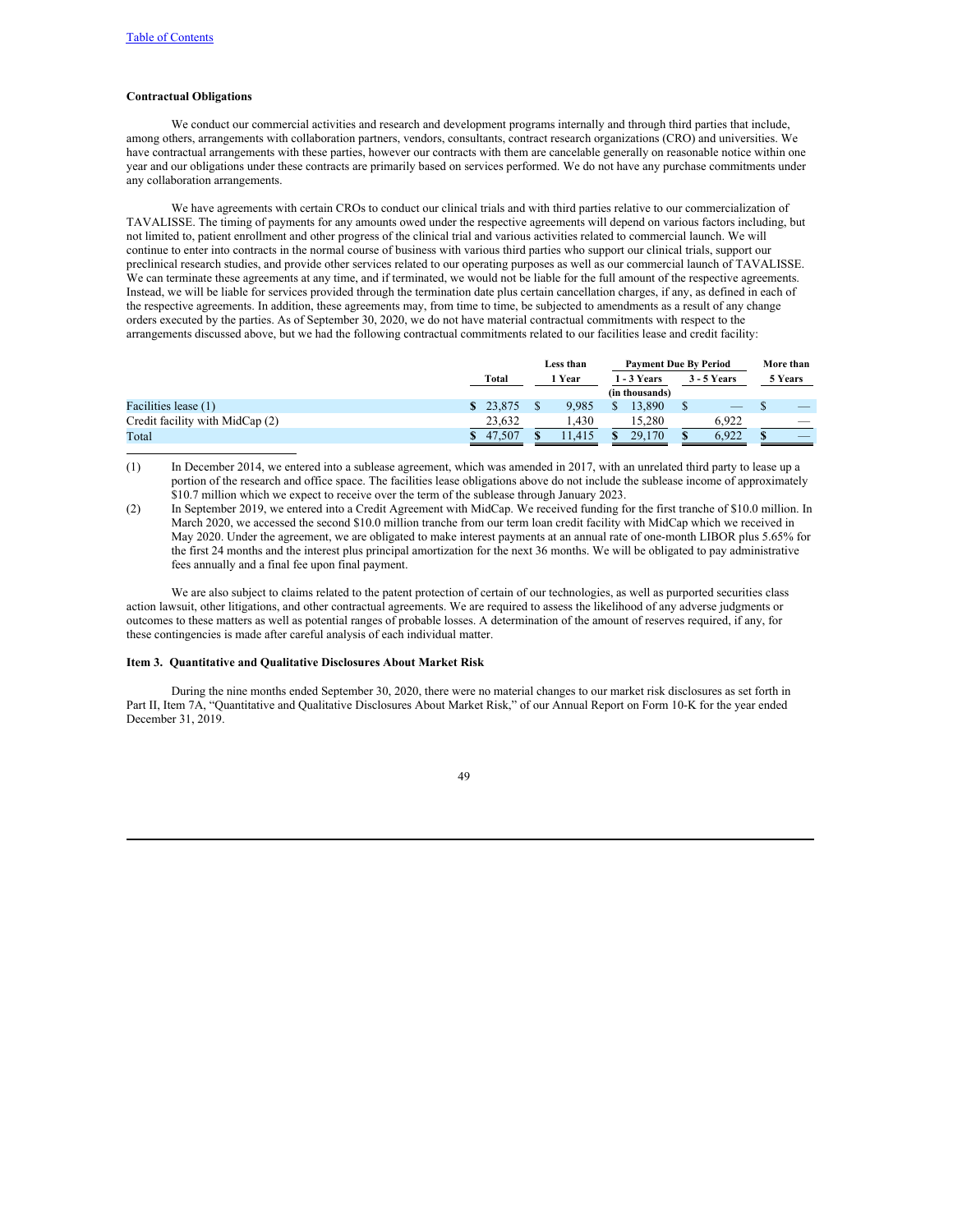### **Item 4. Controls and Procedures**

*Evaluation of Disclosure Controls and Procedures.*Based on the evaluation of our disclosure controls and procedures (as defined in Rules 13a-15(e) and 15d-15(e) under the Exchange Act), our chief executive officer (who serves as our principal executive officer) and our chief financial officer (who serves as our principal financial officer) have concluded that, as of the end of the period covered by this report, our disclosure controls and procedures were effective.

*Changes in Internal Controls.* There were no changes in our internal control over financial reporting that occurred during the quarter ended September 30, 2020 that have materially affected, or are reasonably likely to materially affect, our internal control over financial reporting.

*Limitations on the Ef ectiveness of Controls.* A control system, no matter how well conceived and operated, can provide only reasonable, not absolute, assurance that the objectives of the controls are met. Because of the inherent limitations in all control systems, no evaluation of controls can provide absolute assurance that all control issues, if any, within a company have been detected. Accordingly, our disclosure controls and procedures are designed to provide reasonable, not absolute, assurance that the objectives of our disclosure control system are met and, as set forth above, our chief executive officer and chief financial officer have concluded, based on their evaluation as of the end of the period covered by this report, that our disclosure controls and procedures were sufficiently effective to provide reasonable assurance that the objectives of our disclosure control system were met.

### **PART II. OTHER INFORMATION**

### **Item 1. Legal Proceedings**

None.

### **Item 1A. Risk Factors**

In evaluating our business, you should carefully consider the following risks, as well as the other information contained in this Quarterly Report on Form 10-Q. These risk factors could cause our actual results to differ materially from those contained in forwardlooking statements we have made in this Quarterly Report on Form 10-Q and those we may make from time to time. If any of the following risks actually occurs, our business, financial condition and operating results could be harmed. The risks and uncertainties described below are not the only ones facing us. Additional risks and uncertainties not presently known to us, or that we currently see as immaterial, may *also harm our business.*

We have marked with an asterisk (\*) those risk factors below that reflect a substantive change from the risk factors included in our *Annual Report on Form 10-K filed with the Securities and Exchange Commission on February 27, 2020.*

## Our prospects are highly dependent on our first commercial product, TAVALISSE (fostamatinib disodium hexahydrate). To the extent that the commercial success of TAVALISSE in the United States is diminished or is not commercially successful, our business, financial condition and results of operations may be adversely affected, and the price of our common stock may decline.\*

TAVALISSE is our only drug that has been approved for sale in the United States and Europe for patients with chronic ITP. We are focusing a significant portion of our activities and resources on fostamatinib, and we believe our prospects are highly dependent on, and a significant portion of the value of our company relates to, our ability to sustain successful commercialization of TAVALISSE in the United States. We have entered into an exclusive commercialization agreement with Grifols to commercialize fostamatinib in Europe.

Sustained successful commercialization of TAVALISSE is subject to many risks and uncertainties, including the impact of the COVID-19 pandemic on the successful commercialization in the United States, as well as the successful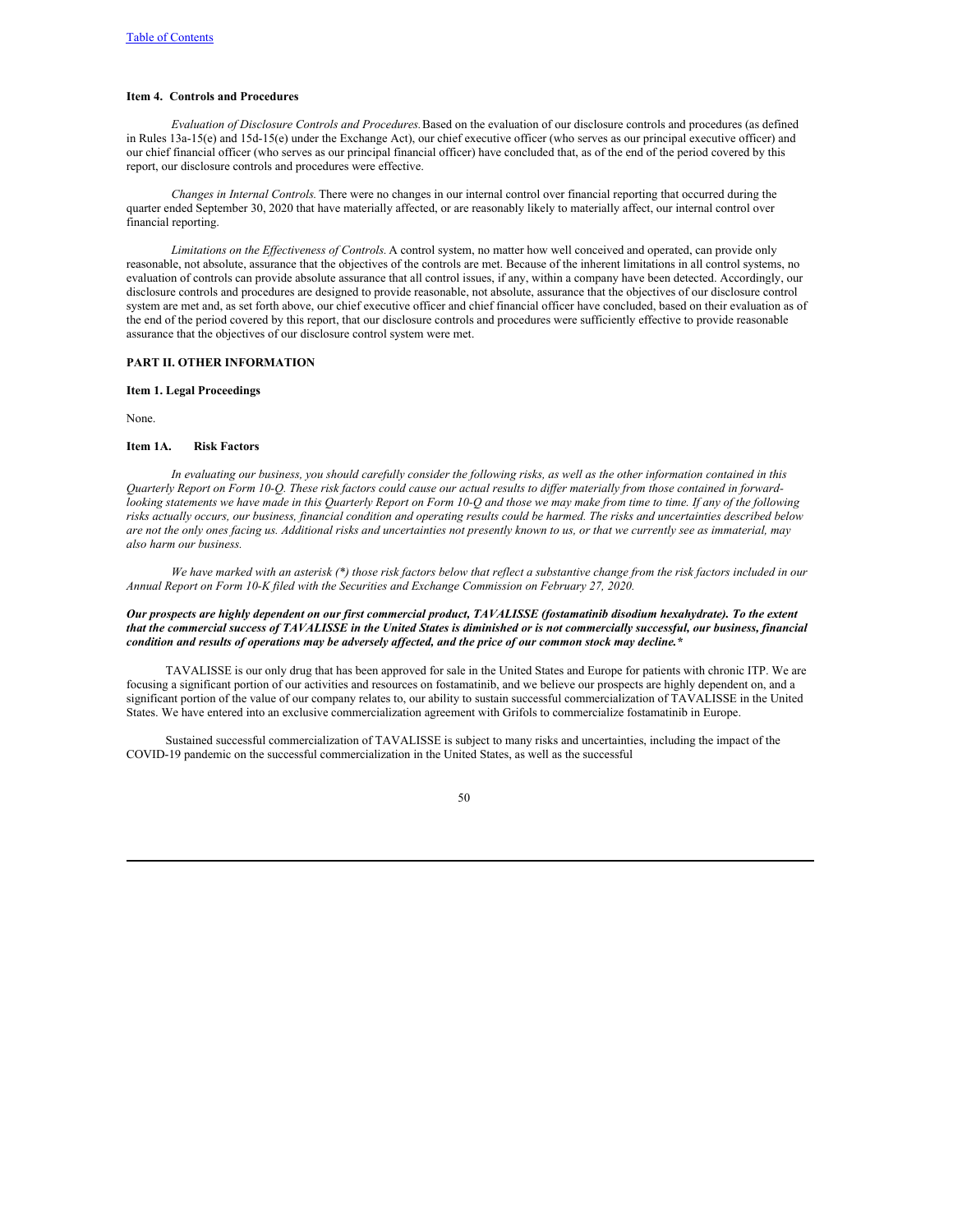commercialization efforts for TAVLESSE in Europe through our partner, Grifols. We have never, as an organization, launched or commercialized a product, and there is no guarantee that we will be able to continue to do so successfully with fostamatinib for its approved indication. In addition, our partner, Grifols, is responsible for the commercial launch of TAVLESSE in Europe. Although Grifols launched TAVLESSE in Germany and the UK in July 2020, we cannot be certain if Grifols will be successful in launching TAVLESSE in Italy, Spain and France, and additional territories in Europe that it may pursue, or continue to be successful in commercializing and marketing in any such regions, including Germany and the UK. There are numerous examples of unsuccessful product launches and failures to meet high expectations of market potential, including by pharmaceutical companies with more experience and resources than us.

As we continue to build out our commercial team, there are many factors that could cause the commercialization of TAVALISSE to be unsuccessful, including a number of factors that are outside our control. The commercial success of TAVALISSE depends on the extent to which patients and physicians accept and adopt TAVALISSE for patients with chronic ITP who have had an insufficient response to a previous treatment. We also do not know how physicians, patients and payors will respond to our future price increases of TAVALISSE. Physicians may not prescribe TAVALISSE and patients may be unwilling to use TAVALISSE if coverage is not provided or reimbursement is inadequate to cover a significant portion of the cost. TAVALISSE competes, and may in the future compete, with currently existing therapies, including generic drugs, and products currently under development. Our competitors, particularly large pharmaceutical companies, may deploy more resources to market, sell and distribute their products. If our efforts are not appropriately resourced to adequately promote our products, the commercial potential of our sales may be diminished. Additionally, any negative development for fostamatinib in clinical development in additional indications, such as in the clinical trials of fostamatinib in COVID-19 patients, may adversely impact the commercial results and potential of fostamatinib. Thus, significant uncertainty remains regarding the commercial potential of fostamatinib.

Market acceptance of fostamatinib will depend on a number of factors, including:

- the timing of market introduction of the product as well as competitive products;
- the clinical indications for which the product is approved;
- acceptance by physicians, the medical community and patients of the product as a safe and effective treatment;
- impacts due to the evolving effects of the COVID-19 pandemic;
- the ability to distinguish safety and efficacy from existing, less expensive generic alternative therapies, if any;
- the convenience of prescribing, administrating and initiating patients on the product and the length of time the patient is on the product;
- the potential and perceived value and advantages of the product over alternative treatments;
- the cost of treatment in relation to alternative treatments, including any similar generic treatments;
- pricing and the availability of coverage and adequate reimbursement by third-party payors and government authorities;
- the prevalence and severity of adverse side effects; and
- the effectiveness of sales and marketing efforts.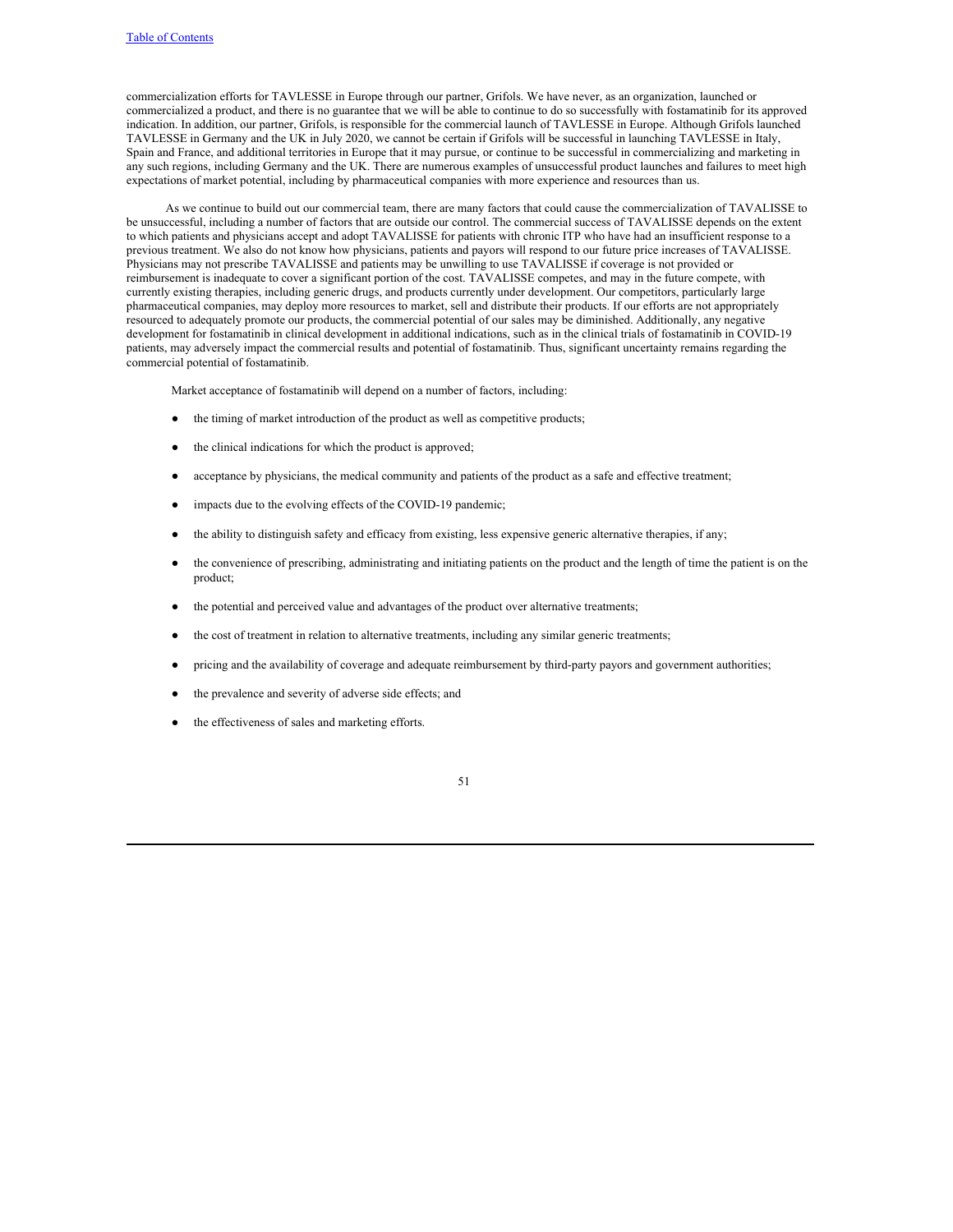If we are unable to sustain anticipated level of sales growth from TAVALISSE, or if we fail to achieve anticipated product royalties and collaboration milestones, we may need to reduce our operating expenses, access other sources of cash or otherwise modify our business plans, which could have a negative impact on our business, financial condition and results of operations.

We also may not be successful entering into arrangements with third parties to sell and market one or more of our product candidates or may be unable to do so on terms that are favorable to us. We likely will have little control over such third parties, including Kissei's development and commercialization of fostamatinib in all indications in Japan, China, Taiwan, and the Republic of Korea, Grifols' commercialization of fostamatinib in Europe and Turkey and Medison for future commercialization of fostamatinib in Canada and Israel. As a consequence of our license agreements with Kissei, Grifols and Medison, we rely heavily upon their regulatory, commercial, medical affairs, market access and other expertise and resources for commercialization of TAVALISSE in their respective territories outside of the United States. We cannot control the amount of resources that our partners dedicate to the commercialization of TAVALISSE, and our ability to generate revenues from the commercialization of TAVALISSE by our partners depends on their ability to achieve market acceptance of TAVALISSE in its approved indications in their respective territories.

Furthermore, foreign sales of TAVALISSE by our partners could be adversely affected by the imposition of governmental controls, political and economic instability, outbreaks of pandemic diseases, such as the COVID-19 pandemic, trade restrictions or barriers and changes in tariffs, including as a result of the withdrawal of the United Kingdom from the European Union (commonly referred to as "Brexit") and escalating global trade and political tensions. For example, the ongoing COVID-19 pandemic has resulted in increased travel restrictions and extended shutdowns of certain businesses in the U.S. and around the world. If our collaborators are unable to successfully complete clinical trials, delay commercialization of TAVALISSE or do not invest the resources necessary to successfully commercialize TAVALISSE in international territories where it has been approved, this could reduce the amount of revenue we are due to receive under these license agreements, resulting in harm to our business and operations. If we do not establish and maintain sales and marketing capabilities successfully, either on our own or in collaboration with third parties, we will not be successful in commercializing our product candidates.

### Our business is currently adversely affected and could be materially and adversely affected in the future by the evolving effects of the COVID-19 pandemic as a result of the current and potential future impacts on our sales force and commercialization efforts, supply chain, regulatory, clinical development and corporate development activities and other business operations, in addition to the impact of a *global economic slowdown.\**

The COVID-19 pandemic has resulted in extended travel and other continued restrictions in order to reduce the spread of the disease, including a California executive order, San Francisco Bay Area orders and several other state and local orders across the country, which, among other things, direct individuals to continue to shelter at their places of residence, direct businesses and governmental agencies to cease non-essential operations at physical locations, prohibit certain non-essential gatherings, and order cessation of non-essential travel. The evolving effects of the COVID-19 pandemic and government measures taken in response have had a significant impact, both direct and indirect, on businesses and commerce, as significant reductions in business related activities have occurred, supply chains have been disrupted, and manufacturing and clinical development activities have been curtailed or suspended.

In response to these public health directives and orders, we previously implemented work-from-home policies for certain employees and closed our office in South San Francisco requiring most of our personnel, including our administrative employees to work remotely, restricted on-site staff to only those personnel performing essential activities. Our continued reliance on personnel working from home may negatively impact productivity, disrupt, delay, or otherwise adversely impact our business. In addition, with most of our employees continuing to work remotely, our exposure to cybersecurity risk has increased. This also creates data accessibility concerns and make us more susceptible to communication disruptions. The effects of the executive order, the shelter-in-place order, our work-from-home policies and resulting disruptions may negatively impact productivity, disrupt our business and delay our clinical programs and timelines, the magnitude of which will depend, in part, on the length and severity of the restrictions and other limitations on our ability to conduct our business in the ordinary course. These and similar, and perhaps more severe, disruptions in our operations could negatively impact our business, operating results and financial condition.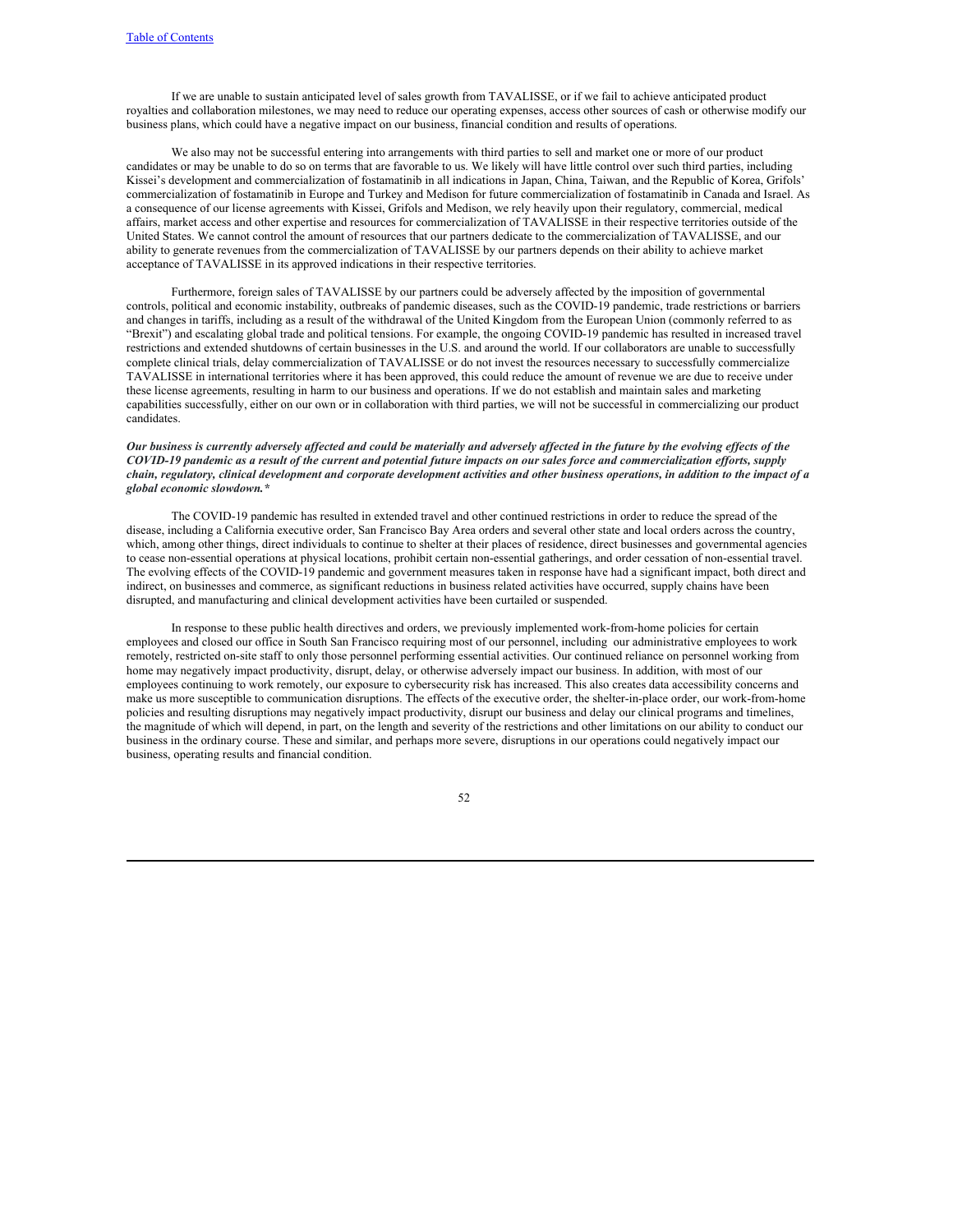Since the COVID-19 pandemic was declared, we continued to observe reduced patient-doctor interactions and our representatives are having fewer visits with health care providers, which negatively affected our product sales and may continue to negatively affect our product sales in the future. Physicians with practices severely impacted by the COVID-19 pandemic, and who currently prescribe TAVALISSE, may eventually decide to close their independent practices and join a larger medical organization with a practice that does not prescribe TAVALISSE. Additionally, commercial related activities, such as our marketing programs, speaker bureaus, and market access initiatives have been conducted virtually, delayed or cancelled as a result of the COVID-19 pandemic. Resources have been deployed to enable our field-based employees to continue to engage remotely with health care providers. Although these virtual engagements have enabled our field team to support existing prescribers, as well as partner with new prescribers to identify appropriate patients for TAVALISSE, we cannot rule out future impact on our business if the pandemic continues for an extended period of time.

With respect to clinical development, we have taken, and continue to take, measures to implement remote and virtual approaches, including remote patient monitoring where possible per recent FDA guidance and working with our investigators for appropriate care of these patients in a safe manner consistent with agency guidelines. We have a number of ongoing clinical trials, one of which is a global Phase 3 clinical study in warm AIHA. A number of our clinical trial investigators have paused, postponed or delayed new patient enrollment and restricted site visits of existing patients enrolled, but since May 2020, some have resumed patient screening. We are making decisions country-by-country to minimize risk to the patients and clinical trial sites. We also rely heavily on our clinical trial investigators to inform us of the best course of action with respect to the resuming of enrollment/screening considering the ability of sites to ensure patient safety or data integrity. Patients already enrolled in our studies continue to receive study drug, and we remain focused on supporting our sites in providing care for these patients and providing continued investigational drug supply. At this time, however, we cannot currently fully forecast the scope of impacts that the COVID-19 pandemic may have on our ability to continue to treat patients enrolled in our trials, enroll and assess new patients, supply study drug, obtain complete data points in accordance with study protocol and overall impact on clinical study results including the timing thereof. In addition, our partner, Kissei, is currently conducting a Phase 3 clinical trial for fostamatinib in ITP in Japan the timing and completion of which could be delayed due to the COVID-19 pandemic. The delays may potentially delay future royalties on sales, as well as, receipt of future potential milestones. At this time, however, we cannot fully forecast the scope of impacts that the COVID-19 pandemic may have under our partnership with Kissei.

With respect to our supply chain, we currently do not anticipate significant disruption in the supply chain for our commercial product, TAVALISSE. However, we do not know the full extent of the impact on our supply chain if the COVID-19 pandemic continues and persists for an extended period of time. We currently rely on third parties to, among other things, manufacture and ship our commercial product, raw materials and product supply for our clinical trials, perform quality testing and supply other goods and services to help manage our commercial activities, our clinical trials and our operations in the ordinary course of business. We have engaged actively with various elements of our supply chain and distribution channel, including our customers, contract manufacturers, and logistics and transportation provider, to meet demand for TAVALISSE and to remain informed of any challenges within our supply chain. We continue to monitor demand, and intend to adapt our plans as needed to continue to drive our business and meet our obligations during the evolving COVID-19 pandemic. However, if the COVID-19 pandemic continues and persists for an extended period of time, we may face continued disruptions to our supply chain and operations, and associated delays in the manufacturing and supply of TAVALISSE. Such supply disruptions would adversely impact our ability to generate sales of and revenues from TAVALISSE and our business, financial condition, results of operations and growth prospects could be adversely affected.

The COVID-19 pandemic has similarly affected our collaboration and licensing partners for the commercialization of fostamatinib globally, as well as in advancing our various clinical stage programs. We do not yet know the full impact of such disruptions in our partners' ability to advance commercialization of fostamatinib in the market and the timing of enrollment and completion of various clinical trials being conducted by our collaboration partners.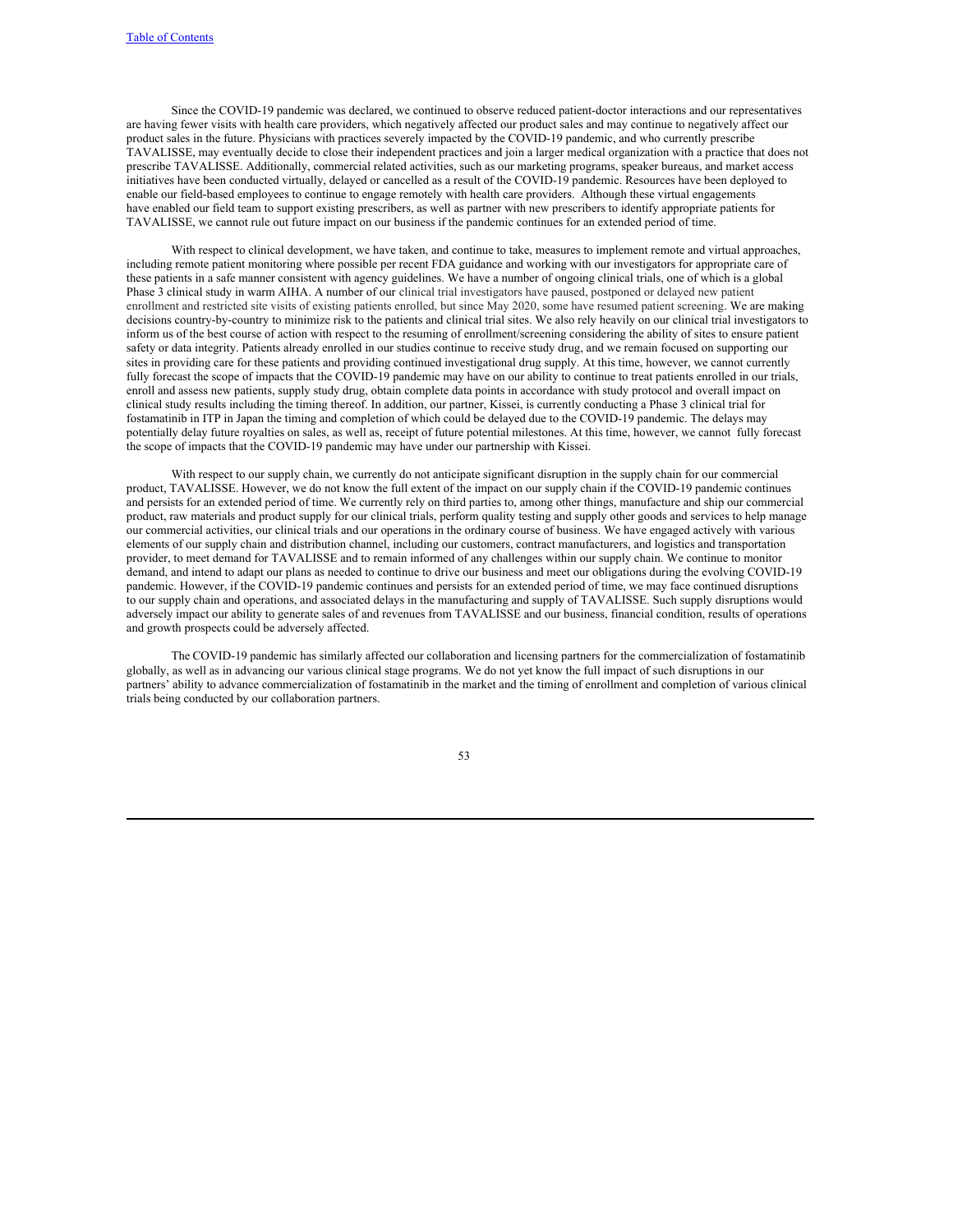Health regulatory agencies globally may experience prolonged disruptions in their operations as a result of the coronavirus pandemic. It is unknown how long these disruptions could continue. Any de-prioritization of our clinical trials or delay in regulatory review resulting from such disruptions could materially affect the completion of our clinical trials.

In addition, the evolving effects of the COVID-19 pandemic has already resulted in a significant disruption of global financial markets. If the disruption persists and deepens, we could experience an inability to access additional capital or we may not be able to meet the requirements under our credit facility with MidCap in order for us to draw tranches 3 and/or 4 for \$20.0 million each tranche. We could also experience an impact on liquidity, which could in the future negatively affect our capacity for certain corporate development transactions or our ability to make other important, opportunistic investments. In addition, a recession or market correction resulting from the impact of the evolving effects of the COVID-19 could materially affect our business and the value of our commonstock. While we expect the evolving effects of the COVID-19 pandemic to adversely affect our business operations and financial results, the extent of the impact on our ability to generate sales of and revenues from our approved products, our ability to continue to secure new collaborations and support existing collaboration efforts with our partners, our clinical development and regulatory efforts, our corporate development objectives and the value of and market for our ordinary shares, will depend on future developmentsthat are highly uncertain andcannot be predicted with confidence at this time, such as the ultimate duration and severity of the pandemic, travel restrictions, quarantines, social distancing and business closure requirements in the U.S. and other countries, and the effectiveness of actions taken globally to contain and treat the disease. For example, if remote work policies for certain portions of our business, or that of our business partners, are continuously extended and become more restrictive, we may need to reassess our priorities and our corporate objectives. Given the global economic slowdown, the risks and uncertainties associated with the pandemic could adversely affect our business, financial condition, results of operations and growth prospects in the future periods. These evolving effects could adversely affect our business, financial condition, results of operations and growth prospects, as further described in the risks and uncertainties described elsewhere in this ''Risk Factors'' section.

To the extent the evolving effects of the COVID-19 pandemic continues to adversely affect our business and results of operations, it may also have the effect of heightening many of the other risks and uncertainties described elsewhere in this ''Risk Factors'' section.

### Even if we, or any of our collaborative partners, are able to continue to commercialize TAVALISSE or any product candidate that we, or they, develop, the product may become subject to unfavorable pricing regulations, third-party payor reimbursement practices or labeling *restrictions, any of which could harm our business.*

The commercial success of any product for which we have obtained regulatory approval, or for which we obtain regulatory approval in the future will depend substantially on the extent to which the costs of our product candidates will be paid by third-party payors, including government health care programs and private health insurers. If coverage is not available, or reimbursement is limited, we, or any of our collaborative partners, may not be able to successfully commercialize TAVALISSE or any of our product candidates. Even if coverage is provided, the approved reimbursement amount may not be high enough to allow us, or any of our collaborative partners, to establish or maintain pricing sufficient to realize a sufficient return on our or their investments. In the United States, no uniform policy of coverage and reimbursement for products exists among third-party payors and coverage and reimbursement levels for products can differ significantly from payor to payor. As a result, the coverage determination process is often a time consuming and costly process that may require us to provide scientific and clinical support for the use of our products to each payor separately, with no assurance that coverage and adequate reimbursement will be applied consistently or obtained in the first instance.

There is significant uncertainty related to third-party payor coverage and reimbursement of newly approved drugs. Marketing approvals, pricing and reimbursement for new drug products vary widely from country to country. Some countries require approval of the sale price of a drug before it can be marketed. In many countries, the pricing review period begins after marketing or product licensing approval is granted. In some foreign markets, prescription pharmaceutical pricing remains subject to continuing governmental control even after initial approval is granted. As a result, we, or any of our collaborative partners, might obtain marketing approval for a product in a particular country, but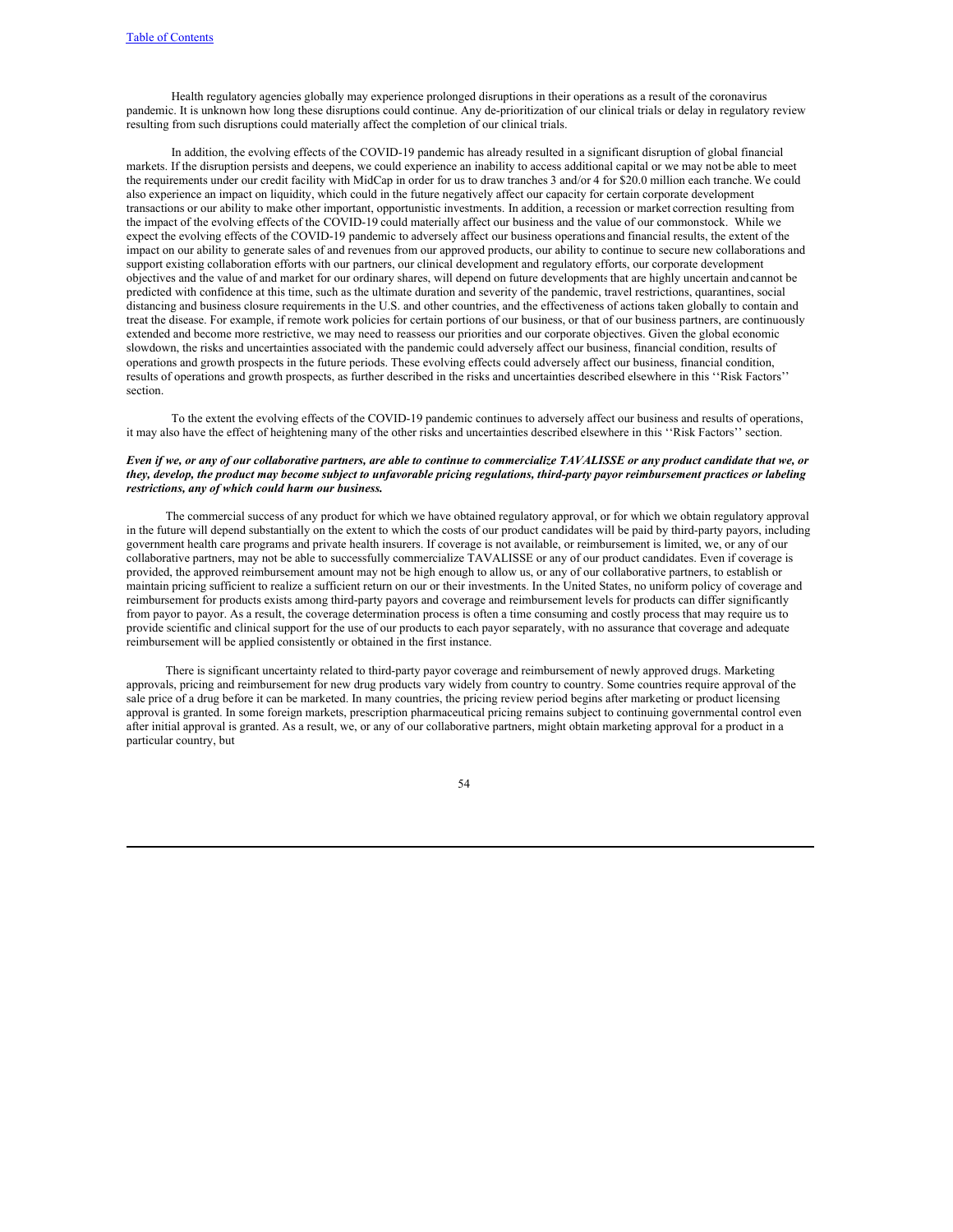then be subject to price regulations that delay commercial launch of the product, possibly for lengthy time periods, which may negatively impact the revenues we are able to generate from the sale of the product in that country. In particular, we cannot predict to what extent the evolving effects of the COVID-19 pandemic, depending on its scale and duration, may continue to disrupt global healthcare systems and access to our product or result in a widespread loss of individual health insurance coverage due to unemployment, a shift from commercial payor coverage to government payor coverage, or an increase in demand for patient assistance and/or free drug programs, any of which would adversely affect access to and demand for our product and our net sales. Adverse pricing limitations may also hinder our ability or the ability of any future collaborators to recoup our or their investment in one or more product candidates, even if our product candidates obtain marketing approval.

Patients who are provided medical treatment for their conditions generally rely on third-party payors to reimburse all or part of the costs associated with their treatment. Therefore, our ability, and the ability of any of our collaborative partners, to successfully commercialize fostamatinib or any of our product candidates will depend in part on the extent to which coverage and adequate reimbursement for these products and related treatments will be available from third-party payors.

Additionally, the labeling ultimately approved for any of our product candidates for which we have or may obtain regulatory approval may include restrictions on their uses and may be subject to ongoing FDA or international regulatory authority requirements governing the labeling, packaging, storage, distribution, safety surveillance, advertising, promotion, record-keeping and reporting of safety and other post-market information. If we or any of our collaborative partners do not timely obtain or comply with the labeling approval by the FDA or international regulatory authorities on any of our product candidates, it may delay or inhibit our ability to successfully commercialize our products and generate revenues.

### If we are unable to successfully market and distribute TAVALISSE and retain experienced sales force, our business will be substantially *harmed.\**

We currently have limited experience in marketing and selling pharmaceutical products. TAVALISSE is a newly marketed drug and, therefore, none of the members of our sales force will have ever promoted TAVALISSE prior to its launch. As a result, we will be required to expend significant time and resources and continuously train our sales force to be credible, persuasive and compliant with applicable laws in marketing TAVALISSE for patients with chronic ITP who have had an insufficient response to a previous treatment. In addition, we must continually train our sales force to ensure that an appropriate and compliant message about TAVALISSE is being delivered. If we are unable to effectively train our sales force and equip them with compliant and effective materials, including medical and sales literature to help them appropriately inform and educate regarding its potential benefits and proper administration, our efforts to successfully commercialize TAVALISSE could be put in jeopardy, which would negatively impact our ability to generate product revenues.

We have established our distribution and reimbursement capabilities, all of which will be necessary to successfully commercialize TAVALISSE. As a result, we will be required to expend significant time and resources to market, sell, and distribute TAVALISSE to hematologists and hematologists-oncologists. There is no guarantee that the marketing strategies including our virtual strategies in response to the restrictions and limitations resulting from the COVID-19 pandemic, or the distribution and reimbursement capabilities, that we have developed will be successful. Particularly, we are dependent on third-party logistics, specialty pharmacies and distribution partners in the distribution of TAVALISSE. If they are unable to perform effectively or if they do not provide efficient distribution of the medicine to patients, our business may be harmed. In addition, we actively participate in medical conferences and exhibits, such as the American Society of Clinical Oncology (ASCO) and ASH Annual Meeting & Exposition that are significant opportunities for us to educate physicians and key opinion leaders about TAVALISSE. Due to the COVID-19 pandemic, ASCO and ASH were and will be held virtually in 2020 and it is uncertain if other key conferences will be held virtually, postponed or cancelled. Such disruptions may prevent us from effectively educating the prescribing physicians and key opinion leaders about TAVALISSE which would negatively impact our ability to generate sales of and revenues from TAVALISSE and our results of operations and growth prospects could be adversely affected.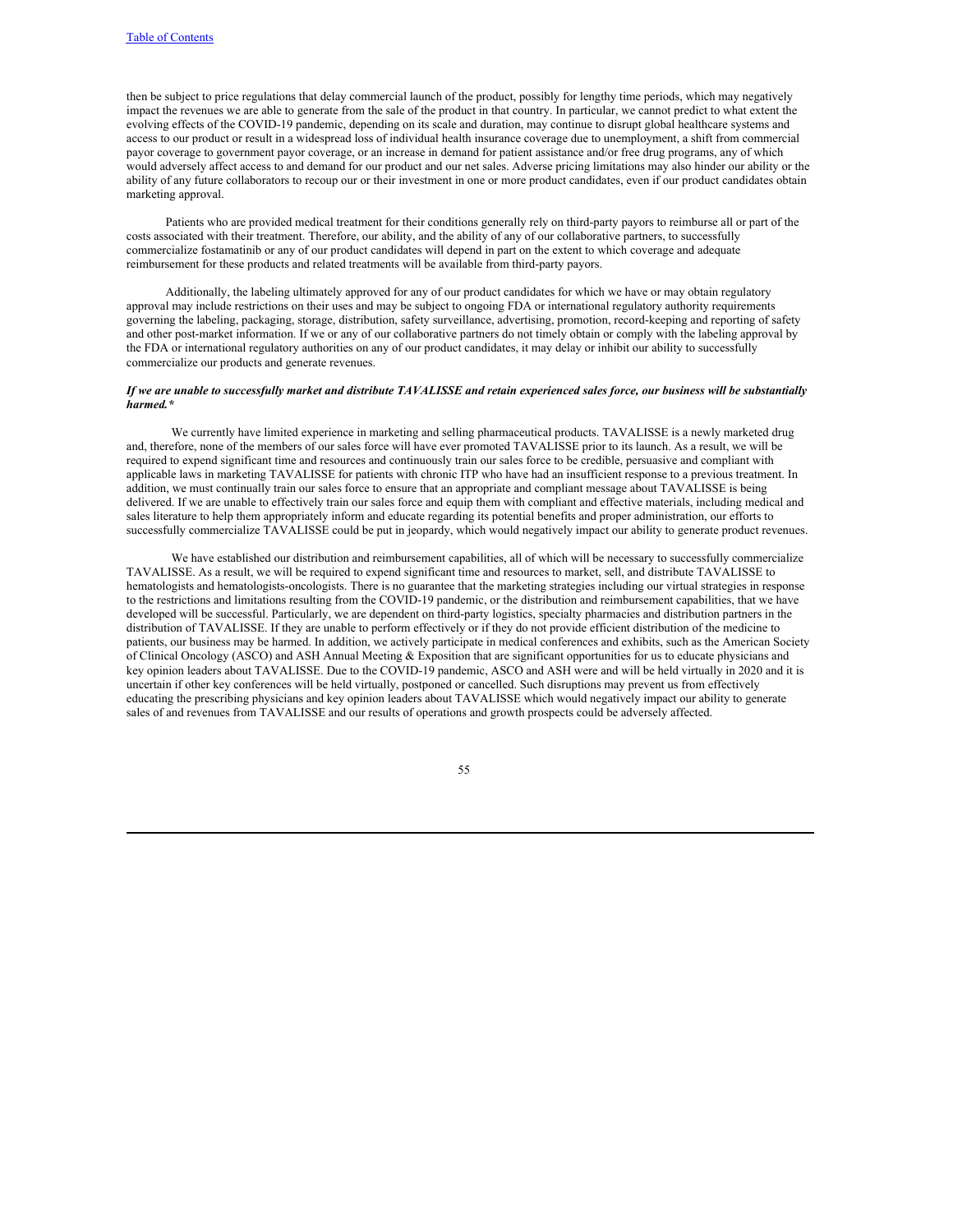Maintaining our sales, marketing, market access and product distribution capabilities requires significant resources, and there are numerous risks involved with managing our commercial team, including our potential inability to successfully train, retain and incentivize adequate numbers of qualified and effective sales and marketing personnel. We are also competing for talent with numerous commercial and pre-commercial-stage oncology-focused biotechnology companies seeking to build out their commercial organizations, as well as other large pharmaceutical organizations that have extensive, well-funded and more experienced sales and marketing operations, and we may be unable to maintain or adequately scale our commercial organization as a result of such competition. If we cannot maintain effective sales, marketing, market access and product distribution capabilities, whether as a result of the ongoing COVID-19 pandemic or otherwise, we may be unable to maximize the commercial potential of TAVALISSE. Also, to the extent that the commercial opportunities for TAVALISSE grow over time, we may not properly judge the requisite size and experience of our current commercialization teams or the level of distribution necessary to market and sell TAVALISSE, which could have an adverse impact on our business, financial condition and results of operations.

## Enacted or future legislation, including potentially unfavorable pricing regulations or other healthcare reform initiatives, may increase the difficulty and cost for us to obtain regulatory approval of our product candidates and/or commercialize fostamatinib or our product *candidates, once approved, and af ect the prices we may set or obtain.\**

The regulations that govern, among other things, regulatory approvals, coverage, pricing and reimbursement for new drug products vary widely from country to country. In the United States and some foreign jurisdictions, there have been a number of legislative and regulatory changes and proposed changes regarding the healthcare system that could prevent or delay regulatory approval of our product candidates, restrict or regulate post-approval activities and affect our ability to successfully sell fostamatinib or any product candidates for which we obtain regulatory approval in the future. In particular, in March 2010, the Patient Protection and Affordable Care Act, as amended by the Health Care and Education Reconciliation Act, collectively, the Affordable Care Act, was enacted, which substantially changed the way health care is financed by both governmental and private insurers, and continues to significantly impact the U.S. pharmaceutical industry.

There have been, and likely will continue to be, legislative and regulatory proposals at the foreign, federal and state levels directed at broadening the availability of healthcare and containing or lowering the cost of healthcare. We cannot predict the initiatives that may be adopted in the future. The continuing efforts of the government, insurance companies, managed care organizations and other payors of healthcare services to contain or reduce costs of healthcare and/or impose price controls may adversely affect:

- the demand for fostamatinib or our product candidates, if we obtain regulatory approval;
- our ability to set a price that we believe is fair for our products;
- our ability to generate revenue and achieve or maintain profitability;
- the level of taxes that we are required to pay; and
- the availability of capital.

Any reduction in reimbursement from Medicare or other government programs may result in a similar reduction in payments from private payors, which may adversely affect our future profitability.

Legislative and regulatory proposals have been made to expand post-approval requirements and restrict sales and promotional activities for pharmaceutical products. It is also possible that additional governmental action is taken to address the COVID-19 pandemic. For example, on August 26, 2020, the Trump administration issued an executive order that instructs the federal government to develop a list of "essential" medicines and then buy them and other medical supplies from U.S. manufacturers instead of from companies around the world, including China. The FDA's guidance on COVID-19 therapeutics is also evolving, and changes based on new knowledge of COVID-19 and how the disease affects the human body, which may significantly affect the regulatory timeline for the approval of novel treatments of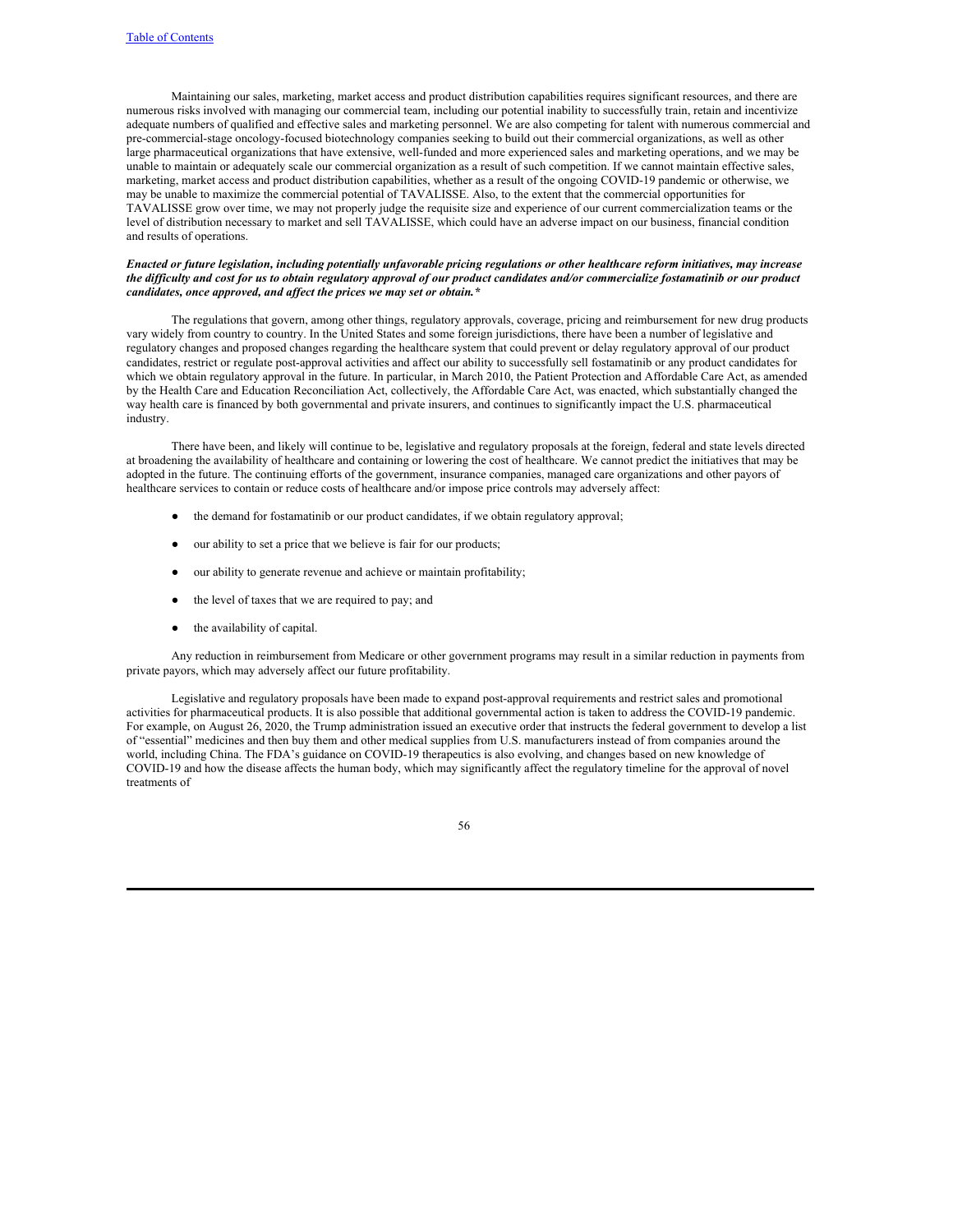COVID-19. We cannot be sure whether additional legislative changes will be enacted, or whether the FDA regulations, guidance or interpretations will be changed, or what the impact of such changes on the regulatory approvals of our product candidates, if any, may be.

In the United States, the European Union and other potentially significant markets for our current and future products, government authorities and third-party payors are increasingly attempting to limit or regulate the price of medical products and services, particularly for new and innovative products and therapies, which has resulted in lower average selling prices. For example, in the United States, there have been several recent Congressional inquiries and federal legislation designed to, among other things, bring more transparency to drug pricing, review the relationship between pricing and manufacturer patient programs, and reform government program reimbursement methodologies for drugs. Recently, the Trump administration's budget proposal for the fiscal year 2021 includes a \$135.0 billion allowance to support legislative proposals seeking to reduce drug prices, increase competition, lower out-of-pocket drug costs for patients, and increase patient access to lower-cost generic and biosimilar drugs. Although a number of these and other measures may require additional authorization to become effective, Congress and the Trump administration have each indicated that it will continue to seek new legislative and/or administrative measures to control drug costs.

Furthermore, the increased emphasis on managed healthcare in the United States and on country and regional pricing and reimbursement controls in the E.U. will put additional pressure on product pricing, reimbursement and usage, which may adversely affect our sales and results of operations. These pressures can arise from rules and practices of managed care groups, judicial decisions and governmental laws and regulations related to Medicare, Medicaid and healthcare reform, pharmaceutical reimbursement policies and pricing in general. See "Business – Government Regulation – Healthcare Reform" in Part I, Item 1 of our Annual Report on Form 10-K filed on February 27, 2020 for more information on healthcare reform activities.

### If the market opportunities for TAVALISSE and product candidates are smaller than we believe they are, our revenues may be adversely *af ected, and our business may suf er.*

Certain of the diseases that TAVALISSE and our other product candidates being developed to address are in underserved and underdiagnosed populations. Our projections of both the number of people who have these diseases, as well as the subset of people with these diseases who will seek treatment utilizing our products or product candidates, may not be accurate. If our estimates of the prevalence or number of patients potentially on therapy prove to be inaccurate, the market opportunities for fostamatinib and our other product candidates may be smaller than what we believe they are, our prospects for generating expected revenue may be adversely affected and our business may suffer. For example, complications due to COVID-19 may be prevented or well-addressed by others entering the market with vaccines or therapeutics to prevent or treat COVID-19, thereby affecting projections of the market for our product candidate negatively, and adversely affecting our business.

### We may need to continue to increase the size of our organization and we may encounter difficulties with managing our growth, which *could adversely af ect our business and results of operations.\**

Although we have recently substantially increased the size of our organization, we may need to add additional qualified personnel and resources to support our commercial sales force, especially if we experience any potential reduction in our current salesforce due to the ongoing COVID-19 pandemic. Our current infrastructure may be inadequate to support our development and commercialization efforts and expected growth. Future growth will impose significant added responsibilities on members of management, including the need to identify, recruit, maintain and integrate additional employees, and may take time away from running other aspects of our business, including commercialization of TAVALISSE and development of our other product candidates.

Our future financial performance and our ability to sustain successful commercialization of TAVALISSE and our ability to commercialize other product candidates that may receive regulatory approval will depend, in part, on our ability to manage any future growth effectively. In particular, as we continue to commercialize TAVALISSE, we will need to support the training and ongoing activities of our sales force and will likely need to continue to expand the size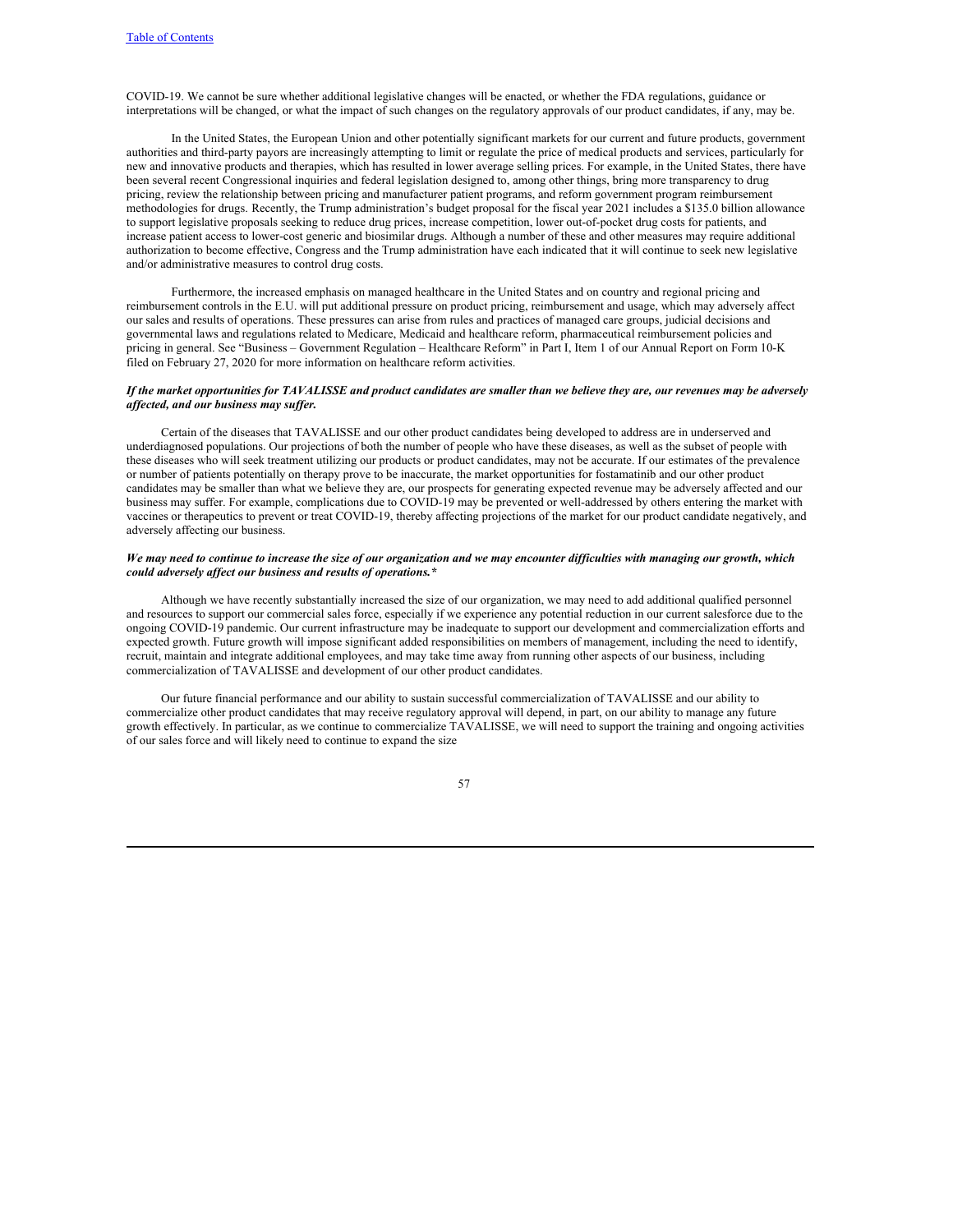of our employee base for managerial, operational, financial and other resources. To that end, we must be able to successfully:

- manage our development efforts effectively;
- integrate additional management, administrative and manufacturing personnel;
- further develop our marketing and sales organization; and
- maintain sufficient administrative, accounting and management information systems and controls.

We may not be able to accomplish these tasks or successfully manage our operations and, accordingly, may not achieve our research, development, and commercialization goals. Our failure to accomplish any of these goals , including as a result of business or other interruptions resulting from the ongoing COVID-19 pandemic, could adversely affect our business and operations.

## We might not be able to successfully develop or commercialize our product candidates if problems arise in the clinical testing and *approval process.\**

The activities associated with the research, development and commercialization of fostamatinib and other product candidates in our pipeline must undergo extensive clinical trials, which can take many years and require substantial expenditures, subject to extensive regulation by the FDA and other regulatory agencies in the U.S. and by comparable authorities in other countries. The process of obtaining regulatory approvals in the U.S. and other foreign jurisdictions is expensive, and lengthy, if approval is obtained at all.

Our clinical trials may fail to produce results satisfactory to the FDA or regulatory authorities in other jurisdictions. The regulatory process also requires preclinical testing, and data obtained from preclinical and clinical activities are susceptible to varying interpretations. The FDA has substantial discretion in the approval process and may refuse to approve any NDA or sNDA and decide that our data is insufficient for approval and require additional preclinical, clinical or other studies. Varying interpretations of the data obtained from preclinical and clinical testing could delay, limit or prevent regulatory approval of fostamatinib for any individual, additional indications.

Due to the ongoing COVID-19 pandemic, it is also possible that we could experience delays in the timing of our interactions with regulatory authorities due to absenteeism by governmental employees or the diversion of regulatory authority efforts and attention to approval of other therapeutics or other activities related to COVID-19, which could delay or limit our ability to make planned regulatory submissions or develop and commercialize our product candidates on anticipated timelines.

In addition, delays or rejections may be encountered based upon changes in regulatory policy for product approval during the period of product development and regulatory agency review, which may cause delays in the approval or rejection of an application for fostamatinib or for our other product candidates.

Commercialization of our product candidates depends upon successful completion of extensive preclinical studies and clinical trials to demonstrate their safety and efficacy for humans. Preclinical testing and clinical development are long, expensive and uncertain processes.

In connection with clinical trials of our product candidates, we may face the following risks among others:

- the product candidate may not prove to be effective;
- the product candidate may cause harmful side effects;
- the clinical results may not replicate the results of earlier, smaller trials;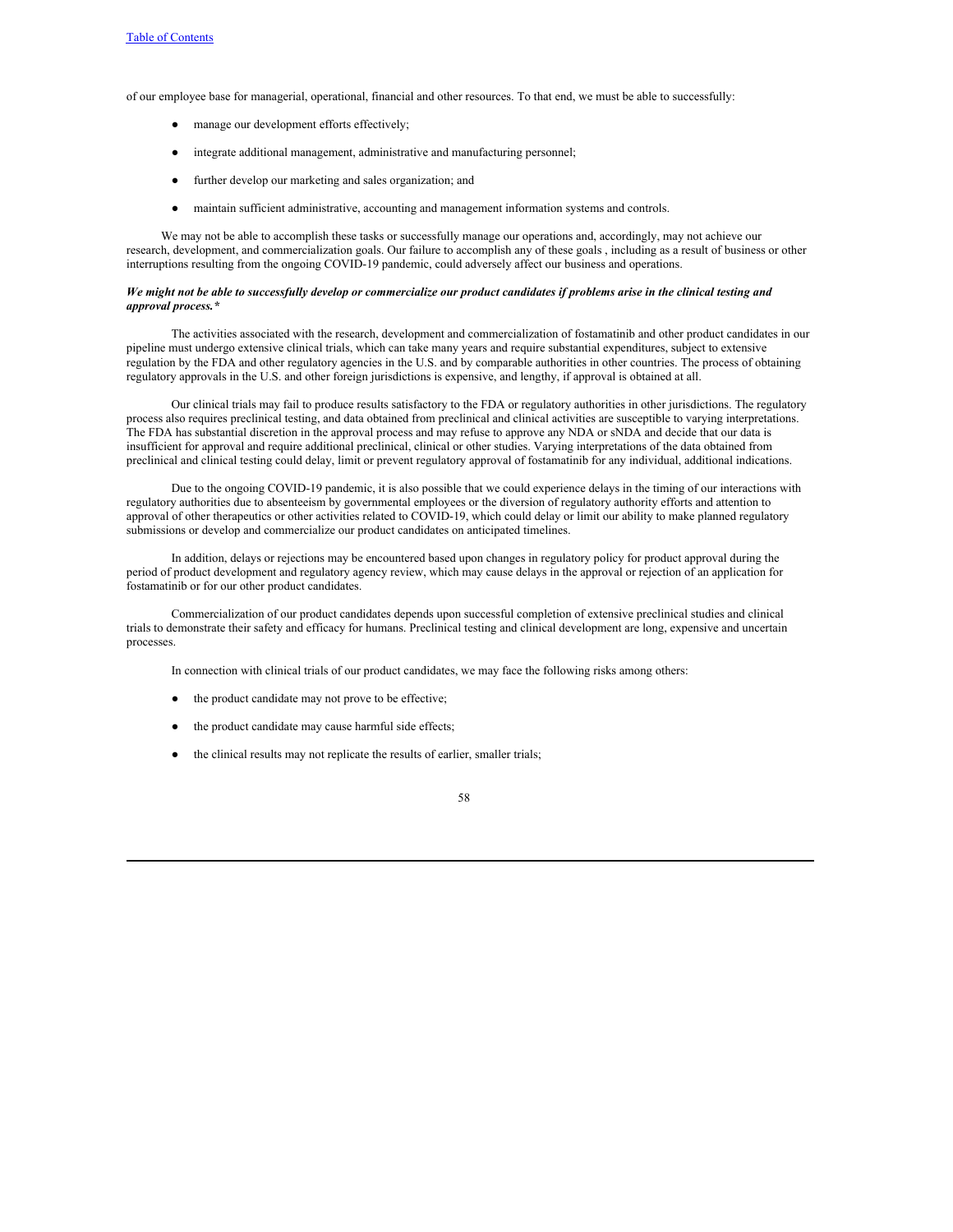- we or third parties with whom we collaborate, may be significantly impacted by the evolving impacts of the ongoing COVID-19 pandemic;
- we, or the FDA or similar foreign regulatory authorities, may delay, terminate or suspend the trials;
- our results may not be statistically significant;
- patient recruitment and enrollment may be slower than expected;
- patients may drop out of the trials or otherwise not enroll; and
- regulatory and clinical trial requirements, interpretations or guidance may change.

We do not know whether we will be permitted to undertake clinical trials of potential products beyond the trials already concluded and the trials currently in process. It will take us, or our collaborative partners several years to complete any such testing, and failure can occur at any stage of testing. Interim results of trials do not necessarily predict final results, and acceptable results in early trials may not be repeated in later trials. A number of companies in the pharmaceutical industry, including biotechnology companies, have suffered significant setbacks in advanced clinical trials, even after achieving promising results in earlier trials.

### Regulatory approval for any approved product is limited by the FDA to those specific indications and conditions for which clinical safety and efficacy have been demonstrated, and we may incur significant liability if it is determined that we are promoting the "off-label" use *of TAVALISSE or any of our future product candidates if approved.*

Any regulatory approval is limited to those specific diseases, indications and patient populations for which a product is deemed to be safe and effective by the FDA. For example, the FDA-approved label for TAVALISSE is only approved for use in adults with ITP who have had an insufficient response to other treatments. In addition to the FDA approval required for new formulations, any new indication for an approved product also requires FDA approval. If we are not able to obtain FDA approval for any desired future indications for our products and product candidates, our ability to effectively market and sell our products may be reduced and our business may be adversely affected.

While physicians may choose to prescribe drugs for uses that are not described in the product's labeling and for uses that differ from those tested in clinical studies and approved by the regulatory authorities, our ability to promote the products is limited to those indications and patient populations that are specifically approved by the FDA. These "off-label" uses are common across medical specialties and may constitute an appropriate treatment for some patients in varied circumstances. We have implemented compliance and monitoring policies and procedures, including a process for internal review of promotional materials, to deter the promotion of TAVALISSE for offlabel uses. We cannot guarantee that these compliance activities will prevent or timely detect off-label promotion by sales representatives or other personnel in their communications with health care professionals, patients and others, particularly if these activities are concealed from the Company. Regulatory authorities in the United States generally do not regulate the behavior of physicians in their choice of treatments. Regulatory authorities do, however, restrict communications by pharmaceutical companies on the subject of off-label use. If our promotional activities fail to comply with the FDA's regulations or guidelines, we may be subject to warnings from, or enforcement action by, these regulatory authorities. In addition, our failure to follow FDA rules and guidelines relating to promotion and advertising may cause the FDA to issue warning letters or untitled letters, suspend or withdraw an approved product from the market, require a recall or institute fines, which could result in the disgorgement of money, operating restrictions, injunctions or civil or criminal enforcement, and other consequences, any of which could harm our business.

Notwithstanding the regulatory restrictions on off-label promotion, the FDA and other regulatory authorities allow companies to engage in truthful, non-misleading and non-promotional scientific exchange concerning their products. We engage in medical education activities and communicate with investigators and potential investigators regarding our clinical trials. If the FDA or other regulatory or enforcement authorities determine that our

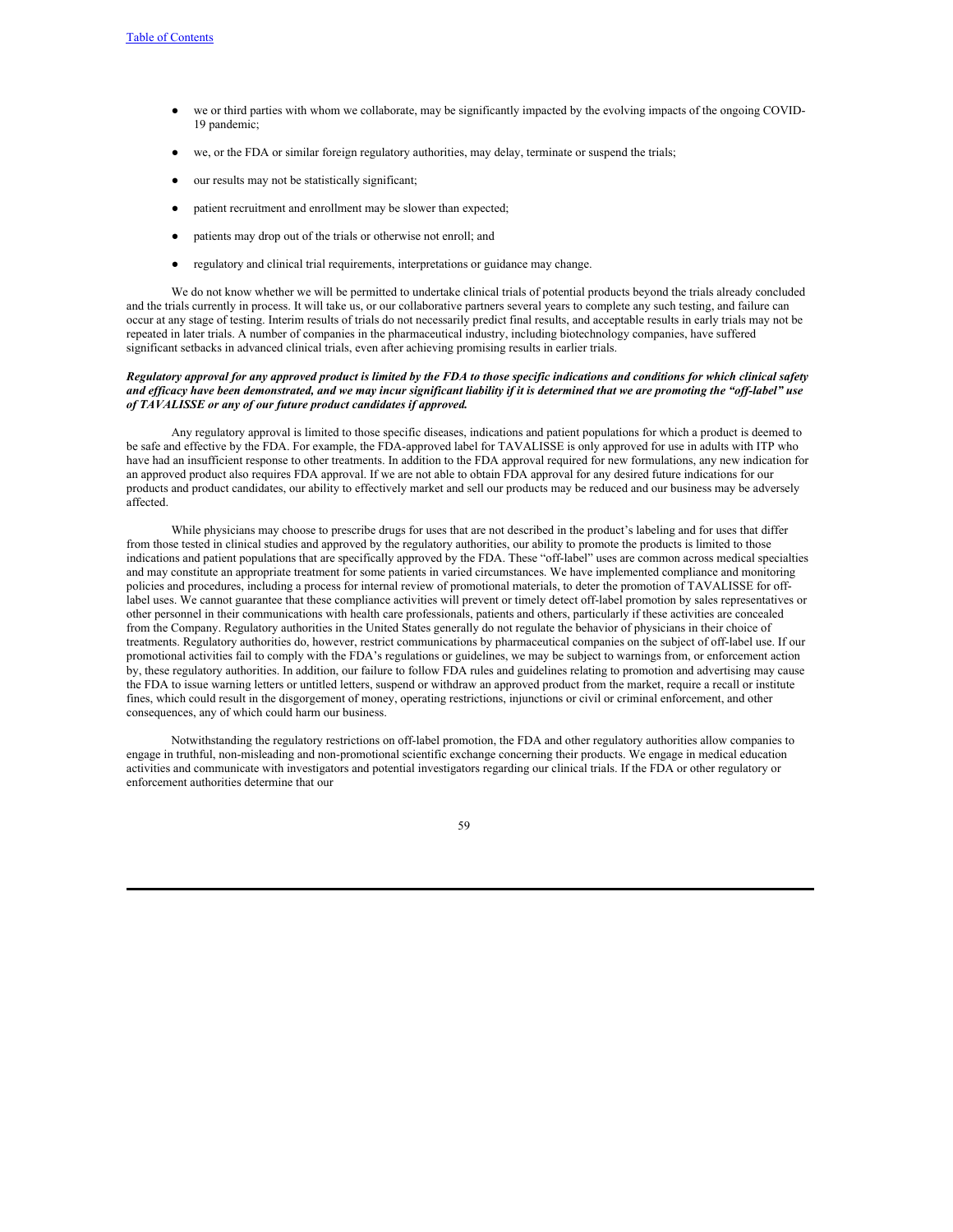communications regarding our marketed product are not in compliance with the relevant regulatory requirements and that we have improperly promoted off-label uses, or that our communications regarding our investigational products are not in compliance with the relevant regulatory requirements and that we have improperly engaged in pre-approval promotion, we may be subject to significant liability, including civil and administrative remedies as well as criminal sanctions.

### We may be subject, directly or indirectly, to federal and state healthcare fraud and abuse laws, false claims laws and other federal and state healthcare laws, and the failure to comply with such laws could result in substantial penalties. Our employees, independent contractors, consultants, principal investigators, CROs, commercial partners and vendors may engage in misconduct or other improper *activities, including noncompliance with regulatory standards and requirements.*

Our business operations and current and future arrangements with investigators, healthcare professionals, consultants, third-party payers and customers, may expose us to broadly applicable federal, state and foreign fraud and abuse and other healthcare laws and regulations including anti-kickback and false claims laws, data privacy and security laws, and transparency laws. These laws may constrain the business or financial arrangements and relationships through which we conduct our operations, including how we research, market, sell and distribute any product for which we have obtained regulatory approval, or for which we obtain regulatory approval in the future. In particular, the promotion, sales and marketing of healthcare items and services, as well as certain business arrangements in the healthcare industry, are subject to extensive laws and regulations intended to prevent fraud, misconduct, kickbacks, self-dealing and other abusive practices. These laws and regulations may restrict or prohibit a wide range of pricing, discounting, marketing and promotion, including offlabel uses of our products, structuring and commission(s), certain customer incentive programs and other business arrangements generally. Activities subject to these laws also involve the improper use or misrepresentation of information obtained in the course of patient recruitment for clinical trials, creating fraudulent data in our preclinical studies or clinical trials or illegal misappropriation of drug product, which could result in regulatory sanctions and cause serious harm to our reputation. See "Business – Governmental Regulation – Healthcare Law and Regulation" in Part I, Item 1 of our Annual Report on Form 10-K filed on February 27, 2020 for more information on the healthcare laws and regulations that may affect our ability to operate.

We are also exposed to the risk of fraud, misconduct or other illegal activity by our employees, independent contractors, consultants, principal investigators, CROs, commercial partners and vendors. Misconduct by these parties could include intentional, reckless and/or negligent conduct that fails to: comply with the laws of the FDA and other similar foreign regulatory bodies; provide true, complete and accurate information to the FDA and other similar foreign regulatory bodies; comply with manufacturing standards we have established; comply with federal and state data privacy, security, fraud and abuse and other healthcare laws and regulations in the United States and similar foreign fraudulent misconduct laws; or report financial information or data accurately or to disclose unauthorized activities to us. It is not always possible to identify and deter employee misconduct, and the precautions we take to detect and prevent inappropriate conduct may not be effective in controlling unknown or unmanaged risks or losses or in protecting us from governmental investigations or other actions or lawsuits stemming from a failure to be in compliance with such laws or regulations.

We are also subject to the risk that a person or government could allege such fraud or other misconduct, even if none occurred. Efforts to ensure that our business arrangements will comply with applicable healthcare laws and regulations will involve substantial costs. It is possible that governmental and enforcement authorities will conclude that our business practices may not comply with current or future statutes, regulations or case law interpreting applicable fraud and abuse or other healthcare laws and regulations. If any such actions are instituted against us, and we are not successful in defending ourselves or asserting our rights, those actions could have a significant impact on our business, including the imposition of significant civil, criminal and administrative penalties, damages, disgorgement, monetary fines, imprisonment, additional reporting obligations and oversight if we become subject to a corporate integrity agreement or other agreement to resolve allegations of non-compliance with these laws, possible exclusion from participation in Medicare, Medicaid and other federal healthcare programs, contractual damages, reputational harm, diminished profits and future earnings, and curtailment or restructuring of our operations, any of which could adversely affect our ability to operate our business and our results of operations.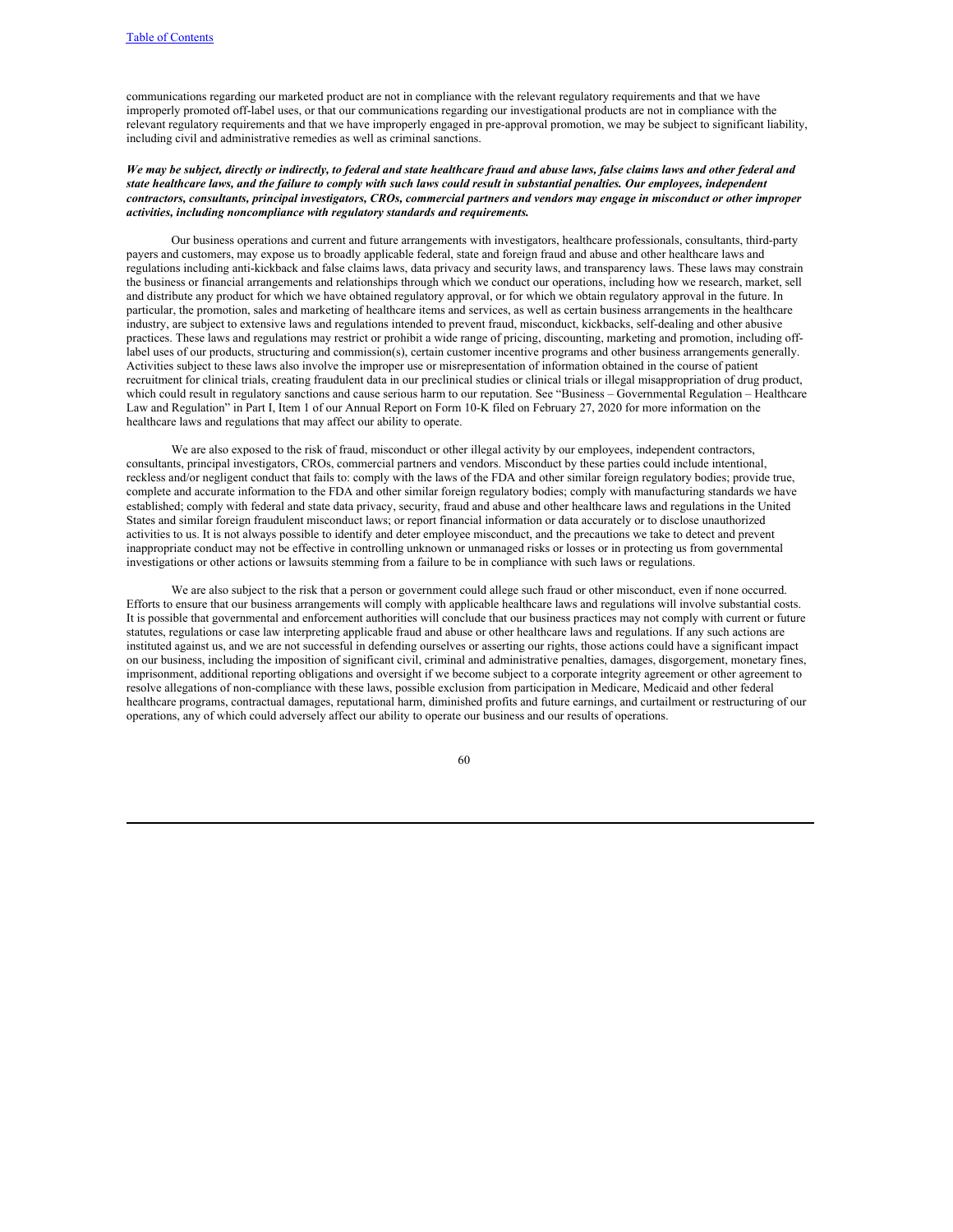# We are subject to stringent privacy and information security laws, regulations, policies and contractual obligations, and changes in such laws, regulations, policies, contractual obligations and failure to comply with such requirements could subject us to significant fines and penalties, which may have a material adverse effect on our business, financial condition, results of operations or prospects.\*

We are subject to, or affected by, numerous federal, state and foreign laws and regulations, as well as regulatory guidance, policies and contractual obligations governing the collection, use, disclosure, retention, and security of personal information. The global data protection landscape is rapidly evolving, and implementation standards and enforcement practices are likely to remain uncertain for the foreseeable future. This evolution may create uncertainty in our business, affect our or our collaborators', service providers' and contractors' ability to operate in certain jurisdictions or to collect, store, transfer, use and share personal information, necessitate the acceptance of more onerous obligations in our contracts, result in liability or impose additional costs on us. The cost of compliance with these laws, regulations and standards is high and is likely to increase in the future. Any failure or perceived failure by us or our collaborators, service providers and contractors to comply with federal, state or foreign laws or regulation, our internal policies and procedures or our contracts governing processing of personal information could result in negative publicity, diversion of management time and effort and proceedings against us by governmental entities or others. In many jurisdictions, enforcement actions and consequences for noncompliance are rising.

In the U.S., California adopted the California Consumer Privacy Act, or CCPA, which became effective in January 2020. The CCPA establishes a privacy framework for covered businesses, including an expansive definition of personal information and data privacy rights for California residents. The CCPA authorizes the imposition of potentially severe statutory damages and created a private right of action for data security breaches. The CCPA requires covered businesses to provide new disclosures to California residents and to provide them new ways to opt-out of certain disclosures of personal information. Although there are limited exemptions for clinical trial and other research-related data under the CCPA, the CCPA and other similar laws could impact our business depending on how the CCPA will be interpreted and exemplifies the vulnerability of our business to the evolving regulatory environment related to personal information. As we expand our operations, the CCPA may increase our compliance costs and potential liability. Some observers have noted that the CCPA could mark the beginning of a trend toward more stringent privacy legislation in the U.S. Other states are beginning to propose similar laws.

Compliance with these and any other applicable privacy and data security laws and regulations is a rigorous and time-intensive process, and we may be required to put in place additional mechanisms to ensure compliance with the new data protection rules. If we fail to comply with any such laws or regulations, we may face significant fines and penalties that could adversely affect our business, financial condition and results of operations. Furthermore, the laws are not consistent, and compliance in the event of a widespread data breach is costly.

Our operations abroad may also be subject to increased scrutiny or attention from data protection authorities. Many countries in these regions have established or are in the process of establishing privacy and data security legal frameworks with which we, our collaborators, service providers, including our CROs, and contractors must comply. For example, the European Union has adopted the GDPR, which went into effect in May 2018 and imposes strict requirements for processing the personal information of individuals in the EU, including clinical trial data. The GDPR has and will continue to increase compliance burdens on us, including by mandating potentially burdensome documentation requirements and granting certain rights to individuals to control how we collect, use, disclose, retain and process information about them. The processing of sensitive personal information, such as health information, may impose heightened compliance burdens under the GDPR and is a topic of active interest among foreign regulators. In addition, the GDPR provides for robust regulatory enforcement and fines of up to €20 million or 4% of the annual global revenue of the noncompliant company, whichever is greater. Further, the United Kingdom's decision to leave the EU, often referred to as Brexit, has created uncertainty with regard to data protection regulation in the UK. In particular, while the Data Protection Act of 2018, that "implements" and complements the GDPR achieved Royal Assent on May 23, 2018 and is now effective in the United Kingdom, it is still unclear whether transfer of data from the EEA to the United Kingdom will remain lawful under GDPR. During the period of "transition" (*i.e*., until December 31, 2020), EU law will continue to apply in the UK, including the GDPR, after which the GDPR will be converted into UK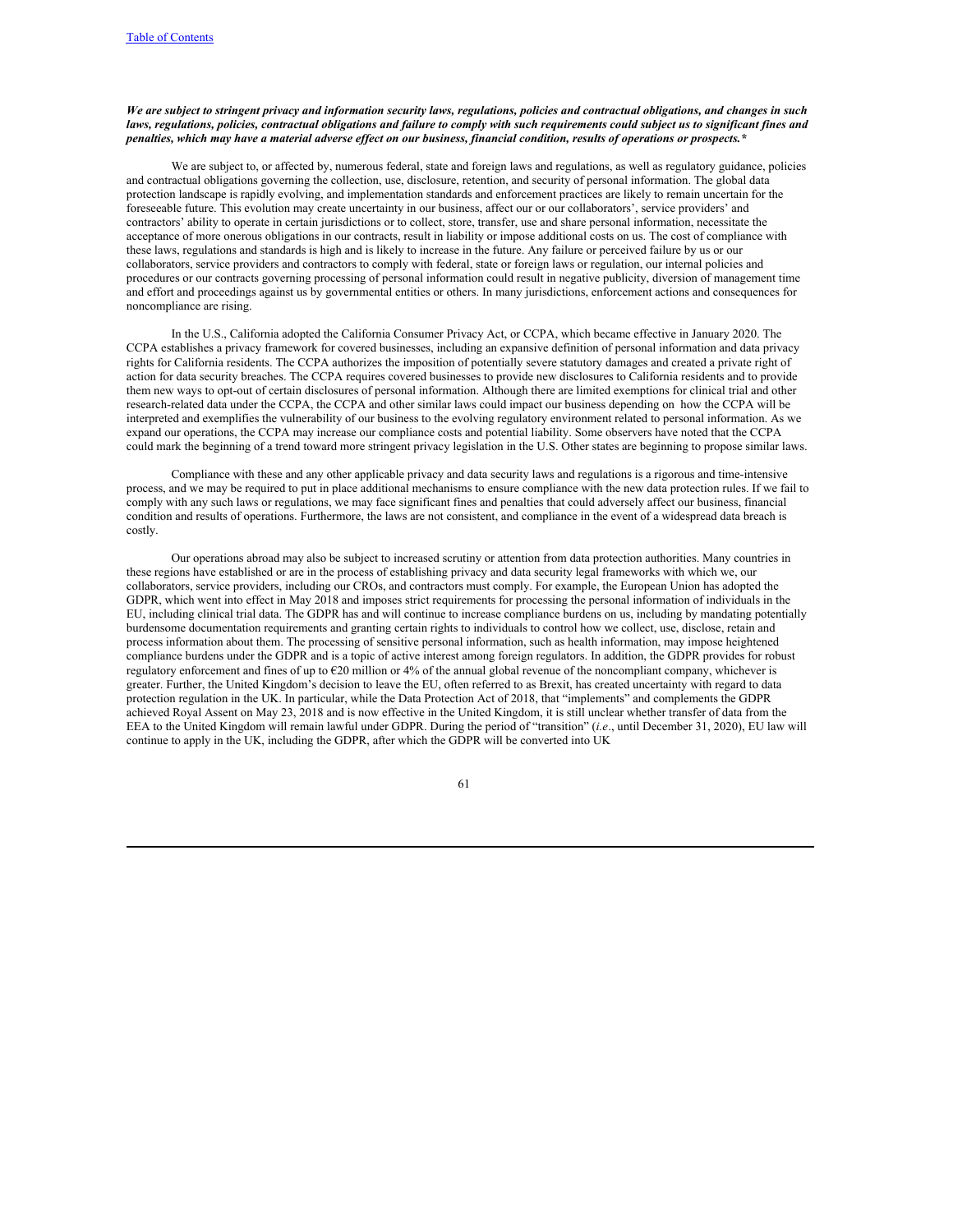law. Beginning in 2021, the UK will be a "third country" under the GDPR. As we expand into other foreign countries and jurisdictions, we may be subject to additional laws and regulations that may affect how we conduct business.

European data protection laws, including the GDPR, generally restrict the transfer of personal information from Europe, including the European Economic Area, United Kingdom and Switzerland, to the United States and most other countries unless the parties to the transfer have implemented specific safeguards to protect the transferred personal information. One of the primary safeguards allowing U.S. companies to import personal information from Europe has been certification to the EU-U.S. Privacy Shield and Swiss-U.S. Privacy Shield frameworks administered by the U.S. Department of Commerce. However, in July 2020, the Court of Justice of the European Union issued a decision invalidating the EU-U.S. Privacy Shield framework. The same decision also raised questions about whether one of the primary alternatives to the EU-U.S. Privacy Shield, namely, the European Commission's Standard Contractual Clauses, can lawfully be used for personal information transfers from Europe to the United States or most other countries. At present, there are few, if any, viable alternatives to the EU-U.S. Privacy Shield on which we have relied for personal information transfers from Europe to the United States and other countries. Authorities in the United Kingdom and Switzerland, whose data protection laws are similar to those of the European Union, may similarly invalidate use of the EU-U.S. Privacy Shield and Swiss-U.S. Privacy Shield, respectively, as mechanisms for lawful personal information transfers from those countries to the United States. As such, if we are unable to implement a valid solution for personal information transfers from Europe, we will face increased exposure to regulatory actions, substantial fines and injunctions against processing personal information from Europe, and we may be required to increase our data processing capabilities in Europe at significant expense. Inability to import personal information from Europe to the United States may also restrict our clinical trials activities in Europe; and limit our ability to collaborate with CROs, service providers, contractors and other companies subject to European data protection laws. Additionally, other countries outside of Europe have enacted or are considering enacting similar cross-border data transfer restrictions and laws requiring local data residency, which could increase the cost and complexity of delivering our services and operating our business.

We publish privacy policies and other documentation regarding our collection, processing, use and disclosure of personal information and/or other confidential information. Although we endeavor to comply with our published policies and other documentation, we may at times fail to do so or may be perceived to have failed to do so. Moreover, despite our efforts, we may not be successful in achieving compliance if our employees, contractors, service providers or vendors fail to act in accordance with our published policies and documentation. Such failures can subject us to potential foreign, local, state and federal action if they are found to be deceptive, unfair, or misrepresentative of our actual practices. Moreover, patients or research subjects about whom we or our partners obtain information, as well as the providers who share this information with us, may contractually limit our ability to use and disclose the information. Claims that we have violated individuals' privacy rights or failed to comply with data protection laws or applicable privacy notices, even if we are not found liable, could be expensive and time-consuming to defend and could result in adverse publicity that could harm our business.

### Enhanced governmental and public scrutiny over, or investigations or litigation involving, pharmaceutical manufacturer donations to patient assistance programs may require us to modify our programs and could negatively impact our business practices, harm our *reputation, divert the attention of management and increase our expenses.*

To help patients afford our products, we have a patient assistance program that help financially needy patients. This type of program has become the subject of scrutiny. Some pharmaceutical manufacturers were named in class action lawsuits challenging the legality of their patient assistance programs under a variety of federal and state laws. Our patient assistance program could become the target of similar litigation. In addition, certain state and federal enforcement authorities and members of Congress have initiated inquiries about co-pay assistance programs. Some state legislatures have also been considering proposals that would restrict or ban co-pay coupons.

If we are deemed not to have complied with laws or regulations in the operation of these programs, we could be subject to damages, fines, penalties or other criminal, civil or administrative sanctions or enforcement actions. Further, numerous organizations, including pharmaceutical manufacturers, have been subject to ongoing litigation, enforcement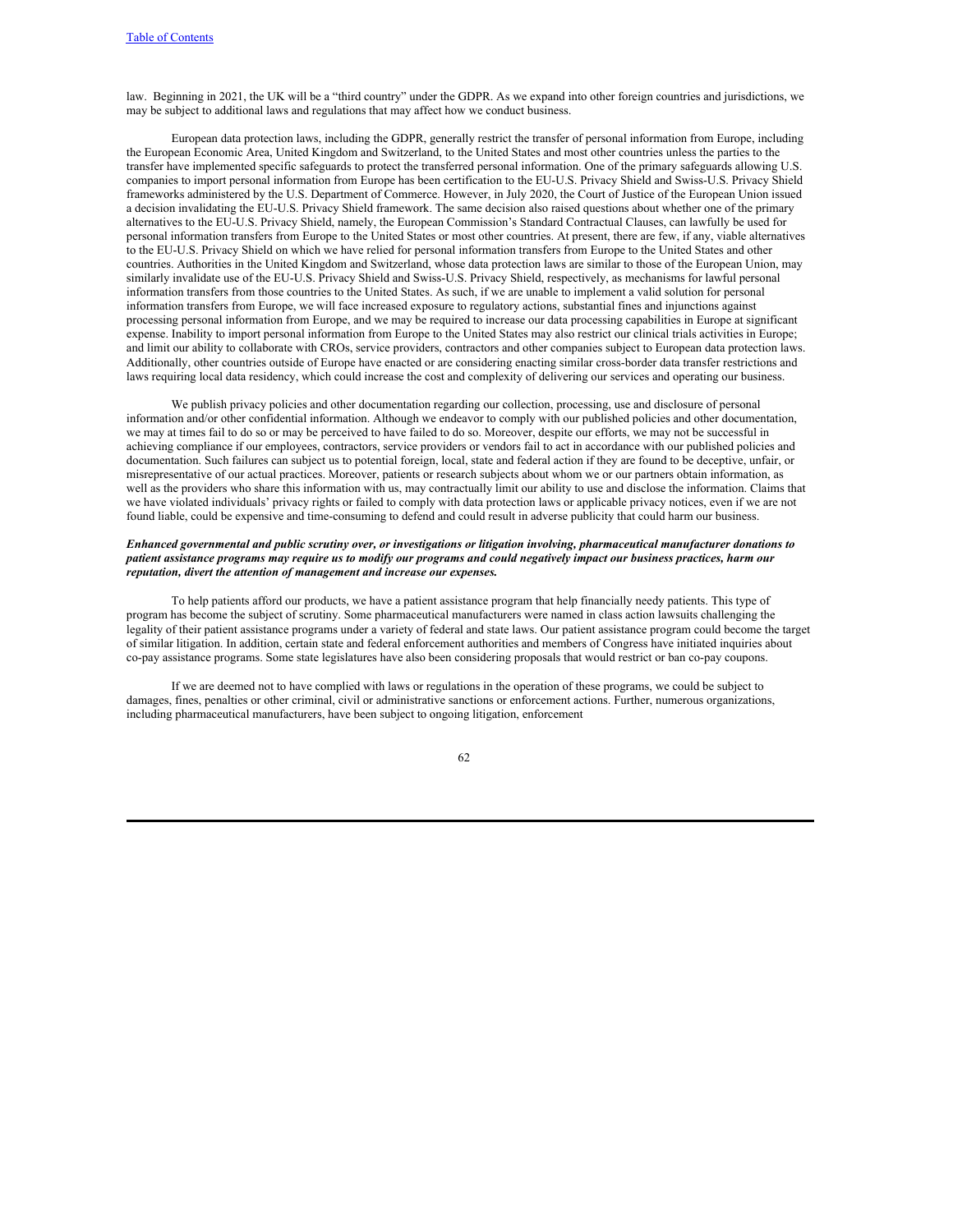activities and settlements related to their patient assistance programs and support, and certain of these organizations have entered into, or have otherwise agreed to, significant civil settlements with applicable enforcement authorities. It is possible that future legislation may propose establishing requirements that affect pharmaceutical manufacturers. We cannot ensure that our compliance controls, policies and procedures will be sufficient to protect against acts of our employees, business partners or vendors that may violate the laws or regulations of the jurisdictions in which we operate. A government investigation could negatively impact our business practices, harm our reputation, divert the attention of management and increase our expenses.

# If manufacturers obtain approval for generic versions of TAVALISSE, or of products with which we compete, our business may be *harmed.*

Under the U.S. Food, Drug and Cosmetic Act (FDCA), the FDA can approve an ANDA for a generic version of a branded drug without the ANDA applicant undertaking the clinical testing necessary to obtain approval to market a new drug. Generally, in place of such clinical studies, an ANDA applicant usually needs only to submit data demonstrating that its product has the same active ingredient(s), strength, dosage form, route of administration and that it is bioequivalent to the branded product. In September 2019, the FDA published product-specific bioequivalence guidance on fostamatinib disodium to let potential ANDA applicants understand the data FDA would expect to see for approval of a generic version of TAVALISSE.

The FDCA requires that an applicant for approval of a generic form of a branded drug certify either that its generic product does not infringe any of the patents listed by the owner of the branded drug in the Orange Book or that those patents are not enforceable. This process is known as a paragraph IV challenge. Upon notice of a paragraph IV challenge, a patent owner has 45 days to bring a patent infringement suit in federal district court against the company seeking ANDA approval of a product covered by one of the owner's patents. If this type of suit is commenced, the FDCA provides a 30-month stay on the FDA's approval of the competitor's application. If the litigation is resolved in favor of the ANDA applicant or the challenged patent expires during the 30-month stay period, the stay is lifted, and the FDA may thereafter approve the application based on the standards for approval of ANDAs. Once an ANDA is approved by the FDA, the generic manufacturer may market and sell the generic form of the branded drug in competition with the branded medicine.

The ANDA process can result in generic competition if the patents at issue are not upheld or if the generic competitor is found not to infringe the owner's patents. If this were to occur with respect to TAVALISSE or products with which it competes, our business would be harmed. We have a number of patents listed in the Orange Book, the last of which is expected to expire in July 2032.

# Unforeseen safety issues could emerge with TAVALISSE that could require us to change the prescribing information to add warnings, limit use of the product, and/or result in litigation. Any of these events could have a negative impact on our business.

Discovery of unforeseen safety problems or increased focus on a known problem could impact our ability to commercialize TAVALISSE and could result in restrictions on its permissible uses, including withdrawal of the medicine from the market.

If we or others identify additional undesirable side effects caused by TAVALISSE after approval:

- regulatory authorities may require the addition of labeling statements, specific warnings, contraindications, or field alerts to physicians and pharmacies;
- regulatory authorities may withdraw their approval of the product and require us to take our approved drugs off the market;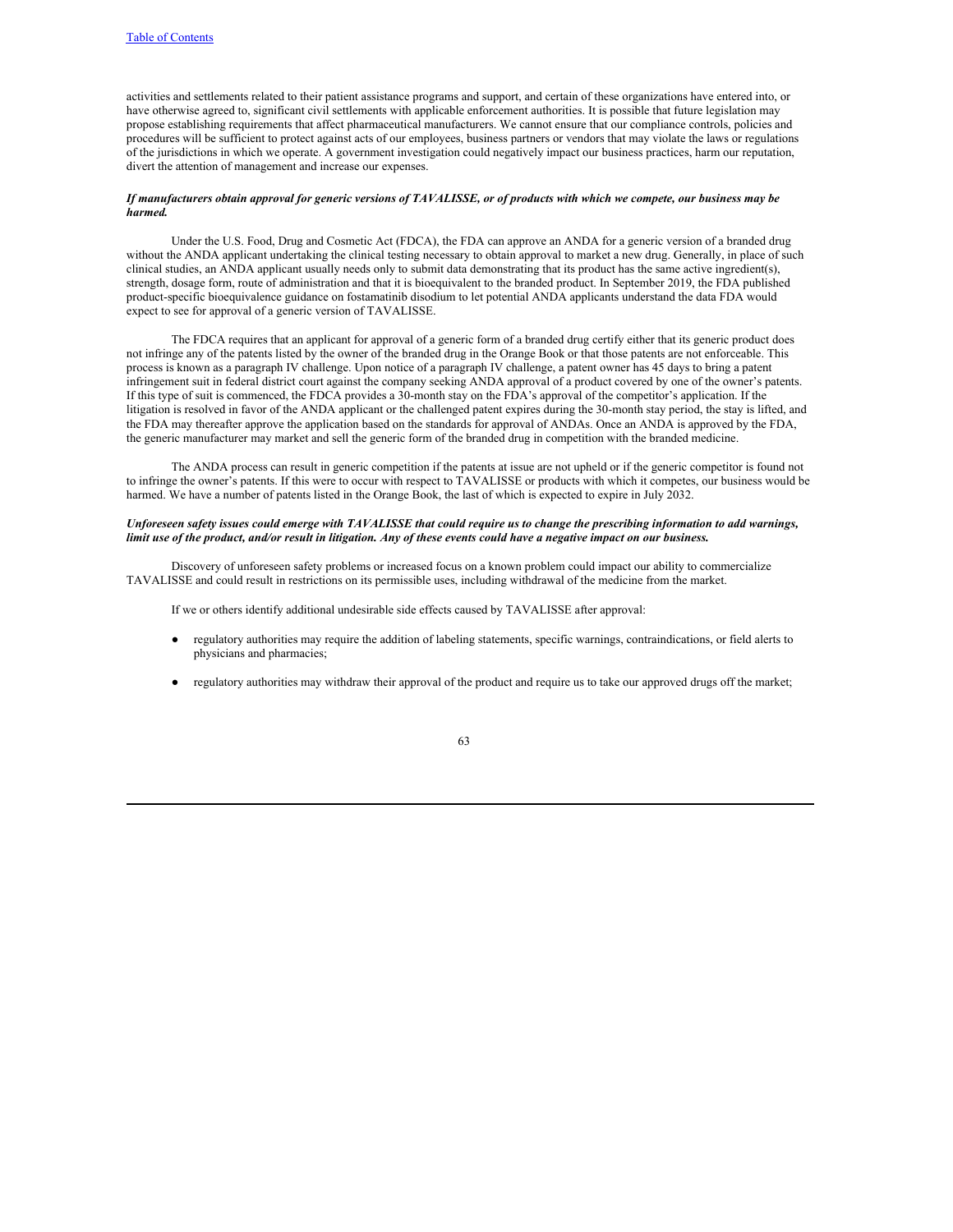- we may be required to change the way the product is administered, conduct additional clinical trials, change the labeling of the product, or implement a Risk Evaluation and Mitigation Strategy, or REMS;
- we may have limitations on how we promote our drugs;
- third-party payers may limit coverage or reimbursement for TAVALISSE;
- sales of TAVALISSE may decrease significantly;
- we may be subject to litigation or product liability claims; and
- our reputation may suffer.

Any of these events could prevent us from achieving or maintaining market acceptance of TAVALISSE and could substantially increase our operating costs and expenses, which in turn could delay or prevent us from generating significant revenue from sale of TAVALISSE.

If a safety issue emerges post-approval, we may become subject to costly product liability litigation by our customers, their patients or payers. Product liability claims could divert management's attention from our core business, be expensive to defend, and result in sizable damage awards against us that may not be covered by insurance. If we cannot successfully defend ourselves against claims that TAVALISSE caused injuries, we will incur substantial liabilities. Regardless of merit or eventual outcome, liability claims may result in:

- decreased demand for any product candidates or products that we may develop;
- the inability to commercialize any products that we may develop;
- injury to our reputation and significant negative media attention;
- withdrawal of patients from clinical studies or cancellation of studies;
- significant costs to defend the related litigation;
- substantial monetary awards to patients; and
- loss of revenue.

We currently hold \$10.0 million in product liability insurance coverage, which may not be adequate to cover all liabilities that we may incur. Insurance coverage is increasingly expensive. We may not be able to obtain insurance coverage at a reasonable cost or in amounts adequate to satisfy any liability or associated costs that may arise in the future. These events could harm our business and results of operations and cause our stock price to decline.

If we fail to comply with our reporting and payment obligations under the Medicaid Drug Rebate Program or other governmental pricing programs in the United States, we could be subject to additional reimbursement requirements, fines, sanctions and exposure under other laws which could have an adverse effect on our business, results of operations and financial condition.

We participate in the Medicaid Drug Rebate Program, as administered by the CMS, and other federal and state government pricing programs in the United States, and we may participate in additional government pricing programs in the future. These programs generally require us to pay rebates or otherwise provide discounts to government payers in connection with drugs that are dispensed to beneficiaries/recipients of these programs. In some cases, such as with the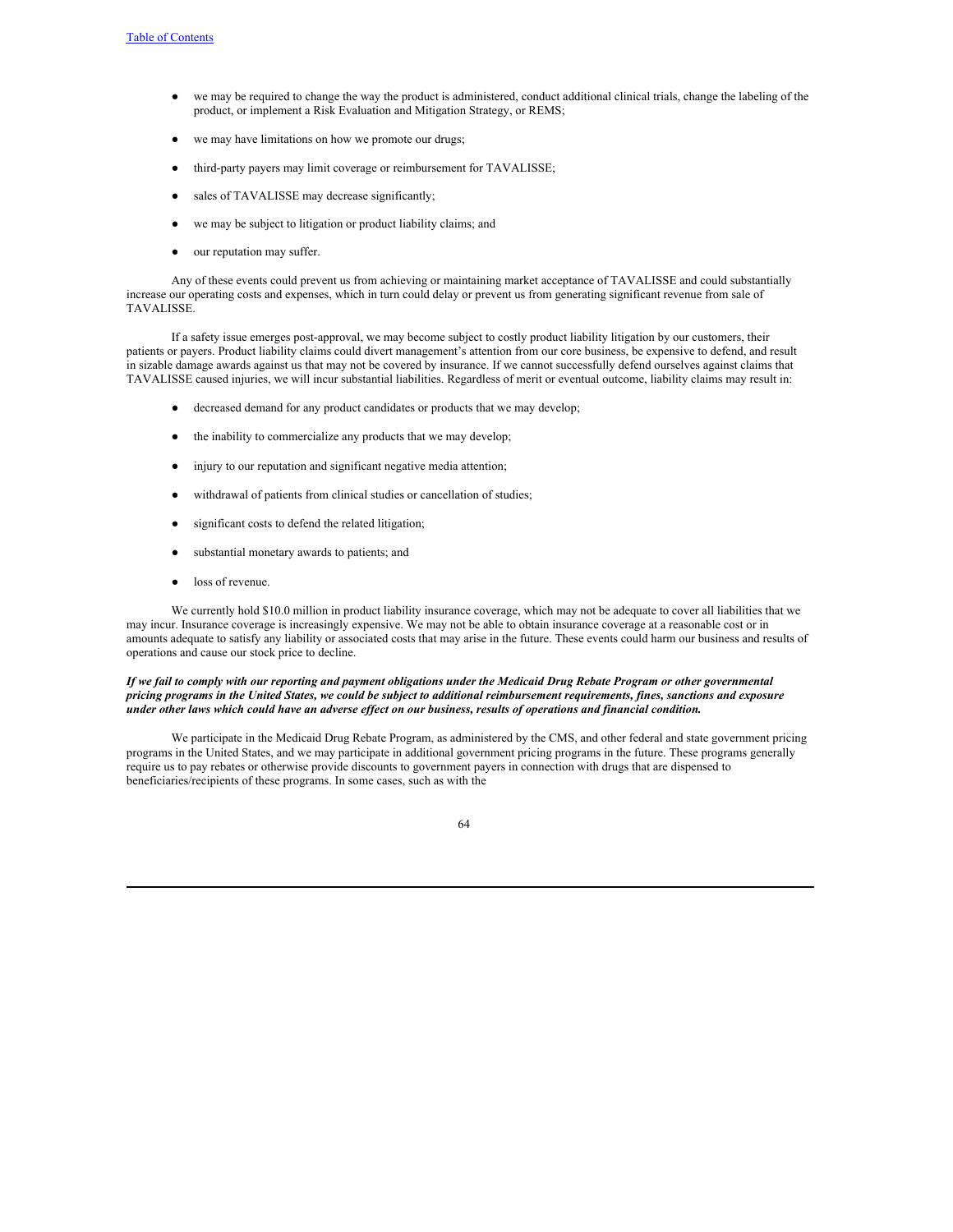Medicaid Drug Rebate Program, the rebates are based on pricing that we report on a monthly and quarterly basis to the government agencies that administer the programs. Pricing requirements and rebate/discount calculations are complex, vary among products and programs, and are often subject to interpretation by governmental or regulatory agencies and the courts. The requirements of these programs, including, by way of example, their respective terms and scope, change frequently. Responding to current and future changes may increase our costs, and the complexity of compliance will be time consuming. Invoicing for rebates is provided in arrears, and there is frequently a time lag of up to several months between the sales to which rebate notices relate and our receipt of those notices, which further complicates our ability to accurately estimate and accrue for rebates related to the Medicaid program as implemented by individual states. Thus, there can be no assurance that we will be able to identify all factors that may cause our discount and rebate payment obligations to vary from period to period, and our actual results may differ significantly from our estimated allowances for discounts and rebates. Changes in estimates and assumptions may have an adverse effect on our business, results of operations and financial condition.

In addition, the Office of Inspector General of the Department of Health and Human Services and other Congressional enforcement and administrative bodies have recently increased their focus on pricing requirements for products, including, but not limited to the methodologies used by manufacturers to calculate average manufacturer price (AMP) and best price (BP) for compliance with reporting requirements under the Medicaid Drug Rebate Program. We are liable for errors associated with our submission of pricing data and for any overcharging of government payers. Failure to make necessary disclosures and/or to identify overpayments could result in allegations against us under the Federal False Claims Act and other laws and regulations. Any required refunds to the U.S. government or responding to a government investigation or enforcement action would be expensive and time consuming and could have an adverse effect on our business, results of operations and financial condition. In addition, in the event that CMS were to terminate our rebate agreement, no federal payments would be available under Medicaid or Medicare for our covered outpatient drugs.

## Even for those product candidates that have or may receive regulatory approval, they may fail to achieve the degree of market acceptance by physicians, patients, healthcare payors and others in the medical community necessary for commercial success, in which *case we may not generate significant revenues or become profitable.*

For our product candidates that have or may receive regulatory approval, they may nonetheless fail to gain sufficient market acceptance by physicians, hospital administrators, patients, healthcare payors and others in the medical community. The degree of market acceptance of our product candidates, if approved for commercial sale, will depend on a number of factors, including the following:

- relative convenience and ease of administration;
- the willingness of the target patient population to try new therapies and of physicians to prescribe these therapies;
- the willingness of physicians to change their current treatment practices;
- the willingness of hospitals and hospital systems to include our product candidates as treatment options;
- demonstration of efficacy and safety in clinical trials;
- the prevalence and severity of any side effects;
- the ability to offer product candidates for sale at competitive prices;
- the price we charge for our product candidates;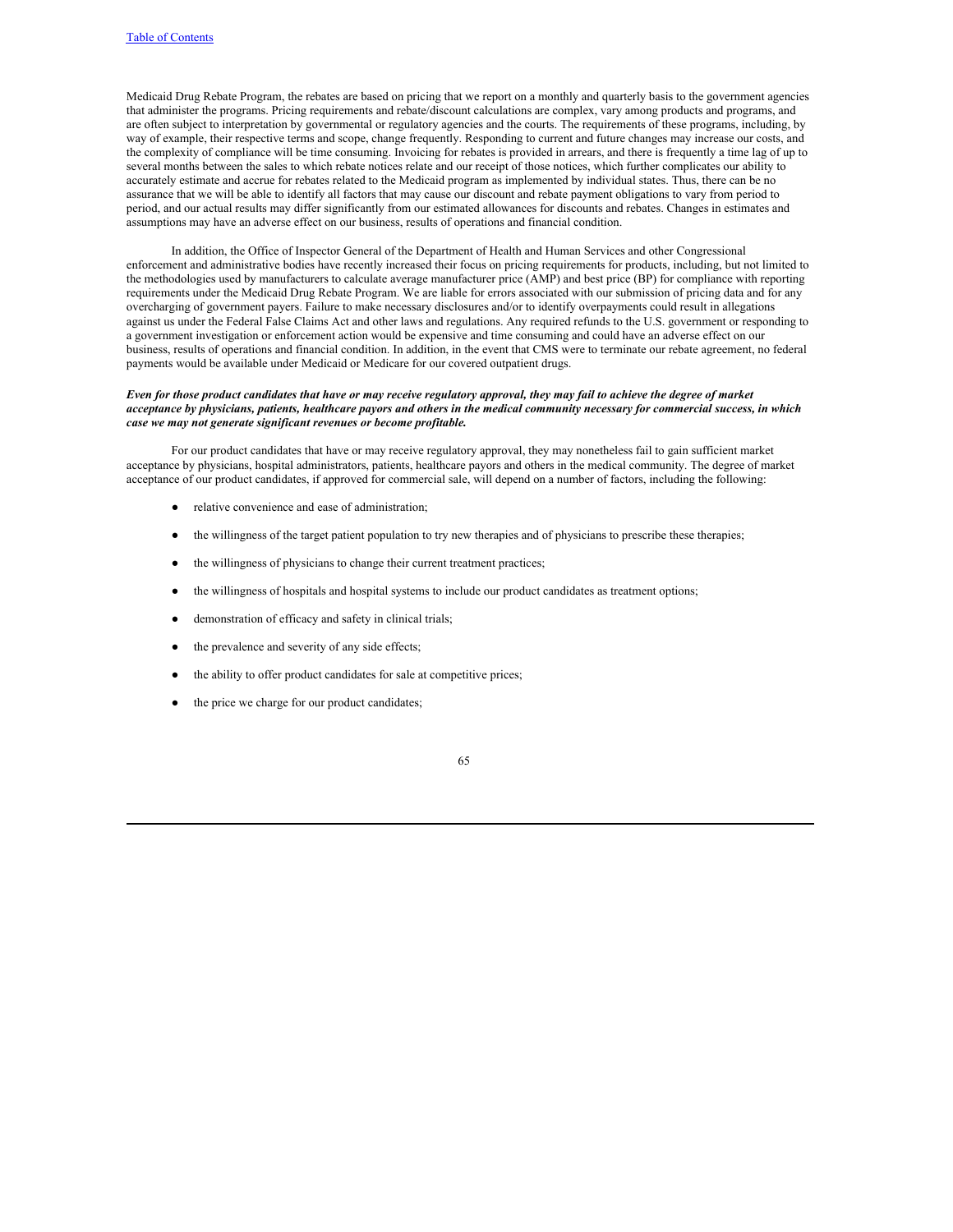- the strength of marketing and distribution support; and
- the availability of third-party coverage and adequate reimbursement and the willingness of patients to pay out-of-pocket in the absence of such coverage and adequate reimbursement.

Efforts to educate the physicians, patients, healthcare payors and others in the medical community on the benefits of our product candidates may require significant resources and may not be successful. If any of our product candidates are approved, if at all, but do not achieve an adequate level of acceptance, we may not generate significant product revenue and we may not become profitable on a sustained basis.

#### *We will need additional capital in the future to suf iciently fund our operations and research.\**

We have consumed substantial amounts of capital to date as we continue our research and development activities, including preclinical studies and clinical trials and for the commercial launch of TAVALISSE. We may seek another collaborator or licensee in the future for further clinical development and commercialization of fostamatinib, as well as our other clinical programs, which we may not be able to obtain on commercially reasonable terms or at all. We believe that our existing capital resources will be sufficient to support our current and projected funding requirements, including the continued commercial launch of TAVALISSE in the U.S., through at least the next 12 months. We have based this estimate on assumptions that may prove to be wrong, and we could utilize our available capital resources sooner than we currently expect. Because of the numerous risks and uncertainties associated with commercial launch, the development of our product candidates and other research and development activities, we are unable to estimate with certainty our future product revenues, our revenues from our current and future collaborative partners, the amounts of increased capital outlays and operating expenditures associated with our current and anticipated clinical trials and other research and development activities.

We will continue to need additional capital and the amount of future capital needed will depend largely on the success of our commercial launch of TAVALISSE and the success of our internally developed programs as they proceed in later and more expensive clinical trials, including any additional clinical trials that we may decide to conduct with respect to fostamatinib. We do not know whether additional financing will be available when needed, or that, if available, we will obtain financing on reasonable terms. Our ability to raise additional capital, including our ability to secure new collaborations and continue to support existing collaboration efforts with our partners, may also be adversely impacted by potential worsening global economic conditions and the recent disruptions to, and volatility in, the credit and financial markets in the U.S. and worldwide resulting from the ongoing COVID-19 pandemic. Unless and until we are able to generate a sufficient amount of product, royalty or milestone revenue, which may never occur, we expect to finance future cash needs through public and/or private offerings of equity securities, debt financings or collaboration and licensing arrangements, as well as through proceeds from exercise of stock options and interest income earned on the investment of our cash balances and short-term investments. To the extent we raise additional capital by issuing equity securities in the future, our stockholders could at that time experience substantial dilution. In addition, we have a significant number of stock options outstanding. To the extent that outstanding stock options have been or may be exercised or other shares issued, our stockholders may experience further dilution. Further, we may choose to raise additional capital due to market conditions or strategic considerations even if we believe we have sufficient funds for our current or future operating plans, including through sales pursuant to the Sales Agreement with Jefferies. Our credit facility with MidCap involve certain covenants and any other debt financing that we are able to obtain in the future may involve operating covenants that restrict our business. To the extent that we raise additional funds through any new collaboration and licensing arrangements, we may be required to refund certain payments made to us, relinquish some rights to our technologies or product candidates or grant licenses on terms that are not favorable to us.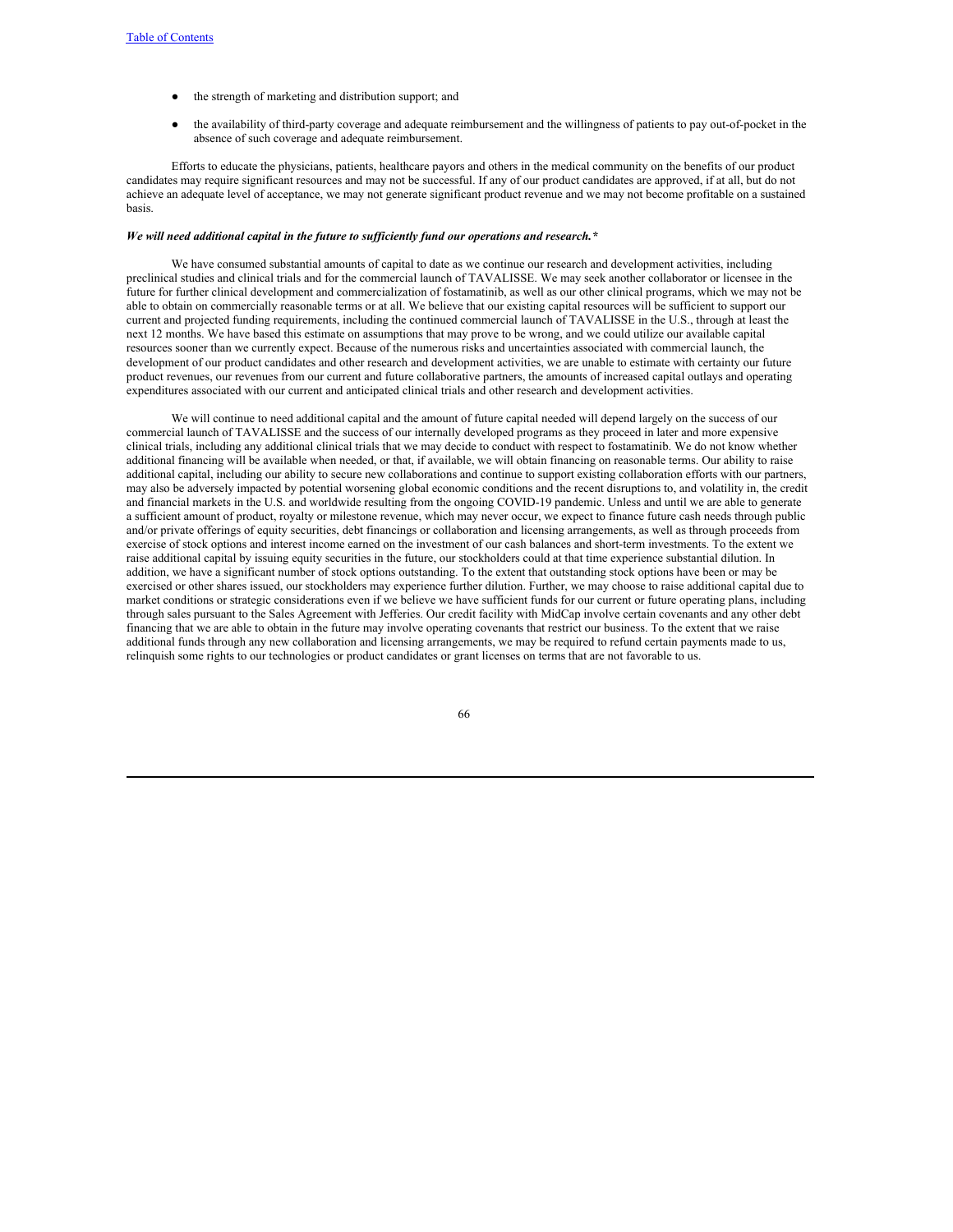## We have indebtedness in the form of term loan pursuant to the Credit Agreement with MidCap, which could adversely affect our financial condition and our ability to respond to changes in our business. Further, if we are unable to satisfy certain conditions of the Credit Agreement, we will be unable to draw down the remainder of the facility. If we are unable to satisfy certain conditions of the *Credit Agreement, we will unable to draw down the remainder of the facility.*

In September 2019, we entered into the Credit Agreement with MidCap. Under the Credit Agreement, we are required to repay amounts due when there is an event of default for the term loans that results in the principal, premium, if any, and interest, if any, becoming due prior to the maturity date for the term loans. The Credit Agreement also contains a number of other affirmative and restrictive covenants. Please see Note 13 to our "Notes to Condensed Financial Statements" contained in Part I, Item 1 of this Quarterly Report on Form 10-Q for additional details of the Credit Agreement. These and other terms in the Credit Agreement have to be monitored closely for compliance and could restrict our ability to grow our business or enter into transactions that we believe would be beneficial to our business. Our business may not generate cash flow from operations in the future sufficient to service our debt and support our growth strategies. If we are unable to generate such cash flow, we may be required to adopt one or more alternatives, such as restructuring our debt or obtaining additional equity capital on terms that may be onerous or highly dilutive. Our ability to refinance our indebtedness will depend on the capital markets and our financial condition at such time. We may not be able to engage in any of these activities or engage in these activities on desirable terms, which could result in a default on our current debt obligations. In addition, we cannot be sure that additional financing will be available when required or, if available, will be on terms satisfactory to us. Further, even if we are able to obtain additional financing, we may be required to use such proceeds to repay a portion of our debt.

Our indebtedness may have other adverse effects, such as:

- our vulnerability to adverse general economic conditions and heightened competitive pressures;
- dedication of a portion of our cash flow from operations to interest payments, limiting the availability of cash for other operational purposes;
- limited flexibility in planning for, or reacting to, changes in our business and industry; and
- our inability to obtain additional financing in the future.

Our Credit Agreement with MidCap contains a mandatory prepayment provision that gives MidCap and/or its Agent the right to demand payment of the outstanding principal and additional interest and fees in the event of default. We may not have enough available cash or be able to obtain financing at the time we are required to repay the term loan with additional interest and fees prior to maturity.

At closing, \$10.0 million was funded to us in an initial tranche. The Credit Agreement also gave us the ability to access an additional \$50.0 million at our option, of which \$40.0 million may be drawn in 2 tranches subject to the achievement of certain customary conditions. In May 2020, our second tranche of \$10.0 million was funded by MidCap. If we are unable to satisfy these or other required conditions, we would not be able to draw down the remaining tranches of financing and may not be able to obtain alternative financing on commercially reasonable terms or at all, which could adversely impact our business.

# We rely and may continue to rely on two distribution facilities for the sale of TAVALISSE and potential sale of any of our product *candidates.*

Our distribution operations for the sale of TAVALISSE is currently concentrated in two distribution centers owned by a third-party logistics provider. Additionally our distribution operations, if and when we launch any of our product candidates in the future, may also be concentrated in such distribution centers owned by a third-party logistics provider. Any errors in inventory level management and unforeseen inventory shortage could adversely affect our business. In addition, any significant disruption in the operation of the facility due to natural disaster or severe weather, or events such as fire, accidents, power outages, system failures, or other unforeseen causes, could devalue or damage a significant portion of our inventories and could adversely affect our product distribution and sales until such time as we could secure an alternative facility. If we encounter difficulties with any of our distribution facilities, whether due to the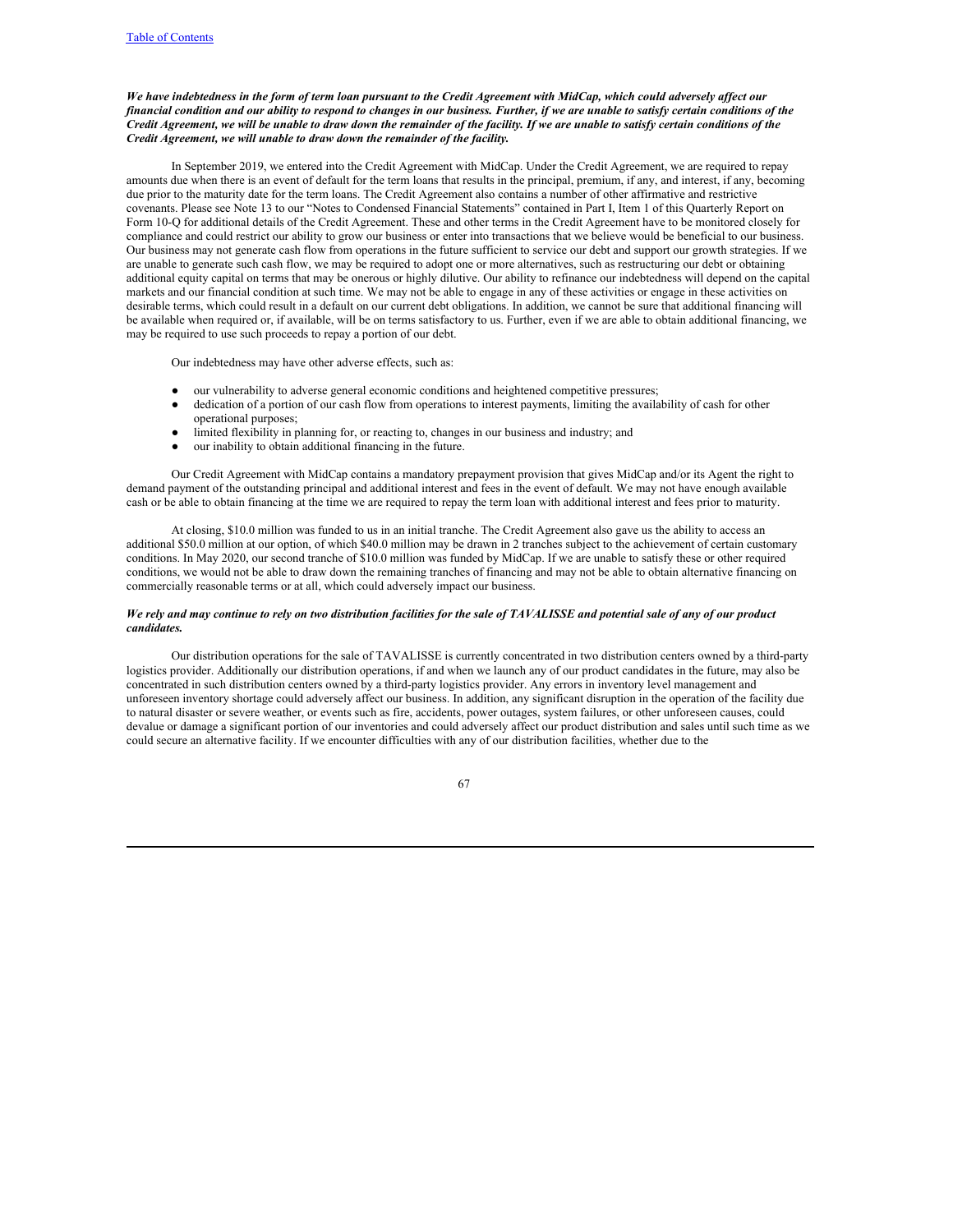impacts of the ongoing COVID-19 pandemic (including as a result of disruptions of global shipping and the transport of products) or otherwise, or other problems or disasters arise, we cannot ensure that critical systems and operations will be restored in a timely manner or at all, and this would have an adverse effect on our business. In addition, growth could require us to further expand our current facility, which could affect us adversely in ways that we cannot predict.

## We lack the capability to manufacture compounds for clinical development and we intend to rely on third parties for commercial supply, manufacturing and distribution if any of our product candidates which receive regulatory approval and we may be unable to obtain required material or product in a timely manner, at an acceptable cost or at a quality level required to receive regulatory approval.

We currently do not have the manufacturing capabilities or experience necessary to produce TAVALISSE or any product candidates for clinical trials, including fostamatinib in AIHA, our IRAK inhibitor program and our RIP1 inhibitor program. We currently use one manufacturer of fostamatinib. We do not currently have, nor do we plan to acquire the infrastructure or capability to supply, manufacture or distribute preclinical, clinical or commercial quantities of drug substances or products. For each clinical trial of our unpartnered product candidates, we rely on third-party manufacturers for the active pharmaceutical ingredients, as well as various manufacturers to manufacture starting components, excipients and formulated drug products. Our ability to develop our product candidates, and our ability to commercially supply our products will depend, in part, on our ability to successfully obtain the APIs and other substances and materials used in our product candidates from third parties and to have finished products manufactured by third parties in accordance with regulatory requirements and in sufficient quantities for preclinical and clinical testing and commercialization. If we fail to develop and maintain supply relationships with these third parties, we may be unable to continue to develop or commercialize our product candidates.

We rely and will continue to rely on certain third parties, including those located outside the U.S., as our limited source of the materials they supply or the finished products they manufacture. The drug substances and other materials used in our product candidates are currently available only from one or a limited number of suppliers or manufacturers and certain of our finished product candidates are manufactured by one or a limited number of contract manufacturers. Any of these existing suppliers or manufacturers may:

- fail to supply us with product on a timely basis or in the requested amount due to unexpected damage to or destruction of facilities or equipment or otherwise;
- fail to increase manufacturing capacity and produce drug product and components in larger quantities and at higher yields in a timely or cost-effective manner, or at all, to sufficiently meet our commercial needs;
- be unable to meet our production demands due to issues related to their reliance on sole-source suppliers and manufacturers;
- supply us with product that fails to meet regulatory requirements;
- become unavailable through business interruption or financial insolvency;
- lose regulatory status as an approved source;
- be unable or unwilling to renew current supply agreements when such agreements expire on a timely basis, on acceptable terms or at all; or
- discontinue production or manufacturing of necessary drug substances or products.

Our current and anticipated future dependence upon these third-party manufacturers may adversely affect our ability to develop and commercialize product candidates on a timely and competitive basis, which could have an adverse effect on sales, results of operations and financial condition. If we were required to transfer manufacturing processes to other third-party manufacturers and we were able to identify an alternative manufacturer, we would still need to satisfy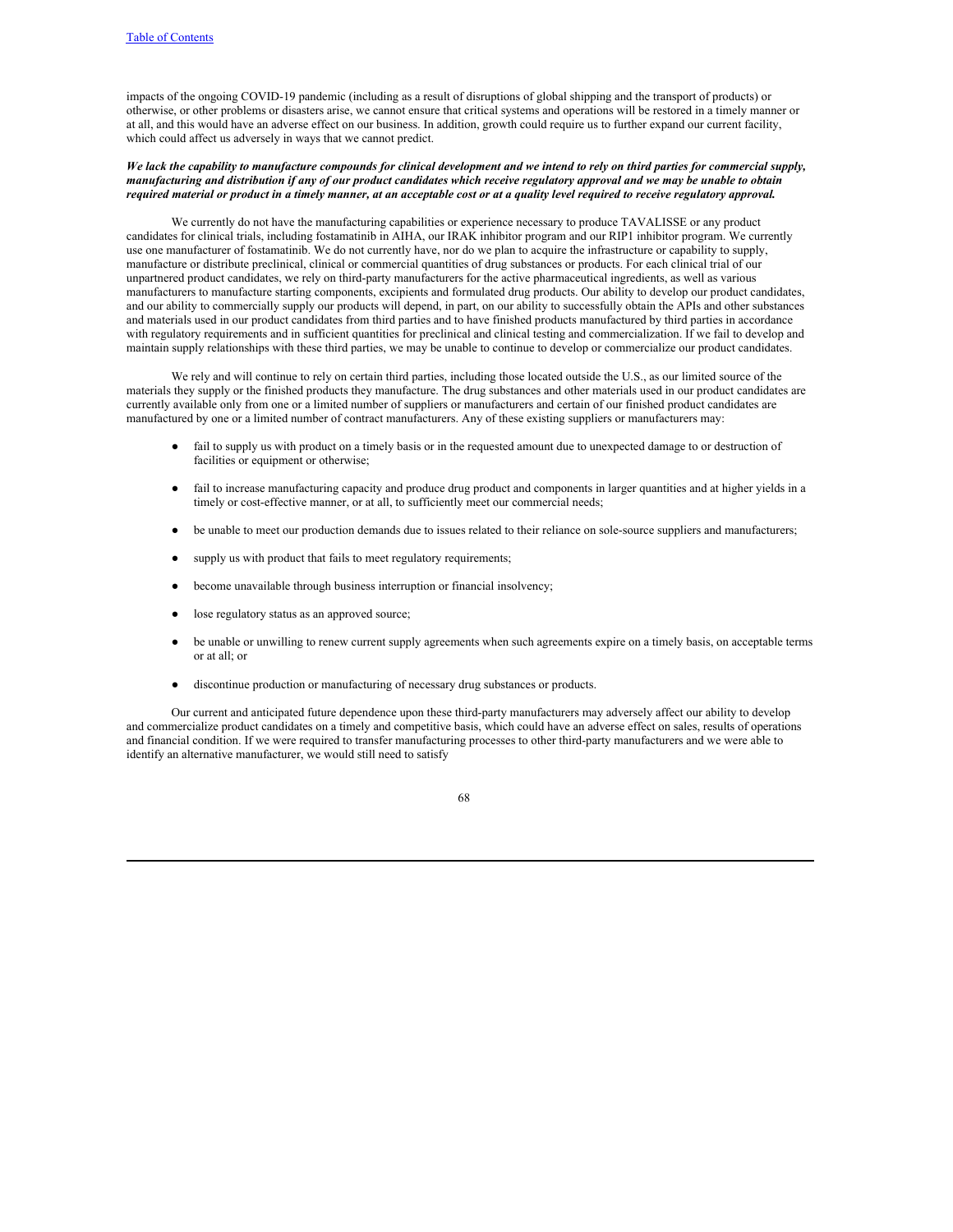various regulatory requirements. Satisfaction of these requirements could cause us to experience significant delays in receiving an adequate supply of our products and products in development and could be costly. Moreover, we may not be able to transfer processes that are proprietary to the manufacturer, if any. These manufacturers may not be able to produce material on a timely basis or manufacture material at the quality level or in the quantity required to meet our development timelines and applicable regulatory requirements and may also experience a shortage in qualified personnel, including due to the impacts of the COVID-19 pandemic. We may not be able to maintain or renew our existing third-party manufacturing arrangements, or enter into new arrangements, on acceptable terms, or at all. Our third-party manufacturers could terminate or decline to renew our manufacturing arrangements based on their own business priorities, at a time that is costly or inconvenient for us. If we are unable to contract for the production of materials in sufficient quantity and of sufficient quality on acceptable terms, our planned clinical trials may be significantly delayed. Manufacturing delays could postpone the filing of our IND applications and/or the initiation or completion of clinical trials that we have currently planned or may plan in the future.

Drug manufacturers are subject to ongoing periodic unannounced inspection by the FDA, the Drug Enforcement Administration, and other federal and state agencies to ensure strict compliance with cGMP and other government regulations and corresponding foreign standards. We do not have control over third-party manufacturers' compliance with these regulations and standards and they may not be able to comply. Switching manufacturers may be difficult because the number of potential manufacturers is limited. It may be difficult or impossible for us to find a replacement manufacturer quickly on acceptable terms, or at all. Additionally, if we are required to enter into new supply arrangements, we may not be able to obtain approval from the FDA of any alternate supplier in a timely manner, or at all, which could delay or prevent the clinical development and commercialization of any related product candidates. Failure of our third-party manufacturers or us to comply with applicable regulations, whether due to the impacts of the ongoing COVID-19 pandemic or otherwise, could result in sanctions being imposed on us, including fines, civil penalties, delays in or failure to grant marketing approval of our product candidates, injunctions, delays, suspension or withdrawal of approvals, license revocation, seizures or recalls of products and compounds, operating restrictions and criminal prosecutions, any of which could adversely affect our business.

### Forecasting potential sales for any of our product candidates will be difficult, and if our projections are inaccurate, our business may be *harmed, and our stock price may be adversely af ected.*

Our business planning requires us to forecast or make assumptions regarding product demand and revenues for any of our product candidates if they are approved despite numerous uncertainties. These uncertainties may be increased if we rely on our collaborators or other third parties to conduct commercial activities in certain geographies and provide us with accurate and timely information. Actual results may differ materially from projected results for various reasons, including the following, as well as risks identified in other risk factors:

- the efficacy and safety of any of our product candidates, including as relative to marketed products and product candidates in development by third parties;
- pricing (including discounting or other promotions), reimbursement, product returns or recalls, competition, labeling, adverse events and other items that impact commercialization;
- the rate of adoption in the particular market, including fluctuations in demand for various reasons;
- impacts due to the ongoing COVID-19 pandemic;
- lack of patient and physician familiarity with the drug;
- lack of patient use and physician prescribing history;
- lack of commercialization experience with the drug;
- actual sales to patients may significantly differ from expectations based on sales to wholesalers; and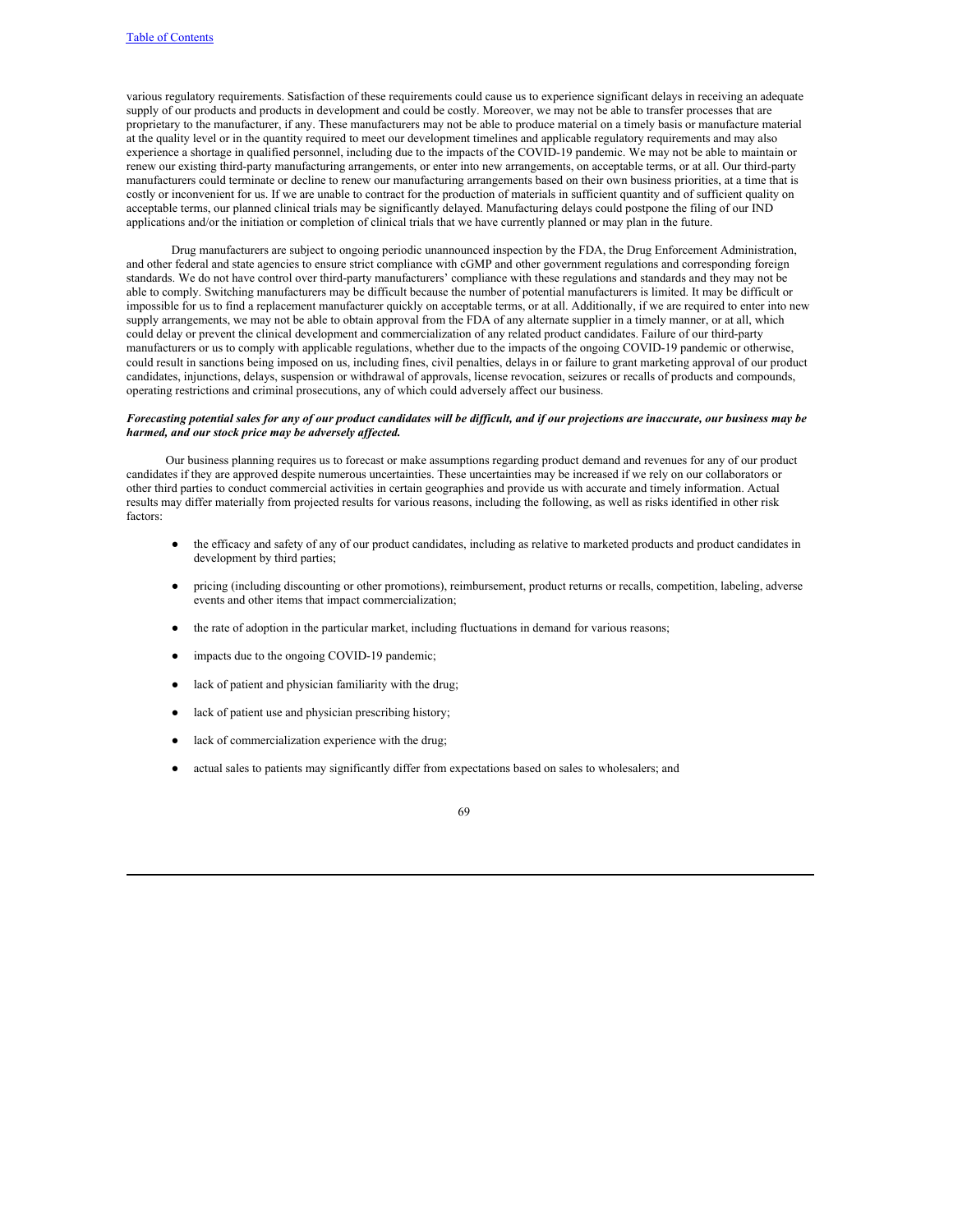uncertainty relating to when the drug may become commercially available to patients and rate of adoption in other territories.

We expect that our revenues from sales of any of our product candidates will continue to be based in part on estimates, judgment and accounting policies. Any incorrect estimates or disagreements with regulators or others regarding such estimates or accounting policies may result in changes to our guidance, projections or previously reported results. Expected and actual product sales and quarterly and other results may greatly fluctuate, including in the near-term, and such fluctuations can adversely affect the price of our common stock, perceptions of our ability to forecast demand and revenues, and our ability to maintain and fund our operations.

### Any product for which we have obtained regulatory approval, or for which we obtain approval in the future, is subject to, or will be subject to, extensive ongoing regulatory requirements by the FDA, EMA and other comparable regulatory authorities, and if we fail to comply with regulatory requirements or if we experience unanticipated problems with our products, we may be subject to penalties, we will be unable to generate revenue from the sale of such products, our potential for generating positive cash flow will be diminished, and *the capital necessary to fund our operations will be increased.\**

In April 2018, the FDA had approved TAVALISSE for the treatment of adult patients with chronic ITP who have had insufficient response to previous treatment. We launched fostamatinib in the United States on our own in late May 2018. In January 2019, we entered into an exclusive commercialization license agreement with Grifols to commercialize fostamatinib for the treatment, palliation, or prevention of human diseases, including chronic or persistent immune ITP, AIHA, and IgAN in Europe and Turkey and in October 2018, we entered into an exclusive license and supply agreement with Kissei for the development and commercialization of fostamatinib in all indications in Japan, China, Taiwan, and the Republic of Korea. In October 2019, we also entered into two exclusive license agreements with Medison to commercialize fostamatinib in all potential indications in Canada and Israel. Any product for which we have obtained regulatory approval, or for which we obtain regulatory approval in the future, along with the manufacturing processes and practices, postapproval clinical research, product labeling, advertising and promotional activities for such product, are subject to continual requirements of, and review by, the FDA, the EMA and other comparable international regulatory authorities. These requirements include submissions of safety and other post-marketing information and reports, registration and listing requirements, current good manufacturing practices (cGMP) requirements relating to manufacturing, quality control, quality assurance and corresponding maintenance of records and documents, requirements regarding the distribution of samples to physicians, import and export requirements and recordkeeping. If we or our suppliers encounter manufacturing, quality or compliance difficulties with respect to TAVALISSE or any of our product candidates, when and if approved, whether due to the impacts of the ongoing COVID-19 pandemic (including as a result of disruptions of global shipping and the transport of products) or otherwise, we may be unable to obtain or maintain regulatory approval or meet commercial demand for such products, which could adversely affect our business, financial conditions, results of operations and growth prospects.

Promotional communications with respect to prescription drugs are subject to a variety of legal and regulatory restrictions and must be consistent with the information in the product's approved labeling. Thus, we will not be able to promote any products we develop for indications or uses for which they are not approved.

In addition, the FDA often requires post-marketing testing and surveillance to monitor the effects of products. The FDA, the EMA and other comparable international regulatory agencies may condition approval of our product candidates on the completion of such postmarketing clinical studies. These post-marketing studies may suggest that a product causes undesirable side effects or may present a risk to the patient. Additionally, the FDA may require Risk Evaluation and Mitigation Strategies (REMS) to help ensure that the benefits of the drug outweigh its risks. A REMS may be required to include various elements, such as a medication guide or patient package insert, a communication plan to educate healthcare providers of the drug's risks, limitations on who may prescribe or dispense the drug, requirements that patients enroll in a registry or undergo certain health evaluations or other measures that the FDA deems necessary to ensure the safe use of the drug.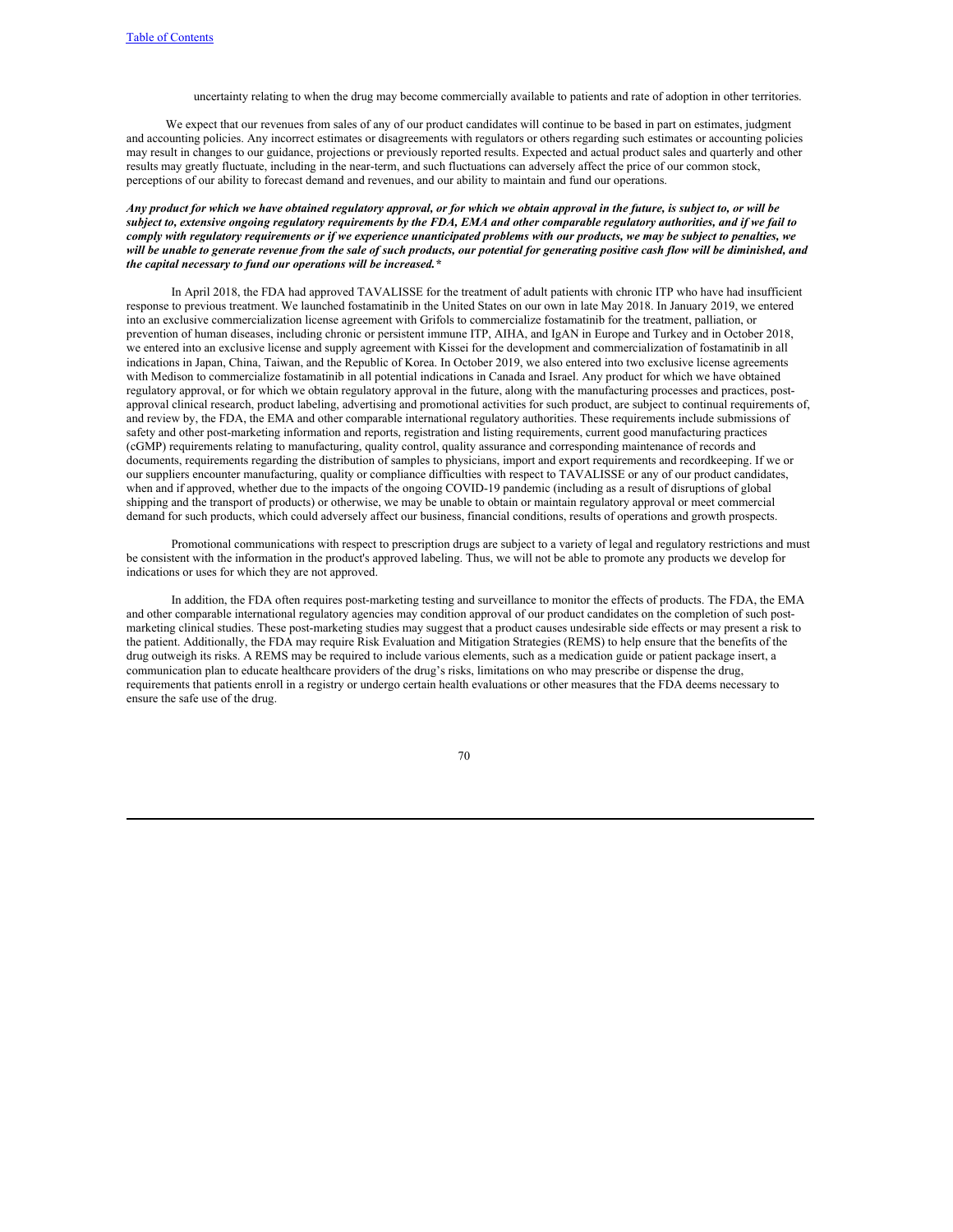Discovery after approval of previously unknown problems with any of our products, manufacturers or manufacturing processes, or failure to comply with regulatory requirements, may result in actions such as:

- restrictions on our ability to conduct clinical trials, including full or partial clinical holds on ongoing or planned trials;
- restrictions on product manufacturing processes;
- restrictions on the marketing of a product;
- restrictions on product distribution;
- requirements to conduct post-marketing clinical trials;
- untitled or warning letters or other adverse publicity;
- withdrawal of products from the market;
- refusal to approve pending applications or supplements to approved applications that we submit;
- recall of products;
- refusal to permit the import or export of our products;
- product seizure;
- fines, restitution or disgorgement of profits or revenue;
- refusal to allow us to enter into supply contracts, including government contracts;
- injunctions; or
- imposition of civil or criminal penalties.

If such regulatory actions are taken, the value of our company and our operating results will be adversely affected. Additionally, if the FDA, the EMA or any other comparable international regulatory agency withdraws its approval of a product that is or may be approved, we will be unable to generate revenue from the sale of that product in the relevant jurisdiction, our potential for generating positive cash flow will be diminished and the capital necessary to fund our operations will be increased. Accordingly, we continue to expend significant time, money and effort in all areas of regulatory compliance, including manufacturing, production, product surveillance, post-marketing studies and quality control.

### We do not and will not have access to all information regarding fostamatinib and product candidates we licensed to Kissei, Grifols and *Medison.*

We do not and will not have access to all information regarding fostamatinib and other product candidates, including potentially material information about commercialization plans, medical information strategies, clinical trial design and execution, safety reports from clinical trials, safety reports, regulatory affairs, process development, manufacturing and other areas known by Kissei, Grifols and Medison. In addition, we have confidentiality obligations under our agreement with Kissei, Grifols and Medison. Thus, our ability to keep our shareholders informed about the status of fostamatinib will be limited by the degree to which Kissei, Grifols and/or Medison keep us informed and allows us to disclose such information to the public. If Kissei, Grifols and/or Medison fail to keep us informed about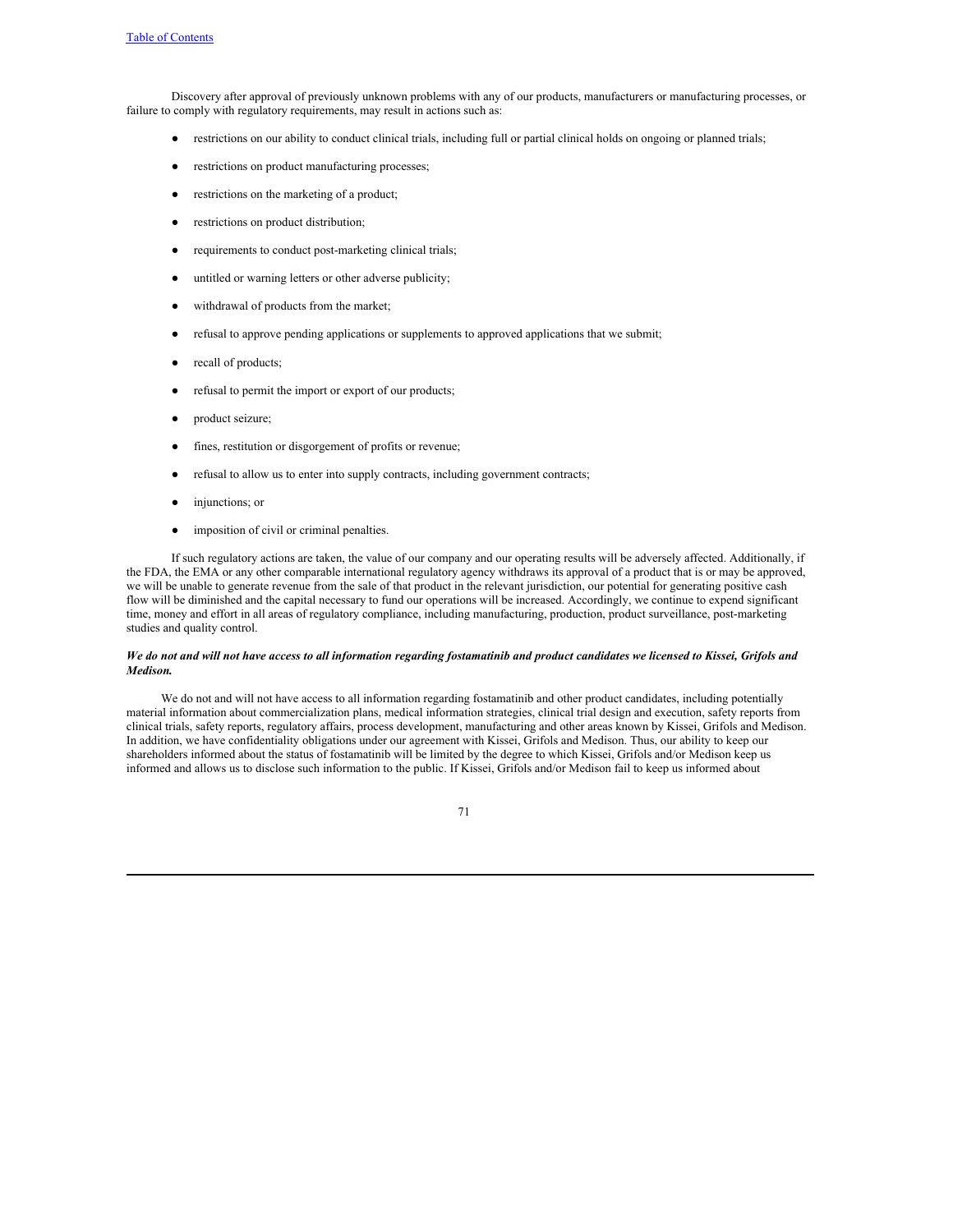commercialization efforts related to fostamatinib, or the status of the clinical development or regulatory approval pathway of other product candidates licensed to them, we may make operational and/or investment decisions that we would not have made had we been fully informed, which may adversely affect our business and operations.

### If we are unable to obtain regulatory approval to market products in the United States and foreign jurisdictions, we will not be permitted *to commercialize products we or our collaborative partners may develop.*

We cannot predict whether regulatory clearance will be obtained for any product that we, or our collaborative partners, hope to develop. Satisfaction of regulatory requirements typically takes many years, is dependent upon the type, complexity and novelty of the product and requires the expenditure of substantial resources. Of particular significance to us are the requirements relating to research and development and testing.

Before commencing clinical trials in humans in the United States, we, or our collaborative partners, will need to submit and receive approval from the FDA of an IND application. Clinical trials are subject to oversight by institutional review boards and the FDA and:

- must be conducted in conformance with the FDA's good clinical practices and other applicable regulations;
- must meet requirements for institutional review board oversight;
- must meet requirements for informed consent;
- are subject to continuing FDA and regulatory oversight;
- may require large numbers of test subjects; and
- may be suspended by us, our collaborators or the FDA at any time if it is believed that the subjects participating in these trials are being exposed to unacceptable health risks or if the FDA finds deficiencies in the IND or the conduct of these trials.

While we have stated that we intend to file additional INDs for future product candidates, this is only a statement of intent, and we may not be able to do so because we may not be able to identify potential product candidates. In addition, the FDA may not approve any IND we or our collaborative partners may submit in a timely manner, or at all.

Before receiving FDA approval to market a product, we must demonstrate with substantial clinical evidence that the product is safe and effective in the patient population and the indication that will be treated. Data obtained from preclinical and clinical activities are susceptible to varying interpretations that could delay, limit or prevent regulatory approvals. In addition, delays or rejections may be encountered based upon additional government regulation from future legislation or administrative action or changes in FDA policy during the period of product development, clinical trials and FDA regulatory review. Failure to comply with applicable FDA or other applicable regulatory requirements may result in criminal prosecution, civil penalties, recall or seizure of products, total or partial suspension of production or injunction, adverse publicity, as well as other regulatory action against our potential products or us. Additionally, we have limited experience in conducting and managing the clinical trials necessary to obtain regulatory approval.

If regulatory approval of a product is granted, this approval will be limited to those indications or disease states and conditions for which the product is demonstrated through clinical trials to be safe and efficacious. We cannot assure you that any compound developed by us, alone or with others, will prove to be safe and efficacious in clinical trials and will meet all of the applicable regulatory requirements needed to receive marketing approval.

Outside the United States, our ability, or that of our collaborative partners, to market a product is contingent upon receiving a marketing authorization from the appropriate regulatory authorities. This foreign regulatory approval process typically includes all of the risks and costs associated with FDA approval described above and may also include additional risks and costs, such as the risk that such foreign regulatory authorities, which often have different regulatory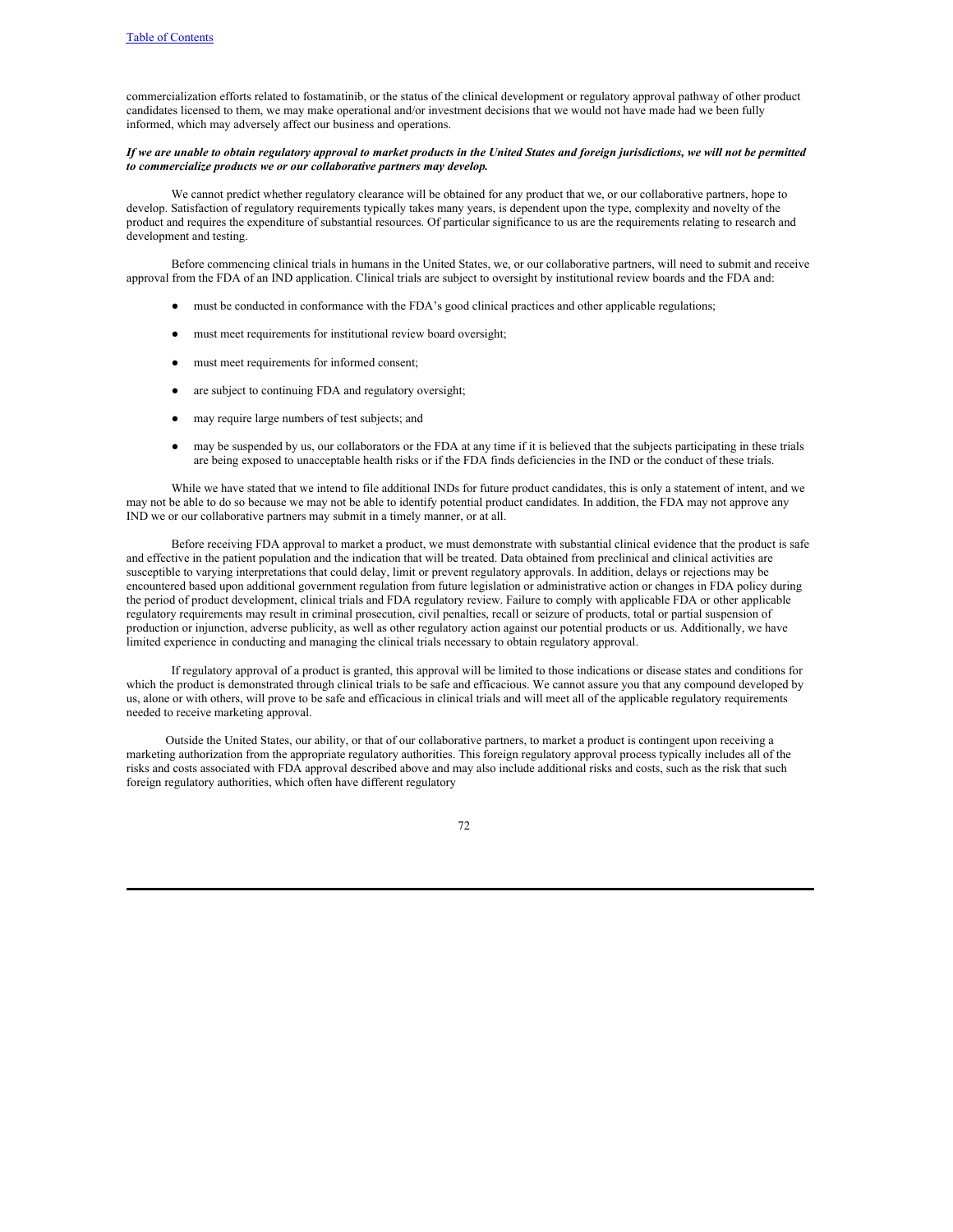and clinical trial requirements, interpretations and guidance from the FDA, may require additional clinical trials or results for approval of a product candidate, any of which could result in delays, significant additional costs or failure to obtain such regulatory approval. There can be no assurance, however, that we or our collaborative partners will not have to provide additional information or analysis, or conduct additional clinical trials, before receiving approval to market product candidates.

#### *We may be unable to expand our product pipeline, which could limit our growth and revenue potential.*

Our business is focused on the discovery, development and commercialization of novel small molecule drugs that significantly improve the lives of patients with immune and hematologic disorders, cancer and rare diseases. In this regard, we are pursuing internal drug discovery efforts with the goal of identifying new product candidates to advance into clinical trials. Internal discovery efforts to identify new product candidates require substantial technical, financial and human resources. These internal discovery efforts may initially show promise in identifying potential product candidates, yet ultimately fail to yield product candidates for clinical development for a number of reasons. For example, potential product candidates may, on later stage clinical study, be shown to have inadequate efficacy, harmful side effects, suboptimal pharmaceutical profiles or other characteristics suggesting that they are unlikely to be commercially viable products.

Apart from our internal discovery efforts, our strategy to expand our development pipeline is also dependent on our ability to successfully identify and acquire or in-license relevant product candidates. However, the in-licensing and acquisition of product candidates is a highly competitive area, and many other companies are pursuing the same or similar product candidates to those that we may consider attractive. In particular, larger companies with more well-established and diverse revenue streams may have a competitive advantage over us due to their size, financial resources and more extensive clinical development and commercialization capabilities. Furthermore, companies that perceive us to be a competitor may be unwilling to assign or license rights to us. We may also be unable to in-license or acquire additional relevant product candidates on acceptable terms that would allow us to realize an appropriate return on our investment. If we are unable to develop suitable product candidates through internal discovery efforts, whether due to the impacts of the ongoing COVID-19 pandemic or otherwise, or if we are unable to successfully obtain rights to additional suitable product candidates, our business and prospects for growth could suffer. Even if we succeed in our efforts to obtain rights to suitable product candidates, the competitive business environment may result in higher acquisition or licensing costs, and our investment in these potential products will remain subject to the inherent risks associated with the development and commercialization of new medicines. In certain circumstances, we may also be reliant on the licensor for the continued development of the in-licensed technology and their efforts to safeguard their underlying intellectual property.

With respect to acquisitions, we may not be able to integrate the target company successfully into our existing business, maintain the key business relationships of the target, or retain key personnel of an acquired business. Furthermore, we could assume unknown or contingent liabilities or incur unanticipated expenses. Any acquisitions or investments made by us also could result in our spending significant amounts, issuing dilutive securities, assuming or incurring significant debt obligations and contingent liabilities, incurring large one-time expenses and acquiring intangible assets that could result in significant future amortization expense and significant write-offs, any of which could harm our operating results.

## *Increasing use of social media could give rise to liability and may harm our business.*

We and our employees are increasingly utilizing social media tools and our website as a means of communication. Despite our efforts to monitor evolving social media communication guidelines and comply with applicable laws and regulations, there is risk that the unauthorized use of social media by us or our employees to communicate about our products or business, or any inadvertent disclosure of material, nonpublic information through these means, may cause us to be found in violation of applicable laws and regulations, which may give rise to liability and result in harm to our business. In addition, there is also risk of inappropriate disclosure of sensitive information,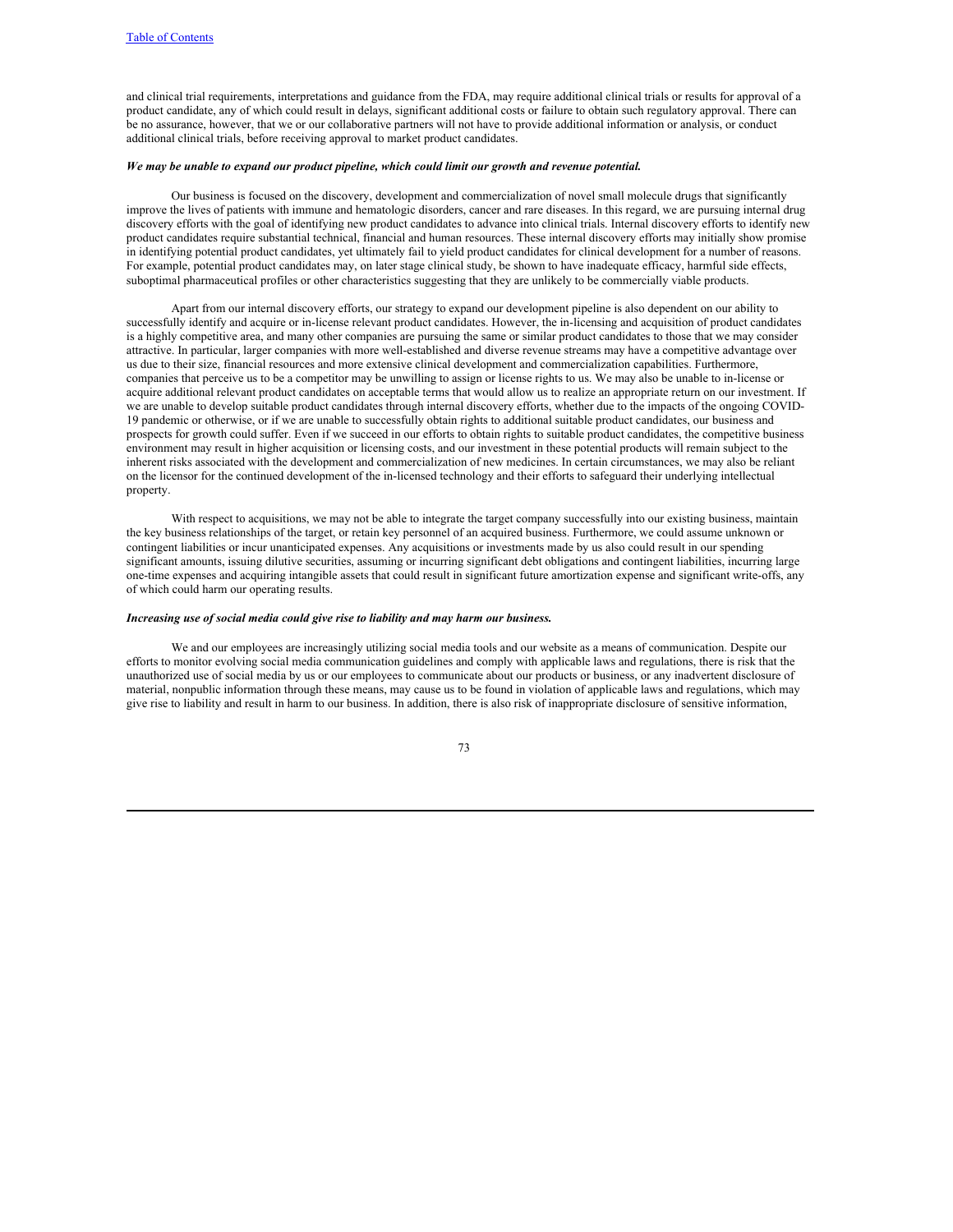which could result in significant legal and financial exposure and reputational damages that could potentially have an adverse impact on our business, financial condition and results of operations. Furthermore, negative posts or comments about us or our products on social media could seriously damage our reputation, brand image and goodwill.

## *Our future funding requirements will depend on many uncertain factors.*

- Our future funding requirements will depend upon many factors, many of which are beyond our control, including, but not limited
- to:
- the costs to commercialize fostamatinib for the treatment of ITP in the United States, or any other future product candidates, if any such candidate receives regulatory approval for commercial sale;
- the progress and success of our Phase 3 trial in warm AIHA, other clinical trials and preclinical activities (including studies and manufacture of materials) of our product candidates conducted by us;
- any current and future impacts of the ongoing and evolving COVID-19 pandemic;
- the costs and timing of regulatory filings and approvals by us and our collaborators;
- the progress of research and development programs carried out by us and our collaborative partners;
- any changes in the breadth of our research and development programs;
- the ability to achieve the events identified in our collaborative agreements that may trigger payments to us from our collaboration partners;
- our ability to acquire or license other technologies or compounds that we may seek to pursue;
- our ability to manage our growth;
- competing technological and market developments;
- the costs and timing of obtaining, enforcing and defending our patent and other intellectual property rights; and
- expenses associated with any unforeseen litigation, including any arbitration and securities class action lawsuits.

Insufficient funds may require us to delay, scale back or eliminate some or all of our commercial efforts and/or research and development programs, to reduce personnel and operating expenses, to lose rights under existing licenses or to relinquish greater or all rights to product candidates at an earlier stage of development or on less favorable terms than we would otherwise choose or may adversely affect our ability to operate as a going concern.

#### There is a high risk that drug discovery and development efforts might not generate successful product candidates.

At the present time, a significant portion of our operations are focused on various stages of drug identification and development. We currently have various product candidates in the clinical testing stage. In our industry, it is statistically unlikely that the limited number of compounds that we have identified as potential product candidates will actually lead to successful product development efforts. We have invested a significant portion of our efforts and financial resources into the development of fostamatinib. Our ability to generate product revenue, which will not occur until after regulatory approval, if ever, will depend on the successful development, regulatory approval and eventual commercialization of one of our product candidates.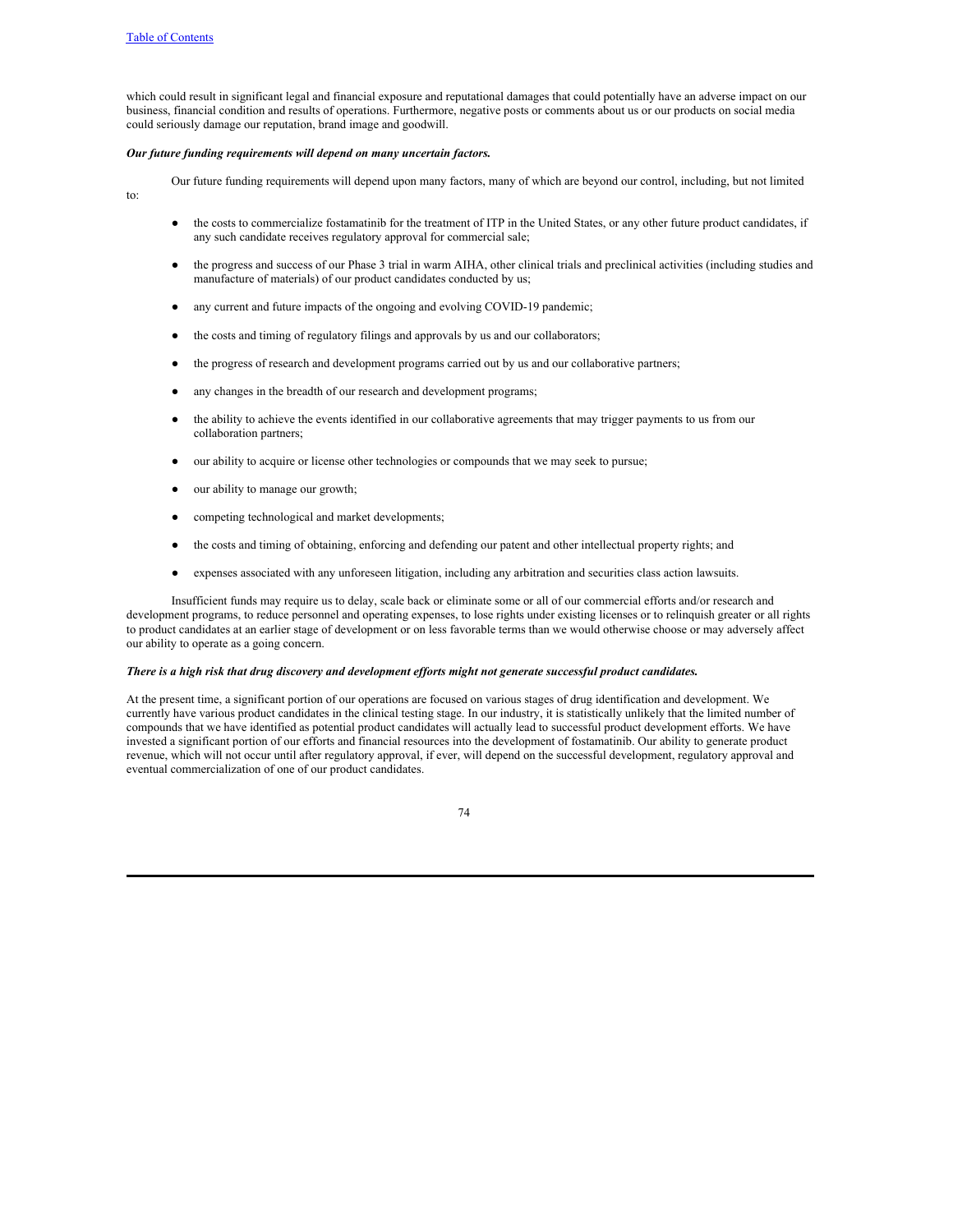Our compounds in clinical trials and our future leads for potential drug compounds are subject to the risks and failures inherent in the development of pharmaceutical products. These risks include, but are not limited to, the inherent difficulty in selecting the right drug and drug target and avoiding unwanted side effects, as well as unanticipated problems relating to product development, testing, enrollment, obtaining regulatory approvals, maintaining regulatory compliance, manufacturing, competition and costs and expenses that may exceed current estimates. In future clinical trials, we or our partners may discover additional side effects and/or higher frequency of side effects than those observed in previously completed clinical trials. The results of preliminary and mid-stage clinical trials do not necessarily predict clinical or commercial success, and larger later-stage clinical trials may fail to confirm the results observed in the previous clinical trials. Similarly, a clinical trial may show that a product candidate is safe and effective for certain patient populations in a particular indication, but other clinical trials may fail to confirm those results in a subset of that population or in a different patient population, which may limit the potential market for that product candidate. With respect to our own compounds in development, we have established anticipated timelines with respect to the initiation of clinical trials based on existing knowledge of the compounds. However, we cannot provide assurance that we will meet any of these timelines for clinical development. Additionally, the initial results of a completed earlier clinical trial of a product candidate do not necessarily predict final results and the results may not be repeated in later clinical trials.

Because of the uncertainty of whether the accumulated preclinical evidence (PK, pharmacodynamic, safety and/or other factors) or early clinical results will be observed in later clinical trials, we can make no assurances regarding the likely results from our future clinical trials or the impact of those results on our business. If our clinical trials fail to meet the primary efficacy endpoints, the commercial prospects of our business may be harmed, our ability to generate product revenues may be delayed or eliminated or we may be forced to undertake other strategic alternatives that are in our shareholders' best interests, including cost reduction measures. If we are unable to obtain adequate financing or engage in a strategic transaction on commercially reasonable terms or at all, we may be required to implement further cost reduction strategies which could significantly impact activities related to our commercial efforts and/or research and development of our future product candidates, and could significantly harm our business, financial condition and results of operations. In addition, these cost reduction strategies could cause us to further curtail our operations or take other actions that would adversely impact our shareholders.

## *Delays in clinical testing could result in increased costs to us.\**

We may not be able to initiate or continue clinical studies or trials for our product candidates if we are unable to locate and enroll a sufficient number of eligible patients to participate in these clinical trials as required by the FDA or other regulatory authorities, whether due to the impacts of the ongoing COVID-19 pandemic or otherwise. Even if we are able to enroll a sufficient number of patients in our clinical trials, if the pace of enrollment is slower than we expect, the development costs for our product candidates may increase and the completion of our clinical trials may be delayed, or our clinical trials could become too expensive to complete. Significant delays in clinical testing could negatively impact our product development costs and timing. Our estimates regarding timing are based on a number of assumptions, including assumptions based on past experience with our other clinical programs. If we are unable to enroll the patients in these trials at the projected rate, the completion of the clinical program could be delayed and the costs of conducting the program could increase, either of which could harm our business.

Clinical trials can be delayed for a variety of reasons, including delays in obtaining regulatory approval to commence a study, delays from scaling up of a study, delays in reaching agreement on acceptable clinical trial agreement terms with prospective clinical sites, delays in obtaining institutional review board approval to conduct a study at a prospective clinical site or delays in recruiting subjects to participate in a study. In addition, we typically rely on third-party clinical investigators to conduct our clinical trials and other third-party organizations to oversee the operations of such trials and to perform data collection and analysis. The clinical investigators are not our employees, and we cannot control the amount or timing of resources that they devote to our programs. Failure of the third-party organizations to meet their obligations, whether due to the impacts of the ongoing COVID-19 pandemic or otherwise, could adversely affect clinical development of our products. As a result, we may face additional delaying factors outside our control if these parties do not perform their obligations in a timely fashion. For example, any number of those issues could arise with our clinical trials causing a delay. Delays of this sort could occur for the reasons identified above or other reasons.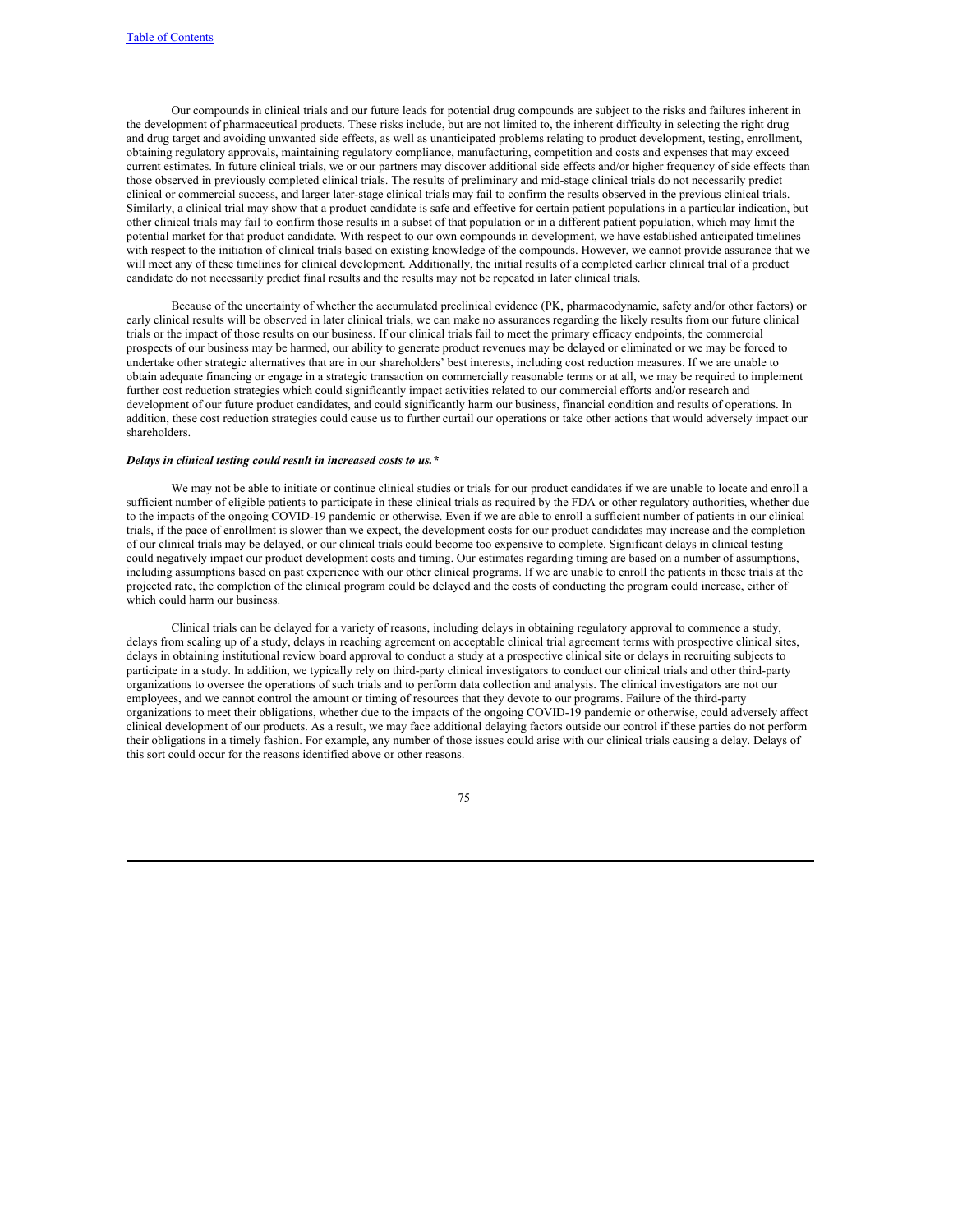If we have delays in conducting the clinical trials or obtaining regulatory approvals, our product development costs will increase. For example, we may need to make additional payments to third-party investigators and organizations to retain their services or we may need to pay recruitment incentives. If the delays are significant, our financial results and the commercial prospects for our product candidates will be harmed, and our ability to become profitable will be delayed. Moreover, these third-party investigators and organizations may also have relationships with other commercial entities, some of which may compete with us. If these third-party investigators and organizations assist our competitors at our expense, it could harm our competitive position.

Due to the evolving effects of the COVID-19 pandemic, for several of our development programs, we are experiencing a disruption or delay in our ability to enroll and assess patients, maintain patient enrollment, supply study drug, report trial results, or interact with regulators, ethics committees or other important agencies due to limitations in employee resources or otherwise. In addition, some patients may not be able or willing to comply with clinical trial protocols if quarantines impede patient movement or interrupt healthcare services. Similarly, our ability to recruit and retain patients and principal investigators and site staff who, as healthcare providers, may have heightened exposure to COVID-19 and adversely impact our clinical trial operations. In light of the evolving effects of the COVID-19 pandemic, we have taken, and will continue to take, measures to implement remote and virtual approaches to clinical development, including remote patient monitoring where possible, and if the COVID-19 pandemic continues and persists for an extended period of time, we could experience significant disruptions to our clinical development timelines, which would adversely affect our business, financial condition, results of operations and growth prospects.

## We have obtained orphan drug designation from the FDA for fostamatinib for the treatment of ITP and warm AIHA, but we may not be able to obtain or maintain orphan drug designation or exclusivity for fostamatinib for the treatment of ITP, warm AIHA or our other product candidates, or we may be unable to maintain the benefits associated with orphan drug designation, including the potential for *market exclusivity.*

We have obtained orphan drug designation in the United States for fostamatinib for the treatment of ITP and warm AIHA. We may seek orphan drug designation for other product candidates in the future. Under the Orphan Drug Act, the FDA may grant orphan drug designation to a drug or biologic intended to treat a rare disease or condition, which is defined as one occurring in a patient population of fewer than 200,000 in the United States, or a patient population greater than 200,000 in the United States where there is no reasonable expectation that the cost of developing the drug will be recovered from sales in the United States. In the United States, orphan drug designation entitles a party to financial incentives such as opportunities for grant funding towards clinical trial costs, tax advantages and user-fee waivers. In addition, if a product that has orphan drug designation subsequently receives the first FDA approval for the disease for which it has such designation, the product is entitled to orphan drug exclusivity, which means that the FDA may not approve any other applications, including a full NDA, to market the same drug for the same indication for seven years, except in limited circumstances, such as a showing of clinical superiority to the product with orphan drug exclusivity or where the manufacturer is unable to assure sufficient product quantity.

We cannot assure you that any future application for orphan drug designation with respect to any other product candidate will be granted. If we are unable to obtain orphan drug designation with respect to other product candidates in the United States, we will not be eligible to obtain the period of market exclusivity that could result from orphan drug designation or be afforded the financial incentives associated with orphan drug designation. Even though we have received orphan drug designation for fostamatinib for the treatment of ITP and warm AIHA, we may not be the first to obtain marketing approval for the orphan-designated indication due to the uncertainties associated with developing pharmaceutical products. In addition, exclusive marketing rights in the United States for fostamatinib for the treatment of ITP, warm AIHA or any future product candidate may be limited if we seek approval for an indication broader than the orphandesignated indication or may be lost if the FDA later determines that the request for designation was materially defective or if the manufacturer is unable to assure sufficient quantities of the product to meet the needs of patients with the rare disease or condition. Further, even if we obtain orphan drug exclusivity for a product, that exclusivity may not effectively protect the product from competition because different drugs with different active moieties can be approved for the same condition. Even after an orphan product is approved, the FDA can subsequently approve the same drug with the same active moiety for the same condition if the FDA concludes that the later drug is safer, more effective, or makes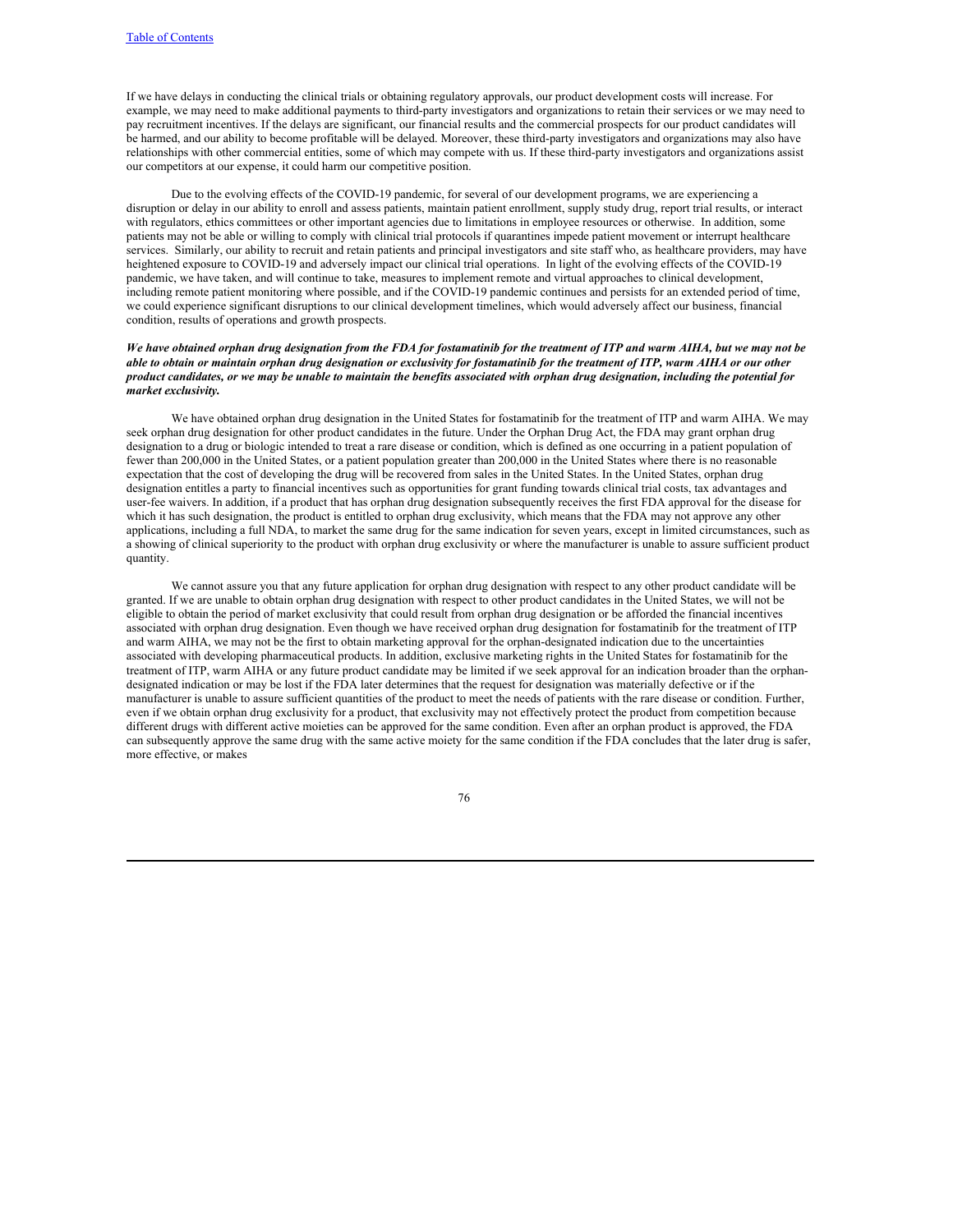a major contribution to patient care. Orphan drug designation neither shortens the development time or regulatory review time of a drug nor gives the drug any advantage in the regulatory review or approval process.

## Our research and development efforts will be seriously jeopardized if we are unable to attract and retain key employees and *relationships.*

As a small company, our success depends on the continued contributions of our principal management and scientific personnel and on our ability to develop and maintain important relationships with leading academic institutions, scientists and companies in the face of intense competition for such personnel. In particular, our research programs depend on our ability to attract and retain highly skilled chemists, other scientists, and development, regulatory and clinical personnel. If we lose the services of any of our key personnel, our research and development efforts could be seriously and adversely affected. Our employees can terminate their employment with us at any time.

#### Our success as a company is uncertain due to our history of operating losses and the uncertainty of any future profitability.

We incurred a loss from operations of approximately \$10.1 million during the nine months ended September 30, 2020. Other than for 2010, we have historically incurred losses from operations each year since we were incorporated in June 1996, due in large part to the significant research and development expenditures required to identify and validate new product candidates and pursue our development efforts, and the costs of our ongoing commercial efforts for TAVALISSE. We expect to continue to incur losses from operations, at least in the next twelve months, and there can be no assurance that we will generate annual operating income in the foreseeable future. Currently, our potential sources of revenues are our sales of TAVALISE, upfront payments, research and development contingent payments and royalty payments pursuant to our collaboration arrangements, which may never materialize if our collaborators do not achieve certain events or generate net sales to which these contingent payments are dependent on. If our future drug candidates fail or do not gain regulatory approval, or if our drugs do not achieve sustainable market acceptance, we may not be profitable. As of September 30, 2020, we had an accumulated deficit of approximately \$1.3 billion. The extent of our future losses or profitability, if any, especially due to the ongoing COVID-19 pandemic, is highly uncertain.

#### If our corporate collaborations or license agreements are unsuccessful, or if we fail to form new corporate collaborations or license *agreements, our research and development ef orts could be delayed.*

Our strategy depends upon the formation and sustainability of multiple collaborative arrangements and license agreements with third parties now and in the future. We rely on these arrangements for not only financial resources, but also for expertise we need now and in the future relating to clinical trials, manufacturing, sales and marketing, and for licenses to technology rights. To date, we have entered into several such arrangements with corporate collaborators; however, we do not know if these collaborations or additional collaborations with third parties, if any, will dedicate sufficient resources or if any development or commercialization efforts by third parties will be successful. In addition, our corporate collaborators may delay clinical trials, provide insufficient funding for a clinical trial program, stop a clinical trial or abandon a drug candidate or development program. Should a collaborative partner fail to develop or commercialize a compound or product to which it has rights from us for any reason, including corporate restructuring, such failure might delay our ongoing research and development efforts, because we might not receive any future payments, and we would not receive any royalties associated with such compound or product. We are conducting a Phase 3 clinical program to study fostamatinib in AIHA on our own. We may seek another collaborator or licensee in the future for clinical development and commercialization of fostamatinib, as well as our other clinical programs, which we may not be able to obtain on commercially reasonable terms or at all. If we are unable to form new collaborations or enter into new license agreements, our research and development efforts could be delayed. In addition, the continuation of some of our partnered drug discovery and development programs may be dependent on the periodic renewal of our corporate collaborations.

Each of our collaborations could be terminated by the other party at any time, and we may not be able to renew these collaborations on acceptable terms, if at all, or negotiate additional corporate collaborations on acceptable terms, if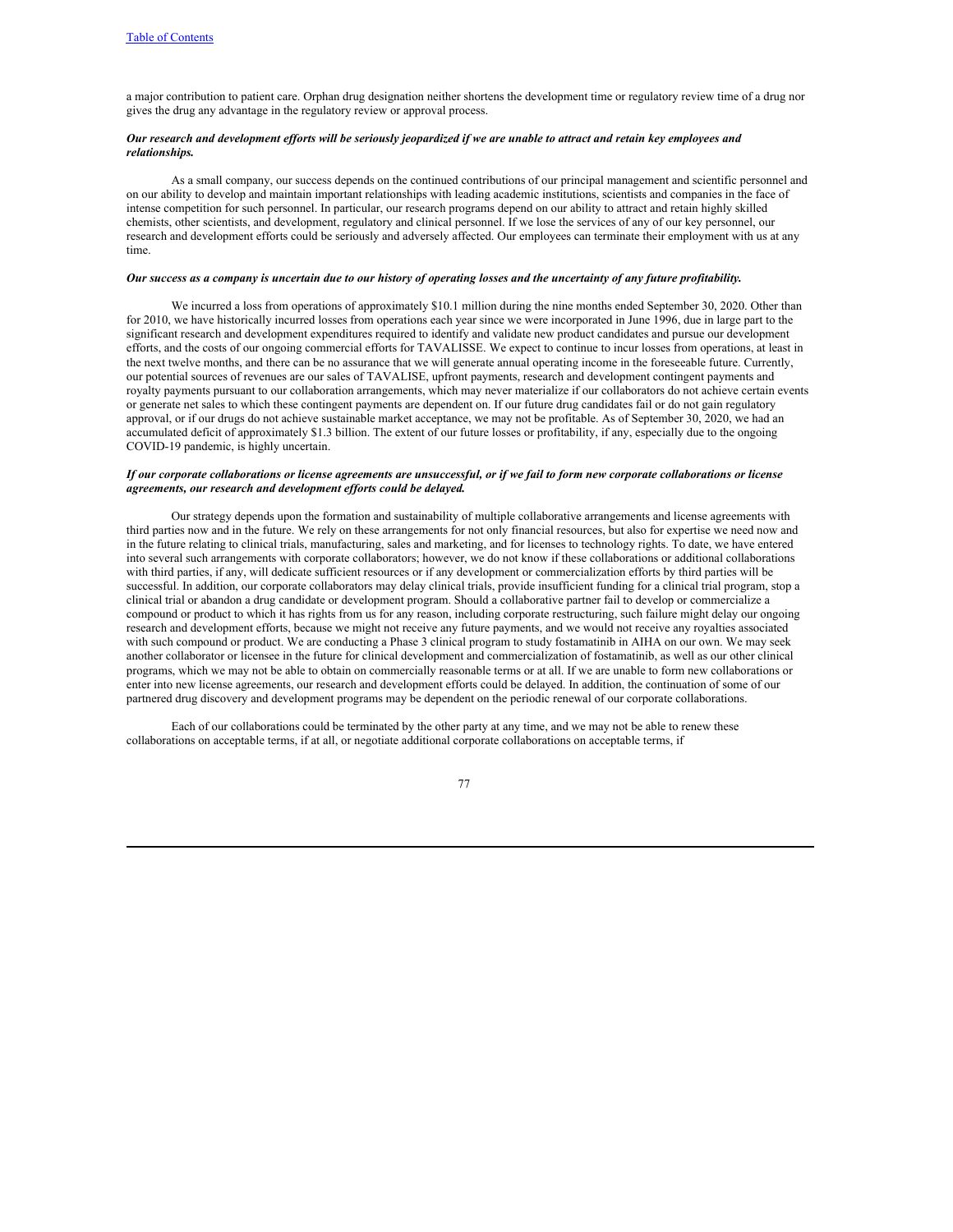at all. If these collaborations terminate or are not renewed, any resultant loss of revenues from these collaborations or loss of the resources and expertise of our collaborative partners could adversely affect our business.

Conflicts also might arise with collaborative partners concerning proprietary rights to particular compounds. While our existing collaborative agreements typically provide that we retain milestone payments, royalty rights and/or revenue sharing with respect to drugs developed from certain compounds or derivative compounds, any such payments or royalty rights may be at reduced rates, and disputes may arise over the application of payment provisions or derivative payment provisions to such drugs, and we may not be successful in such disputes. For example, in September 2018, BerGenBio served us with a notice of arbitration seeking declaratory relief related to the interpretation of provisions under our June 2011 license agreement, particularly as they relate to the rights and obligations of the parties in the event of the license or sale of a product in the program by BerGenBio and/or the sale of BerGenBio to a third party. The arbitration panel dismissed four of the six declarations sought by BerGenBio, and we thereafter consented to one of the remaining declarations requested by BerGenBio. On February 27, 2019, the arbitration panel issued a determination granting the declaration sought by BerGenBio on the remaining issue, and held that in the event of a sale of shares by BerGenBio's shareholders where there is no monetary benefit to BerGenBio, we would not be entitled to a portion of the proceeds from such a sale. In this circumstance where the revenue share provision is not triggered, the milestone and royalty payment provisions remain in effect. While we do not believe that the determination will have an adverse effect on our operations, cash flows or financial condition, we can make no assurance regarding any such impact. Additionally, the management teams of our collaborators may change for various reasons including due to being acquired. Different management teams or an acquiring company of our collaborators may have different priorities which may have adverse results on the collaboration with us.

We are also a party to various license agreements that give us rights to use specified technologies in our research and development processes. The agreements pursuant to which we have in-licensed technology permit our licensors to terminate the agreements under certain circumstances. If we are not able to continue to license these and future technologies on commercially reasonable terms, our product development and research may be delayed or otherwise adversely affected.

## If conflicts arise between our collaborators or advisors and us, any of them may act in their self-interest, which may be adverse to our *stockholders' interests.*

If conflicts arise between us and our corporate collaborators or scientific advisors, the other party may act in its self-interest and not in the interest of our stockholders. Some of our corporate collaborators are conducting multiple product development efforts within each disease area that is the subject of the collaboration with us or may be acquired or merged with a company having a competing program. In some of our collaborations, we have agreed not to conduct, independently or with any third party, any research that is competitive with the research conducted under our collaborations. Our collaborators, however, may develop, either alone or with others, products in related fields that are competitive with the products or potential products that are the subject of these collaborations. Competing products, either developed by our collaborators or to which our collaborators have rights, may result in their withdrawal of support for our product candidates.

If any of our corporate collaborators were to breach or terminate its agreement with us or otherwise fail to conduct the collaborative activities successfully and in a timely manner, the preclinical or clinical development or commercialization of the affected product candidates or research programs could be delayed or terminated. We generally do not control the amount and timing of resources that our corporate collaborators devote to our programs or potential products. We do not know whether current or future collaborative partners, if any, might pursue alternative technologies or develop alternative products either on their own or in collaboration with others, including our competitors, as a means for developing treatments for the diseases targeted by collaborative arrangements with us.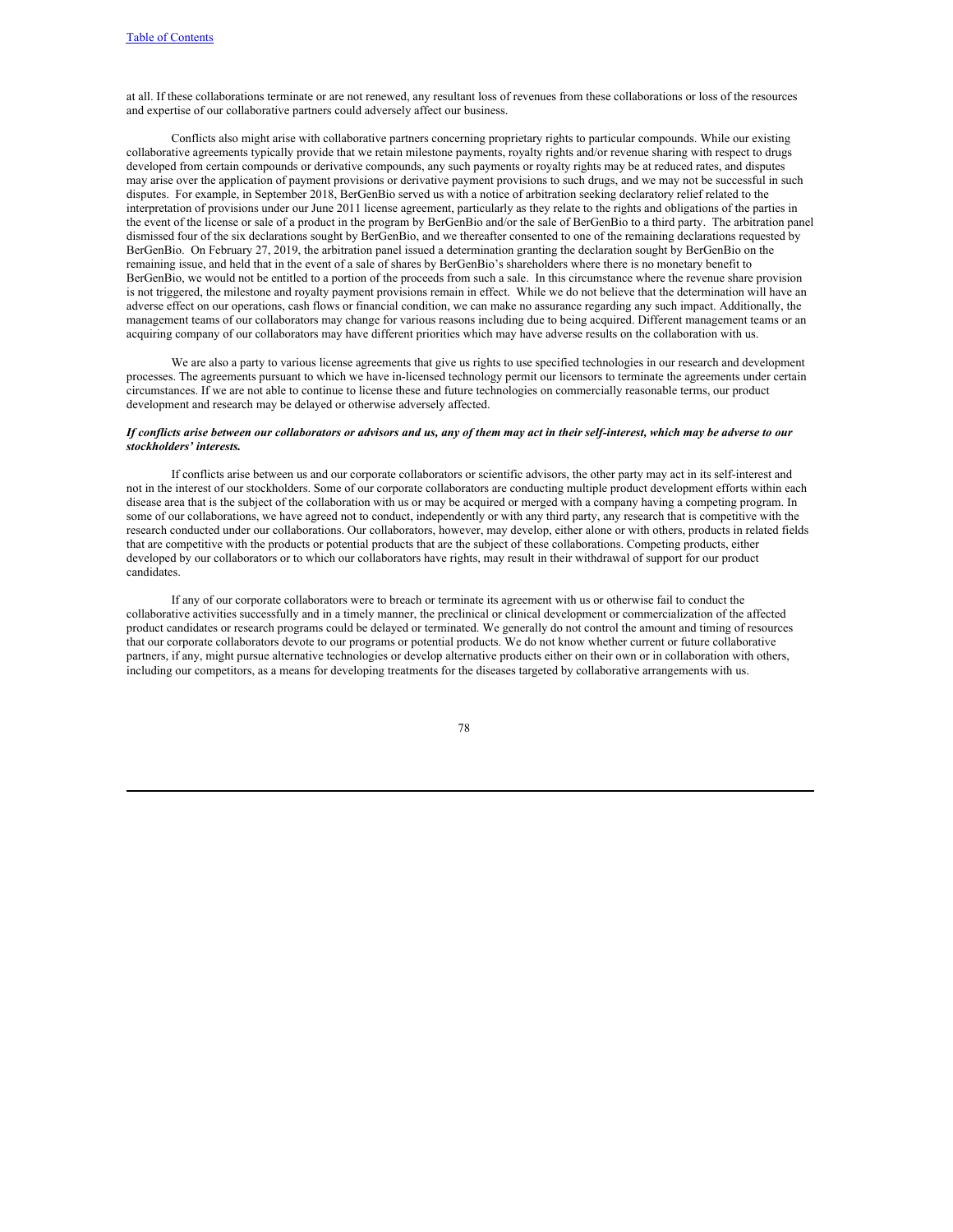## Our success is dependent on intellectual property rights held by us and third parties, and our interest in such rights is complex and *uncertain.\**

Our success will depend to a large part on our own, our licensees' and our licensors' ability to obtain and defend patents for each party's respective technologies and the compounds and other products, if any, resulting from the application of such technologies. For example, fostamatinib is covered as a composition of matter in a U.S. issued patent that has an expected expiration date of September 2031, after taking into account patent term adjustment and extension rules.

In the future, our patent position might be highly uncertain and involve complex legal and factual questions. For example, we may be involved in post-grant proceedings before the United States Patent and Trademark Office. Post-grant proceedings are complex and expensive legal proceedings and there is no assurance we will be successful in any such proceedings. A post-grant proceeding could result in our losing our patent rights and/or our freedom to operate and/or require us to pay significant royalties. Additionally, third parties may challenge the validity, enforceability or scope of our issued patents, which may result in such patents being narrowed, invalidated or held unenforceable through interference, opposition or invalidity proceedings before the United States Patent and Trademark Office or non-U.S. patent offices. Any successful opposition to our patents could deprive us of exclusive rights necessary for the successful commercialization of fostamatinib or our other product candidates. Oppositions could also be filed to complementary patents, such as formulations, methods of manufacture and methods of use, that are intended to extend the patent life of the overall portfolio beyond the patent life covering the composition of matter. A successful opposition to any such complementary patent could impact our ability to extend the life of the overall portfolio beyond that of the related composition of matter patent.

Additional uncertainty may result because no consistent policy regarding the breadth of legal claims allowed in biotechnology patents has emerged to date. Accordingly, we cannot predict the breadth of claims allowed in our or other companies' patents.

Because the degree of future protection for our proprietary rights is uncertain, we cannot assure you that:

- we were the first to make the inventions covered by each of our pending patent applications;
- we were the first to file patent applications for these inventions;
- others will not independently develop similar or alternative technologies or duplicate any of our technologies;
- any of our pending patent applications will result in issued patents;
- any patents issued to us or our collaborators will provide a basis for commercially viable products or will provide us with any competitive advantages or will not be challenged by third parties;
- we will develop additional proprietary technologies that are patentable; or
- the patents of others will not have a negative effect on our ability to do business.

We rely on trade secrets to protect technology where we believe patent protection is not appropriate or obtainable; however, trade secrets are difficult to protect. While we require employees, collaborators and consultants to enter into confidentiality agreements, we may not be able to adequately protect our trade secrets or other proprietary information in the event of any unauthorized use or disclosure or the lawful development by others of such information.

We are a party to certain in-license agreements that are important to our business, and we generally do not control the prosecution of in-licensed technology. Accordingly, we are unable to exercise the same degree of control over this intellectual property as we exercise over our internally developed technology. Moreover, some of our academic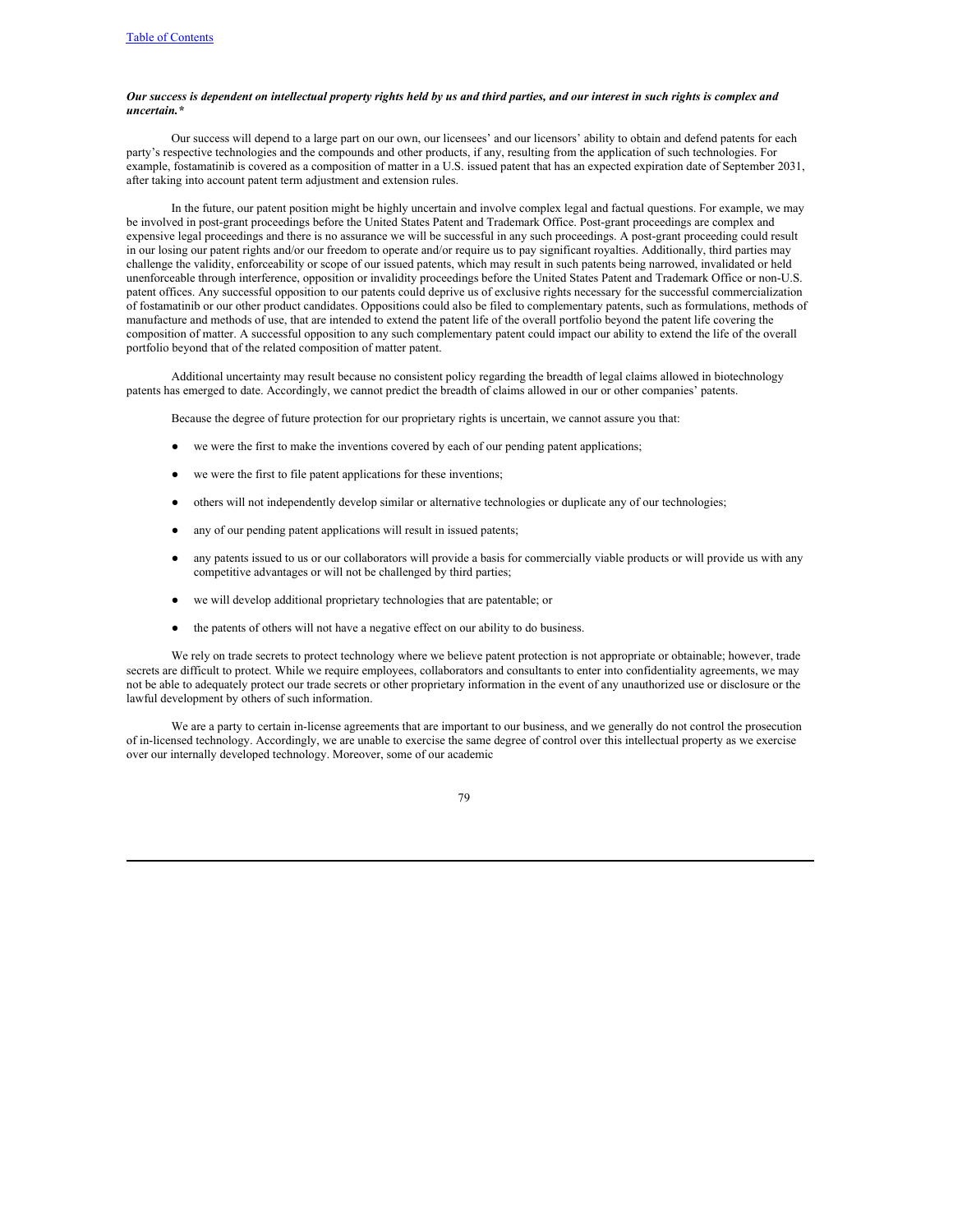institution licensors, research collaborators and scientific advisors have rights to publish data and information in which we have rights. If we cannot maintain the confidentiality of our technology and other confidential information in connection with our collaborations, our ability to receive patent protection or protect our proprietary information may otherwise be impaired. In addition, some of the technology we have licensed relies on patented inventions developed using U.S. government resources.

The U.S. government retains certain rights, as defined by law, in such patents, and may choose to exercise such rights. Certain of our in-licenses may be terminated if we fail to meet specified obligations. If we fail to meet such obligations and any of our licensors exercise their termination rights, we could lose our rights under those agreements. If we lose any of our rights, it may adversely affect the way we conduct our business. In addition, because certain of our licenses are sublicenses, the actions of our licensors may affect our rights under those licenses.

## If a dispute arises regarding the infringement or misappropriation of the proprietary rights of others, such dispute could be costly and *result in delays in our research and development activities and partnering.*

Our success will depend, in part, on our ability to operate without infringing or misappropriating the proprietary rights of others. There are many issued patents and patent applications filed by third parties relating to products or processes that are similar or identical to our licensors or ours, and others may be filed in the future. There may also be copyrights or trademarks that third parties hold. There can be no assurance that our activities, or those of our licensors, will not violate intellectual property rights of others. We believe that there may be significant litigation in the industry regarding patent and other intellectual property rights, and we do not know if our collaborators or we would be successful in any such litigation. Any legal action against our collaborators or us claiming damages or seeking to enjoin commercial activities relating to the affected products, our methods or processes could:

- require our collaborators or us to obtain a license to continue to use, manufacture or market the affected products, methods or processes, which may not be available on commercially reasonable terms, if at all;
- prevent us from using the subject matter claimed in the patents held by others;
- subject us to potential liability for damages;
- consume a substantial portion of our managerial and financial resources; and
- result in litigation or administrative proceedings that may be costly, whether we win or lose.

#### Our effective tax rate may fluctuate, and we may incur obligations in tax jurisdictions in excess of accrued amounts.

We are subject to taxation in numerous U.S. states and territories. As a result, our effective tax rate is derived from a combination of applicable tax rates in the various places that we operate. In preparing our financial statements, we estimate the amount of tax that will become payable in each of such places. Nevertheless, our effective tax rate may be different than experienced in the past due to numerous factors, including passage of the newly enacted federal income tax law, changes in the mix of our profitability from state to state, the results of examinations and audits of our tax filings, our inability to secure or sustain acceptable agreements with tax authorities, changes in accounting for income taxes and changes in tax laws. Any of these factors could cause us to experience an effective tax rate significantly different from previous periods or our current expectations and may result in tax obligations in excess of amounts accrued in our financial statements.

#### Recent changes and possible future changes in tax laws or regulations could adversely affect our business and financial condition.\*

On December 22, 2017, President Trump signed into law the Tax Cuts and Jobs Act of 2017, or Tax Act, which significantly revised the Internal Revenue Code of 1986, as amended, or the Code. Future guidance from the U.S. Internal Revenue Service and other tax authorities with respect to the Tax Act may affect us, and certain aspects of the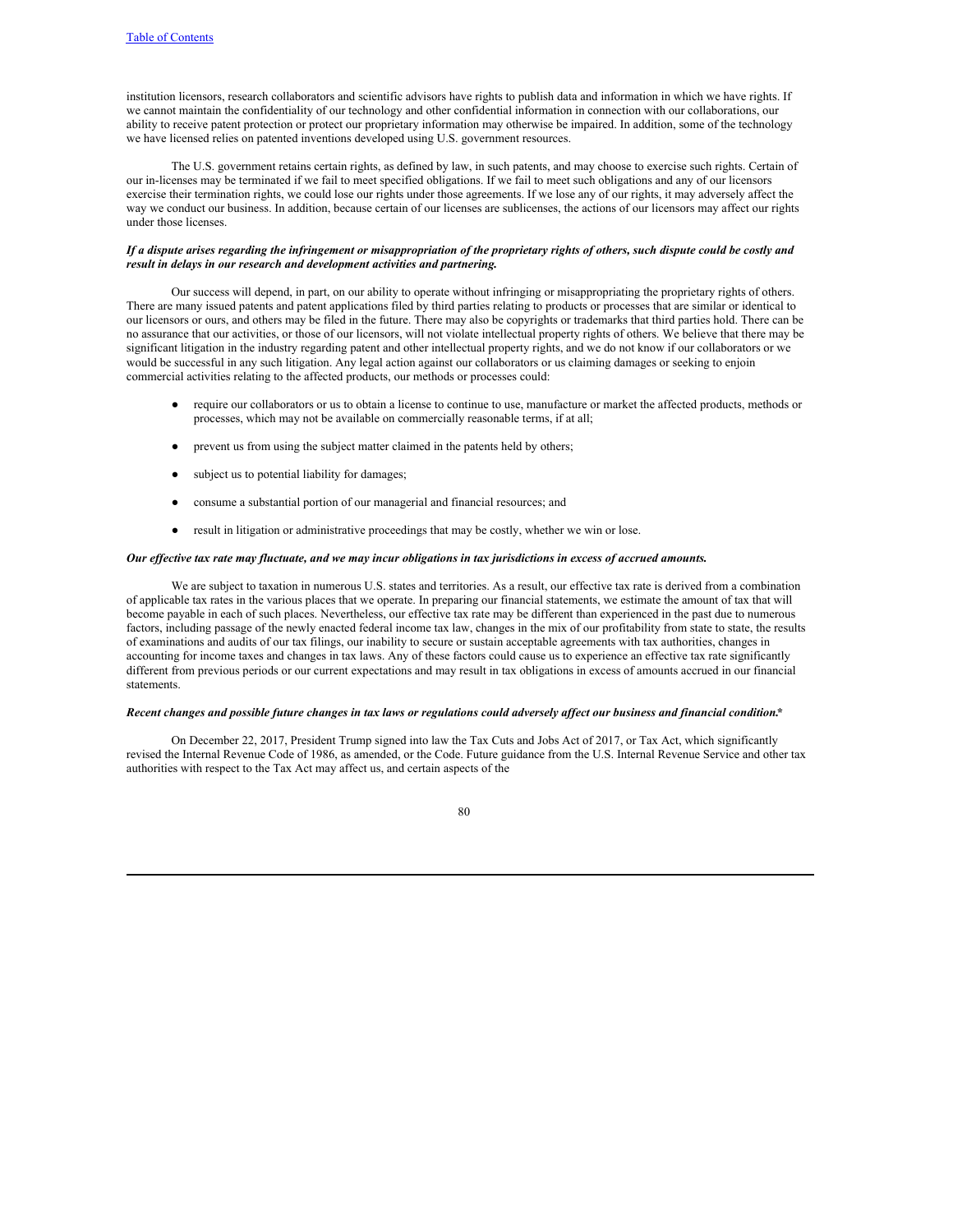Tax Act could be repealed or modified in future legislation. Changes in corporate tax rates, the realization of net deferred tax assets relating to our U.S. operations, the taxation of foreign earnings, and the deductibility of expenses under the Tax Act or future tax reform legislation could have a material impact on the value of our deferred tax assets, could result in significant one-time charges in the current or future taxable years, and could increase our future U.S. tax expense. The foregoing items, as well as any other future changes in tax laws, could have a material adverse effect on our business, cash flow, financial condition, or results of operations. In addition, it is uncertain if and to what extent various states will conform to the Tax Act or any newly enacted federal tax legislation.

On March 27, 2020, President Trump signed into law the Coronavirus Aid, Relief, and Economic Security Act, or CARES Act, which provides temporary relief from certain aspects of the Tax Act that had imposed limitations on the utilization of certain losses, interest expense deductions, and minimum tax credits.

#### Our ability to use net operating losses and certain other tax attributes is uncertain and may be limited.\*

Our ability to use our federal and state NOLs to offset potential future taxable income and related income taxes that would otherwise be due is dependent upon our generation of future taxable income before the expiration dates of the NOLs, and we cannot predict with certainty when, or whether, we will generate sufficient taxable income to use all of our NOLs. Federal NOLs generated prior to 2018 will continue to be governed by the NOL carryforward rules as they existed prior to the adoption of the Tax Act, which means that generally they will expire 20 years after they were generated if not used prior thereto. Many states have similar laws. Accordingly, our federal and state NOLs could expire unused and be unavailable to offset future income tax liabilities. Under the Tax Act as modified by the CARES Act, federal NOLs incurred in tax years beginning after December 31, 2017 and before January 1, 2021 may be carried back to each of the five tax years preceding such loss, and NOLs arising in tax years beginning after December 31, 2020 may not be carried back. Moreover, federal net operating losses generated in tax years ending after December 31, 2017 may be carried forward indefinitely, but the deductibility of such federal NOLs may be limited to 80% of current year taxable income for tax years beginning after January 1, 2021. Under A.B. 85, the Company's California net operating loss carryforwards are suspended for tax years 2020, 2021, and 2022, but the period to use these carryovers was extended. In addition, utilization of net operating losses to offset potential future taxable income and related income taxes that would otherwise be due is subject to annual limitations under the "ownership change" provisions of Sections 382 and 383 of the Internal Revenue Code of 1986, as amended (Internal Revenue Code) and similar state provisions, which may result in the expiration of net operating losses before future utilization. In general, under the Code, if a corporation undergoes an "ownership change," generally defined as a greater than 50% change (by value) in its equity ownership over a three-year period, the corporation's ability to use its pre-change net operating losses and other pre-change tax attributes (such as research and development credit carryforwards) to offset its post-change taxable income or taxes may be limited. Our equity offerings and other changes in our stock ownership, some of which are outside of our control, may have resulted or could in the future result in an ownership change. Although we have completed studies to provide reasonable assurance that an ownership change limitation would not apply, we cannot be certain that a taxing authority would reach the same conclusion. If, after a review or audit, an ownership change limitation were to apply, utilization of our domestic net operating losses and tax credit carryforwards could be limited in future periods and a portion of the carryforwards could expire before being available to reduce future income tax liabilities. Moreover, our ability to utilize our net operating losses is conditioned upon us achieving profitability and generating U.S. federal taxable income.

#### Because we expect to be dependent upon collaborative and license agreements, we might not meet our strategic objectives.

Our ability to generate revenue in the near term depends on the timing of recognition of certain upfront payments, achievement of certain payment triggering events with our existing collaboration agreements and our ability to enter into additional collaborative agreements with third parties. Our ability to enter into new collaborations and the revenue, if any, that may be recognized under these collaborations is highly uncertain. If we are unable to enter into one or more new collaborations, our business prospects could be harmed, which could have an immediate adverse effect on our ability to continue to develop our compounds and on the trading price of our stock. Our ability to enter into a collaboration may be dependent on many factors, such as the results of our clinical trials, competitive factors and the fit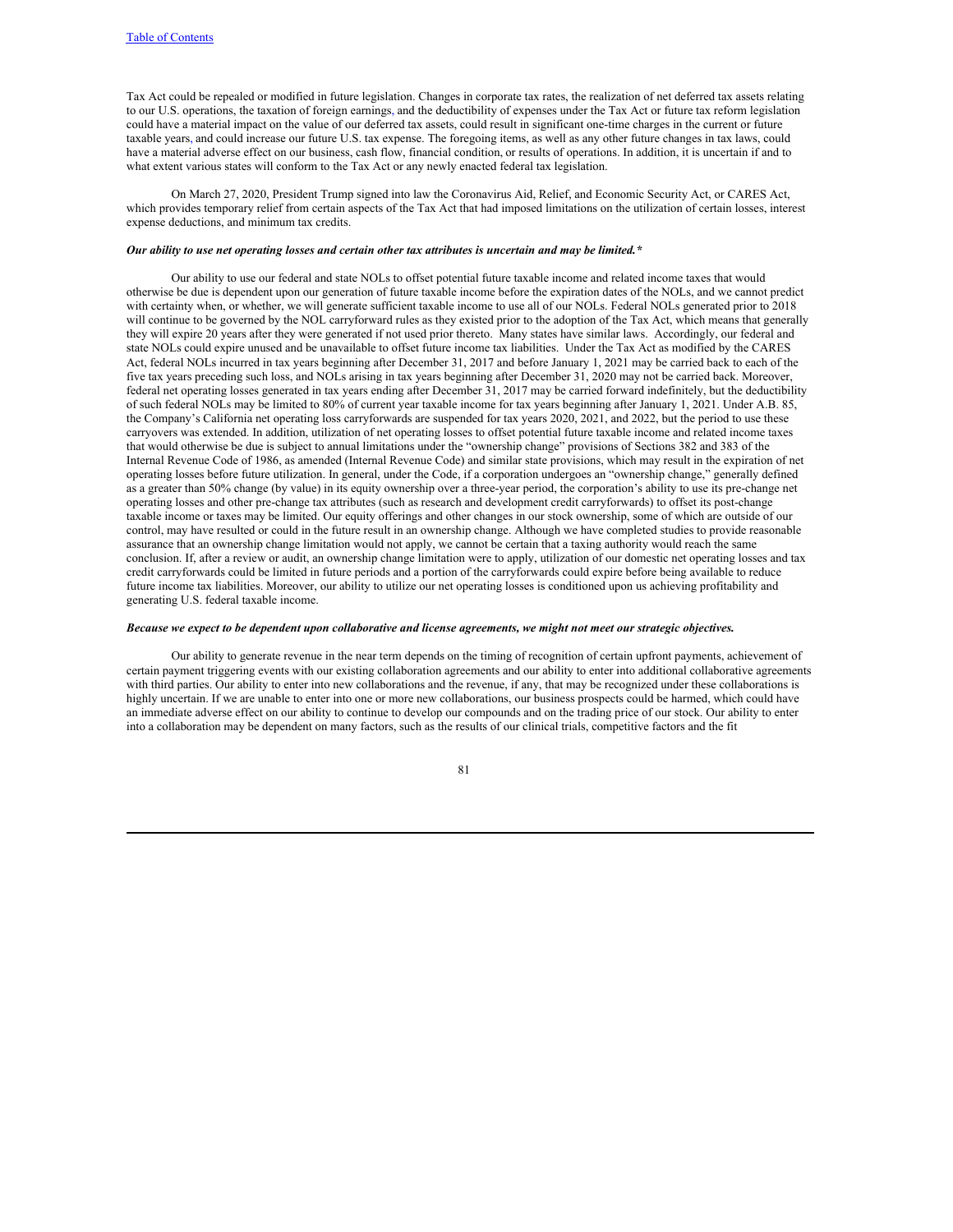of one of our programs with another company's risk tolerance, including toward regulatory issues, patent portfolio, clinical pipeline, the stage of the available data, particularly if it is early, overall corporate goals and financial position.

To date, a portion of our revenues have been related to the research or transition phase of each of our collaborative agreements. Such revenues are for specified periods, and the impact of such revenues on our results of operations is at least partially offset by corresponding research costs. Following the completion of the research or transition phase of each collaborative agreement, additional revenues may come only from payments triggered by milestones and/or the achievement of other contingent events, and royalties, which may not be paid, if at all, until certain conditions are met. This risk is heightened due to the fact that unsuccessful research efforts may preclude us from receiving any contingent payments under these agreements. Our receipt of revenues from collaborative arrangements is also significantly affected by the timing of efforts expended by us and our collaborators and the timing of lead compound identification. We have received payments from our collaborations with Grifols, Kissei, Medison, Aclaris, Celgene, BMS, AZ, BerGenBio, Janssen Pharmaceutica N.V., a division of Johnson & Johnson, Novartis Pharma A.G., Daiichi, Merck & Co., Inc., Merck Serono and Pfizer. Under many agreements, future payments may not be earned until the collaborator has advanced product candidates into clinical testing, which may never occur or may not occur until sometime well into the future. If we are not able to generate revenue under our collaborations when and in accordance with our expectations or the expectations of industry analysts, this failure could harm our business and have an immediate adverse effect on the trading price of our common stock.

Our business requires us to generate meaningful revenue from royalties and licensing agreements. To date, we have not received any revenue from royalties for the commercial sale of drugs, and we do not know when we will receive any such revenue, if at all.

#### Securities class action lawsuits or other litigation could result in substantial damages and may divert management's time and attention *from our business.*

We have been subject to class action lawsuits in the past and we may be subject to lawsuits in the future, such as those that might occur if there was to be a change in our corporate strategy. These and other lawsuits are subject to inherent uncertainties, and the actual costs to be incurred relating to the lawsuit will depend upon many unknown factors. The outcome of litigation is necessarily uncertain, and we could be forced to expend significant resources in the defense of such suits, and we may not prevail. Monitoring and defending against legal actions is time-consuming for our management and detracts from our ability to fully focus our internal resources on our business activities. In addition, we may incur substantial legal fees and costs in connection with any such litigation. We have not established any reserves for any potential liability relating to any such potential lawsuits. It is possible that we could, in the future, incur judgments or enter into settlements of claims for monetary damages. A decision adverse to our interests on any such actions could result in the payment of substantial damages, or possibly fines, and could have an adverse effect on our cash flow, results of operations and financial position.

#### *Global economic conditions could adversely impact our business.*

The U.S. government has indicated its intent to alter its approach to international trade policy and in some cases to renegotiate, or potentially terminate, certain existing bilateral or multi-lateral trade agreements and treaties with foreign countries. In addition, the U.S. government has initiated or is considering imposing tariffs on certain foreign goods. Related to this action, certain foreign governments, including China, have instituted or are considering imposing tariffs on certain U.S. goods. It remains unclear what the U.S. Administration or foreign governments will or will not do with respect to tariffs or other international trade agreements and policies. A trade war or other governmental action related to tariffs or international trade agreements or policies has the potential to disrupt our research activities, affect our suppliers and/or the U.S. economy or certain sectors thereof and, thus, could adversely impact our businesses.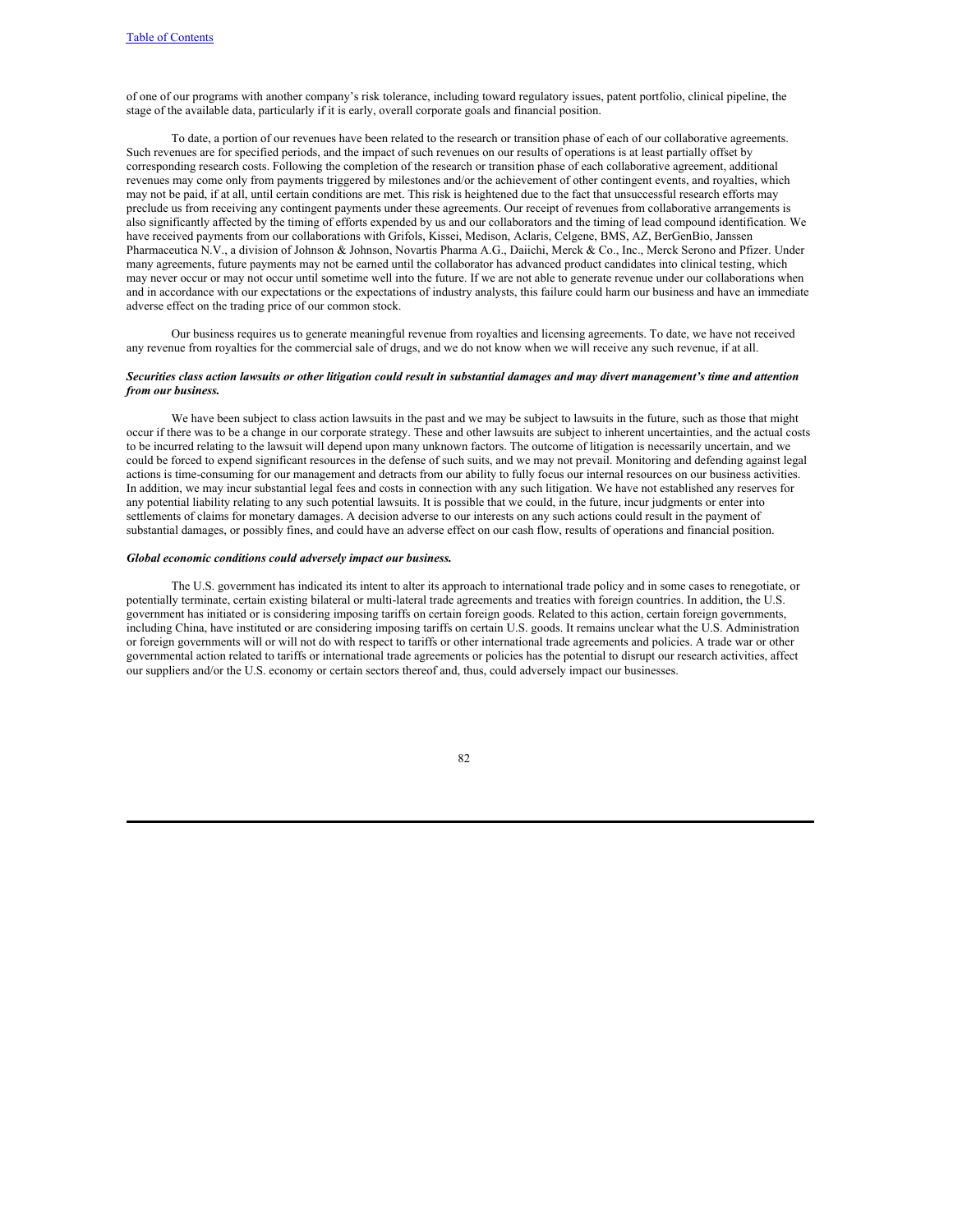If our competitors develop technologies that are more effective than ours, our commercial opportunity will be reduced or eliminated. The biotechnology and pharmaceutical industries are intensely competitive and subject to rapid and significant technological change. Many of the drugs that we are attempting to discover will be competing with existing therapies. In addition, a number of companies are pursuing the development of pharmaceuticals that target the same diseases and conditions that we are targeting. For example, the commercialization of new pharmaceutical products is highly competitive, and we face substantial competition with respect to TAVALISSE in which there are existing therapies and drug candidates in development for the treatment of ITP that may be alternative therapies to TAVALISSE. Many of our competitors, including a number of large pharmaceutical companies that compete directly with us, have significantly greater financial resources and expertise commercializing approved products than we do. Also, many of our competitors are large pharmaceutical companies that will have a greater ability to reduce prices for their competing drugs in an effort to gain market share and undermine the value proposition that we might otherwise be able to offer to payers. We face, and will continue to face, intense competition from pharmaceutical and biotechnology companies, as well as from academic and research institutions and government agencies, both in the United States and abroad. Some of these competitors are pursuing the development of pharmaceuticals that target the same diseases and conditions as our research programs. Our competitors including fully integrated pharmaceutical companies have extensive drug discovery efforts and are developing novel small-molecule pharmaceuticals. We also face significant competition from organizations that are pursuing the same or similar technologies, including the discovery of targets that are useful in compound screening, as the technologies used by us in our drug discovery efforts.

Competition may also arise from:

- new or better methods of target identification or validation;
- generic version of TAVALISSE or of products with which we compete;
- other drug development technologies and methods of preventing or reducing the incidence of disease;
- new small molecules; or
- other classes of the rapeutic agents.

Our competitors or their collaborative partners may utilize discovery technologies and techniques or partner with collaborators in order to develop products more rapidly or successfully than we or our collaborators are able to do. Many of our competitors, particularly large pharmaceutical companies, have substantially greater financial, technical and human resources and larger research and development staffs than we do. In addition, academic institutions, government agencies and other public and private organizations conducting research may seek patent protection with respect to potentially competitive products or technologies and may establish exclusive collaborative or licensing relationships with our competitors.

We believe that our ability to compete is dependent, in part, upon our ability to create, maintain and license scientifically-advanced technology and upon our and our collaborators' ability to develop and commercialize pharmaceutical products based on this technology, as well as our ability to attract and retain qualified personnel, obtain patent protection or otherwise develop proprietary technology or processes and secure sufficient capital resources for the expected substantial time period between technological conception and commercial sales of products based upon our technology. The failure by any of our collaborators or us in any of those areas may prevent the successful commercialization of our potential drug targets.

Many of our competitors, either alone or together with their collaborative partners, have significantly greater experience than we do in:

identifying and validating targets;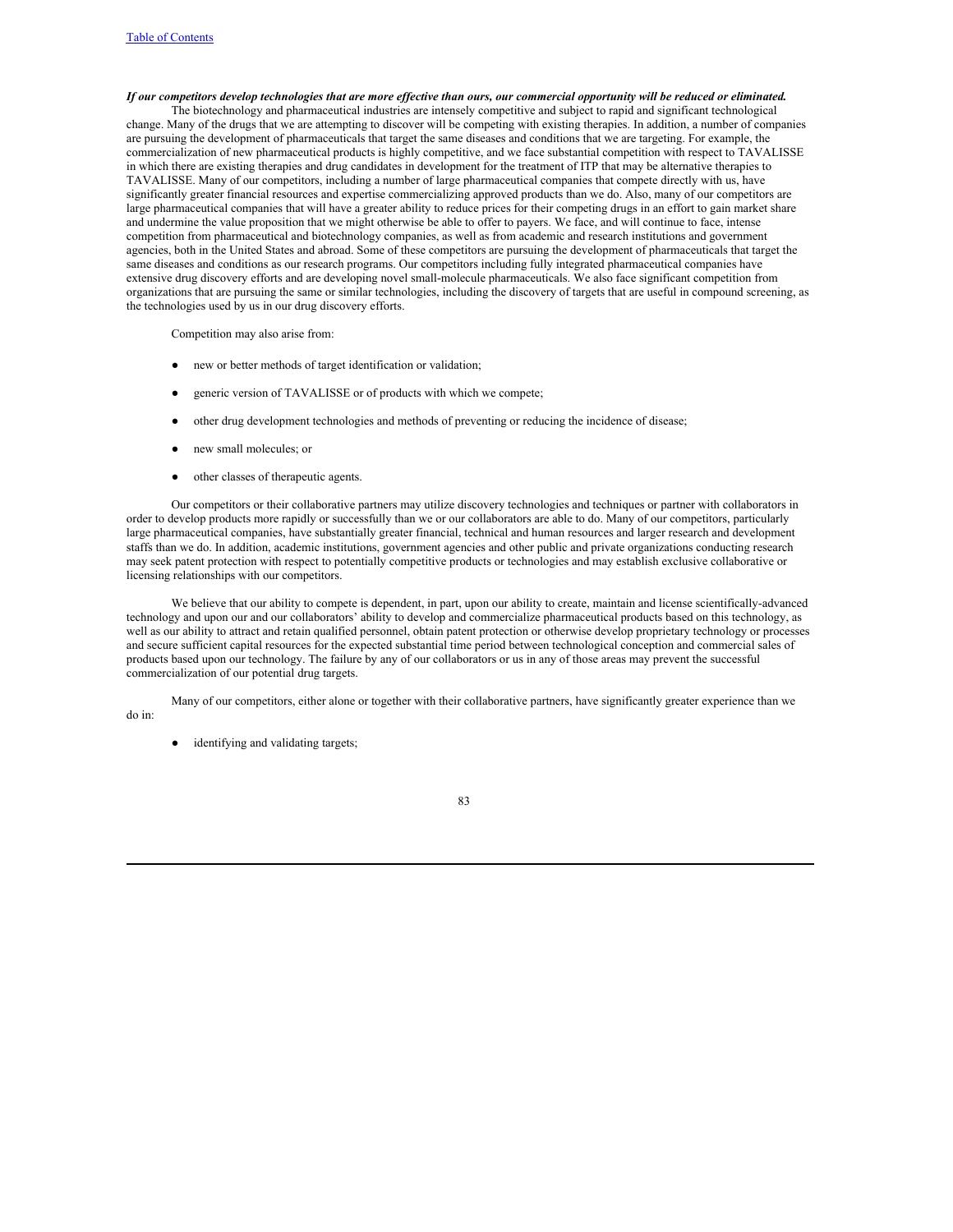- screening compounds against targets; and
- undertaking preclinical testing and clinical trials.

Accordingly, our competitors may succeed in obtaining patent protection, identifying or validating new targets or discovering new drug compounds before we do.

Our competitors might develop technologies and drugs that are more effective or less costly than any that are being developed by us or that would render our technology and product candidates obsolete and noncompetitive. In addition, our competitors may succeed in obtaining the approval of the FDA or other regulatory agencies for product candidates more rapidly. Companies that complete clinical trials, obtain required regulatory agency approvals and commence commercial sale of their drugs before us may achieve a significant competitive advantage, including certain patent and FDA marketing exclusivity rights that would delay or prevent our ability to market certain products. Any drugs resulting from our research and development efforts, or from our joint efforts with our existing or future collaborative partners, might not be able to compete successfully with competitors' existing or future products or obtain regulatory approval in the United States or elsewhere.

We face and will continue to face intense competition from other companies for collaborative arrangements with pharmaceutical and biotechnology companies, for establishing relationships with academic and research institutions and for licenses to additional technologies. These competitors, either alone or with their collaborative partners, may succeed in developing technologies or products that are more effective than ours.

Our ability to compete successfully will depend, in part, on our ability to:

- identify and validate targets;
- discover candidate drug compounds that interact with the targets we identify;
- attract and retain scientific and product development personnel;
- obtain patent or other proprietary protection for our new drug compounds and technologies; and
- enter commercialization agreements for our new drug compounds.

## Our stock price may be volatile, and our stockholders' investment in our common stock could decline in value.

The market prices for our common stock and the securities of other biotechnology companies have been highly volatile and may continue to be highly volatile in the future. The following factors, in addition to other risk factors described in this section, may have a significant impact on the market price of our common stock:

- the progress and success of our clinical trials and preclinical activities (including studies and manufacture of materials) of our product candidates conducted by us;
- our ability to continue to sell TAVALISSE in the United States;
- our ability to enter into partnering opportunities across our pipeline;
- the receipt or failure to receive the additional funding necessary to conduct our business;
- selling by large stockholders;

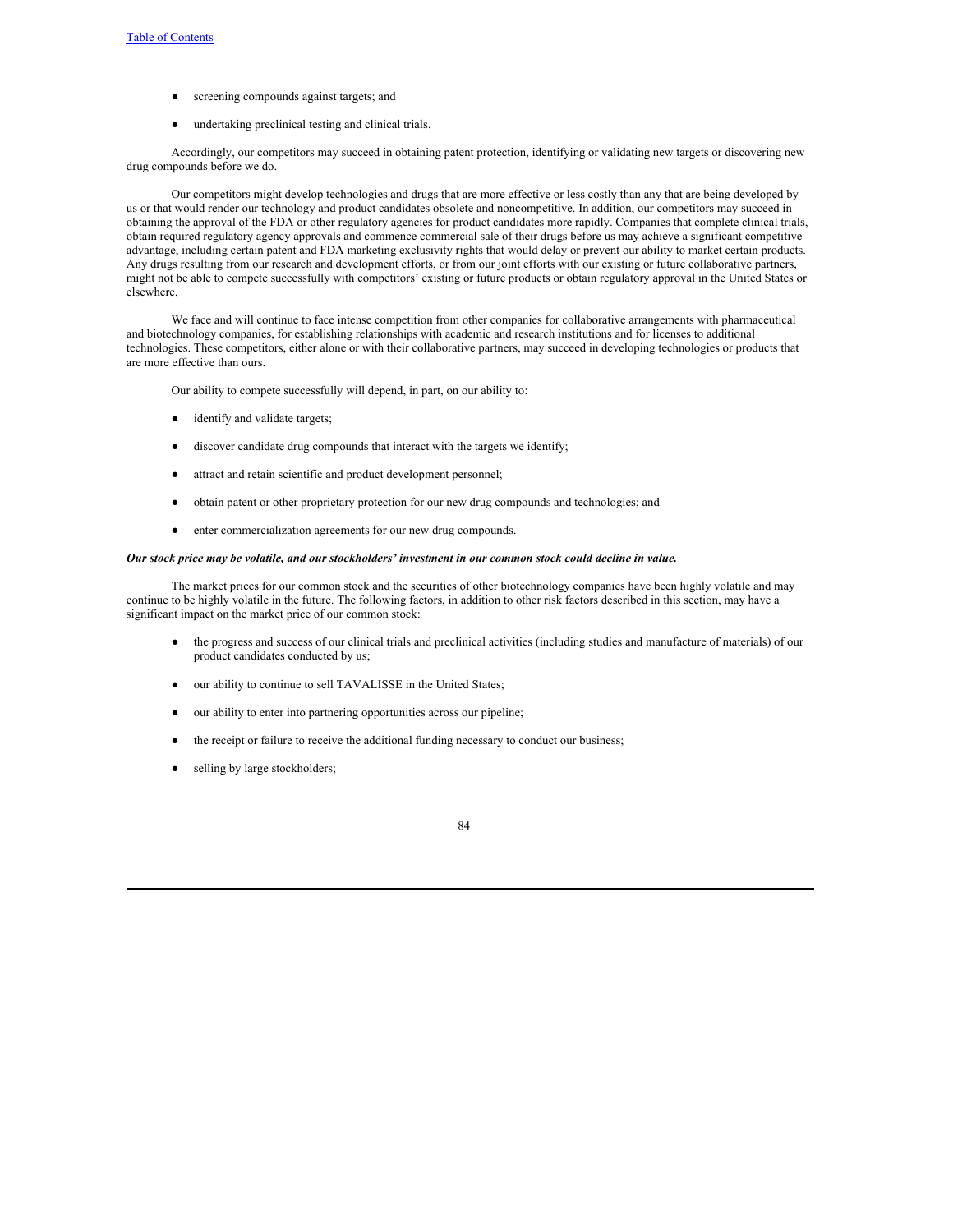- presentations of detailed clinical trial data at medical and scientific conferences and investor perception thereof;
- announcements of technological innovations or new commercial products by our competitors or us;
- developments concerning proprietary rights, including patents;
- developments concerning our collaborations;
- publicity regarding actual or potential medical results relating to products under development by our competitors or us;
- regulatory developments in the United States and foreign countries;
- changes in the structure of healthcare payment systems;
- litigation or arbitration;
- economic and other external factors or other disaster or crisis; and
- period-to-period fluctuations in financial results.

#### If we fail to continue to meet the listing standards of Nasdaq, our common stock may be delisted, which could have an adverse effect on *the liquidity of our common stock.*

The Nasdaq Stock Market LLC has requirements that a company must meet in order to remain listed on Nasdaq. In particular, Nasdaq rules require us to maintain a minimum bid price of \$1.00 per share of our common stock. If the closing bid price of our common stock were to fall below \$1.00 per share for 30 consecutive trading days or we do not meet other listing requirements, we would fail to be in compliance with Nasdaq listing standards. There can be no assurance that we will continue to meet the minimum bid price requirement, or any other requirement in the future. If we fail to meet the minimum bid price requirement, The Nasdaq Stock Market LLC may initiate the delisting process with a notification letter. If we were to receive such a notification, we would be afforded a grace period of 180 calendar days to regain compliance with the minimum bid price requirement. In order to regain compliance, shares of our common stock would need to maintain a minimum closing bid price of at least \$1.00 per share for a minimum of 10 consecutive trading days. In addition, we may be unable to meet other applicable Nasdaq listing requirements, including maintaining minimum levels of stockholders' equity or market values of our common stock in which case, our common stock could be delisted. If our common stock were to be delisted, the liquidity of our common stock would be adversely affected, and the market price of our common stock could decrease.

## The withdrawal of the U.K. from the E.U. may adversely impact our ability to obtain regulatory approvals of our product candidates in the E.U., result in restrictions or imposition of taxes and duties for importing our product candidates into the E.U., and may require us to incur additional expenses in order to develop, manufacture and commercialize our product candidates in the  $E.U.*$

Following the result of a referendum in 2016, the U.K. left theE.U. on January 31, 2020, commonly referred to as Brexit. Pursuant to the formal withdrawal arrangements agreed between the U.K. and the E.U., the U.K. will be subject to a transition period until December 31, 2020, or the Transition Period, during which E.U. rules will continue to apply. Negotiations between the U.K. and the E.U. are expected to continue in relation to the customs and trading relationship between the U.K. and the E.U. following the expiry of the Transition Period. Under the formal withdrawal arrangements between the U.K. and the E.U., the parties had until June 30, 2020 to agree to extend the Transition Period if required. No such extension was agreed prior to such date. No agreement has yet been reached between the U.K. and the E.U. and it may be the case that no formal customs and trading agreement will be reached prior to the expiry of the Transition Period on December 31, 2020.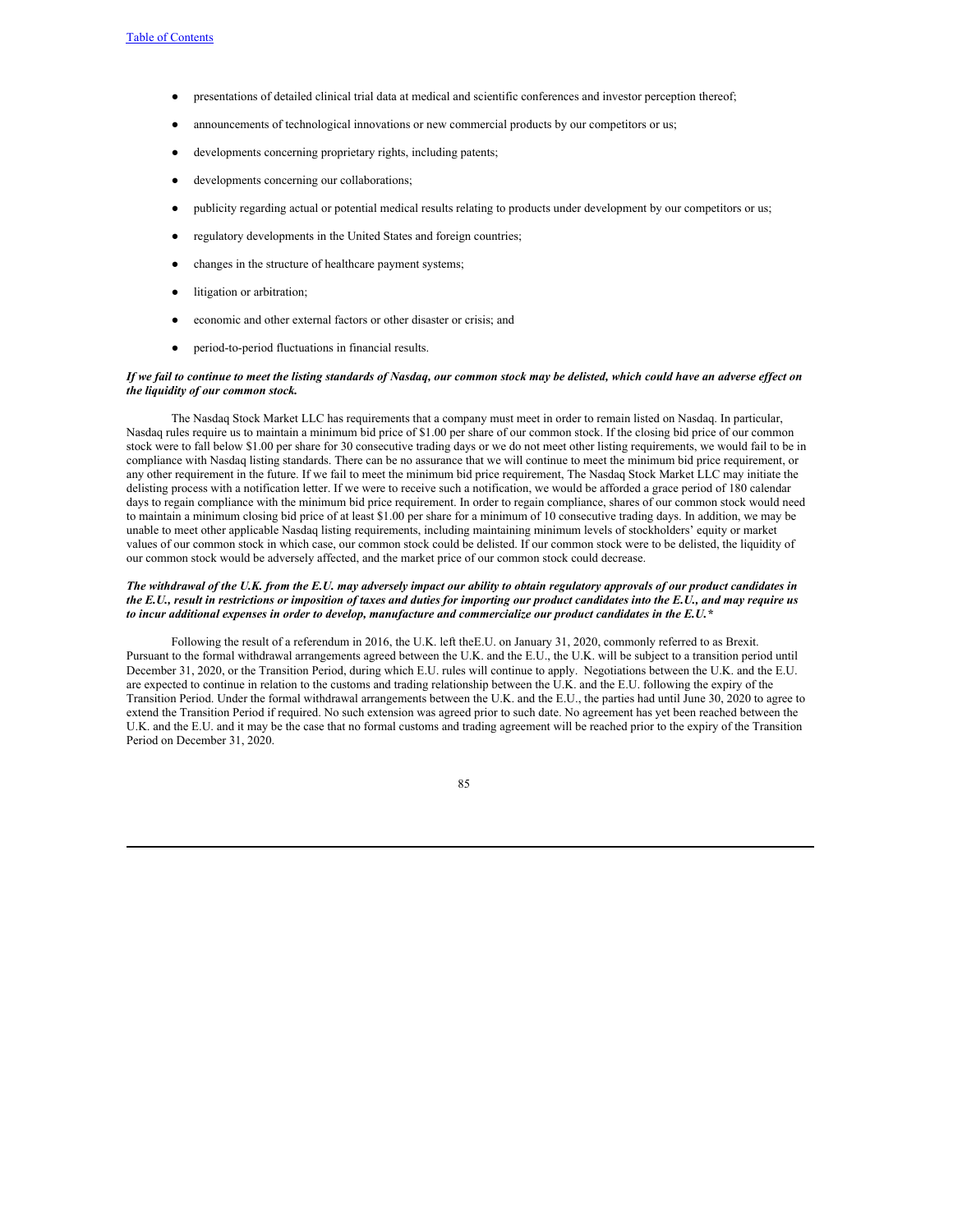Since a significant proportion of the regulatory framework in the U.K. applicable to our business and our product candidates is derived from E.U. directives and regulations, Brexit, following the Transition Period, could adversely impact the regulatory regime with respect to the development, manufacture, importation, approval and commercialization of our product candidates in the U.K. or the E.U. For example, as a result of the uncertainty surrounding Brexit, the EMA relocated to Amsterdam from London. Following the Transition Period, the U.K. will no longer be covered by the centralized procedures for obtaining E.U-wide marketing authorization from the EMA and, unless a specific agreement is entered into, a separate process for authorization of drug products, including our product candidates, will be required in the U.K., the potential process for which is currently unclear. Any delay in obtaining, or an inability to obtain, any marketing approvals, as a result of Brexit or otherwise, would prevent us from commercializing our product candidates in the U.K. or the E.U. and restrict our ability to generate revenue and achieve and sustain profitability. In addition, we may be required to pay taxes or duties or be subjected to other hurdles in connection with the importation of our product candidates into the E.U., or we may incur expenses in establishing a manufacturing facility in the E.U. in order to circumvent such hurdles. If any of these outcomes occur, we may be forced to restrict or delay efforts to seek regulatory approval in the U.K. or the E.U. for our product candidates, or incur significant additional expenses to operate our business, which could significantly and materially harm or delay our ability to generate revenues or achieve profitability of our business. Any further changes in international trade, tariff and import/export regulations as a result of Brexit or otherwise may impose unexpected duty costs or other non-tariff barriers on us. These developments, or the perception that any of them could occur, may significantly reduce global trade and, in particular, trade between the impacted nations and the U.K.

## If product liability lawsuits are successfully brought against us, we may incur substantial liabilities and may be required to limit *commercialization of our products.*

The testing and marketing of medical products and the sale of any products for which we obtain marketing approval exposes us to the risk of product liability claims. Product liability claims might be brought against us by consumers, health care providers, pharmaceutical companies or others selling or otherwise coming into contact with our products. If we cannot successfully defend ourselves against product liability claims, we may incur substantial liabilities or be required to limit commercialization of our products. We carry product liability insurance that is limited in scope and amount and may not be adequate to fully protect us against product liability claims. If and when we obtain marketing approval for our product candidates, we intend to expand our insurance coverage to include the sale of commercial products; however, we may be unable to obtain product liability insurance on commercially reasonable terms or in adequate amounts. Our inability to obtain sufficient product liability insurance at an acceptable cost to protect against potential product liability claims could prevent or inhibit the commercialization of pharmaceutical products we develop, alone or with corporate collaborators. We, or our corporate collaborators, might not be able to obtain insurance at a reasonable cost, if at all. While under various circumstances we are entitled to be indemnified against losses by our corporate collaborators, indemnification may not be available or adequate should any claim arise.

#### We depend on various scientific consultants and advisors for the success and continuation of our research and development efforts.

We work extensively with various scientific consultants and advisors. The potential success of our drug discovery and development programs depends, in part, on continued collaborations with certain of these consultants and advisors. We, and various members of our management and research staff, rely on certain of these consultants and advisors for expertise in our research, regulatory and clinical efforts. Our scientific advisors are not our employees and may have commitments to, or consulting or advisory contracts with, other entities that may limit their availability to us. We do not know if we will be able to maintain such consulting agreements or that such scientific advisors will not enter into consulting arrangements, exclusive or otherwise, with competing pharmaceutical or biotechnology companies, any of which would have a detrimental impact on our research objectives and could have an adverse effect on our business, financial condition and results of operations.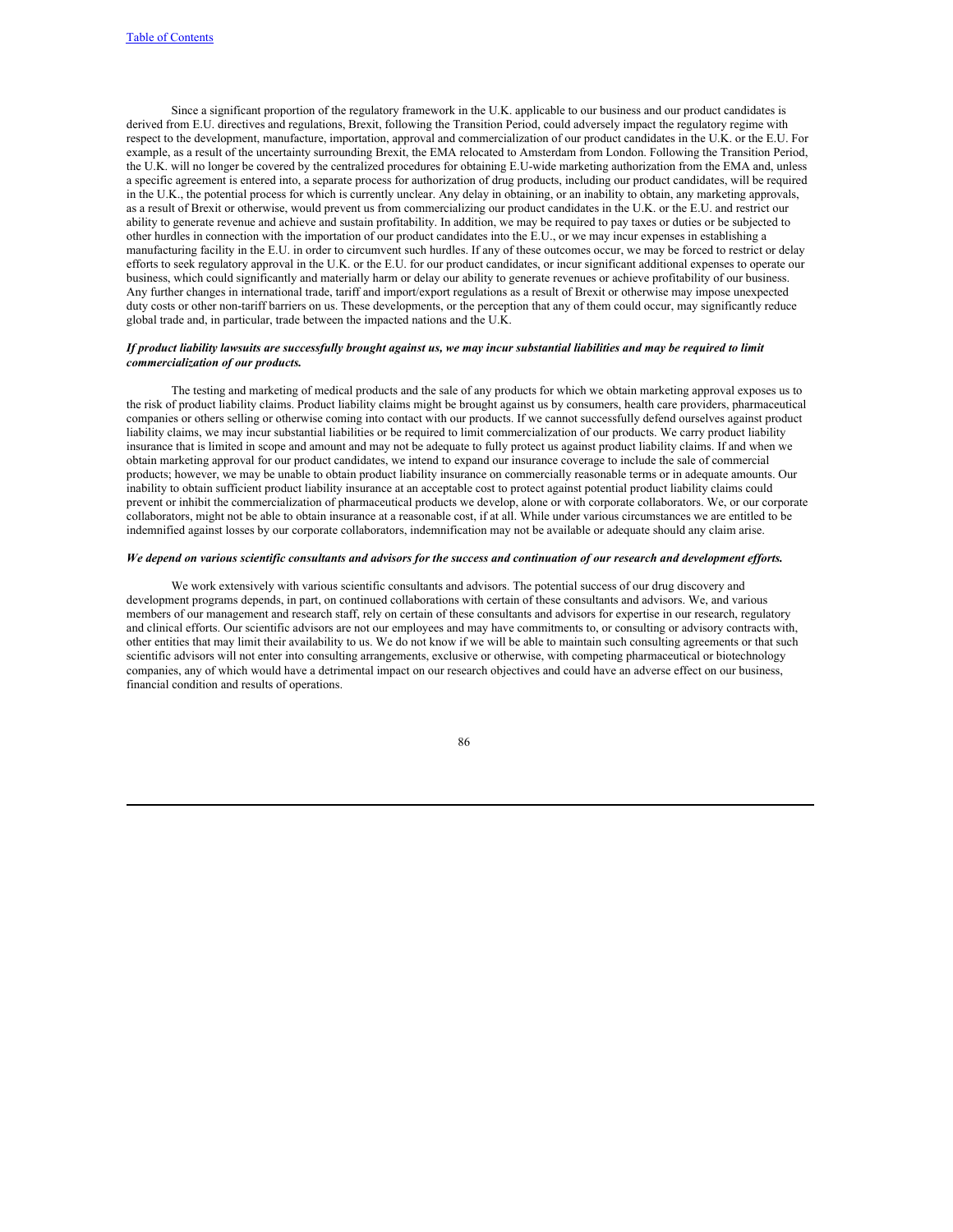## If we use biological and hazardous materials in a manner that causes injury or violates laws, we may be liable for damages, penalties or *fines.*

Our research and development activities involve the controlled use of potentially harmful biological materials as well as hazardous materials, chemicals, animals, and various radioactive compounds. We cannot completely eliminate the risk of accidental contamination or injury from the use, storage, handling or disposal of these animals and materials. In the event of contamination or injury, we could be held liable for damages that result or for penalties or fines that may be imposed, and such liability could exceed our resources. We are also subject to federal, state and local laws and regulations governing the use, storage, handling and disposal of these materials and specified waste products. The cost of compliance with, or any potential violation of, these laws and regulations could be significant.

## Our internal computer systems, or those used by our CROs or other contractors or consultants, may fail or suffer security breaches.

Despite the implementation of security measures, our internal computer systems and those of our CROs and other contractors and consultants are vulnerable to damage from computer viruses, unauthorized access, natural disasters, terrorism, war and telecommunication and electrical failures. While we have not experienced any such system failure, accident or security breach to date, if such an event were to occur and cause interruptions in our operations, it could result in a disruption of our drug development programs. For example, the loss of clinical trial data from completed or ongoing clinical trials for a product candidate could result in delays in our regulatory approval efforts and significantly increase our costs to recover or reproduce the data. To the extent that any disruption or security breach were to result in a loss of or damage to our data or applications, or inappropriate disclosure of confidential or proprietary information, we could incur liability, incur significant remediation or litigation costs, result in product development delays, disrupt key business operations and divert attention of management and key information technology resources.

Companies have been increasingly subject to a wide variety of security incidents, cyber-attacks and other attempts to gain unauthorized access or otherwise compromise information technology systems. These threats can come from a variety of sources, ranging in sophistication from an individual hacker to a state-sponsored attack and motive including corporate espionage. Cyber threats may be generic, or they may be custom crafted against our information systems. Cyber-attacks continue to become more prevalent and much harder to detect and defend against. Our network and storage applications and those of our contract manufacturing organizations, CROs or vendors may be subject to unauthorized access by hackers or breached due to operator error, malfeasance or other system disruptions. It is often difficult to anticipate or immediately detect such incidents and the damage caused by such incidents. These data breaches and any unauthorized access or disclosure of our information or intellectual property could compromise our intellectual property and expose our sensitive business information. Any such event that leads to unauthorized access, use or disclosure of personal information, including personal information regarding our patients or employees, could harm our reputation and business, compel us to comply with federal and/or state breach notification laws and foreign law equivalents, subject us to investigations and mandatory corrective action, and otherwise subject us to liability under laws and regulations that protect the privacy and security of personal information, which could disrupt our business, result in increased costs or loss of revenue, or result in significant financial exposure. Furthermore, the costs of maintaining or upgrading our cyber-security systems at the level necessary to keep up with our expanding operations and prevent against potential attacks are increasing, and despite our best efforts, our network security and data recovery measures and those of our vendors may still not be adequate to protect against such security breaches and disruptions, which could cause harm to our business, financial condition and results of operations.

## The transition away from the London Interbank Offered Rate (LIBOR) could affect the value of certain short-term investments, outstanding debt from our existing credit facility as well as our ability to draw additional funds from our credit facility.

The UK's Financial Conduct Authority, which regulates LIBOR, has announced plans to phase out the use of LIBOR by the end of 2021. We have certain short-term investments which includes financial instruments, as well an existing debt facility subject to LIBOR. There remains uncertainty regarding the future utilization of LIBOR and the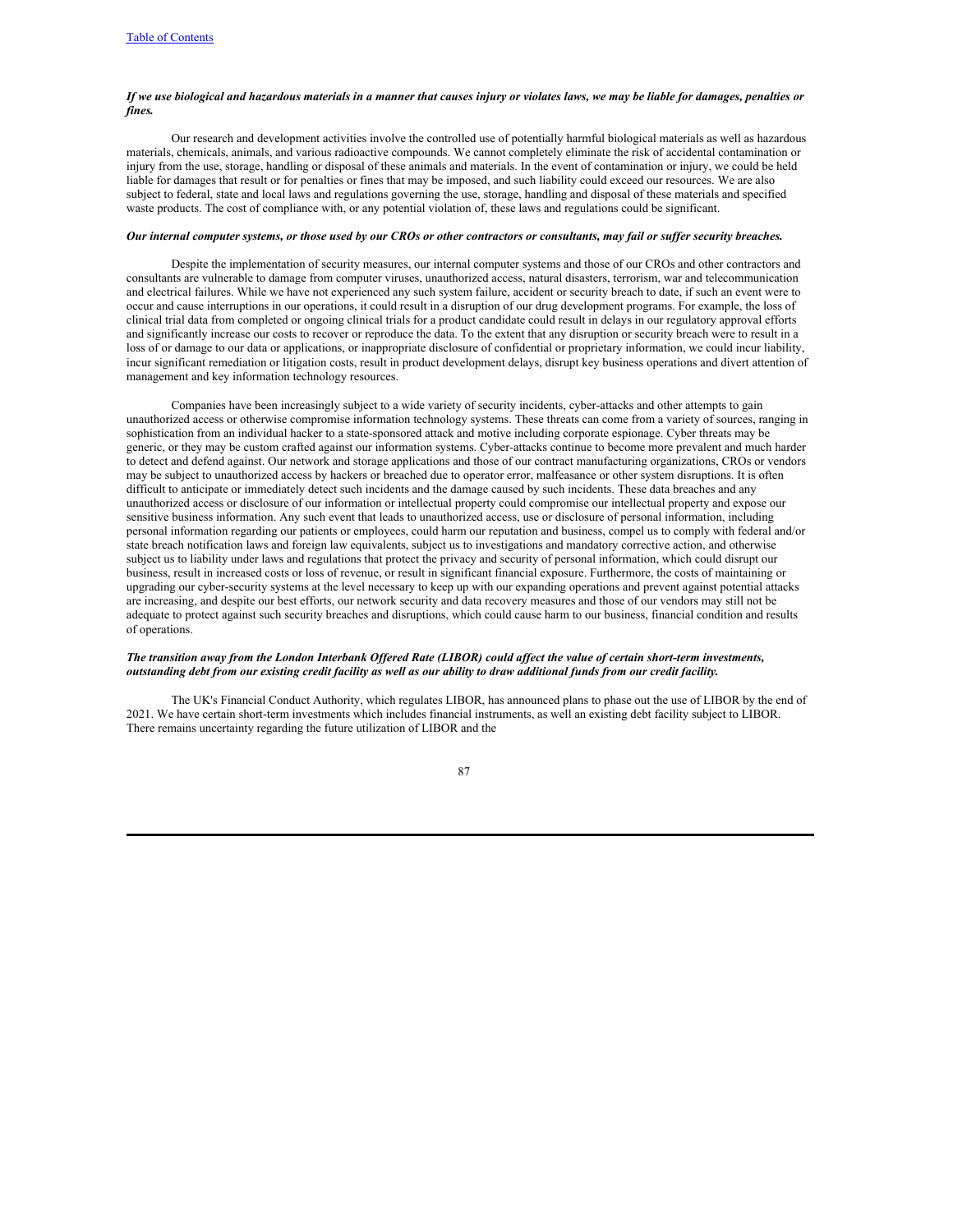nature of any replacement rate, and any potential effects of the transition away from LIBOR on certain instruments into which we may enter in the future are not known. The transition process may involve, among other things, increased volatility or illiquidity in markets for instruments that currently rely on LIBOR. The transition may also result in reductions in the value of certain instruments or the effectiveness of related transactions such as hedges, increased borrowing costs, uncertainty under applicable documentation, or difficult and costly consent processes. Any such effects of the transition away from LIBOR, as well as other unforeseen effects, result in expenses, difficulties, complications or delays in connection with future financing efforts, which could have an adverse impact on our business, financial condition and results of operations.

#### Our facilities are located near known earthquake fault zones, and the occurrence of an earthquake or other catastrophic disaster could *cause damage to our facilities and equipment, which could require us to cease or curtail operations.*

Our facilities are located in the San Francisco Bay Area near known earthquake fault zones and are vulnerable to significant damage from earthquakes. We are also vulnerable to damage from other types of disasters, including fires, floods, power loss, communications failures and similar events. If any disaster were to occur, our ability to operate our business at our facilities would be seriously, or potentially completely, impaired, and our research could be lost or destroyed. In addition, the unique nature of our research activities and of much of our equipment could make it difficult for us to recover from a disaster. The insurance we maintain may not be adequate to cover our losses resulting from disasters or other business interruptions.

## Future equity issuances or a sale of a substantial number of shares of our common stock may cause the price of our common stock to *decline.\**

Because we will continue to need additional capital in the future to continue to expand our business and our research and development activities, among other things, we may conduct additional equity offerings. For example, under the universal shelf registration statement filed by us in March 2018 and declared effective by the SEC in April 2018, we may offer and sell any combination of common stock, preferred stock, debt securities and warrants in one or more offerings, up to a cumulative value of \$200 million. To date, we have \$63.2 million remaining under such universal shelf registration statement after taking into account the \$65.0 million subject to the Sales Agreement with Jefferies. If we or our stockholders sell, or if it is perceived that we or they will sell, substantial amounts of our common stock (including any sales pursuant to our Sales Agreement with Jefferies or shares issued upon the exercise of outstanding options and warrants) in the public market, the market price of our common stock could fall. A decline in the market price of our common stock could make it more difficult for us to sell equity or equity-related securities in the future at a time and price that we deem appropriate. In addition, future sales by us of our common stock, including those pursuant to our Sales Agreement with Jefferies, may be dilutive to existing stockholders. Furthermore, if we obtain funds through a credit facility or through the issuance of debt or preferred securities, these securities would likely have rights senior to the rights of our common stockholders, which could impair the value of our common stock.

## Anti-takeover provisions in our charter documents and under Delaware law may make an acquisition of us, which may be beneficial to *our stockholders, more dif icult.*

Provisions of our amended and restated certificate of incorporation and bylaws, as well as provisions of Delaware law, could make it more difficult for a third party to acquire us, even if doing so would benefit our stockholders. These provisions:

- establish that members of the board of directors may be removed only for cause upon the affirmative vote of stockholders owning a majority of our capital stock;
- authorize the issuance of "blank check" preferred stock that could be issued by our board of directors to increase the number of outstanding shares and thwart a takeover attempt;
- limit who may call a special meeting of stockholders;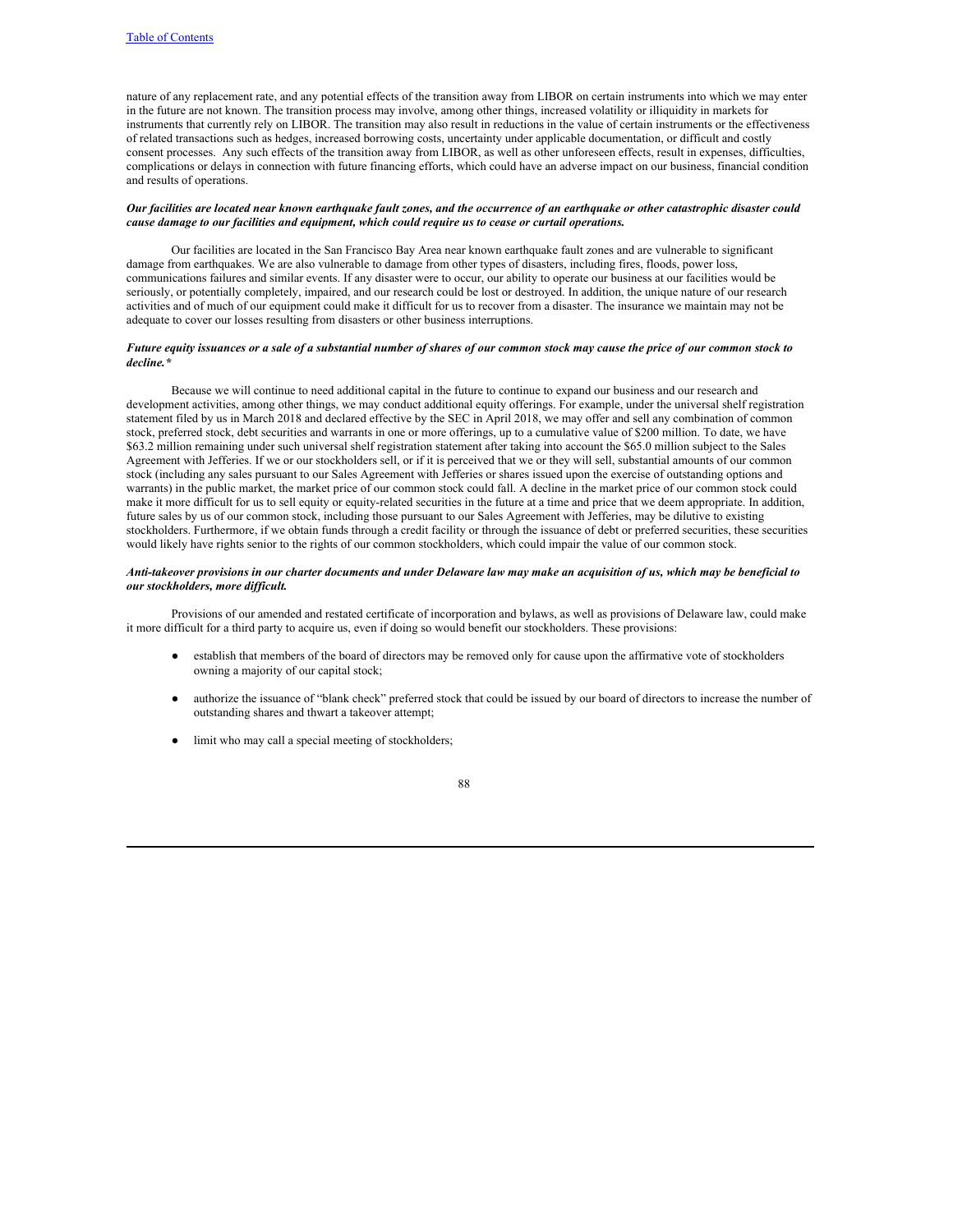- prohibit stockholder action by written consent, thereby requiring all stockholder actions to be taken at a meeting of our stockholders;
- establish advance notice requirements for nominations for election to the board of directors or for proposing matters that can be acted upon at stockholder meetings;
- provide for a board of directors with staggered terms; and
- provide that the authorized number of directors may be changed only by a resolution of our board of directors.

In addition, Section 203 of the Delaware General Corporation Law, which imposes certain restrictions relating to transactions with major stockholders, may discourage, delay or prevent a third party from acquiring us.

## **Item 2. Unregistered Sales of Equity Securities and Use of Proceeds**

None.

## **Item 3. Defaults Upon Senior Securities**

None.

## **Item 4. Mine Safety Disclosures**

Not applicable.

**Item 5. Other Information**

None.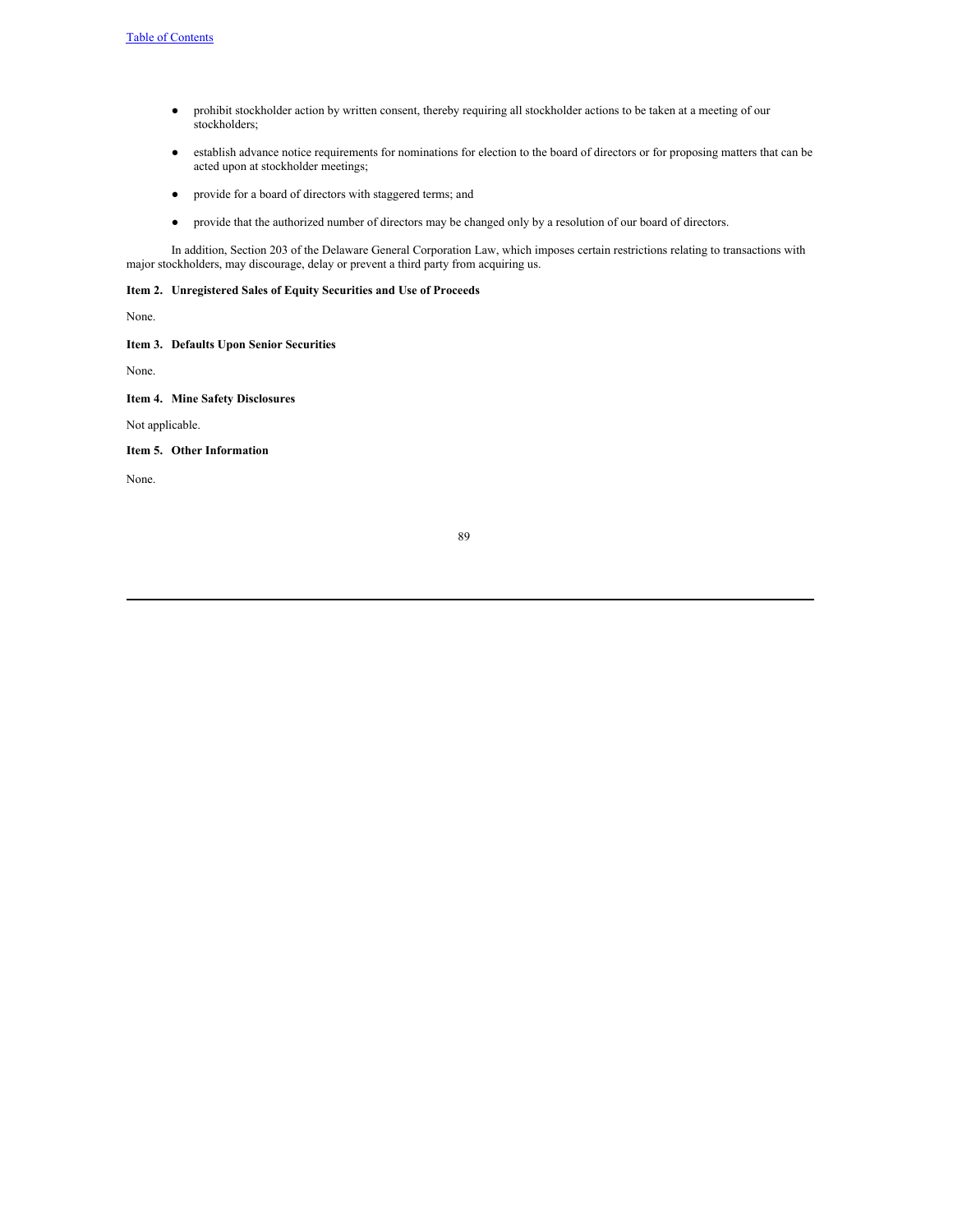## **Item 6. Exhibits**

The exhibits listed on the accompanying index to exhibits are filed or incorporated by reference (as stated therein) as part of this Quarterly Report on Form 10-Q.

| Exhibit<br>Number | <b>Description of Document</b>                                                                                                                                            |  |
|-------------------|---------------------------------------------------------------------------------------------------------------------------------------------------------------------------|--|
| 3.1               | Amended and Restated Certificate of Incorporation. (1)                                                                                                                    |  |
| 3.2               | Certificate of Amendment to the Amended and Restated Certificate of Incorporation. (2)                                                                                    |  |
| 3.3               | Amended and Restated Bylaws. (3)                                                                                                                                          |  |
| 4.1               | Form of warrant to purchase shares of common stock. (4)                                                                                                                   |  |
| 4.2               | Specimen Common Stock Certificate. (5)                                                                                                                                    |  |
| 4.3               | Warrant issued to HCP BTC, LLC for the purchase of shares of common stock. (6)                                                                                            |  |
| $10.1 + ^{4}$     | Offer Letter from Rigel Pharmaceuticals, Inc. to David Santos, dated July 13, 2020.                                                                                       |  |
| 31.1#             | Certification required by Rule 13a-14(a) or Rule 15d-14(a) of the Exchange Act.                                                                                           |  |
| 31.2#             | Certification required by Rule $13a-14(a)$ or Rule $15d-14(a)$ of the Exchange Act.                                                                                       |  |
| $32.1*$ #         | Certification required by Rule 13a-14(b) or Rule 15d-14(b) of the Exchange Act and Section 1350 of Chapter 63 of Title 18<br>of the United States Code (18 U.S.C. 1350).  |  |
| 101.INS           | Inline XBRL Instance Document – the instance document does not appear in the Interactive Data File because its XBRL<br>tags are embedded within the Inline XBRL document. |  |
| 101.SCH           | Inline XBRL Taxonomy Extension Schema Document                                                                                                                            |  |
| 101.CAL           | Inline XBRL Taxonomy Extension Calculation Linkbase Document                                                                                                              |  |
| 101.LAB           | Inline XBRL Taxonomy Extension Labels Linkbase Document                                                                                                                   |  |
| 101.PRE           | Inline XBRL Taxonomy Extension Presentation Linkbase Document                                                                                                             |  |
| 101.DEF           | Inline XBRL Taxonomy Extension Definition Linkbase Document                                                                                                               |  |
| 104               | Cover Page Interactive Data File (formatted as Inline XBRL and contained in Exhibit 101)                                                                                  |  |

# Filed

- herewith
- + Indicates a management contract or compensatory plan or arrangement.

 $\wedge$  Certain portions of this agreement have been omitted because the omitted portions are both not material and would likely cause competitive harm if publicly disclosed.

\* The certifications attached as Exhibit 32.1 accompany this Quarterly Report on Form 10-Q pursuant to 18 U.S.C. Section 1350, as adopted pursuant to Section 906 of the Sarbanes-Oxley Act of 2002, and shall not be deemed "filed" by the registrant for purposes of *Section 18 of the Exchange Act.*

(1) Filed as an exhibit to Rigel's Current Report on Form 8-K (No. 000-29889) filed on May 29, 2012, and incorporated herein by reference.

(2) Filed as an exhibit to Rigel's Current Report on Form 8-K (No. 000-29889) filed on May 18, 2018, and incorporated herein by reference.

- (3) Filed as an exhibit to Rigel's Current Report on Form 8-K (No. 000-29889) filed on February 2, 2007, and incorporated herein by reference.
- (4) Filed as an exhibit to Rigel's Registration Statement on Form S-1 (No. 333-45864), filed on September 15, 2000, as amended, and incorporated herein by reference.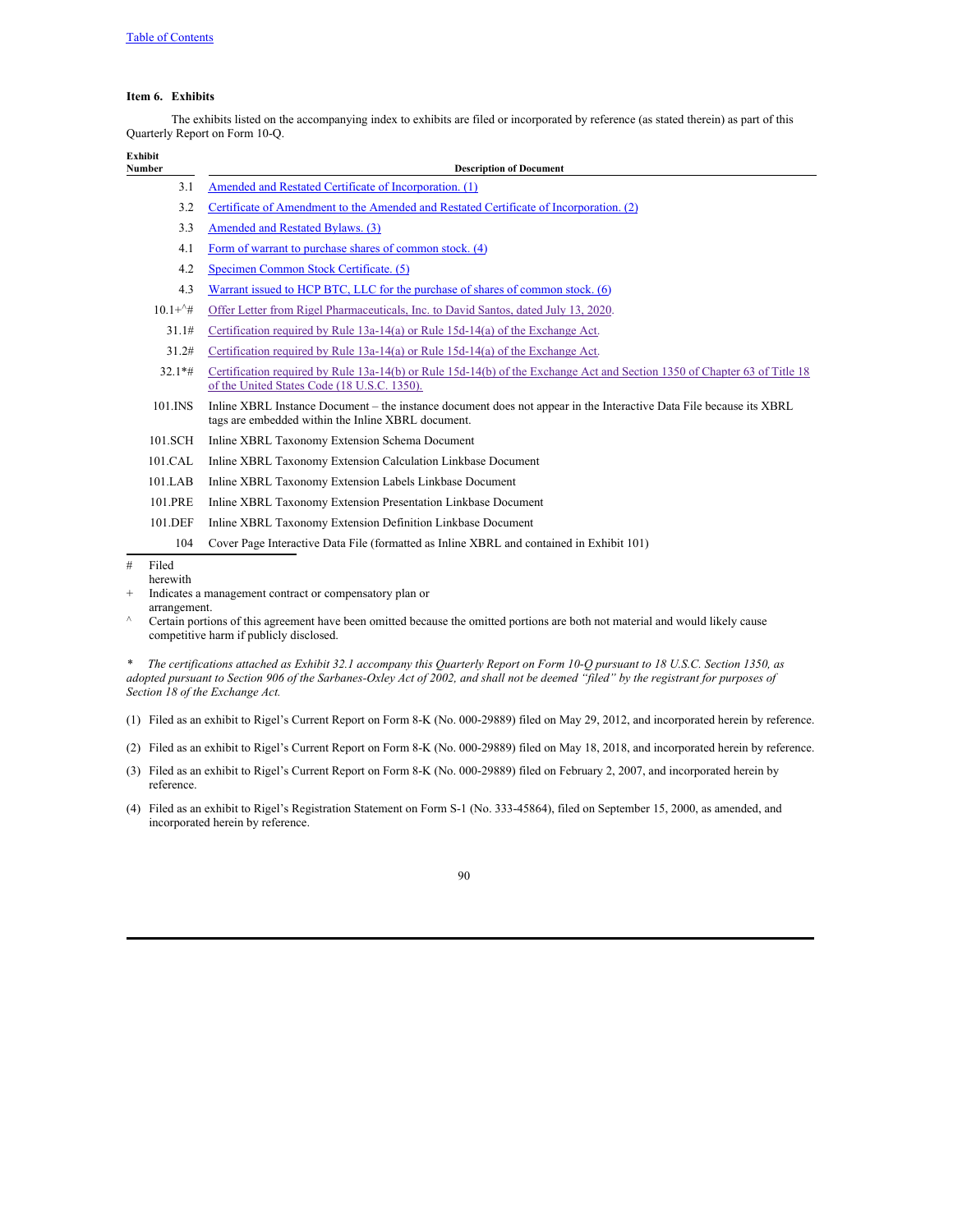## Table of [Contents](#page-0-0)

- (5) Filed as an exhibit to Rigel's Current Report on Form 8-K (No. 000-29889) filed on June 24, 2003, and incorporated herein by reference.
- (6) Filed as an exhibit to Rigel's Quarterly Report on Form 10-Q (No. 000-29889) for the quarter ended March 31, 2009, and incorporated herein by reference.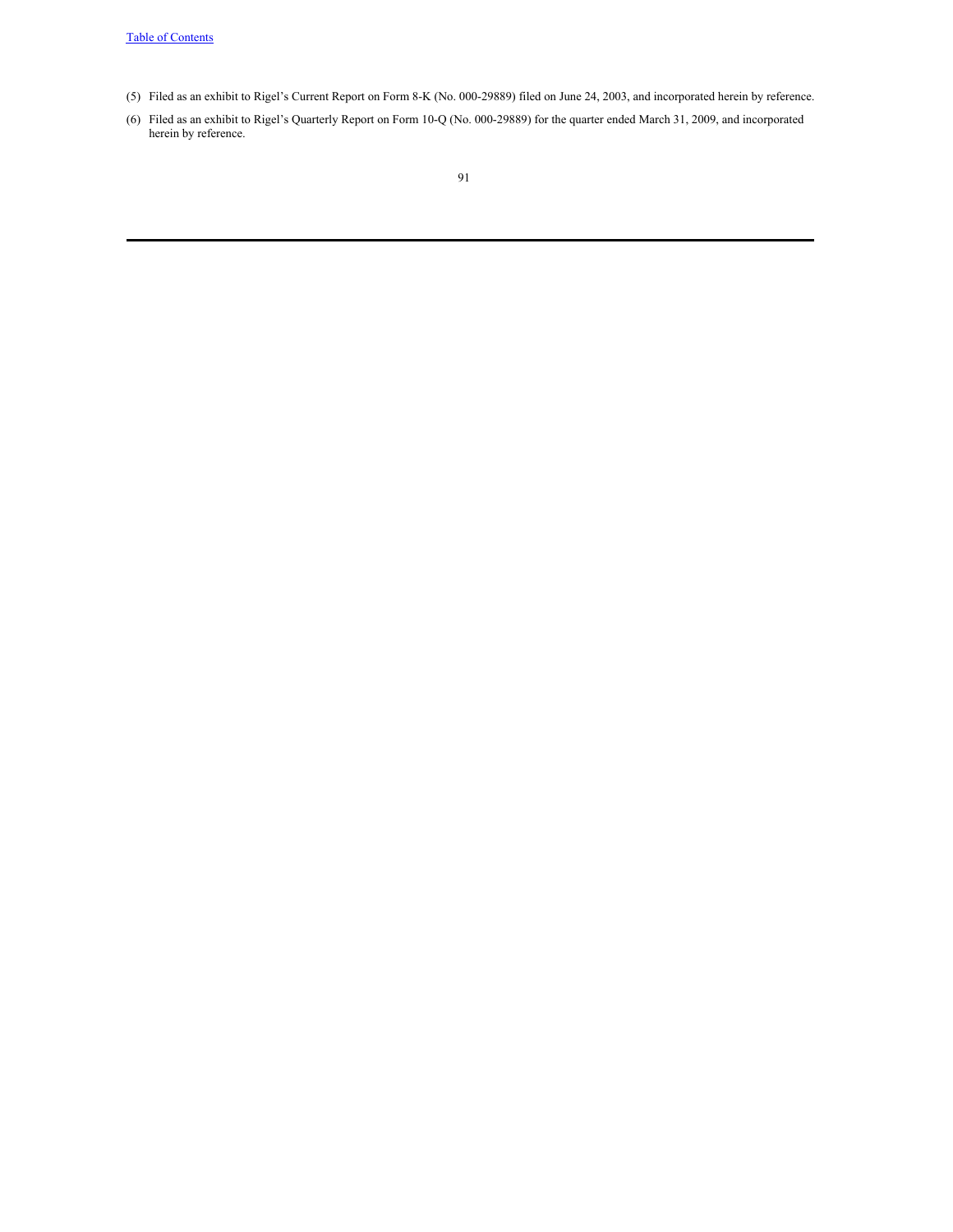# **SIGNATURES**

Pursuant to the requirements of the Securities Exchange Act of 1934, as amended, the registrant has duly caused this report to be signed on its behalf by the undersigned, thereunto duly authorized.

RIGEL PHARMACEUTICALS, INC.

By: /s/ RAUL R. RODRIGUEZ Raul R. Rodriguez Chief Executive Officer (Principal Executive Officer)

Date: November 5, 2020

By: /s/ DEAN L. SCHORNO Dean L. Schorno Chief Financial Officer (Principal Financial Officer)

Date: November 5, 2020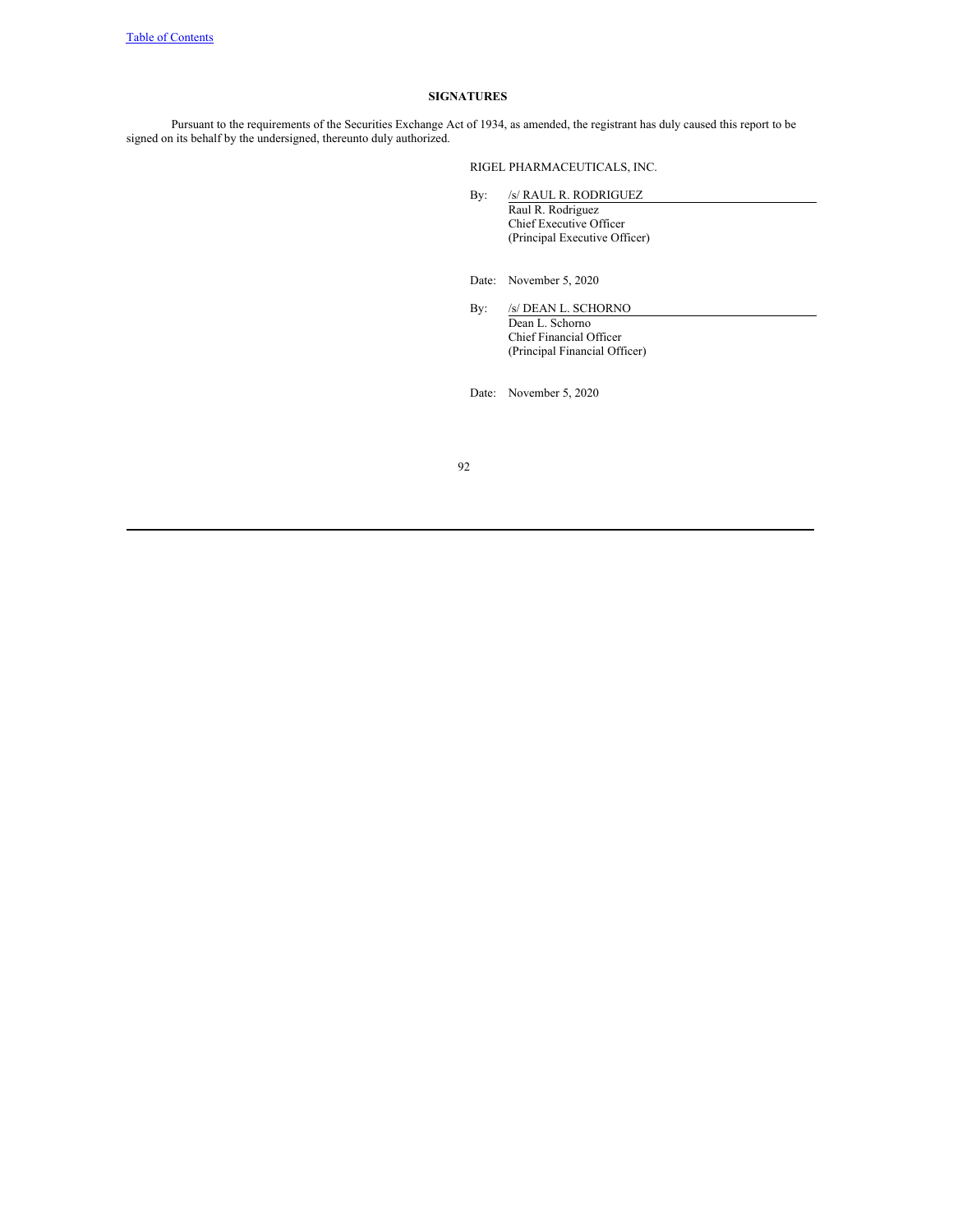<span id="page-92-0"></span> $\vert$ \*\*\*] = Certain confidential information contained in this document, marked by brackets, is omitted because it is **both (i) not material and (ii) would be competitively harmful if publicly disclosed**.

July 13, 2020

David Santos [\*\*\*]

Re: Offer and Employment Terms

Dear David:

Rigel Pharmaceuticals, Inc. (the Company) is pleased to offer you the position of Executive Vice President and Chief Commercial Officer, reporting to me, Raul Rodriguez, on the following terms. Please take the next few days to carefully review the terms and let us know if you have any questions.

If you accept this offer (the "Agreement"), your annual salary will be \$415,000 (four hundred and fifteen thousand dollars), less all required withholdings and any voluntary payroll deductions, which salary will be reviewed periodically. In addition, you will be eligible for a company bonus target of 50% of base salary paid on achievement of Company goals. Your 2020 bonus will be calculated based on your annualized base salary. You will be eligible for the Company's standard benefits, including medical insurance, vacation, sick leave, and holidays. Additionally, under the Company's Amended and Restated Severance Plan of 1/24/18, in the instance of a termination in the case of a change-in-control, you will qualify for a severance of 2.5x (salary + eligible bonus), vesting of all stock options, 1 year period to exercise options, and 1.5 years of COBRA, all under certain conditions, and in the absence of a change-in-control, you will qualify for a severance of 1 year (paid monthly), vesting of stock in the amount of that which would vest over the next year, a 2 year period to exercise options, and 1 year of COBRA, all under certain conditions. The Company may modify compensation and benefits from time to time, as it deems necessary.

Additionally, the Compensation Committee will grant you the following equity grant after commencement of your employment: an option to purchase (1) 250,000 (two hundred and fifty thousand) shares of the Company's common stock, which has a four year vesting period initiated on your start-date, 1/4th (one-fourth) of the shares vest one year after your hire date, and  $1/48$ <sup>th</sup> (one forty-eighth) of the shares vest monthly thereafter over the next three years ("time-based option grant"), and (2) 125,000 (one hundred and twenty-five thousand) shares of the Company's common stock which will vest on achieving [\*\*\*] and (3) 125,000 (one hundred and twenty-five thousand) shares of the Company's common stock which will vest on achieving [\*\*\*] ("performance-based option grants"). The strike price for the time-based and performance-based option grants shall be the same as the close price on NASDAQ, the day that the Compensation Committee makes the grant.

Within 30 days of your hire date, you will receive a sign-on bonus in the amount of \$50,000 (fifty thousand dollars), less all required withholdings. Should you voluntarily terminate employment less than 12 months from your date of hire, you agree to repay, in full, the sign-on bonus amount of \$50,000.

This offer is contingent upon Rigel receiving successful results from a background check conducted on you by our thirdparty vendor.

As a Rigel employee, you will be expected to sign and comply with the Company Proprietary Information and Inventions Agreement, attached hereto as Exhibit 1, which prohibits unauthorized use or disclosure of Company proprietary information. You will be responsible for all duties customarily associated with this position. You will work at our facility located at 1180 Veterans Boulevard, South San Francisco, California. Of course, the Company may change your position, duties and work location from time to time, as it deems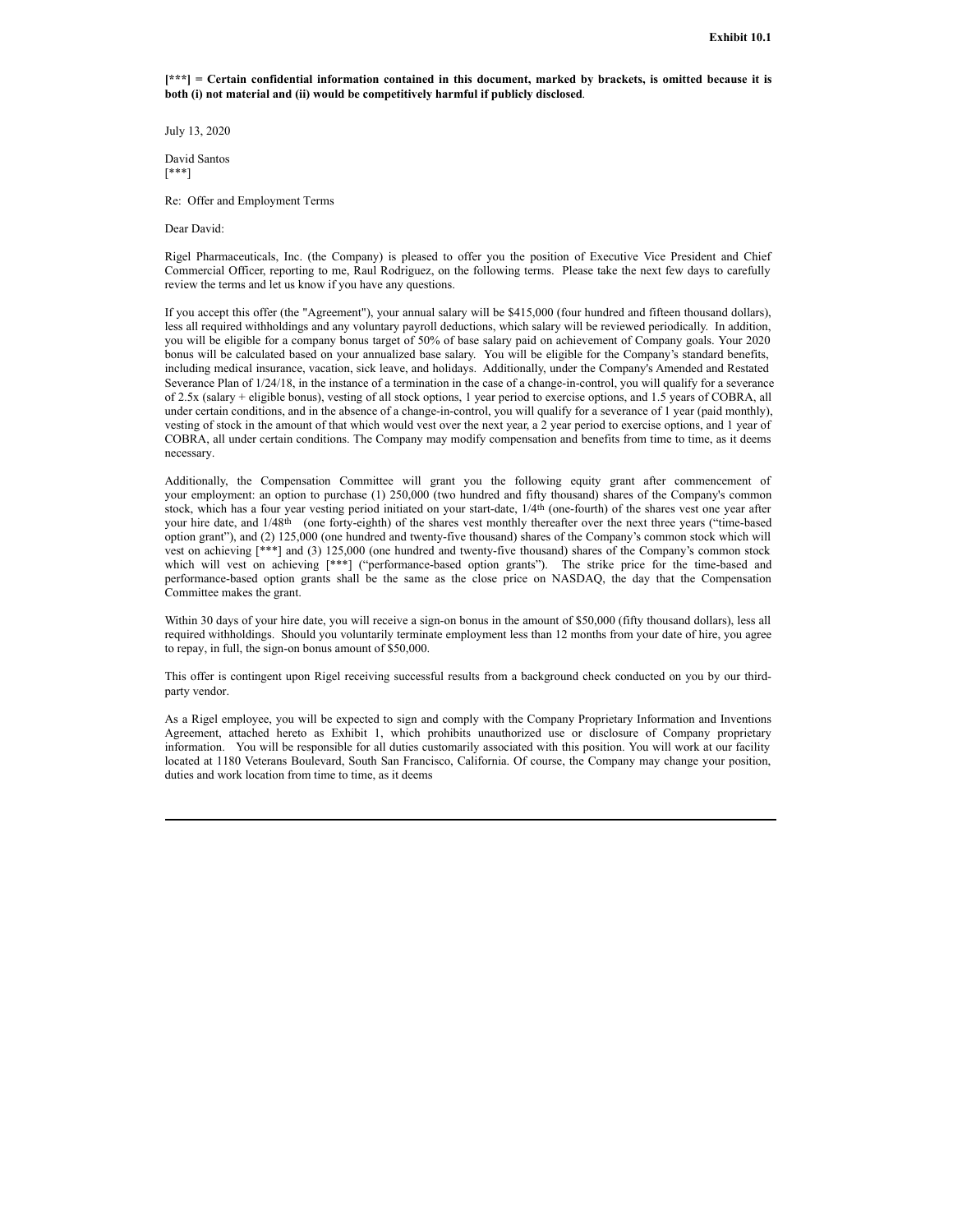necessary.

You may terminate your employment with the Company at any time and for any reason whatsoever simply by notifying the Company. Likewise, the Company may terminate your employment at any time and for any reason whatsoever, with or without cause or advance notice. This at-will employment relationship cannot be changed except in a writing signed by a Company officer.

You agree that, for one (1) year following the termination of your employment with the Company, you will not personally initiate or participate in the solicitation of any employee of the Company or any of its affiliates to terminate his or her relationship with the Company or any of its affiliates in order to become an employee for any other person or business entity.

To ensure rapid and economical resolution of any disputes which may arise under this Agreement, you and the Company agree that any and all disputes or controversies, whether of law or fact of any nature whatsoever (including, but not limited to, all state and federal statutory and discrimination claims), with the sole exception of those disputes which may arise from your Proprietary Information and Inventions Agreement, arising from or regarding your employment or the termination thereof, or the interpretation, performance, enforcement or breach of this Agreement shall be resolved by confidential, final and binding arbitration under the then-existing Rules of Practice and Procedure of Judicial Arbitration and Mediation Services, Inc. (JAMS), which shall be conducted in San Francisco, California.

This Agreement, including Exhibit 1, constitutes the complete, final and exclusive embodiment of the entire agreement between you and the Company with respect to the terms and conditions of your employment. This Agreement is entered into without reliance upon any promise, warranty or representation, written or oral, other than those expressly contained herein, and it supersedes any other such promises, warranties, representations or agreements. It may not be amended or modified except by a written instrument signed by you and a duly authorized representative of the Company. If any provision of this Agreement is determined to be invalid or unenforceable, in whole or in part, this determination will not affect any other provision of this Agreement. This Agreement shall be construed and interpreted in accordance with the laws of the State of California and shall be deemed drafted by both parties. As required by law, this offer is subject to satisfactory proof of your right to work in the United States.

We are very excited about your joining our team and being part of Rigel's plan for success. As discussed, we expect your start date to be on August 10, 2020. Please formalize your acceptance by providing us with your signature on this letter and the Exhibit 1.

Sincerely,

/s/ Raul Rodriguez Raul Rodriguez CEO, Rigel Pharmaceuticals, Inc.

Accepted:

/s/ David Santos David Santos Date: July 13, 2020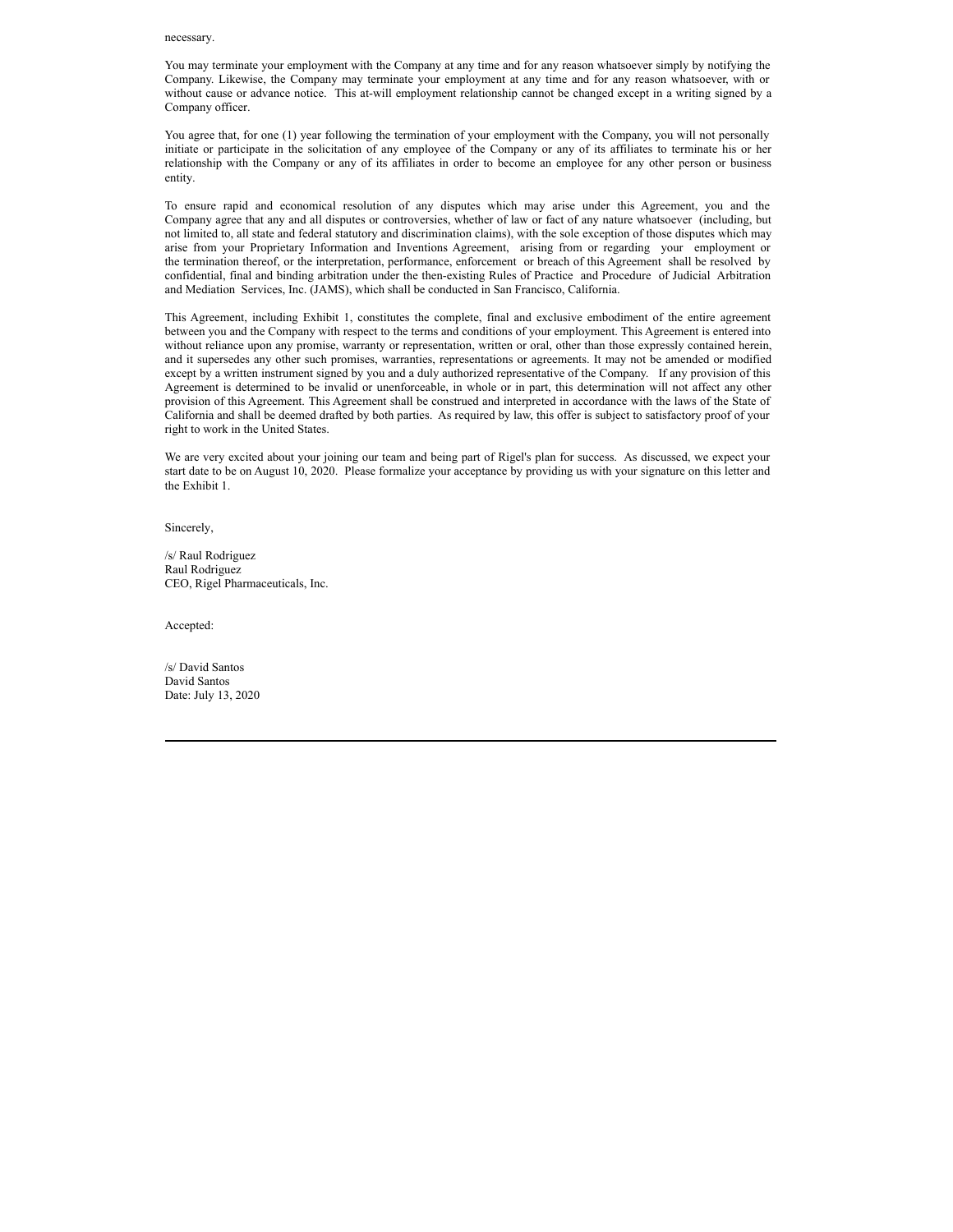<span id="page-94-0"></span>I, Raul R. Rodriguez, certify that:

- 1. I have reviewed this quarterly report on Form 10-Q of Rigel Pharmaceuticals, Inc.;
- 2. Based on my knowledge, this report does not contain any untrue statement of a material fact or omit to state a material fact necessary to make the statements made, in light of the circumstances under which such statements were made, not misleading with respect to the period covered by this report;
- 3. Based on my knowledge, the financial statements, and other financial information included in this report, fairly present in all material respects the financial condition, results of operations and cash flows of the registrant as of, and for, the periods presented in this report;
- 4. The registrant's other certifying officer(s) and I are responsible for establishing and maintaining disclosure controls and procedures (as defined in Exchange Act Rules 13a-15(e) and 15d-15(e)) and internal control over financial reporting (as defined in Exchange Act Rules 13a-15(f) and 15d-15(f)) for the registrant and have:
	- a) Designed such disclosure controls and procedures, or caused such disclosure controls and procedures to be designed under our supervision, to ensure that material information relating to the registrant, including its consolidated subsidiaries, is made known to us by others within those entities, particularly during the period in which this report is being prepared;
	- b) Designed such internal control over financial reporting, or caused such internal control over financial reporting to be designed under our supervision, to provide reasonable assurance regarding the reliability of financial reporting and the preparation of financial statements for external purposes in accordance with generally accepted accounting principles;
	- c) Evaluated the effectiveness of the registrant's disclosure controls and procedures and presented in this report our conclusions about the effectiveness of the disclosure controls and procedures, as of the end of the period covered by this report based on such evaluation; and
	- d) Disclosed in this report any change in the registrant's internal control over financial reporting that occurred during the registrant's most recent fiscal quarter (the registrant's fourth fiscal quarter in the case of an annual report) that has materially affected, or is reasonably likely to materially affect, the registrant's internal control over financial reporting; and
- 5. The registrant's other certifying officer(s) and I have disclosed, based on our most recent evaluation of internal control over financial reporting, to the registrant's auditors and the audit committee of the registrant's board of directors (or persons performing the equivalent functions):
	- a) All significant deficiencies and material weaknesses in the design or operation of internal control over financial reporting which are reasonably likely to adversely affect the registrant's ability to record, process, summarize and report financial information; and
	- b) Any fraud, whether or not material, that involves management or other employees who have a significant role in the registrant's internal control over financial reporting.

Date: November 5, 2020

/s/ RAUL R. RODRIGUEZ Raul R. Rodriguez Chief Executive Officer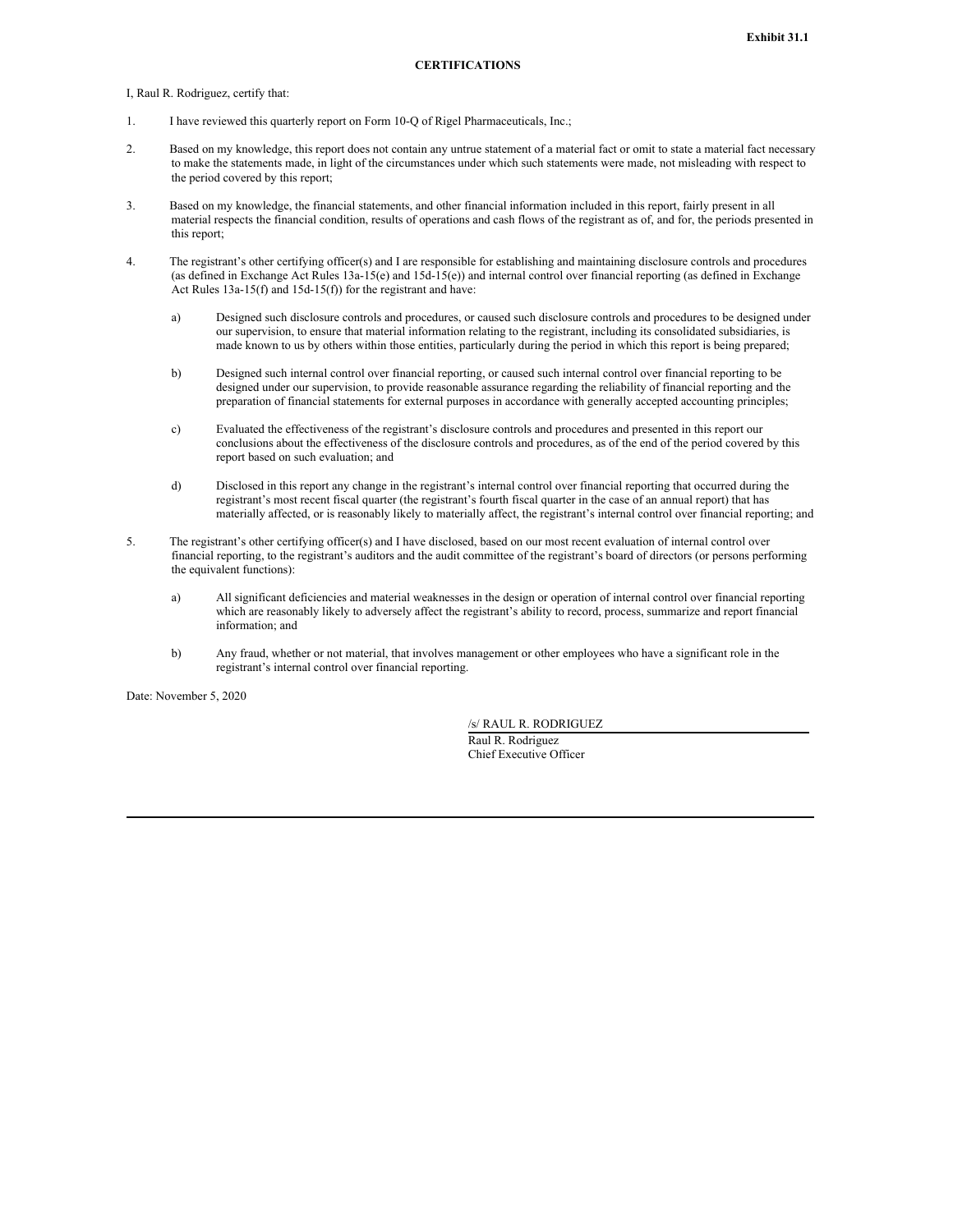## <span id="page-95-0"></span>I, Dean L. Schorno, certify that:

- 1. I have reviewed this quarterly report on Form 10-Q of Rigel Pharmaceuticals, Inc.;
- 2. Based on my knowledge, this report does not contain any untrue statement of a material fact or omit to state a material fact necessary to make the statements made, in light of the circumstances under which such statements were made, not misleading with respect to the period covered by this report;
- 3. Based on my knowledge, the financial statements, and other financial information included in this report, fairly present in all material respects the financial condition, results of operations and cash flows of the registrant as of, and for, the periods presented in this report;
- 4. The registrant's other certifying officer(s) and I are responsible for establishing and maintaining disclosure controls and procedures (as defined in Exchange Act Rules 13a-15(e) and 15d-15(e)) and internal control over financial reporting (as defined in Exchange Act Rules 13a-15(f) and 15d-15(f)) for the registrant and have:
	- a) Designed such disclosure controls and procedures, or caused such disclosure controls and procedures to be designed under our supervision, to ensure that material information relating to the registrant, including its consolidated subsidiaries, is made known to us by others within those entities, particularly during the period in which this report is being prepared;
	- b) Designed such internal control over financial reporting, or caused such internal control over financial reporting to be designed under our supervision, to provide reasonable assurance regarding the reliability of financial reporting and the preparation of financial statements for external purposes in accordance with generally accepted accounting principles;
	- c) Evaluated the effectiveness of the registrant's disclosure controls and procedures and presented in this report our conclusions about the effectiveness of the disclosure controls and procedures, as of the end of the period covered by this report based on such evaluation; and
	- d) Disclosed in this report any change in the registrant's internal control over financial reporting that occurred during the registrant's most recent fiscal quarter (the registrant's fourth fiscal quarter in the case of an annual report) that has materially affected, or is reasonably likely to materially affect, the registrant's internal control over financial reporting; and
- 5. The registrant's other certifying officer(s) and I have disclosed, based on our most recent evaluation of internal control over financial reporting, to the registrant's auditors and the audit committee of the registrant's board of directors (or persons performing the equivalent functions):
	- a) All significant deficiencies and material weaknesses in the design or operation of internal control over financial reporting which are reasonably likely to adversely affect the registrant's ability to record, process, summarize and report financial information; and
	- b) Any fraud, whether or not material, that involves management or other employees who have a significant role in the registrant's internal control over financial reporting.

Date: November 5, 2020

/s/ DEAN L. SCHORNO

Dean L. Schorno Chief Financial Officer